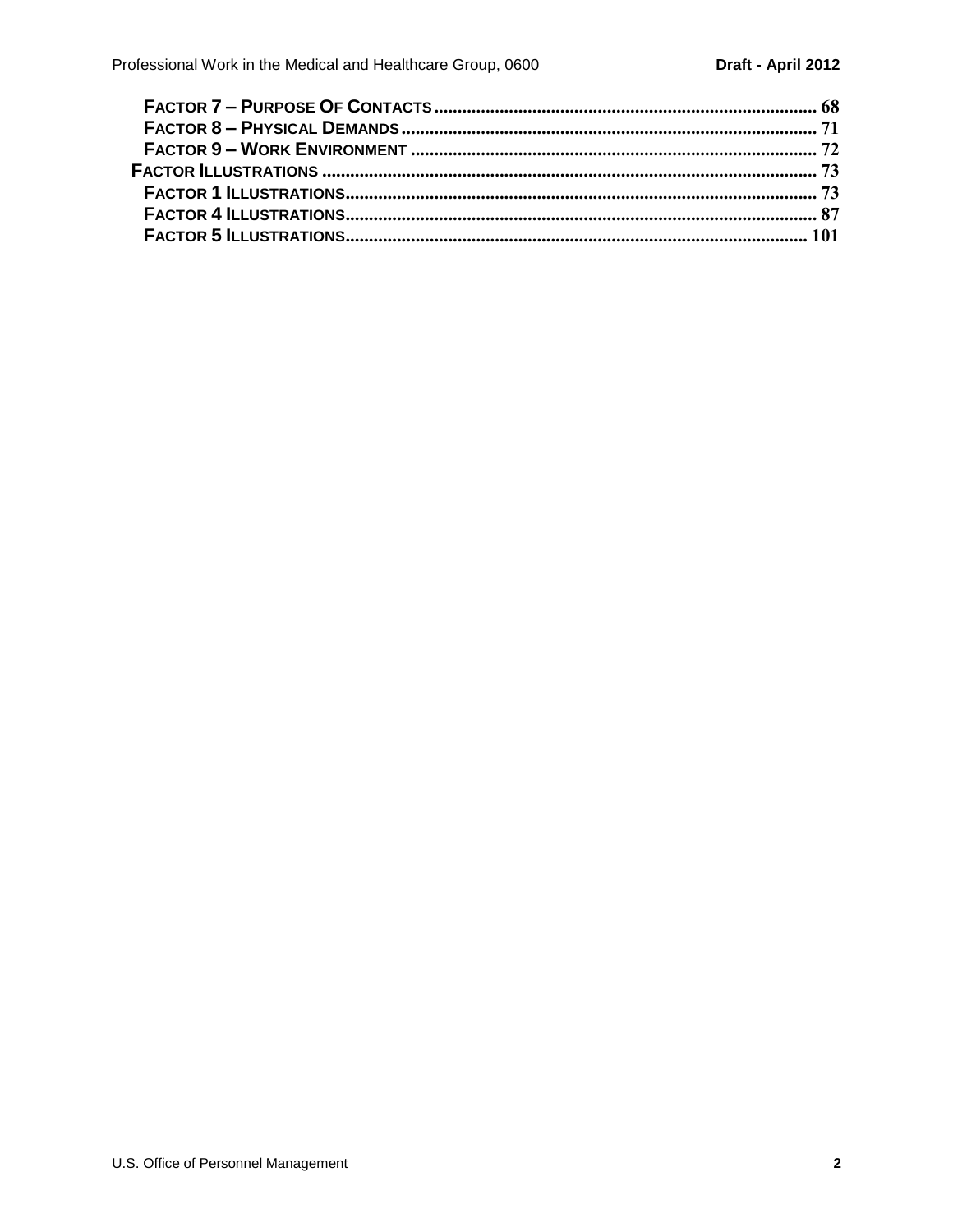## **INTRODUCTION**

<span id="page-2-0"></span>This Job Family Standard (JFS) provides series definitions, titling instructions, and grading criteria for non-supervisory professional positions in the Medical and Healthcare Group, 0600, for General Schedule (GS) and other "white collar" pay plans. In the GS position classification system established under chapter 51 of title 5, United States Code, the positions addressed here would be two-grade interval positions.

This JFS is divided into three parts. Part I contains occupational information applicable to Federal work covered by this JFS without regard to pay plan or classification system. Part II provides the grading criteria for positions classified in accordance with GS grade definitions. Part III will include explanatory material about the development of this JFS.

The term "General Schedule" or "GS" traditionally denotes the major position classification system and pay structure for white collar work in the Federal Government. Agencies no longer subject to chapter 51 have replaced the GS pay plan indicator with agency-unique pay plan indicators. For this reason, reference to GS has been omitted from much of this JFS.

## **Coverage**

<span id="page-2-1"></span>This JFS covers the following occupational series:

| <b>Series</b>                                     |      |
|---------------------------------------------------|------|
| <b>General Medical and</b><br><b>Healthcare</b>   | 0601 |
| <b>Physician</b>                                  | 0602 |
| <b>Physician Assistant</b>                        | 0603 |
| <b>Nursing</b>                                    | 0610 |
| <b>Dietetics and Nutrition</b>                    | 0630 |
| <b>Occupational Therapy</b>                       | 0631 |
| <b>Physical Therapy</b>                           | 0633 |
| Kinesiotherapy                                    | 0635 |
| <b>Recreation/Creative Arts</b><br><b>Therapy</b> | 0638 |
| <b>Clinical Laboratory Science</b>                | 0644 |
| <b>Pharmacy</b>                                   | 0660 |
| <b>Optometry</b>                                  | 0662 |
| (continued)                                       |      |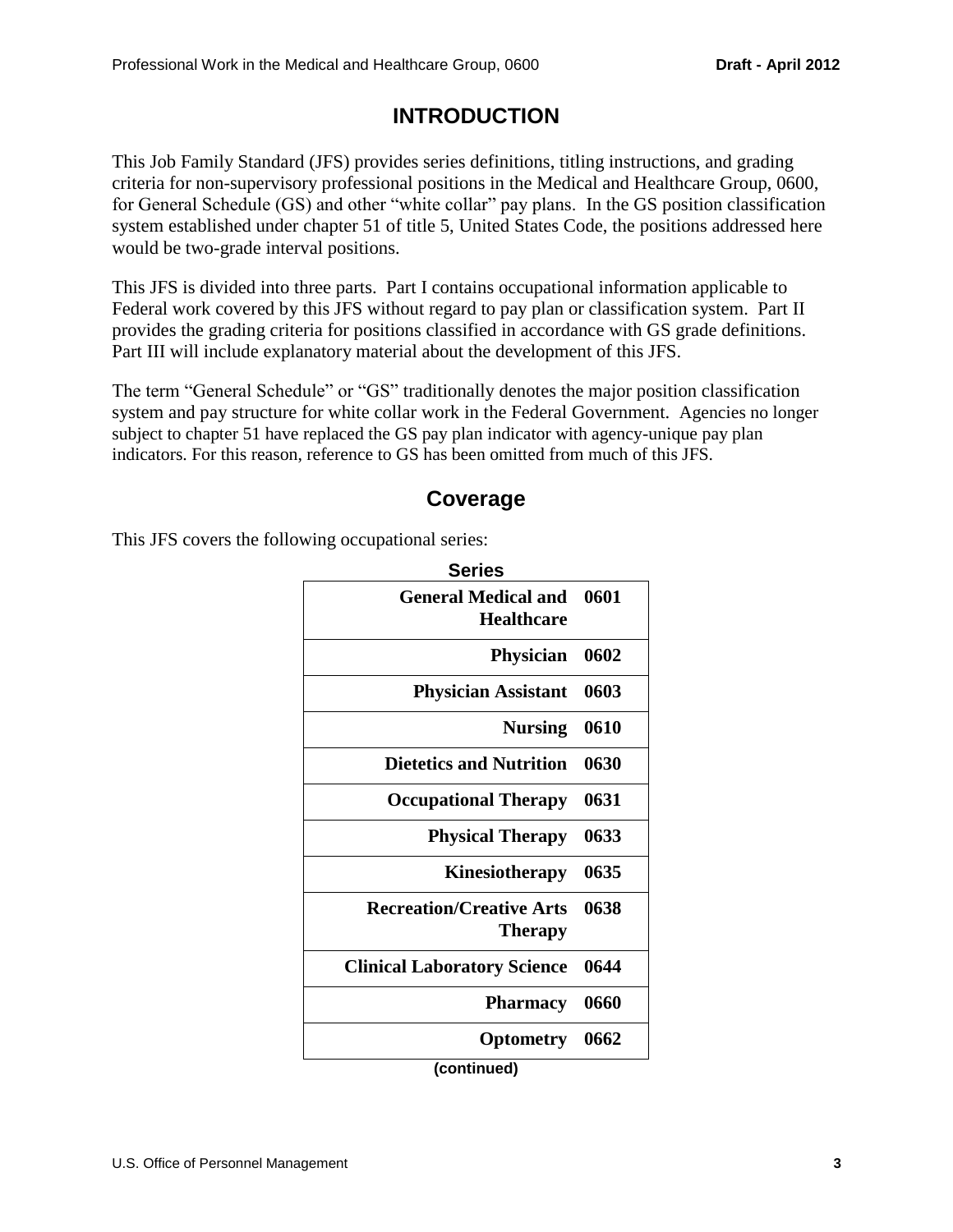## **Coverage**

This JFS covers the following occupational series:

| <b>Series</b>                                     |        |
|---------------------------------------------------|--------|
| <b>Speech/Language Pathology</b><br>and Audiology | - 0665 |
| Podiatry 0668                                     |        |
| Dentistry 0680                                    |        |
| <b>Industrial Hygiene</b>                         | - 0690 |
| <b>Consumer Safety</b>                            | 0696   |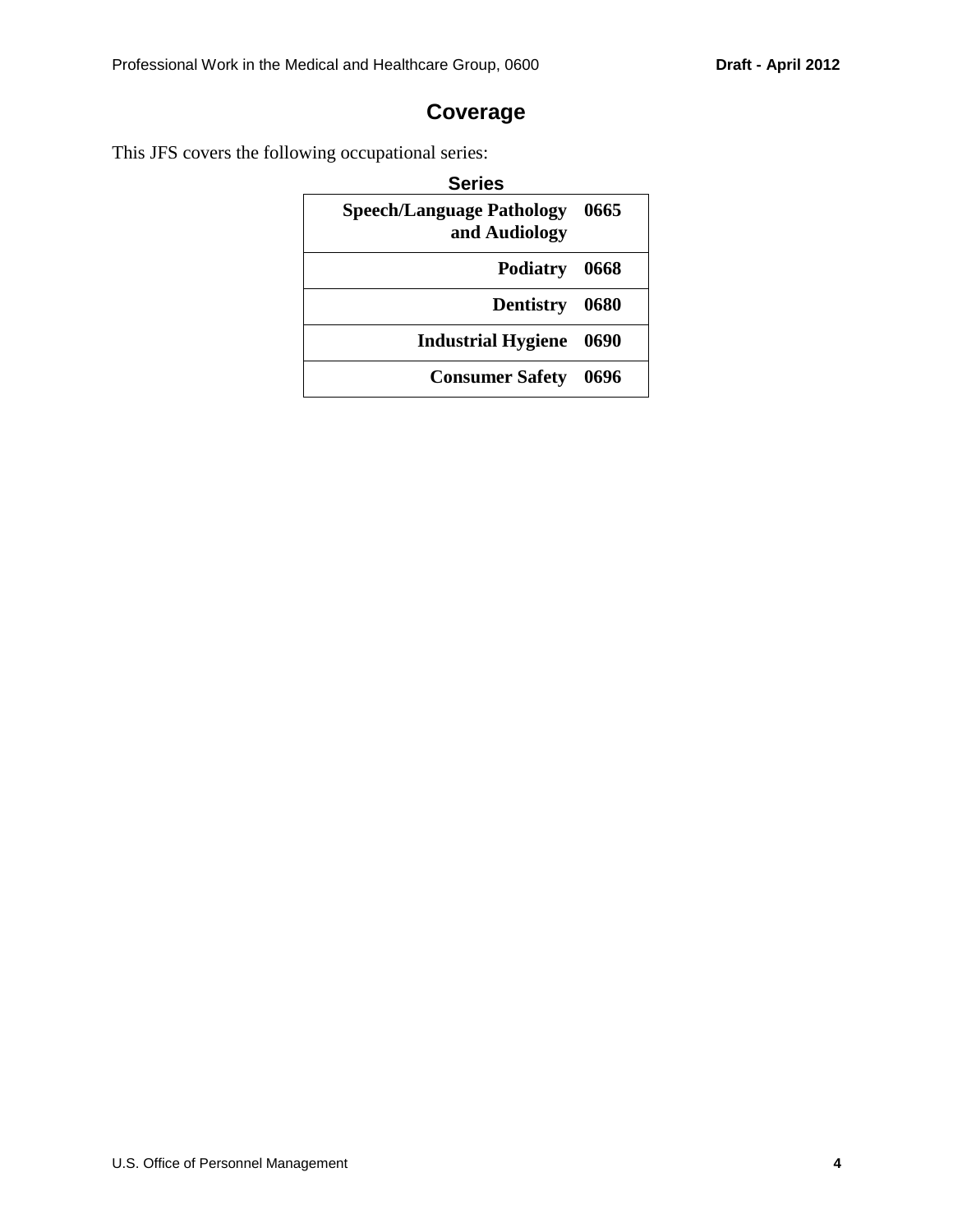## **Modifications to and Cancellations of Occupational Series, Standards, and Guides**

<span id="page-4-0"></span>Issuance of this JFS modifies, renames, supersedes, or cancels occupational series, classification standards, and guides as described in the following table. The table also indicates how to classify work covered by previous classification standards.

| <b>Previous Series or Guidance</b>                                   | <b>Action Taken / How to Classify Work</b><br><b>Previously Covered</b>                                                                                  |
|----------------------------------------------------------------------|----------------------------------------------------------------------------------------------------------------------------------------------------------|
| 0600<br><b>Medical, Hospital, Dental,</b><br>and Public Health Group | Renames this occupational group, Medical and<br>$\bullet$<br>Healthcare Group, 0600.                                                                     |
| <b>General Health Sciences</b><br>0601                               | Renames this series, General Medical and<br>$\bullet$<br>Healthcare, 0601.                                                                               |
| <b>Medical Officer</b><br>0602                                       | Renames this series, Physician, 0602.<br>$\bullet$<br>Supersedes this standard, last revised in March<br>$\bullet$<br>1973.                              |
| <b>Physician Assistant</b><br>0603                                   | Establishes grading criteria for this series,<br>$\bullet$<br>Physician Assistant, 0603.                                                                 |
| 0610<br><b>Nurse</b>                                                 | Renames this series Nursing, 0610.<br>$\bullet$<br>Supersedes this standard, last revised in June<br>$\bullet$<br>1977.                                  |
| <b>Dietitian and Nutritionist</b><br>0630                            | Renames this series Dietetics and Nutrition, 0630.<br>$\bullet$<br>Supersedes this standard, last revised in<br>$\bullet$<br>December 1980.              |
| <b>Occupational Therapist</b><br>0631                                | Renames this series Occupational Therapy, 0631.<br>$\bullet$<br>Supersedes this standard, last revised in April<br>$\bullet$<br>1988.                    |
| <b>Physical Therapist</b><br>0633                                    | Renames this series Physical Therapy, 0633.<br>$\bullet$<br>Supersedes this standard, last revised in<br>$\bullet$<br>November 2004.                     |
| Kinesiotherapy<br>0635                                               | Supersedes this standard, last revised in<br>$\bullet$<br>November 2004.                                                                                 |
| <b>Manual Arts Therapist</b><br>0637                                 | Cancels this series.<br>$\bullet$<br>Classify work previously covered by this series to<br>$\bullet$<br>the General Medical and Healthcare Series, 0601. |

#### **(continued)**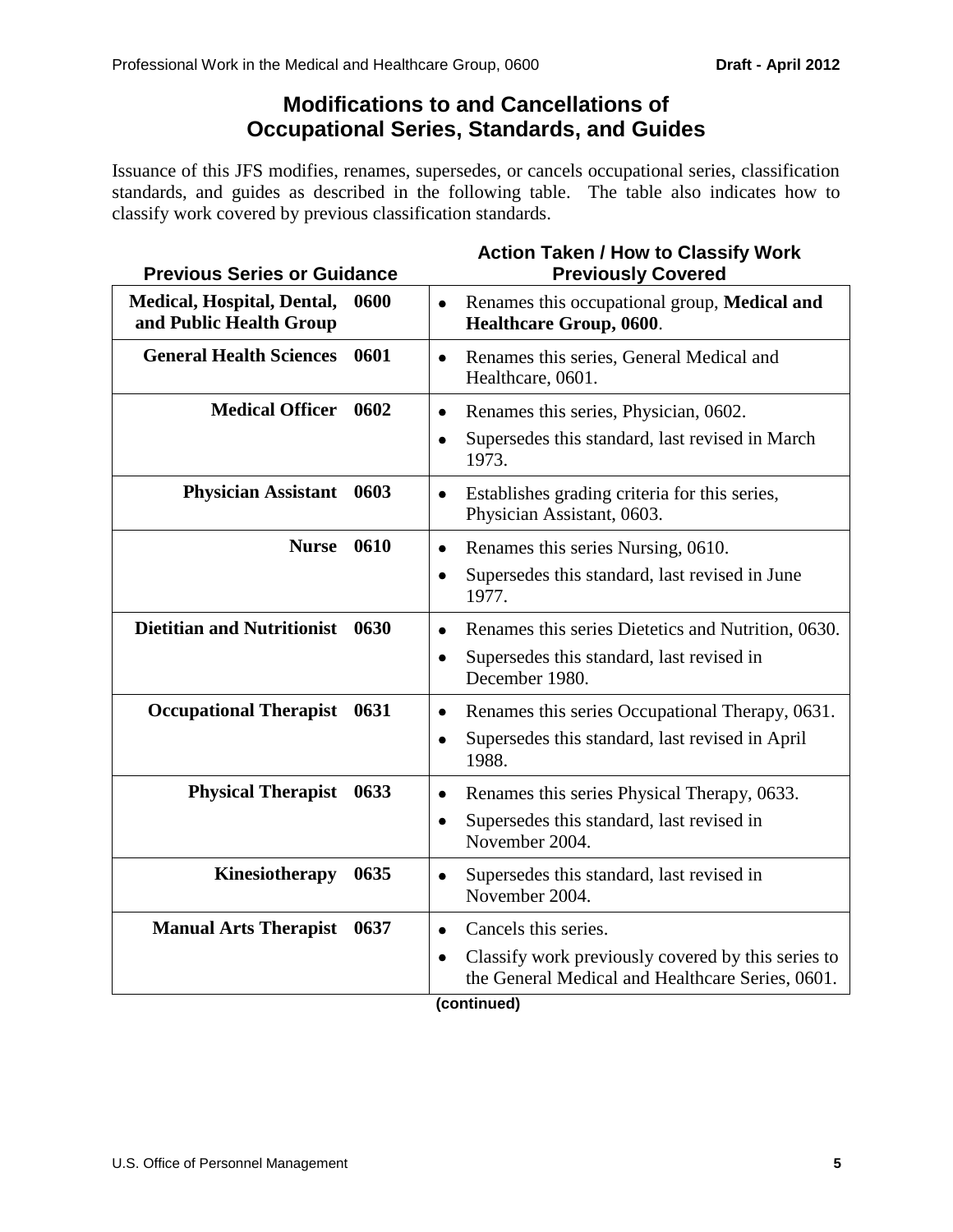| <b>Previous Series or Guidance</b>                          | <b>Previously Covered</b>                                                           |
|-------------------------------------------------------------|-------------------------------------------------------------------------------------|
| <b>Recreation/Creative Arts</b><br>0638<br><b>Therapist</b> | Renames this series Recreation/Creative Arts<br>Therapy, 0638.                      |
|                                                             | Supersedes this standard, last revised in<br>$\bullet$<br>November 2004.            |
| <b>Medical Technologist</b><br>0644                         | Renames this series, Clinical Laboratory Science,<br>$\bullet$<br>0644.             |
|                                                             | Supersedes this standard, last revised in May<br>1984.                              |
| Pharmacist 0660                                             | Renames this series, Pharmacy, 0660.<br>$\bullet$                                   |
|                                                             | Supersedes this standard, last revised in February<br>$\bullet$<br>1968.            |
| Optometrist 0662                                            | Renames this series, Optometry, 0662.<br>٠                                          |
|                                                             | Supersedes this standard, last revised in February<br>$\bullet$<br>1974.            |
| <b>Speech Pathology and</b><br>0665<br><b>Audiology</b>     | Renames this series, Speech/Language Pathology<br>$\bullet$<br>and Audiology, 0665. |
|                                                             | Supersedes this standard, last revised in June<br>$\bullet$<br>1970.                |
| Podiatrist 0668                                             | Renames this series, Podiatry, 0668.<br>$\bullet$                                   |
|                                                             | Establishes grading criteria for this series,<br>$\bullet$<br>Podiatry, 0668.       |
| <b>Dental Officer</b><br>0680                               | Renames this series, Dentistry, 0680.<br>$\bullet$                                  |
|                                                             | Supersedes this standard, last revised in June<br>$\bullet$<br>1966.                |
| <b>Industrial Hygiene</b><br>0690                           | Supersedes this standard last revised in October<br>$\bullet$<br>1980.              |
| <b>Consumer Safety</b><br>0696                              | Supersedes this standard last revised in June<br>1972.                              |

#### **Action Taken / How to Classify Work Previously Covered**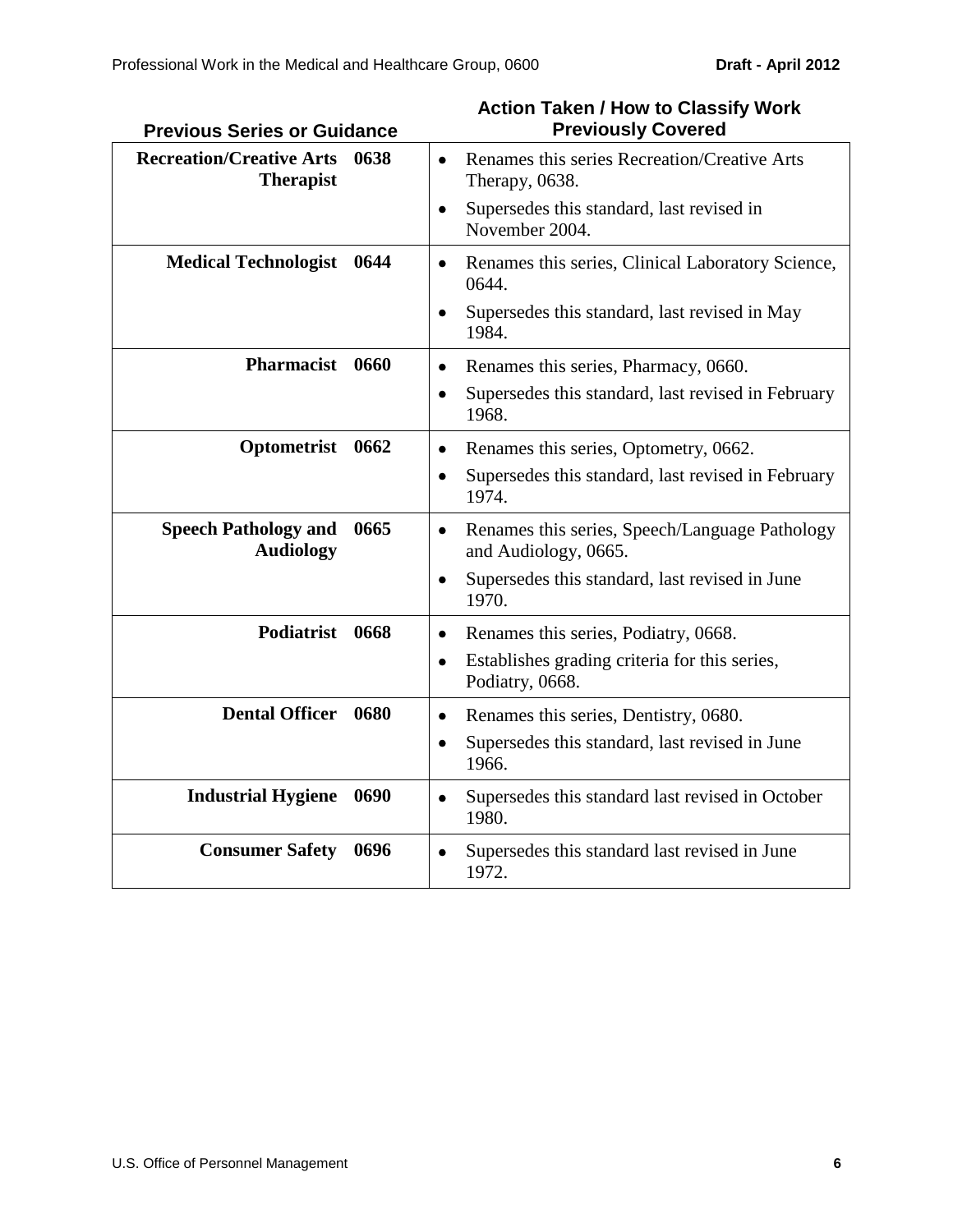# **PART I – OCCUPATIONAL INFORMATION**

<span id="page-6-0"></span>Part I is intended for use by all agencies in evaluating professional positions in the Medical and Healthcare Group, 0600. It provides series definitions, titling instructions, and detailed occupational information for this job family.

## **General Series Determination Guidelines**

<span id="page-6-1"></span>Selection of the correct series for a position is an essential part of the entire human resources management process for a variety of reasons. For example, qualification requirements used in recruiting are based on the series of the position; career ladders are influenced by the series; and organizational structure is often designed with consideration of the series of assigned positions.

Determining the correct series for a position is usually apparent by reviewing the assigned duties and responsibilities and comparing them to the series definitions and general occupational information the job family standard (JFS) provides. Generally, the series determination for a position is based on the primary work of the position, the highest level of work performed, and the paramount knowledge required to do the work of the position. Normally, it is fairly easy to make this decision. However, in some instances, determining the correct series may not be as obvious.

Use the following guidelines to determine the predominant series when the work of a position matches more than one job family or occupational group. Also, when the work of a position falls into more than one series within this job family, it may be difficult to determine which particular series predominates. In such situations, apply the guidelines below in the order listed to determine the correct series.

- **Paramount knowledge required.** Although there may be several different kinds of work in the position, most positions will have a paramount knowledge requirement. The paramount knowledge is the most important type of subject-matter knowledge or experience required to do the work.
- **Reason for the position's existence.** The primary purpose of the position or management's intent in establishing the position is a positive indicator for determining the appropriate series.
- **Organizational mission and/or function.** Positions generally align with the mission and function of the organization to which they are assigned. The organization's function is often mirrored in the organizational title and may influence the appropriate series.
- **Recruitment source.** Supervisors and managers can help by identifying the occupational series providing the best qualified applicants to do the work. This is closely related to the paramount knowledge required.

Although the work of some positions may require applying professional medical and healthcare or related knowledge and skills, classification of professional positions in the Medical and Healthcare Group, 0600, may not be appropriate. The **[Additional Occupational](#page-38-0)  [Considerations](#page-38-0)** section of this JFS provides examples where the work may involve applying related knowledge and skills, but not to the extent it warrants classification to this job family.

Additional information may be found in OPM's publication, **[The Classifier's Handbook](http://www.opm.gov/fedclass/clashnbk.pdf)**.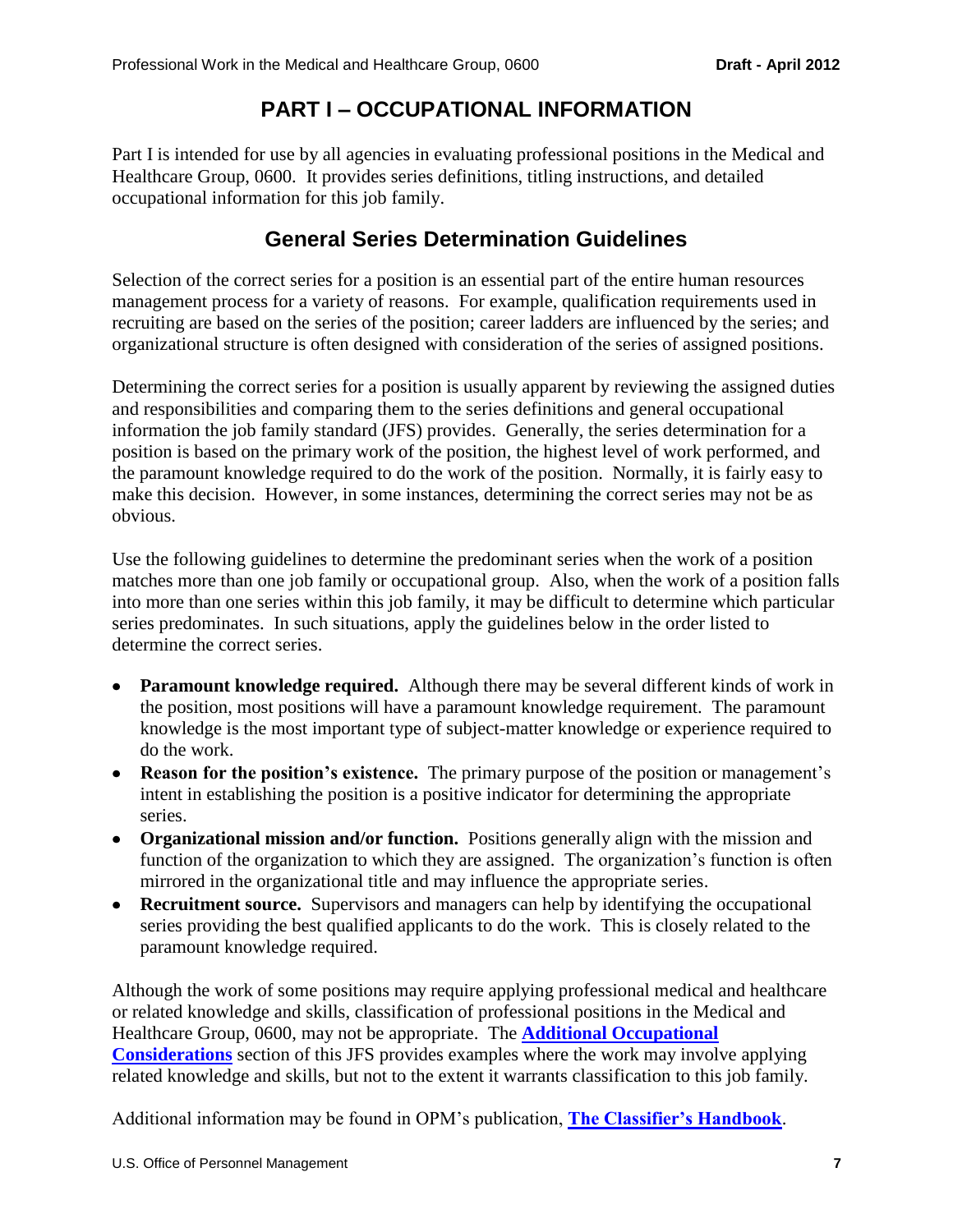## **Distinguishing Between Professional and Technical Work**

<span id="page-7-0"></span>The developmental work of professional positions and the demanding work of high-level technical positions are sometimes similar. Typical distinctions between professional and technical healthcare work follow.

#### **Professional Healthcare Work Involves: Technical Healthcare Work Involves:**

- Creating, exploring, evaluating, designing, and sharing solutions and the validity of their predicted performance to resolve problems, conditions, and issues.
- Applying a range and depth of knowledge acquired specifically through an intensive learning regimen of the phenomena, theories, and concepts of a scientific body of medical knowledge.
- Understanding theories, concepts, principles, and their relationships underlying the practices of professional medical work to improve the efficiency and quality of work performed or to protect the quality of life or healthcare services.
- $\bullet$ Identifying, analyzing, advising, consulting, and reporting on medical, theoretical, and factual data, conditions, and problems.
- Assessing, resolving, and predicting the relationships and interactions of data and findings under varying conditions.
- $\bullet$ Reasoning from existing knowledge and assumptions in the medical field to unexplored areas and phenomena.
- Staying abreast of, and evaluating  $\bullet$ medical subjects, analyses, and proposals in professional literature.

- Using and/or carrying out standard procedures for a specialized healthcare field.
- Applying basic medical knowledge  $\bullet$ acquired through practical experience and on-the-job activities of accepted processes, standards, methods, and their corresponding scientific principles and results.
- $\bullet$ Understanding and skill in applying predetermined procedures, methods, and standardized practices in a narrow specialized healthcare field, or science, or in performing technical work requiring originality, initiative, and practical judgment in using and adapting standardized medical techniques and methods.
- Carrying out tasks, methods, procedures,  $\bullet$ and computations based on oral instructions and/or precedents, guidelines, and standards.
- $\bullet$ Collecting, observing, testing, and recording factual and scientific data within the oversight and management of professional employees.
- Foreseeing the effects of procedural  $\bullet$ changes or appraising the validity of results on the basis of experience and practical reasoning.
- Staying abreast of existing and new  $\bullet$ practical methods and applications through on-the-job and classroom training.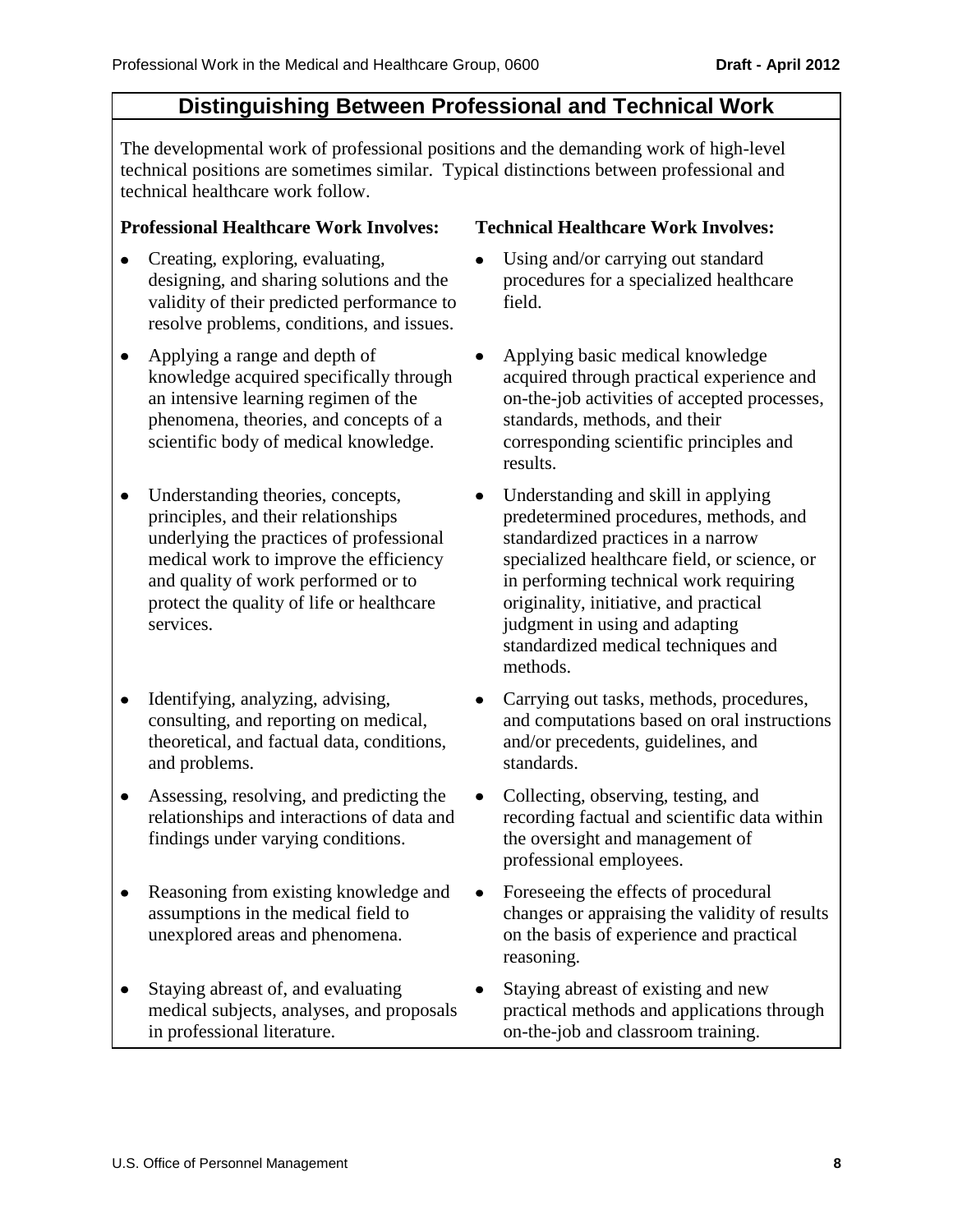## **Official Titling Provisions**

<span id="page-8-0"></span>Title 5, United States Code, requires the U.S. Office of Personnel Management (OPM) to establish authorized official position titles to include a basic title (e.g., Physician) that may be appended with one or more prefixes and/or suffixes. Agencies must use the official position titles for human resources management, budget, and fiscal purposes. Instructions for assigning official position titles are provided in this section.

#### **Supervisors and Leaders**

Add the prefix "Supervisory" to the basic title when the agency classifies the position as supervisory. If the position is covered by the General Schedule, refer to the **[General Schedule](http://www.opm.gov/fedclass/GSSG.pdf)  [Supervisory Guide](http://www.opm.gov/fedclass/GSSG.pdf)** for additional titling and grading information.

Add the prefix "Lead" to the basic title when the agency classifies the position as leader. If the position is covered by the General Schedule, refer to the **[General Schedule Leader Grade](http://www.opm.gov/fedclass/gslead.pdf)  [Evaluation Guide](http://www.opm.gov/fedclass/gslead.pdf)** for additional titling and grading information.

#### **Research Positions**

Add the prefix "Research" to the basic title when the work satisfies the criteria for research as defined in the **[Research Grade Evaluation Guide](http://www.opm.gov/fedclass/gsresch.pdf)**.

#### **Organizational Titles**

Organizational and functional titles do not replace but complement official position titles. Agencies may establish organizational and functional titles for internal administration, public convenience, program management, or similar purposes. Examples of organizational titles are Branch Chief and Division Chief. Examples of functional titles are Chief of Policy Development and Chief of Operations.

#### **Parenthetical Titles**

Some series in this JFS have prescribed parenthetical titles. For other series in this standard, agencies may supplement the titles authorized in this standard with agency-established parenthetical titles, if necessary, for recruitment or other human resources needs. Agencies may use a combination of two parenthetical specialty titles in official position titles where the two are of significant importance to the position. Use the basic title without a parenthetical specialty title for positions with no established specialty or for positions involving work in more than two of the established specialties.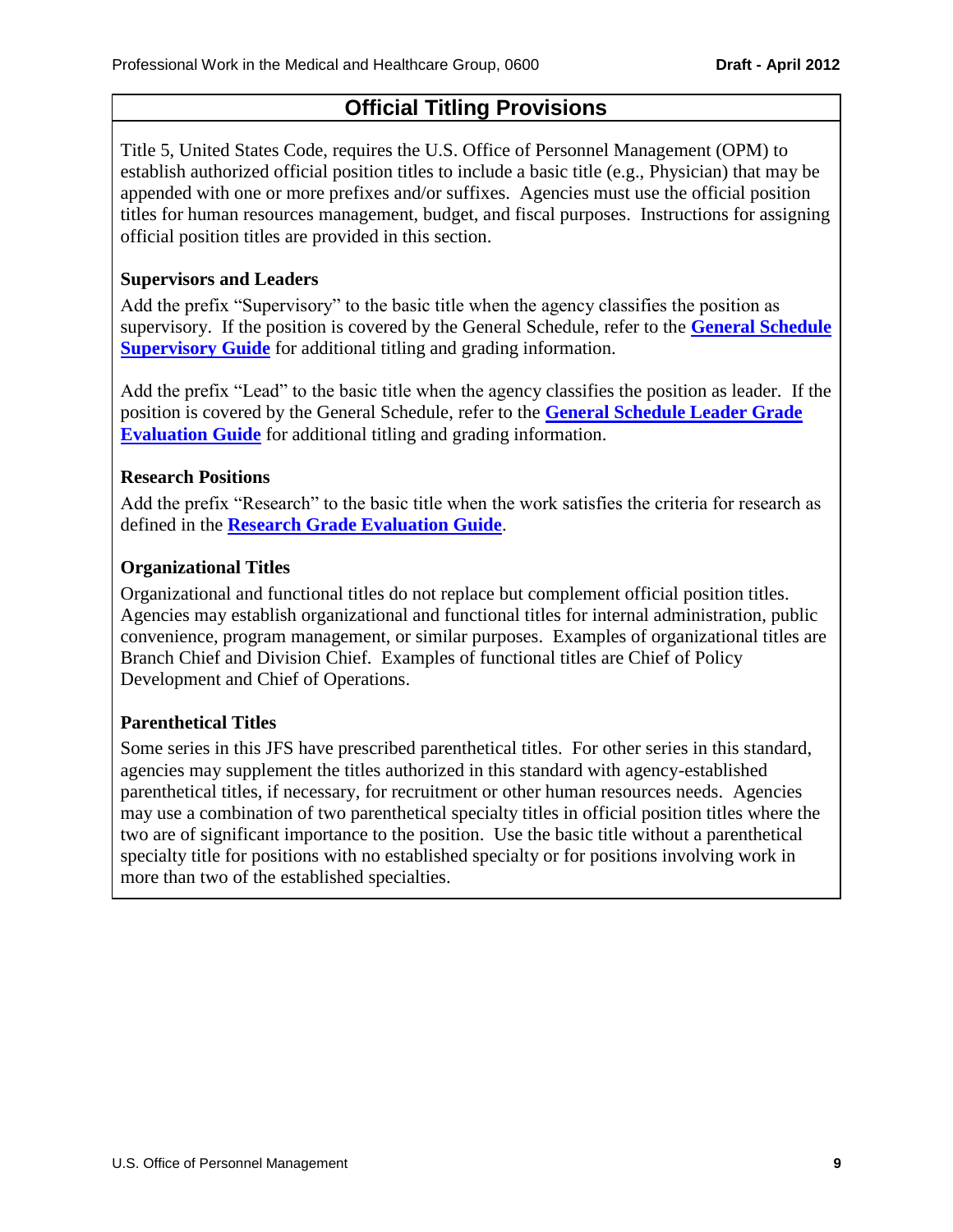## **Functional Classification Codes**

<span id="page-9-0"></span>**Functional Classification Codes for Professional Scientific Work**. The National Science Foundation (NSF) manages a system of functional classification codes to describe the work of scientists and engineers. NSF uses this data to conduct studies of the science and engineering workforce. OPM requires agencies to document and maintain functional classification codes for positions in science and engineering occupations to meet the needs of NSF. **[The Guide to Data](http://www.opm.gov/feddata/GDS/GDS_A04.pdf)  [Standards](http://www.opm.gov/feddata/GDS/GDS_A04.pdf)** provides a list of the applicable occupations and definitions of the functional classification codes. Use established internal agency procedures to assign the appropriate code for positions covered by series in this JFS. A complete list of valid functional classification codes is given below.

Agencies must assign a functional classification code to each of the professional positions classified to the Medical and Healthcare Group, 0600.

| Category                                     | Code |
|----------------------------------------------|------|
| Research                                     | 11   |
| Research contract and grant administration   | 12   |
| Development                                  | 13   |
| Testing and evaluation                       | 14   |
| Design                                       | 21   |
| Construction                                 | 22   |
| Production                                   | 23   |
| Installation, operations, and maintenance    | 24   |
| Data collection, processing, and analysis    | 31   |
| Scientific and technical information         | 32   |
| Standards and specifications                 | 41   |
| Regulatory enforcement and licensing         | 42   |
| Natural resource operations                  | 51   |
| Clinical practice, counseling, and ancillary | 81   |
| medical services                             |      |
| Planning                                     | 91   |
| Management                                   | 92   |
| Teaching and training                        | 93   |
| Technical assistance and consulting          | 94   |
| Other - not elsewhere classified             | 99   |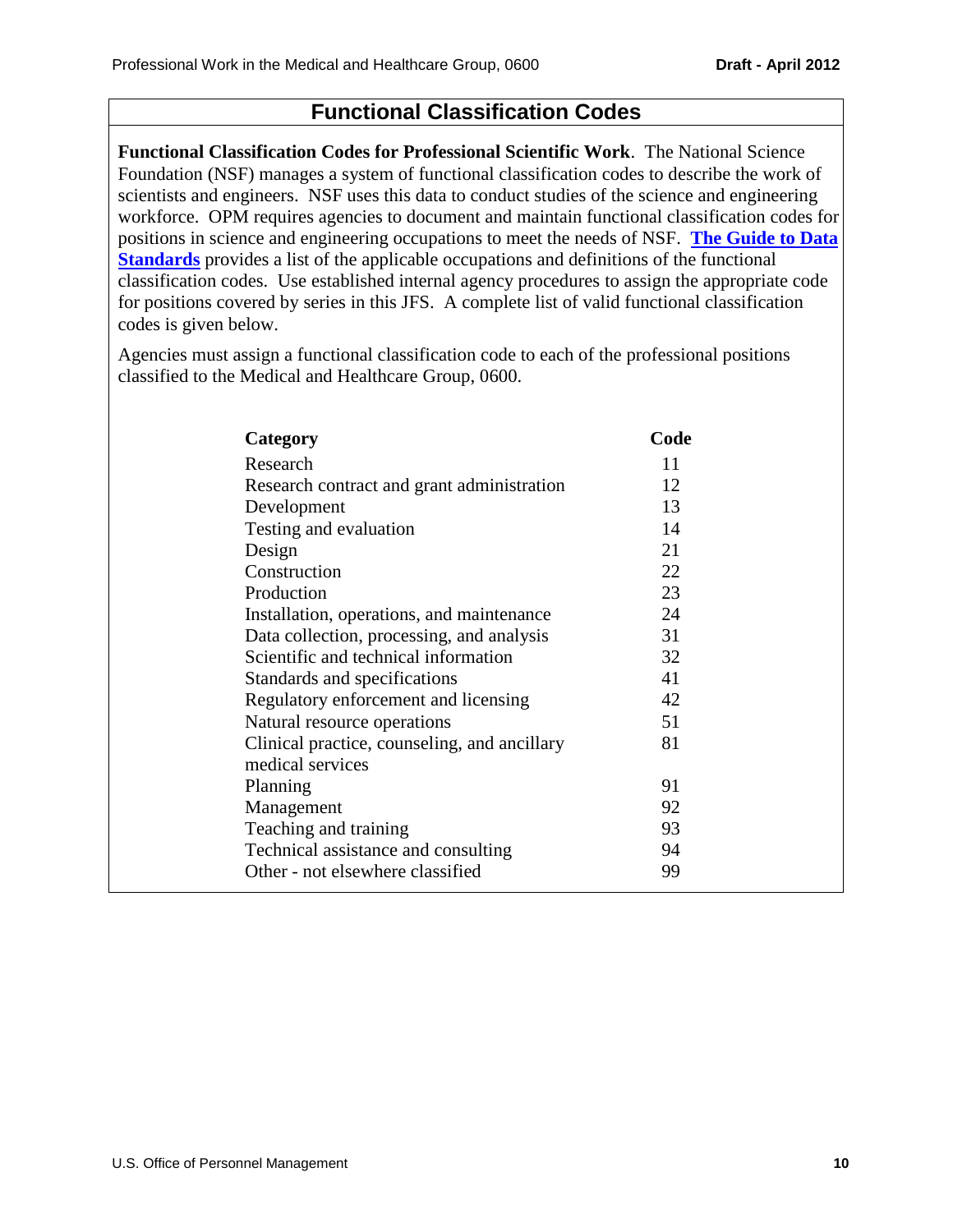#### **OCCUPATIONAL INFORMATION BY SERIES**

#### <span id="page-10-1"></span><span id="page-10-0"></span>**GENERAL MEDICAL AND HEALTHCARE, 0601 [Qualification Standard](http://www.opm.gov/qualifications/standards/indexes/0600-ndx.asp)** This series covers positions managing, supervising, leading, and/or performing professional healthcare or medical work. This series is applicable when the work of the position: **Series Definition Series Definition**  $\bullet$ requires knowledge and skills in two or more professional series within the Medical and Healthcare Group, 0600, and no one discipline is paramount; or is consistent with professional medical work in this occupational group, but is not  $\bullet$ covered by an established series in this JFS. This series requires a **[functional classification code](#page-9-0)**. **Titling** No basic titles or parenthetical specialty titles are specified for this series. Agencies may construct titles that appropriately describe the work. Do not use titles authorized for other occupations to construct titles for this series. **Decupational Information Occupational Information General Occupational Information** There is no specific occupational information for this series due to its broad coverage. See other individual series in this JFS for occupational information.  $⊑$ **[BACK TO TABLE OF CONTENTS](#page-0-0)**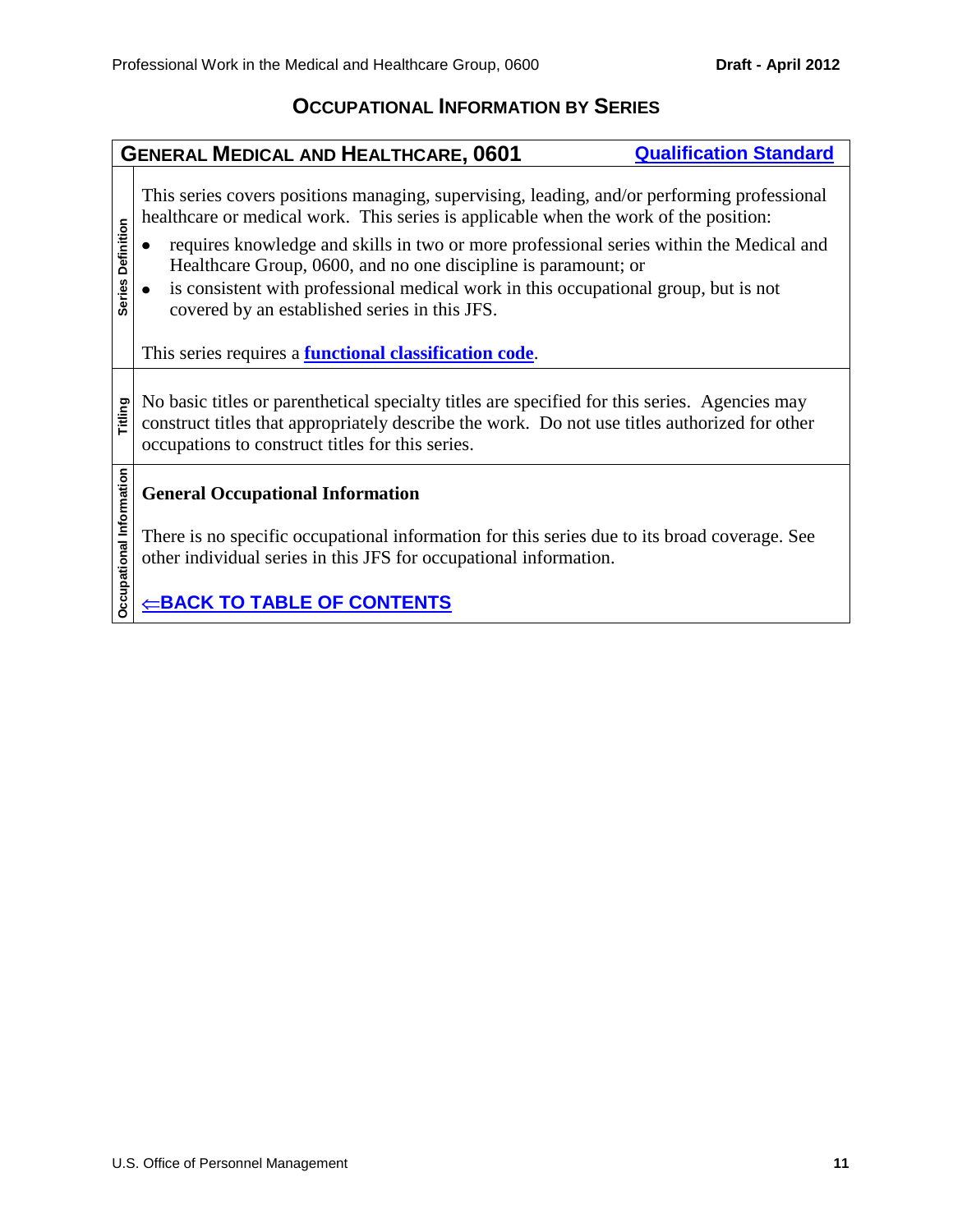<span id="page-11-0"></span>

|                          | PHYSICIAN, 0602<br><b>Qualification Standard</b>                                                                                                                                                                                                                                                                                                                                                                                                                                                          |  |
|--------------------------|-----------------------------------------------------------------------------------------------------------------------------------------------------------------------------------------------------------------------------------------------------------------------------------------------------------------------------------------------------------------------------------------------------------------------------------------------------------------------------------------------------------|--|
| Series Definition        | This series covers positions managing, supervising, leading, and/or performing professional<br>work in one or more fields of medicine. Positions are classifiable to this series when the<br>nature of duties and responsibilities are such that the degree of Doctor of Medicine or<br>Doctor of Osteopathy is a fundamental requirement.                                                                                                                                                                |  |
|                          | This series requires a <b>functional classification code</b> .                                                                                                                                                                                                                                                                                                                                                                                                                                            |  |
| Titling                  | The basic title for this occupation is <i>Physician</i> .                                                                                                                                                                                                                                                                                                                                                                                                                                                 |  |
|                          | <b>General Occupational Information</b>                                                                                                                                                                                                                                                                                                                                                                                                                                                                   |  |
|                          | Physicians diagnose illnesses and prescribe and administer healthcare treatment for people<br>suffering from injury or disease. Physicians examine patients; obtain medical histories; and<br>order, perform, and interpret diagnostic tests. They counsel patients on diet, hygiene, and<br>preventive healthcare.                                                                                                                                                                                       |  |
|                          | Some physicians in the Federal Government provide medical care and surgical health<br>services in healthcare facilities such as medical centers and clinical offices. These<br>physicians typically work in agencies with medical treatment and healthcare delivery<br>responsibilities that include operating a variety of medical facilities (e.g., hospitals and<br>clinical offices). They often work as part of a team coordinating care for a population of<br>patients.                            |  |
| Occupational Information | Physicians may conduct research to explore diverse medical conditions or phenomena<br>and/or develop new and improved healthcare treatments, equipment, and application<br>protocols. These physicians work in research facilities such as laboratories and medical<br>research centers dedicated to studying specific diseases or conditions and may or may not<br>deal directly with patients. Frequently, these physicians have board certification in a<br>particular specialty or subspecialty area. |  |
|                          | Some Federal physicians adjudicate medical claims. They may serve as medical rating<br>board members for a special category or general rating specialists.                                                                                                                                                                                                                                                                                                                                                |  |
|                          | Adjudication work may involve responsibility for:                                                                                                                                                                                                                                                                                                                                                                                                                                                         |  |
|                          | examining claims (initial claims and/or appeals);                                                                                                                                                                                                                                                                                                                                                                                                                                                         |  |
|                          | evaluating the merit of the evidence;                                                                                                                                                                                                                                                                                                                                                                                                                                                                     |  |
|                          | determining whether a claim should be denied or granted, and to what extent.                                                                                                                                                                                                                                                                                                                                                                                                                              |  |
|                          | Adjudication functions of medical claim offices and rating boards vary by Federal agency.                                                                                                                                                                                                                                                                                                                                                                                                                 |  |
|                          | (continued)                                                                                                                                                                                                                                                                                                                                                                                                                                                                                               |  |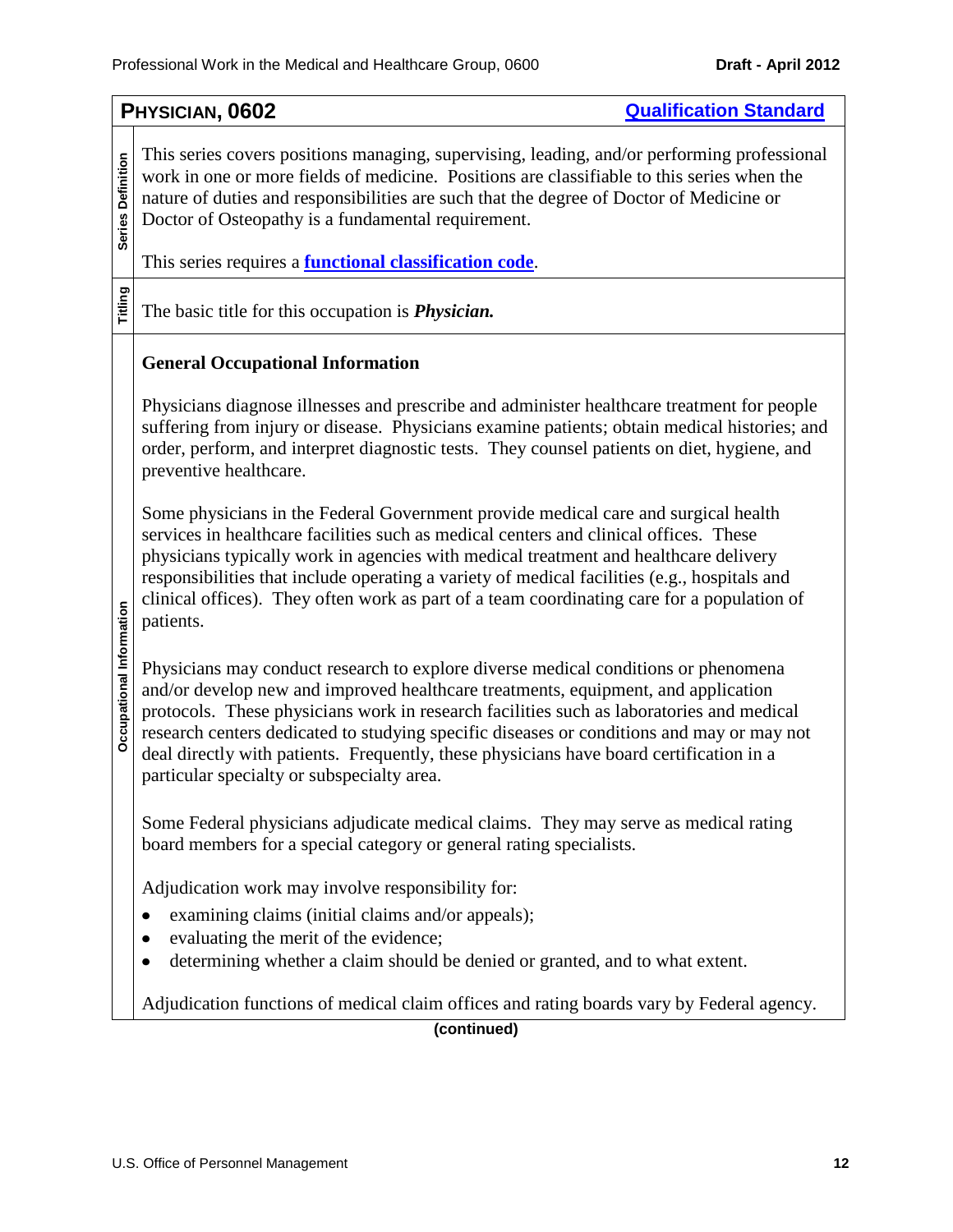## **PHYSICIAN, 0602 (continued)**

Physicians may support the administration of health programs through a variety of activities. For example, they may develop clinical rationale for the coverage of new medical services, devices, or diagnostic methods. They may conduct clinical reviews and analyses of the quality of Federal health programs.

Federal physicians may also develop clinical health program policy guidance and interpretations regarding payment and eligibility issues.

Some physicians are involved in preventing and controlling diseases and promoting public health through organized community efforts. They identify and define preventable health problems and maintain surveillance of diseases through epidemiologic and laboratory investigations, data collection, and analysis. Physicians also conduct operational research to develop and test disease prevention and control, and health promotion programs.

Physicians working in public health often provide medical advice and consultation to other scientists working in related areas.

Physicians often serve as medical consultants for grants, contracts, or cooperative agreements with State and local health departments, community-based organizations, and other governmental and non-governmental agencies and organizations. They design, conduct, and analyze evaluation studies and surveillance projects to measure the effectiveness of scientific public health programs and strategies.

 $⊑$ **[BACK TO TABLE OF CONTENTS](#page-0-0)**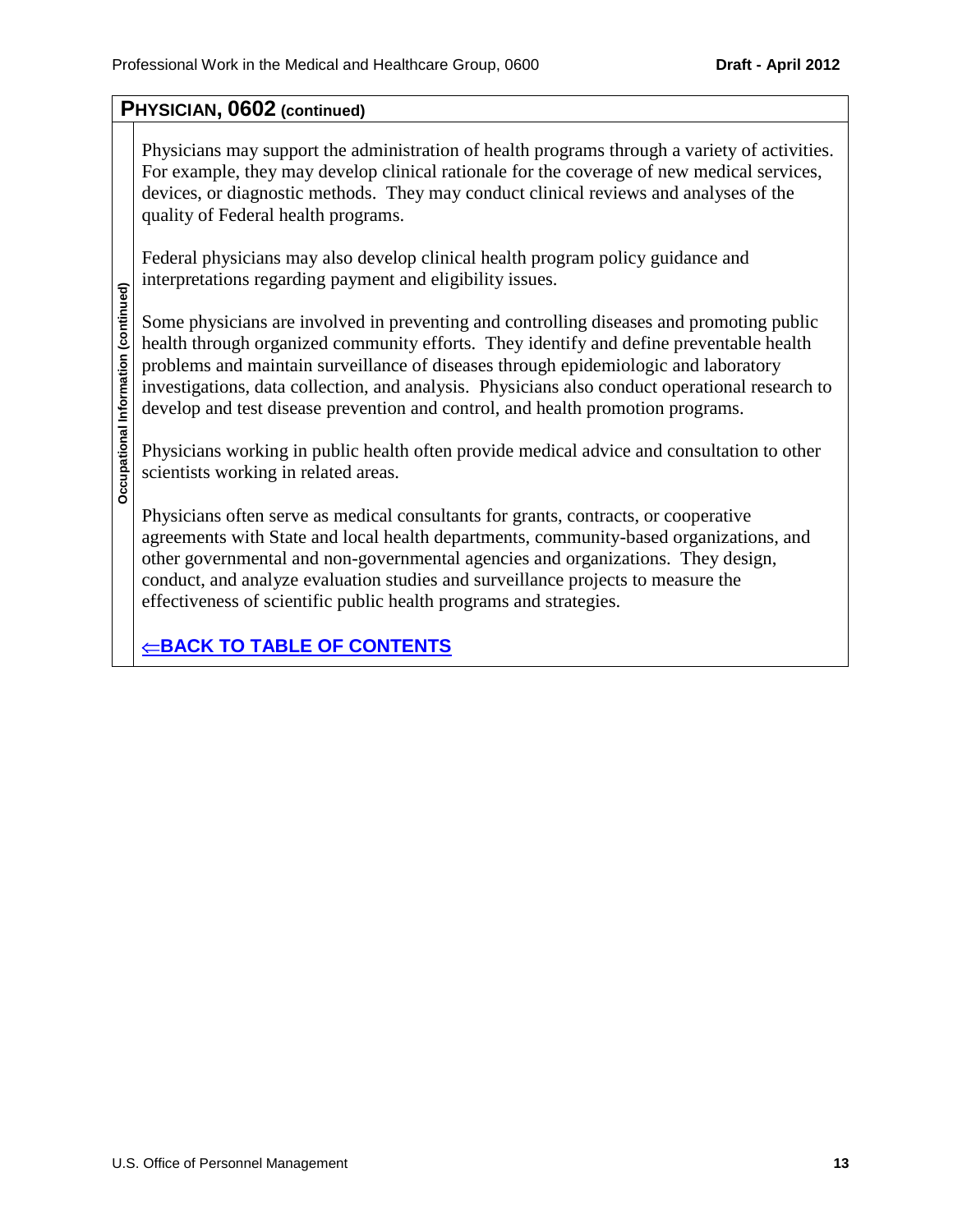<span id="page-13-0"></span>

|                                 | <b>Qualification Standard</b><br>PHYSICIAN ASSISTANT, 0603                                                                                                                                                                                                                                                                                                                                                                                                                                                                                                                                                                                                                                                                                                                                                                                                                                                                                                                                                                                                                                                                                                                           |  |  |
|---------------------------------|--------------------------------------------------------------------------------------------------------------------------------------------------------------------------------------------------------------------------------------------------------------------------------------------------------------------------------------------------------------------------------------------------------------------------------------------------------------------------------------------------------------------------------------------------------------------------------------------------------------------------------------------------------------------------------------------------------------------------------------------------------------------------------------------------------------------------------------------------------------------------------------------------------------------------------------------------------------------------------------------------------------------------------------------------------------------------------------------------------------------------------------------------------------------------------------|--|--|
| Series Definition               | This series covers positions managing, supervising, leading, and/or performing professional<br>healthcare work to provide patients with diagnostic, preventive, and therapeutic medical<br>and/or surgical care and services under the supervision of a physician.<br>This series requires a <b>functional classification code</b> .                                                                                                                                                                                                                                                                                                                                                                                                                                                                                                                                                                                                                                                                                                                                                                                                                                                 |  |  |
| <b>Titling</b>                  | The basic title for this occupation is <i>Physician Assistant</i> .                                                                                                                                                                                                                                                                                                                                                                                                                                                                                                                                                                                                                                                                                                                                                                                                                                                                                                                                                                                                                                                                                                                  |  |  |
|                                 | <b>General Occupational Information</b>                                                                                                                                                                                                                                                                                                                                                                                                                                                                                                                                                                                                                                                                                                                                                                                                                                                                                                                                                                                                                                                                                                                                              |  |  |
| <b>Occupational Information</b> | Physician Assistant (PA) work involves taking and assessing medical histories, performing<br>physical examinations, ordering and interpreting laboratory tests and x-rays, diagnosing and<br>treating medical conditions, and devising and implementing treatment plans in consultation<br>with supervising physicians. As determined by the supervising physician and State law, a PA<br>may prescribe medication and function as a patient's principal care provider. They also<br>provide patient education and counseling in such areas as preventive healthcare and the<br>treatment and management of health problems. PAs perform their duties and responsibilities<br>with the oversight of a supervising physician who is available for consultation when difficult<br>medical conditions or patient concerns necessitate their advice or action.<br>PAs work on a team with physicians to deliver healthcare and medical services. They may<br>act as the principal care provider to patients in rural areas, inner city clinics, or small<br>government office locations, where the presence of a physician is limited or provided by<br>remote communication facilities. |  |  |
|                                 | Within the Federal Government, physician assistants work in a variety of settings (e.g.,<br>hospitals, health centers, emergency or operating rooms, physician's offices, nursing homes,<br>and specialty clinics). They also provide hospital care for surgical patients and perform<br>minor surgery activities (e.g., suturing, splinting, and casting). In these latter situations, the<br>PA confers with the supervising physician and other medical professionals as needed or<br>required by State law and/or as established by Federal standards.                                                                                                                                                                                                                                                                                                                                                                                                                                                                                                                                                                                                                           |  |  |
|                                 | <u> ←BACK TO TABLE OF CONTENTS</u>                                                                                                                                                                                                                                                                                                                                                                                                                                                                                                                                                                                                                                                                                                                                                                                                                                                                                                                                                                                                                                                                                                                                                   |  |  |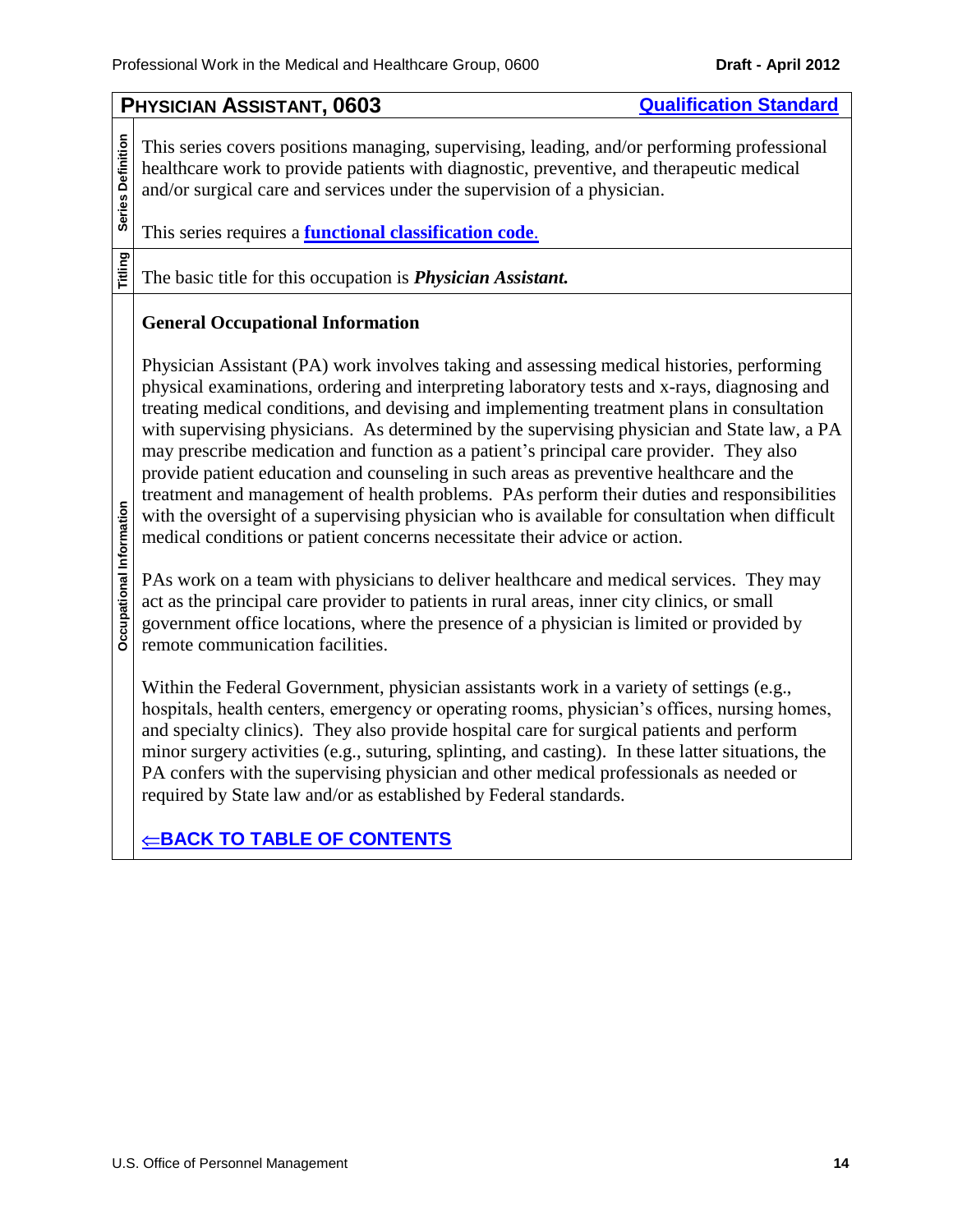<span id="page-14-0"></span>

|                     | NURSING, 0610<br><b>Qualification Standard</b>                                          |                                                                                                                                                                                                                                                                                                                                                                                                                                                                                                                                        |
|---------------------|-----------------------------------------------------------------------------------------|----------------------------------------------------------------------------------------------------------------------------------------------------------------------------------------------------------------------------------------------------------------------------------------------------------------------------------------------------------------------------------------------------------------------------------------------------------------------------------------------------------------------------------------|
| Series Definition   | practices, and teaching or performing research.                                         | This series covers positions managing, supervising, leading, and/or performing professional<br>work in nursing. The work involves providing care to patients, promoting better health<br>This series requires a <b>functional classification code</b> .                                                                                                                                                                                                                                                                                |
|                     |                                                                                         |                                                                                                                                                                                                                                                                                                                                                                                                                                                                                                                                        |
|                     |                                                                                         | The basic titles for positions in this occupation are:                                                                                                                                                                                                                                                                                                                                                                                                                                                                                 |
| Titling             | $Nurse -$                                                                               | Work that primarily involves providing direct nursing services to<br>patients in hospitals, clinics, outpatient clinics, and emergency<br>rooms.                                                                                                                                                                                                                                                                                                                                                                                       |
|                     | <b>Nurse Practitioner -</b>                                                             | Work that involves serving as a primary or specialty care provider,<br>independently or in collaboration with physicians, to provide direct<br>comprehensive nursing, preventive, and therapeutic healthcare<br>services to individuals, families or groups.                                                                                                                                                                                                                                                                           |
|                     | <b>General Occupational Information</b>                                                 |                                                                                                                                                                                                                                                                                                                                                                                                                                                                                                                                        |
|                     |                                                                                         | Nurses collaborate with physicians and other healthcare professionals to develop the nursing-<br>care patient plan and determine how best to serve the nursing needs of particular patients or<br>groups of patients. Consideration may include factors such as:                                                                                                                                                                                                                                                                       |
| ational Information | the patient's medical condition;<br>the kind of physical care needed;<br>dietary needs; | information about the patient as an individual;<br>relevant background data available in medical records and case findings;                                                                                                                                                                                                                                                                                                                                                                                                            |
| Occupa              | exhibited emotional problems;                                                           | abilities in such self-care activities as walking, bathing, dressing, and eating;<br>care of dressings and braces and other appliances;<br>needs of the patient or the patient's family for social services;<br>assistance with a medical regimen prescribed by a physician or dentist;<br>the need for health counseling and instruction on management of health problems; and<br>notifying a physician of any conditions requiring medical attention other than those under<br>treatment (e.g., vision, hearing or dental problems). |
|                     | changes they believe necessary.                                                         | Nurses evaluate execution of nursing-care plans to determine whether they are effectively<br>meeting their goals. Based on those evaluations, they may recommend to physicians any                                                                                                                                                                                                                                                                                                                                                     |
|                     |                                                                                         | (continued)                                                                                                                                                                                                                                                                                                                                                                                                                                                                                                                            |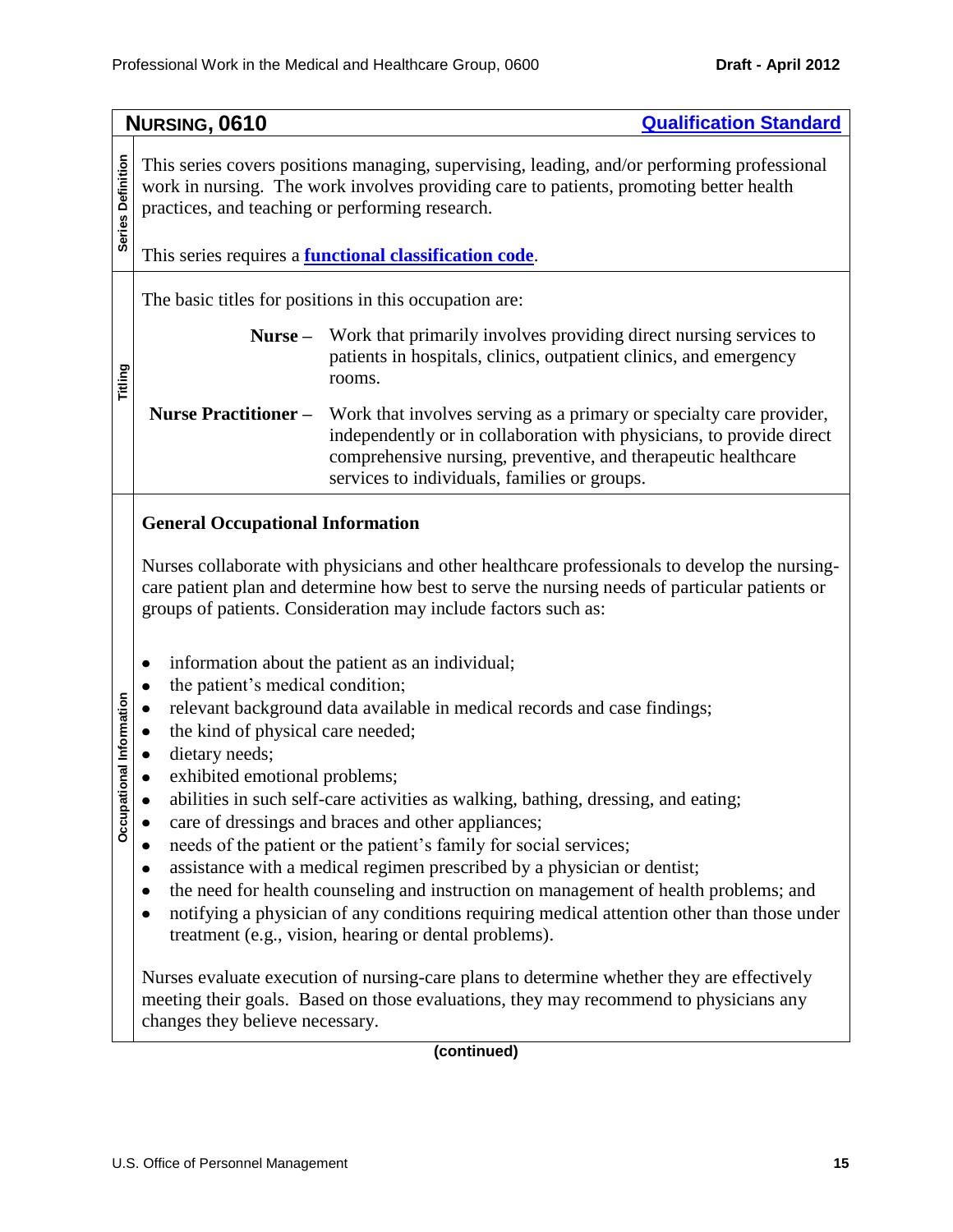## **NURSING, 0610 (continued)**

Nurses may function as consultants providing clinical advisory tasks related to such functions as developing and assessing clinical health outcomes quality measures; evaluating clinical case reviews for adequacy of care, compliance with clinical and regulatory guidelines, overpayment, and audit recovery; and developing policy guidance for nursing care reviews conducted by State or Federal health facility surveyors.

Some nurses may establish best practices in the field of nursing and provide training to other nurses or healthcare aids/technicians. They may also perform diagnostic and therapeutic procedures and may have prescriptive authority.

 $⊸$ **[BACK TO TABLE OF CONTENTS](#page-0-0)**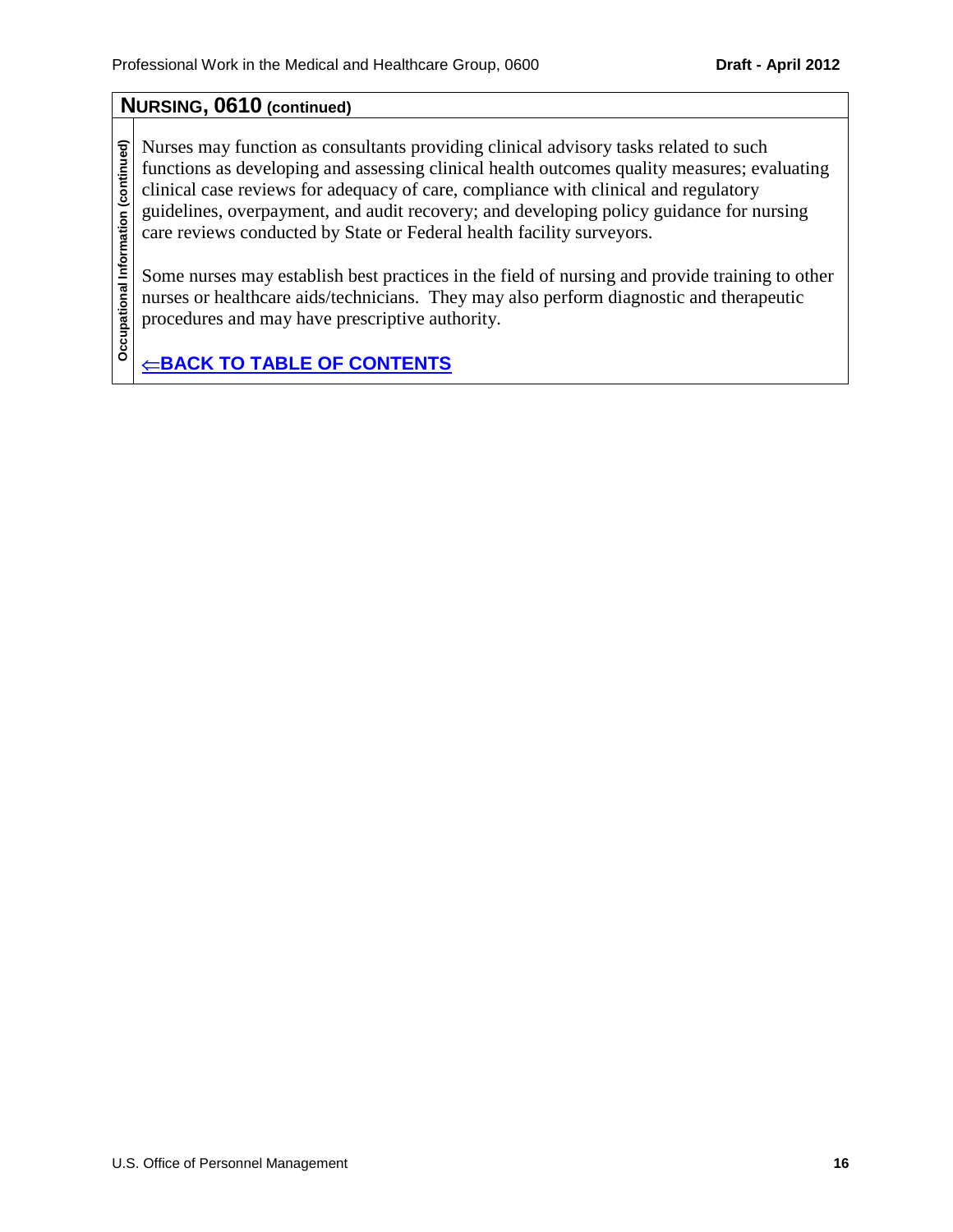<span id="page-16-0"></span>

|                          | <b>DIETETICS AND NUTRITION, 0630</b><br><b>Qualification Standard</b>                                                                                                                                                                                                                                                                                                                                                       |  |  |
|--------------------------|-----------------------------------------------------------------------------------------------------------------------------------------------------------------------------------------------------------------------------------------------------------------------------------------------------------------------------------------------------------------------------------------------------------------------------|--|--|
| Series Definition        | This series covers positions managing, supervising, leading, and/or performing professional<br>work requiring knowledge of dietetics or nutrition directed toward the maintenance and<br>improvement of health. Dietitians and nutritionists create nutrition programs, oversee the<br>preparation and serving of meals, educate patients on healthy eating habits, and conduct<br>research to prevent and treat illnesses. |  |  |
|                          | This series requires a <b>functional classification code</b> .                                                                                                                                                                                                                                                                                                                                                              |  |  |
| Titling                  | The basic titles for this occupation are <i>Dietitian</i> and <i>Nutritionist</i> .                                                                                                                                                                                                                                                                                                                                         |  |  |
|                          | <b>General Occupational Information</b>                                                                                                                                                                                                                                                                                                                                                                                     |  |  |
|                          | Dietetics and nutrition work is concerned with health as it is affected by total bodily<br>processes relating to food and nutrients:                                                                                                                                                                                                                                                                                        |  |  |
|                          | digestion, absorption, metabolism, and elimination;<br>٠                                                                                                                                                                                                                                                                                                                                                                    |  |  |
|                          | production, distribution, preparation, and storage; and<br>factors (e.g. social, economic, cultural, and psychological factors) which have an impact<br>٠<br>on food and eating habits.                                                                                                                                                                                                                                     |  |  |
|                          | Dietitians primarily work in the healthcare delivery system and nutritionists primarily work<br>with community programs; however, their work may overlap. Typical activities of both<br>dieticians and nutritionists include:                                                                                                                                                                                               |  |  |
| Occupational Information | assessing, counseling, and educating the community on food and nutrition needs;<br>planning, organizing, directing, coordinating, and evaluating nutrition programs;<br>interpreting food and nutrition legislation and research for other professionals and<br>consumers;                                                                                                                                                  |  |  |
|                          | consulting with healthcare professionals and communities to establish, improve, and<br>maintain quality nutrition;                                                                                                                                                                                                                                                                                                          |  |  |
|                          | recommending and developing nutrition standards, guidelines, and criteria for health and<br>research programs;                                                                                                                                                                                                                                                                                                              |  |  |
|                          | developing and conducting dietary studies; and                                                                                                                                                                                                                                                                                                                                                                              |  |  |
|                          | interpreting trends and developments in nutrition and health technology and research.                                                                                                                                                                                                                                                                                                                                       |  |  |
|                          | Dietitian work may include the following functions:                                                                                                                                                                                                                                                                                                                                                                         |  |  |
|                          | Managing food service systems to provide groups with optimal nutrition and quality<br>food;                                                                                                                                                                                                                                                                                                                                 |  |  |
|                          | Assessing the nutritional needs and therapeutic diets for individuals or groups located in<br>hospitals and short- or long-term care facilities;                                                                                                                                                                                                                                                                            |  |  |
|                          | Counseling on dietary plans based on patients nutritional needs, adapting plans based on<br>individuals' therapeutic needs, and consulting with other healthcare team members on<br>patient nutritional care;                                                                                                                                                                                                               |  |  |
|                          | Interpreting and applying pertinent current research related to nutritional care;                                                                                                                                                                                                                                                                                                                                           |  |  |
|                          | (continued)                                                                                                                                                                                                                                                                                                                                                                                                                 |  |  |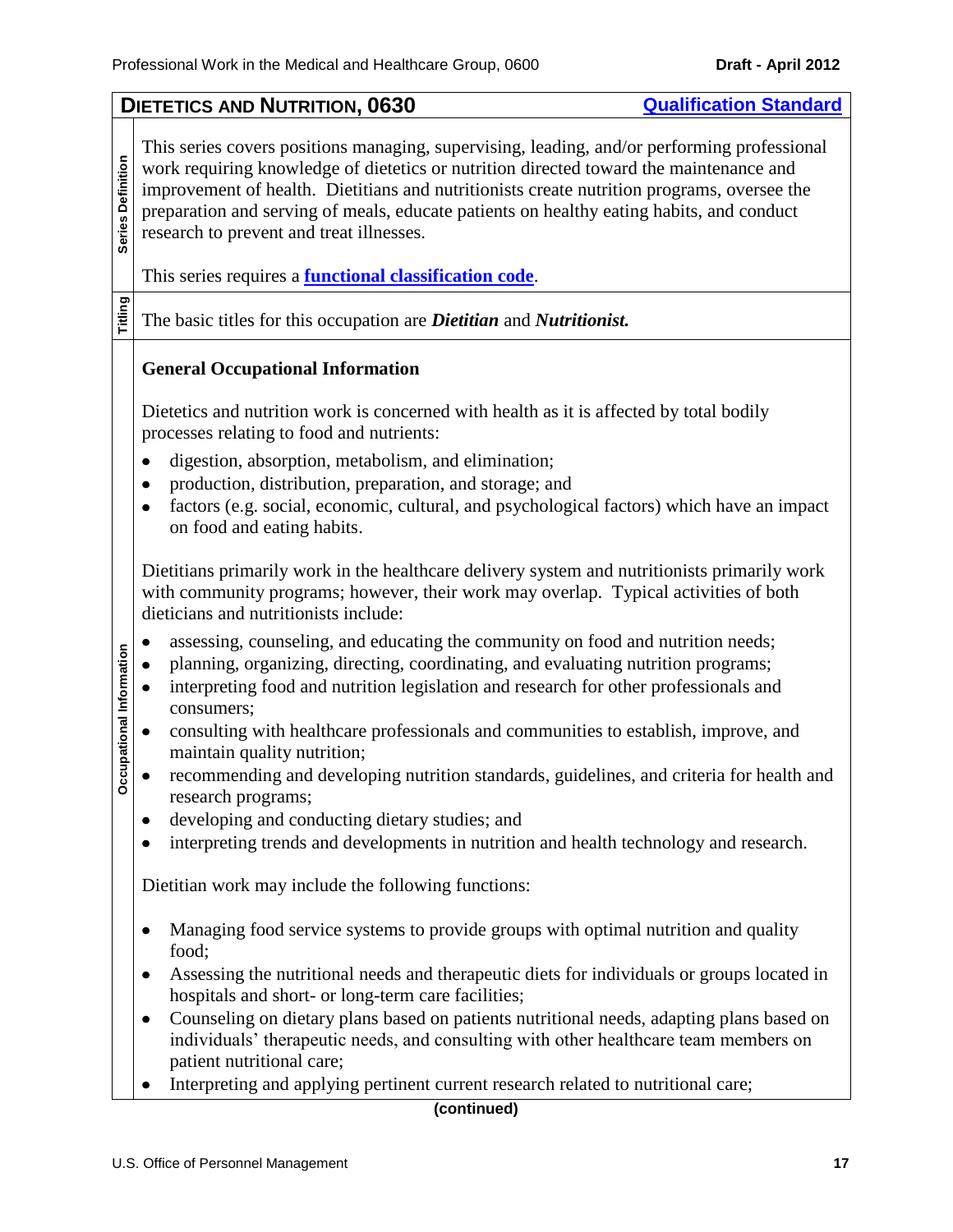## **DIETETICS AND NUTRITION, 0630 (continued)**

- $\bullet$ Assessing the nutritional needs of individuals and groups within the community;
- Planning, coordinating, and evaluating the nutritional component of healthcare services  $\bullet$ as a member of a community healthcare team;
- Researching to expand knowledge in one or more areas of dietetics; and  $\bullet$
- Developing, facilitating, and evaluating educational materials and training programs.  $\bullet$

**Occupational Information (continued)** Nutritionist work involves the maintenance and improvement of nutritional status through the administration of health or food assistance services, teaching, and/or research. Typical nutritionist work includes:

- developing, administrating, coordinating, and evaluating nutrition health programs and  $\bullet$ services as a member of a healthcare team; and
- providing education and information to the community through health promotion  $\bullet$ materials and social media.

 $⊸$ **[BACK TO TABLE OF CONTENTS](#page-0-0)** 

Occupational Information (continued)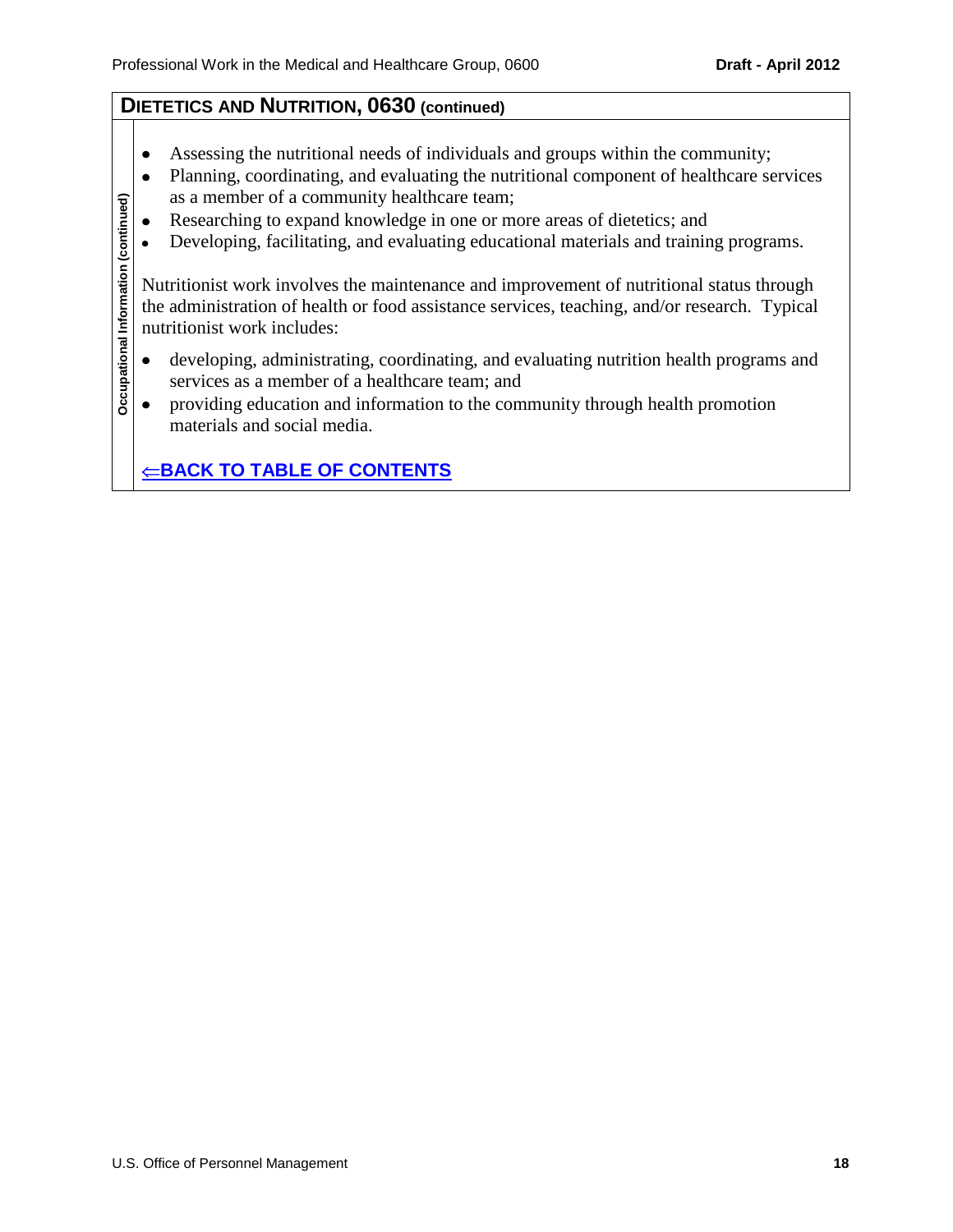<span id="page-18-0"></span>

|                          | <b>OCCUPATIONAL THERAPY, 0631</b><br><b>Qualification Standard</b>                                                                                                                                                                                                                                                                                                                                                                                                                                                                                                                                                                                                                           |
|--------------------------|----------------------------------------------------------------------------------------------------------------------------------------------------------------------------------------------------------------------------------------------------------------------------------------------------------------------------------------------------------------------------------------------------------------------------------------------------------------------------------------------------------------------------------------------------------------------------------------------------------------------------------------------------------------------------------------------|
| Definition               | This series covers positions managing, supervising, leading, and/or performing professional<br>work that involves applying the concepts, principles, and practices of occupational therapy to<br>treat developmental, physical, cognitive, and social disabling conditions. Occupational<br>therapy work requires knowledge of the structure and function of the human body,<br>environmental influences, human development, physical and psychosocial disabling<br>conditions and skill in developing treatment plans to teach new skills, to restore performance,<br>to give training in compensating skills, and to provide injury prevention and health<br>promotion services.           |
|                          | This series requires a <b>functional classification code</b> .                                                                                                                                                                                                                                                                                                                                                                                                                                                                                                                                                                                                                               |
| Titling                  | The basic title for this occupation is <i>Occupational Therapist</i> .                                                                                                                                                                                                                                                                                                                                                                                                                                                                                                                                                                                                                       |
|                          | <b>General Occupational Information</b>                                                                                                                                                                                                                                                                                                                                                                                                                                                                                                                                                                                                                                                      |
|                          | Occupational therapists help patients acquire or regain needed skills to live independent,<br>productive lives. The goal of occupational therapy is to improve a person's health and sense<br>of well-being by assisting them in performing functional activities expected at a particular<br>stage of development or in a particular life role. Such activities include but are not limited<br>to: taking care of personal needs; managing money; using transportation and communications<br>equipment; developing good work habits; demonstrating skills as a student, homemaker,<br>employee, or retiree; and developing an interest and capability for leisure and social<br>activities. |
|                          | Occupational therapy work utilizes standardized tests and measures to identify existing or<br>potential problems resulting from trauma, disease, or other causes in the following areas:                                                                                                                                                                                                                                                                                                                                                                                                                                                                                                     |
| Occupational Information | motor functioning – range of motion, muscle strength, muscle tone, endurance, functional<br>use, and gross and fine motor skills;<br>sensory-integrative functioning - integration of information from the nervous system<br>(touch, movement, gravity, vision, hearing, body chemical changes, smell, pain, and<br>temperature) in automatic functioning;                                                                                                                                                                                                                                                                                                                                   |
|                          | cognitive functioning – comprehension of written and verbal communication,<br>concentration, problem solving, time management, conceptualization, and integration of<br>learning;                                                                                                                                                                                                                                                                                                                                                                                                                                                                                                            |
|                          | psychological functioning - emotional state, feelings, coping behaviors, and self-identity;<br>and                                                                                                                                                                                                                                                                                                                                                                                                                                                                                                                                                                                           |
|                          | social functioning – ability to show trust, respect, and warmth in responding to the needs<br>and feelings of others; ability to share tasks, compete with others, fulfill group<br>membership roles, and exercise leadership skills.                                                                                                                                                                                                                                                                                                                                                                                                                                                        |
|                          | (continued)                                                                                                                                                                                                                                                                                                                                                                                                                                                                                                                                                                                                                                                                                  |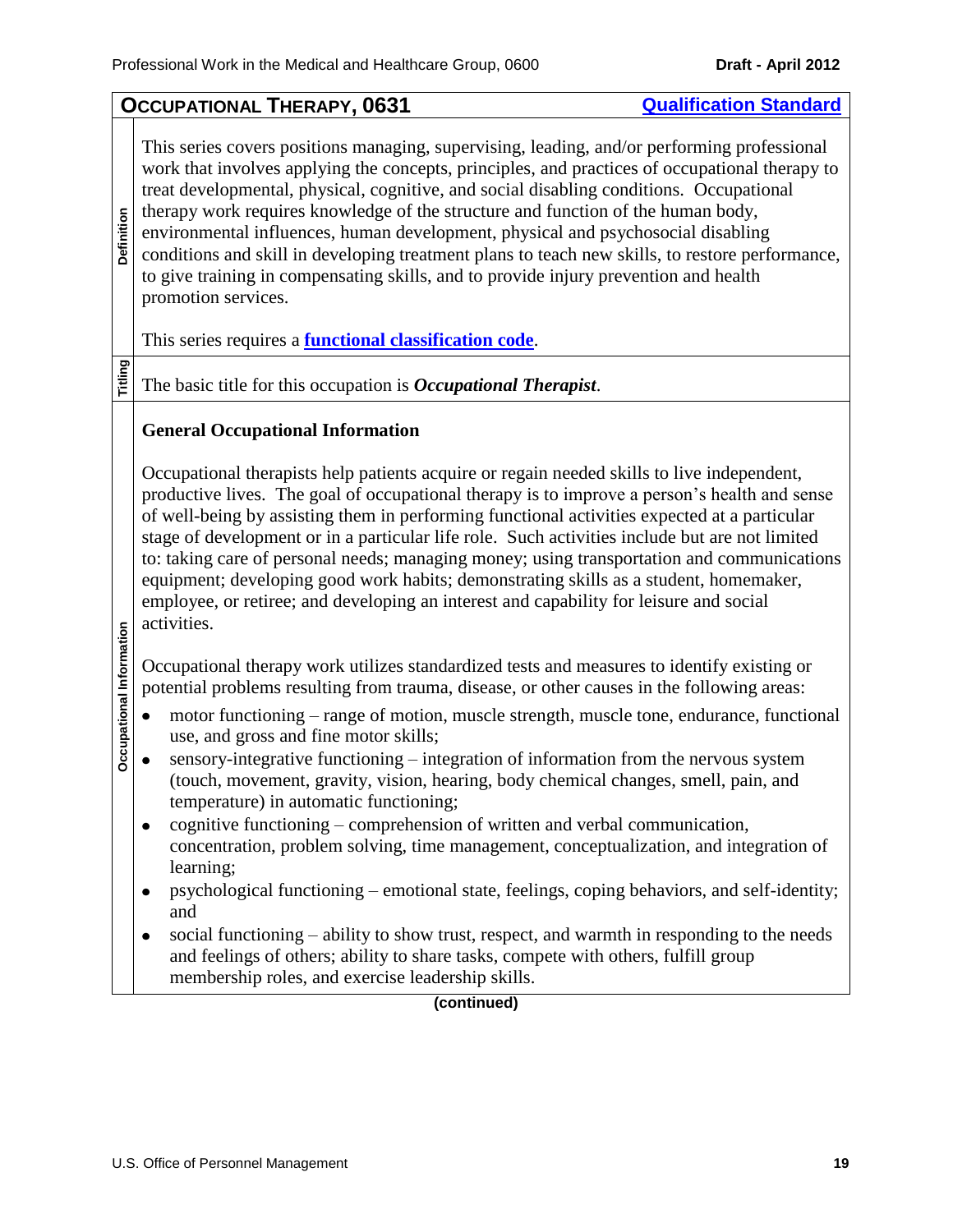### **OCCUPATIONAL THERAPY, 0631 (continued)**

Occupational therapy work involves actively engaging patients in activities such as:

- Occupational Information (continued) **Occupational Information (continued)** tasks to facilitate the development or restoration of normal movement patterns, strength,  $\bullet$ and posture;
	- training in activities which simulate daily demands;  $\bullet$
	- instruction in the use of adaptive or coping techniques;  $\bullet$
	- $\bullet$ selection of and instruction in the use of wheelchairs, adaptive devices, prostheses, and orthotics;
	- $\bullet$ recommended changes in the environment to facilitate functioning; and
	- organizing tasks to develop, maintain, or restore cognitive processing psychosocial skills.  $\bullet$

 $⊑$ **[BACK TO TABLE OF CONTENTS](#page-0-0)**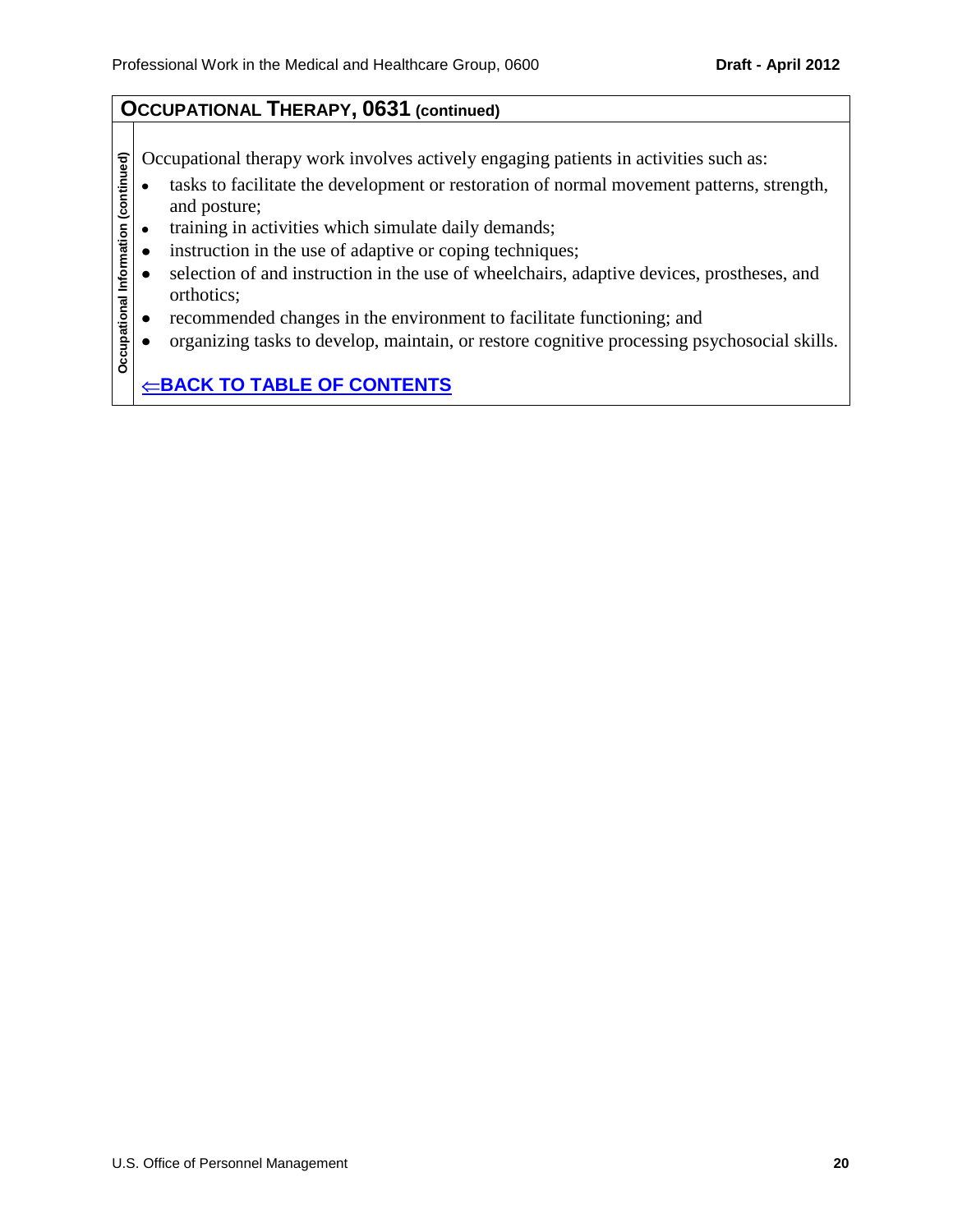<span id="page-20-0"></span>**PHYSICAL THERAPY, 0633 [Qualification Standard](http://www.opm.gov/qualifications/standards/indexes/0600-ndx.asp) Series Definition** Series Definition This series covers positions managing, supervising, leading, and/or performing professional work involving the application of the concepts, principles, and practices of physical therapy to treat or prevent physical disabilities of patients suffering from injuries or disease. This series requires a **[functional classification code](#page-9-0)**. **Titling** The basic title for this occupation is *Physical Therapist*. **General Occupational Information** Physical therapy work involves providing services to patients who have impairments, functional limitations, disabilities, or changes in physical function and health status resulting from a disability, injury or disease. Physical therapists: consult and practice with a variety of other professionals;  $\bullet$ identify risk factors and behaviors that may impede optimal functioning;  $\bullet$ promote health, wellness, and fitness; and  $\bullet$ direct and supervise physical therapy services, including support personnel.  $\bullet$ Physical therapists examine patient medical histories, conduct tests, and consider other measures to identify potential and existing problems. Physical therapists perform evaluations and synthesize examination data to establish diagnoses, prognoses, and plans of Occupational Information **Occupational Information** care for patients. Treatment strategies and anticipated outcomes developed by physical therapists often include exercise to increase the patient's flexibility and range of motion. Advanced exercise may be used to improve strength, balance, coordination, and endurance. The overall goal is to promote the ability to move, reduce pain, restore function, and prevent disability. Physical therapists may also use interventions to treat patients, such as: electrical stimulation, hot packs, cold compresses, or ultrasound to relieve pain;  $\bullet$ traction or deep-tissue massage to relieve pain and to improve circulation and flexibility;  $\bullet$ assistive and adaptive devices (i.e., crutches, prostheses, and wheelchairs) to assist the  $\bullet$ patient's recovery; and exercise at home to expedite recovery.  $\bullet$ Physical therapists conduct periodic examinations to reassess the patient's responses to treatment and to modify treatments when necessary. They often consult with other healthcare professionals (e.g. physicians, nurses, occupational therapists) to coordinate and maximize the patient's treatment.  $⊸$ **[BACK TO TABLE OF CONTENTS](#page-0-0)**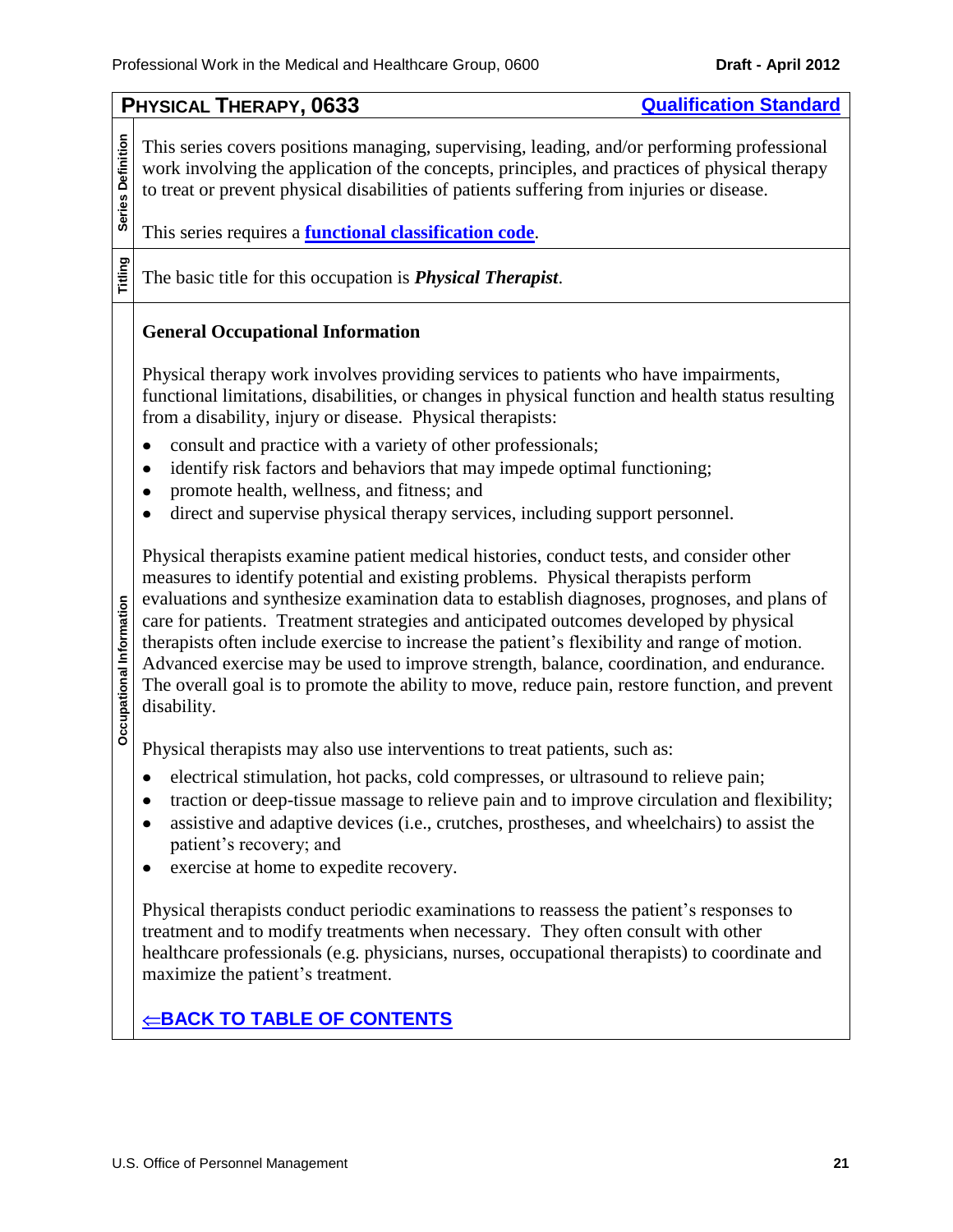<span id="page-21-0"></span>**KINESIOTHERAPY, 0635 CONSISTENT CONSISTENT CONSISTENT CONSISTENT CONSISTENT CONSISTENT CONSISTENT CONSISTENT CONSISTENT CONSISTENT CONSISTENT CONSISTENT CONSISTENT CONSISTENT CONSISTENT CONSISTENT CONSISTENT CONSISTENT** This series covers positions managing, supervising, leading, and/or performing professional **Series Definition Series Definition** work involving the application of the concepts, principles, and practices of kinesiotherapy. Kinesiotherapy work involves applying scientifically-based exercise principles to enhance the strength, endurance, and/or mobility of individuals with disabling conditions. This series requires a **[functional classification code](#page-9-0)**. **Titling** The basic title for this occupation is *Kinesiotherapist*. **General Occupational Information** Kinesiotherapists typically follow these evaluation and treatment steps. administer musculoskeletal, neurological, ergonomic, biomechanical, psychosocial, and  $\bullet$ task-specific functional tests and measures;  $\bullet$ provide evaluation findings to patients, family members, and healthcare team; develop treatment plans and assess goals and methods;  $\bullet$ implement treatment plans;  $\bullet$ monitor patient responses to intervention and modify treatment as needed; and  $\bullet$ terminate treatment upon completion of goals. Occupational Information  $\bullet$ **Occupational Information** Kinesiotherapy treatment may include:  $\bullet$ therapeutic exercise;  $\bullet$ ambulation training;  $\bullet$ geriatric rehabilitation; aquatic therapy;  $\bullet$ prosthetic/orthotic rehabilitation;  $\bullet$ psychiatric rehabilitation;  $\bullet$ driver training; and  $\bullet$ adapted exercise for the home setting.  $\bullet$ A registered kinesiotherapist may administer treatment only upon receipt of a prescription from a qualified physician, nurse practitioner, and/or physician assistant authorized to make such referrals.  $⊸$ **[BACK TO TABLE OF CONTENTS](#page-0-0)**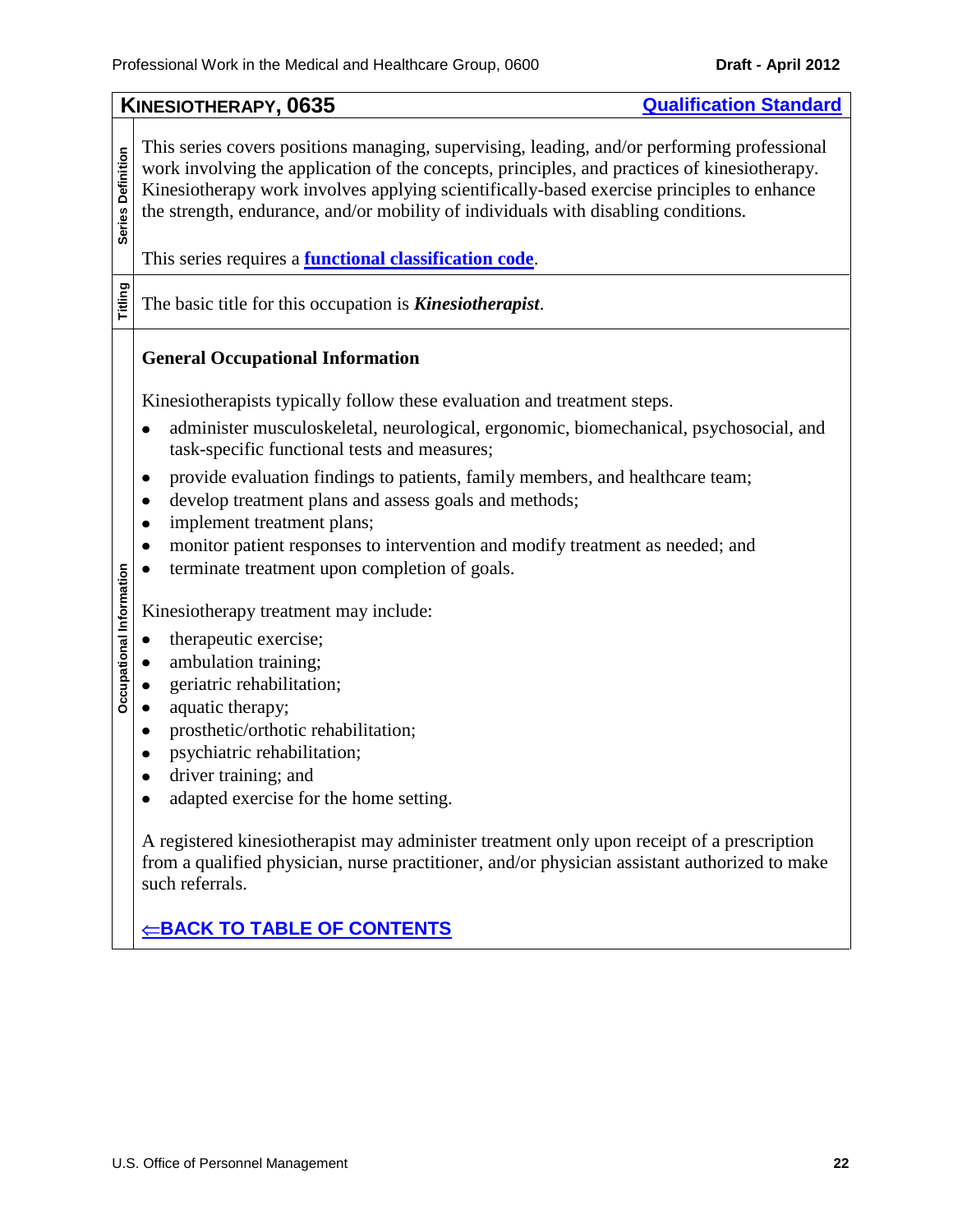<span id="page-22-0"></span>**RECREATION/CREATIVE ARTS THERAPY, 0638 [Qualification Standard](http://www.opm.gov/qualifications/standards/indexes/0600-ndx.asp)** This series covers positions managing, supervising, leading, and/or performing professional work involving: knowledge of the concepts, principles, and practices of recreation therapy and use of  $\bullet$ **Series Definition Series Definition** recreational therapy interventions and techniques; or  $\bullet$ knowledge of the concepts, principles, and practices of a specialized creative arts therapy field (e.g. art, dance, drama, music) to remediate, restore, or rehabilitate the physical and/or mental health of patients and to reduce or eliminate the effects of illness or disability. This series requires a **[functional classification code](#page-9-0)**. The basic titles for positions in this occupation are: **Recreation Therapist -** Work that involves applying various recreational activities to improve, restore, or maintain the physical, psychological, **Titling** emotional, cognitive, and social functioning of disabled individuals. **Creative Arts**  Work that involves applying creative arts (e.g. music, art, drama, and dance) to improve the physical, psychological, **Therapist**  cognitive, emotional, and social functioning of disabled individuals. **General Occupational Information**

Recreation/Creative Arts Therapists provide treatment to restore, improve, or maintain a patient's level of functioning, self-care, independence, quality of life, and activity skills. Both therapies are designed to minimize symptoms and to alleviate chronic illnesses, limitations, impairments, and disabilities. Recreation/Creative Arts Therapists function as members of healthcare teams to provide supportive therapy, counseling and guidance, life skills teaching, and structured individual or group activities.

**Occupational Information Occupational Information Recreation Therapists** address the needs of individuals with a range of disabling conditions. Recreation therapists help patients to develop the skills needed for functional independence for community living and to promote a higher quality of life for the individual and their family. They also provide mechanisms to prevent declines in physical, cognitive, and psychosocial functioning.

**Creative Arts Therapists** use activities to facilitate improved communications, expression of feelings, and improved coordination. Treatment programs and services may be provided to individuals, groups, and/or clinical environments. Activities are structured and promote the healing potential through activities such as art, dance, drama, and music.

**(continued)**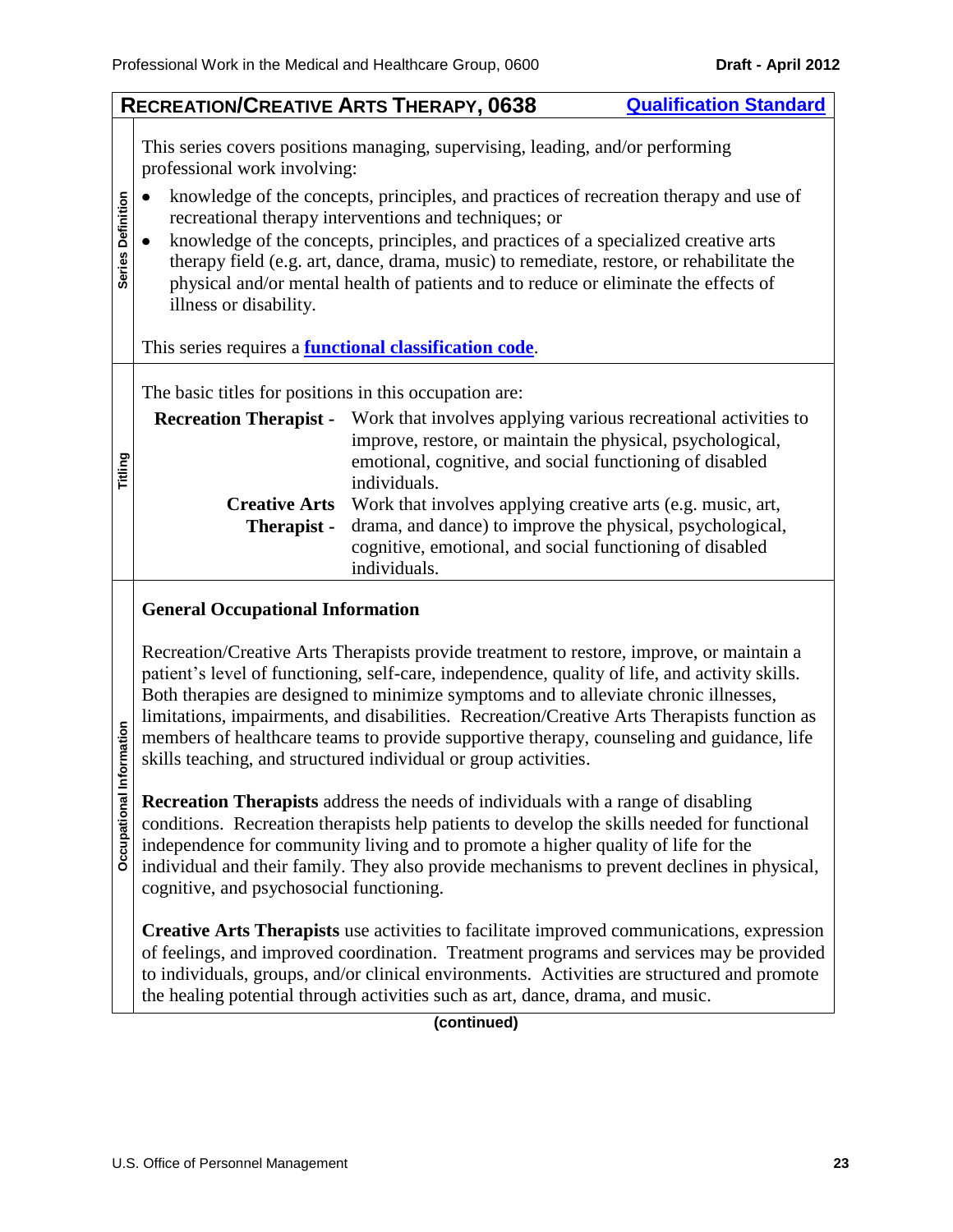## **RECREATION/CREATIVE ARTS THERAPY, 0638 (continued)**

- **Art Therapy** utilizes drawing, painting, and sculpture to encourage patients to: **Explore their feelings;** 
	- **PEDITE:** promote self-expression and creativity;
	- **reconcile emotional conflicts;**
	- manage behavior;
	- develop social skills;
	- reduce anxiety; and
	- increase self-esteem.
- **Dance or Dance Movement Therapy** focuses on the rapeutic movement to promote social integration and the expressive, communicative, emotional, and physical wellbeing of patients.
- **Drama Therapy** uses improvisation, role-playing, and theatrical production to reduce feelings of isolation, develop problem-solving and coping skills, and promote personal growth.
- **Music Therapy** uses music to promote wellness, manage stress, alleviate pain, build  $\bullet$ self-esteem, and facilitate movement and physical rehabilitation.

 $⊸$ **[BACK TO TABLE OF CONTENTS](#page-0-0)**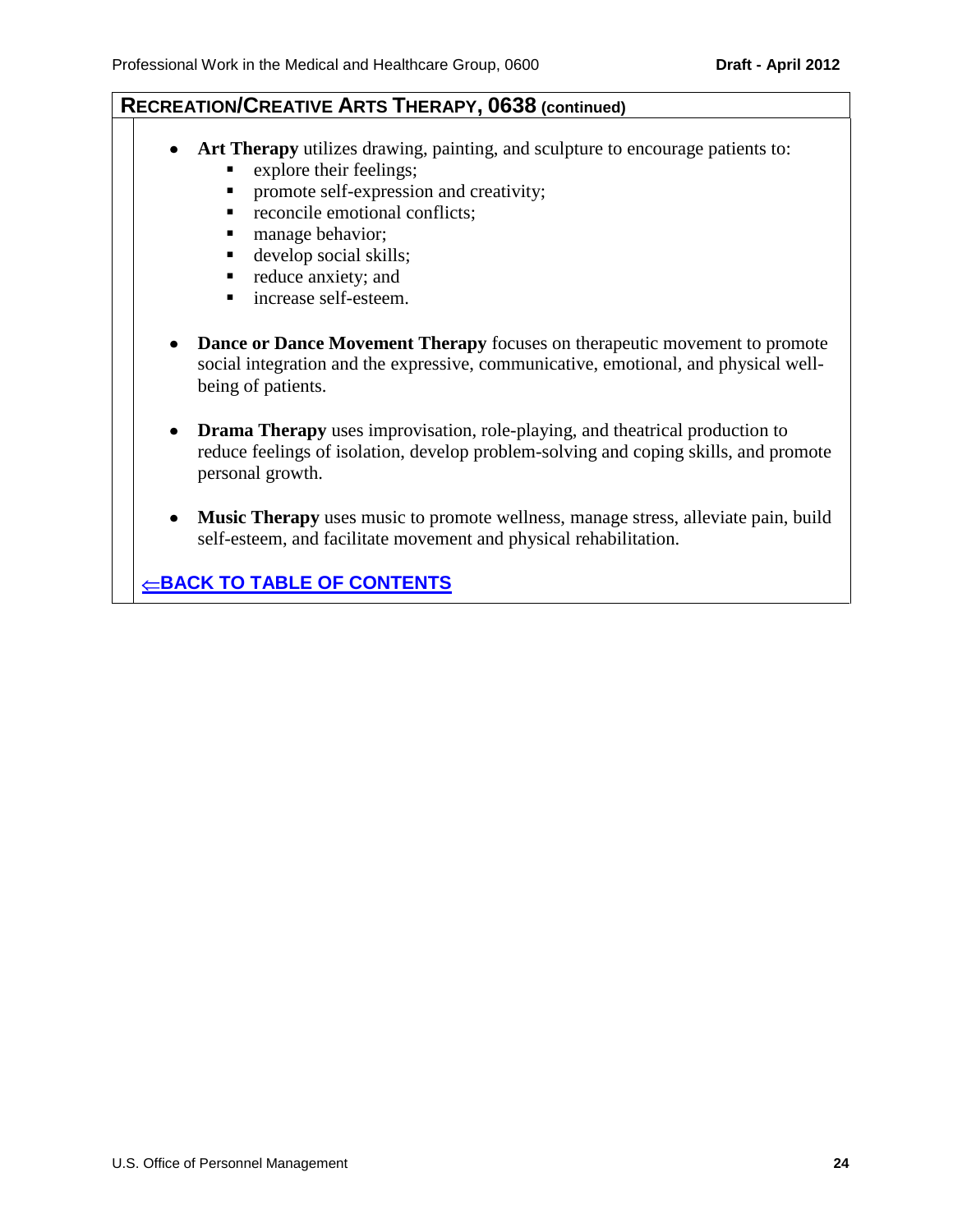#### <span id="page-24-0"></span>**CLINICAL LABORATORY SCIENCE, 0644 [Qualification Standard](http://www.opm.gov/qualifications/standards/indexes/0600-ndx.asp)**

This series covers positions managing, supervising, leading, and/or performing professional clinical laboratory science work supporting the detection, diagnosis, and treatment of disease. The work requires professional knowledge in clinical laboratory science to:

- conduct clinical laboratory tests of human blood, urine, and other body fluids or tissues;  $\bullet$
- use manual and automated techniques to confirm test results;  $\bullet$
- collect and analyze data in support of medical research;  $\bullet$
- modify or design laboratory procedures; and  $\bullet$
- establish and monitor quality control systems and measures.  $\bullet$

This series requires a **[functional classification code](#page-9-0)**.

**Titling**

Occupational Information

**Series Definition**

Series Definition

The basic title for this occupation is *Clinical Laboratory Technologist.*

#### **General Occupational Information**

Clinical laboratory science is an applied science involving a number of established disciplines (microbiology, chemistry, etc.) which are universally defined, recognized, and accepted as professions by academic institutions, hospitals, industry, and government. Clinical laboratory technologists function as generalists and/or may specialize in one or more clinical disciplines, subdisciplines, or specialties. All clinical laboratory technology work requires knowledge of microbiology, clinical chemistry, hematology, and immunohematology.

Clinical laboratory work includes duties such as:

- implementing new tests for production use;  $\bullet$
- $\bullet$ establishing and monitoring quality control and record keeping systems and measures to assure the accuracy and validity of test results;
- **Occupational Information**  $\bullet$ establishing standards and instructions for calibrating or standardizing instruments and equipment;
	- recommending the addition of new tests to the laboratory's service;  $\bullet$
	- recognizing unexpected test reactions, errors, and discrepancies;  $\bullet$
	- identifying technical, instrumental, or physiologic causes of problems (e.g., test  $\bullet$ conditions, chemical reactions, instrument function, patient variables, interfering drugs);
	- determining solutions based on the theory of reactions on which the procedures are based  $\bullet$ and other clinical data;
	- suggesting additional assays that could clarify or amplify the physicians' diagnosis;  $\bullet$
	- determining the causes or possible significance of abnormalities and departures from the  $\bullet$ norm when test results do not conform to expectations; and
	- correlating and interpreting test results.  $\bullet$

Clinical laboratory technologists may work in clinical laboratory management, medical research, and/or education programs.

## $⊕$ **[BACK TO TABLE OF CONTENTS](#page-0-0)**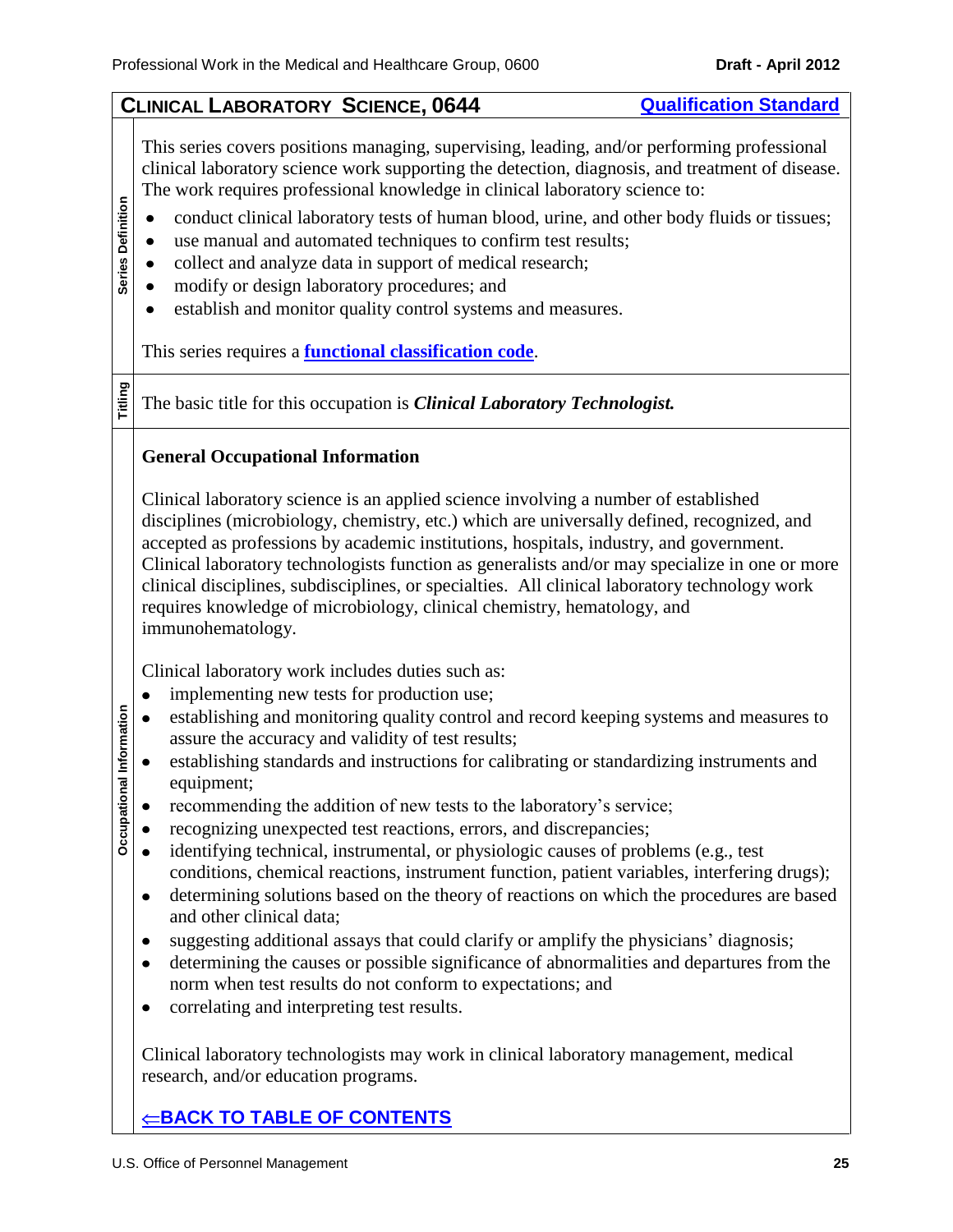<span id="page-25-0"></span>

| This series covers positions managing, supervising, leading, and/or performing professional,<br>pharmacy work that involves:<br>compounding prescriptions from physicians, dentists, and other licensed practitioners;<br>formulation, preparation, bulk compounding, selection, dispensing and preservation<br>$\bullet$<br>Series Definition<br>of drugs, medicines, and chemicals;<br>research on special vehicles or variations of standard formulas to meet the needs of<br>$\bullet$<br>individual patients and on original techniques of compounding and making available<br>for use new investigational drugs;<br>advising on drug therapy and usage; or<br>$\bullet$<br>administrative, consultative, or staff advisory work for a medical facility's pharmacy<br>$\bullet$<br>program.<br>This series requires a <b>functional classification code</b> .<br>Titling<br>The basic title for this occupation is <i>Pharmacist</i> .<br><b>General Occupational Information</b><br>Pharmacists dispense drugs prescribed by physicians and other health practitioners and<br>provide information to health practitioners and patients about proper usage of medications.<br>Pharmacists advise physicians and other health practitioners on the selection, dosages,<br>interactions, and side effects of medications. Pharmacy work requires knowledge of the use,<br>clinical effects, and composition of drugs, including their chemical, biological, and physical<br>properties.<br>Occupational information<br>Pharmacists advise patients on the use of drugs while in the hospital and on their use at home<br>when patients are discharged. Pharmacy work also may require evaluating medication use<br>patterns and outcomes for patients in hospitals or managed care organizations.<br>Pharmacists maintain confidential electronic records of patients' medication therapies to<br>prevent the occurrence of harmful drug interactions. Pharmacists are responsible for<br>maintaining all medication records required by law. Pharmacists establish medication-<br>handling procedures for the storage and preservation of medications to avoid medication<br>changes resulting in the deterioration of the product, loss in potency, toxic products, financial<br>loss, or other undesirable results.<br>Pharmacists are responsible for the accuracy of every prescription that is filled; however they |  | <b>Qualification Standard</b><br>PHARMACY, 0660 |  |  |  |
|------------------------------------------------------------------------------------------------------------------------------------------------------------------------------------------------------------------------------------------------------------------------------------------------------------------------------------------------------------------------------------------------------------------------------------------------------------------------------------------------------------------------------------------------------------------------------------------------------------------------------------------------------------------------------------------------------------------------------------------------------------------------------------------------------------------------------------------------------------------------------------------------------------------------------------------------------------------------------------------------------------------------------------------------------------------------------------------------------------------------------------------------------------------------------------------------------------------------------------------------------------------------------------------------------------------------------------------------------------------------------------------------------------------------------------------------------------------------------------------------------------------------------------------------------------------------------------------------------------------------------------------------------------------------------------------------------------------------------------------------------------------------------------------------------------------------------------------------------------------------------------------------------------------------------------------------------------------------------------------------------------------------------------------------------------------------------------------------------------------------------------------------------------------------------------------------------------------------------------------------------------------------------------------------------------------------------------------------------------------------------------------------------------------------------|--|-------------------------------------------------|--|--|--|
|                                                                                                                                                                                                                                                                                                                                                                                                                                                                                                                                                                                                                                                                                                                                                                                                                                                                                                                                                                                                                                                                                                                                                                                                                                                                                                                                                                                                                                                                                                                                                                                                                                                                                                                                                                                                                                                                                                                                                                                                                                                                                                                                                                                                                                                                                                                                                                                                                              |  |                                                 |  |  |  |
|                                                                                                                                                                                                                                                                                                                                                                                                                                                                                                                                                                                                                                                                                                                                                                                                                                                                                                                                                                                                                                                                                                                                                                                                                                                                                                                                                                                                                                                                                                                                                                                                                                                                                                                                                                                                                                                                                                                                                                                                                                                                                                                                                                                                                                                                                                                                                                                                                              |  |                                                 |  |  |  |
|                                                                                                                                                                                                                                                                                                                                                                                                                                                                                                                                                                                                                                                                                                                                                                                                                                                                                                                                                                                                                                                                                                                                                                                                                                                                                                                                                                                                                                                                                                                                                                                                                                                                                                                                                                                                                                                                                                                                                                                                                                                                                                                                                                                                                                                                                                                                                                                                                              |  |                                                 |  |  |  |
| may delegate prescription-filling and administrative tasks to pharmacy technicians and aides<br>and supervise their completion.                                                                                                                                                                                                                                                                                                                                                                                                                                                                                                                                                                                                                                                                                                                                                                                                                                                                                                                                                                                                                                                                                                                                                                                                                                                                                                                                                                                                                                                                                                                                                                                                                                                                                                                                                                                                                                                                                                                                                                                                                                                                                                                                                                                                                                                                                              |  |                                                 |  |  |  |

**(continued)**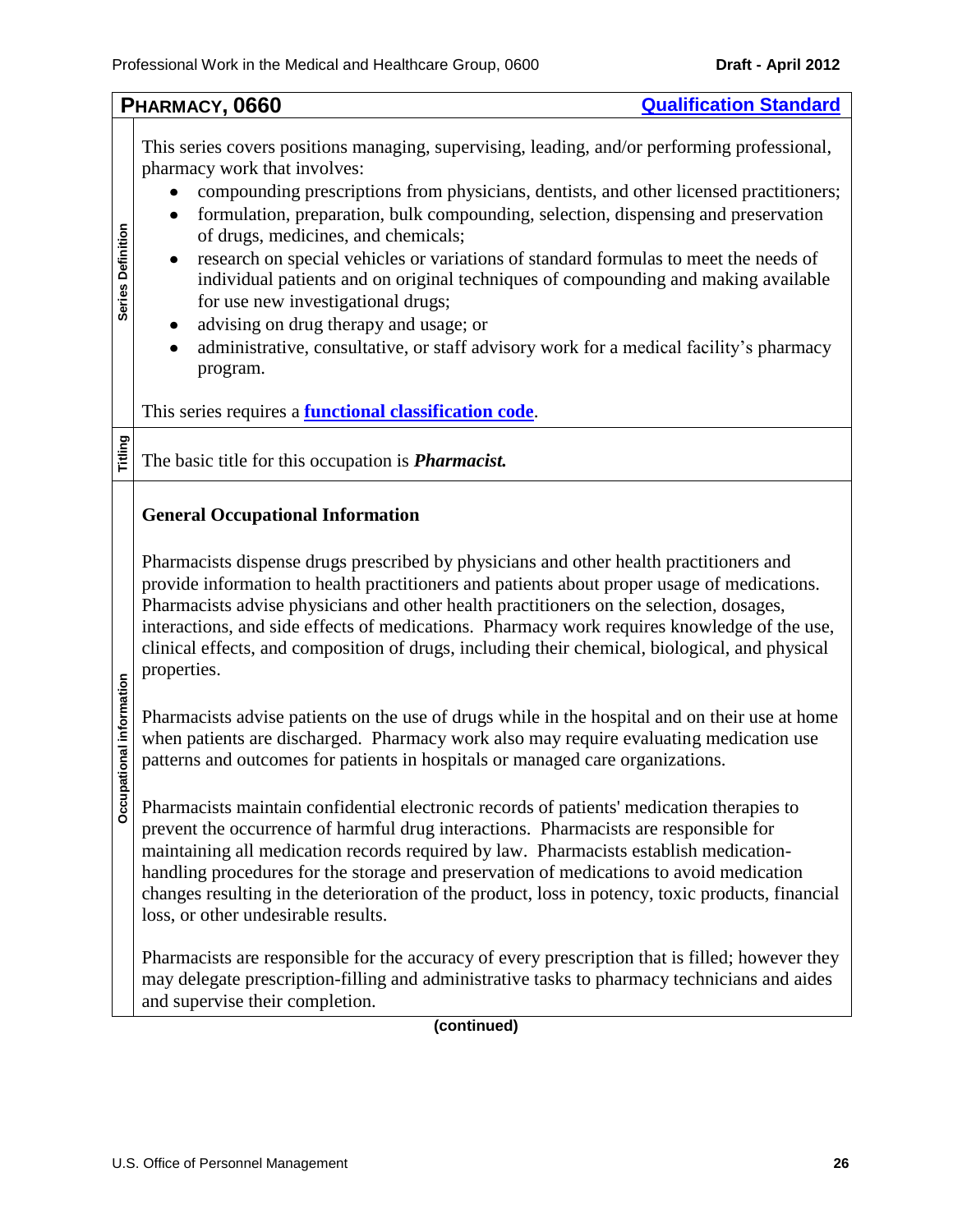## **PHARMACY, 0660 (continued)**

**Occupational Information (Continued)**

Occupational Information (Continued)

Pharmacists may serve as consultants responsible for planning, monitoring and evaluating drug programs or regimens. In addition they may research medical literature and/or clinical medication information to provide accurate responses to inquiries from healthcare providers, clinicians, advocacy groups and state and/or Federal healthcare surveyors concerning the use of medications and the impact of current regulations and interpretive guidance.

## $⊕$ **[BACK TO TABLE OF CONTENTS](#page-0-0)**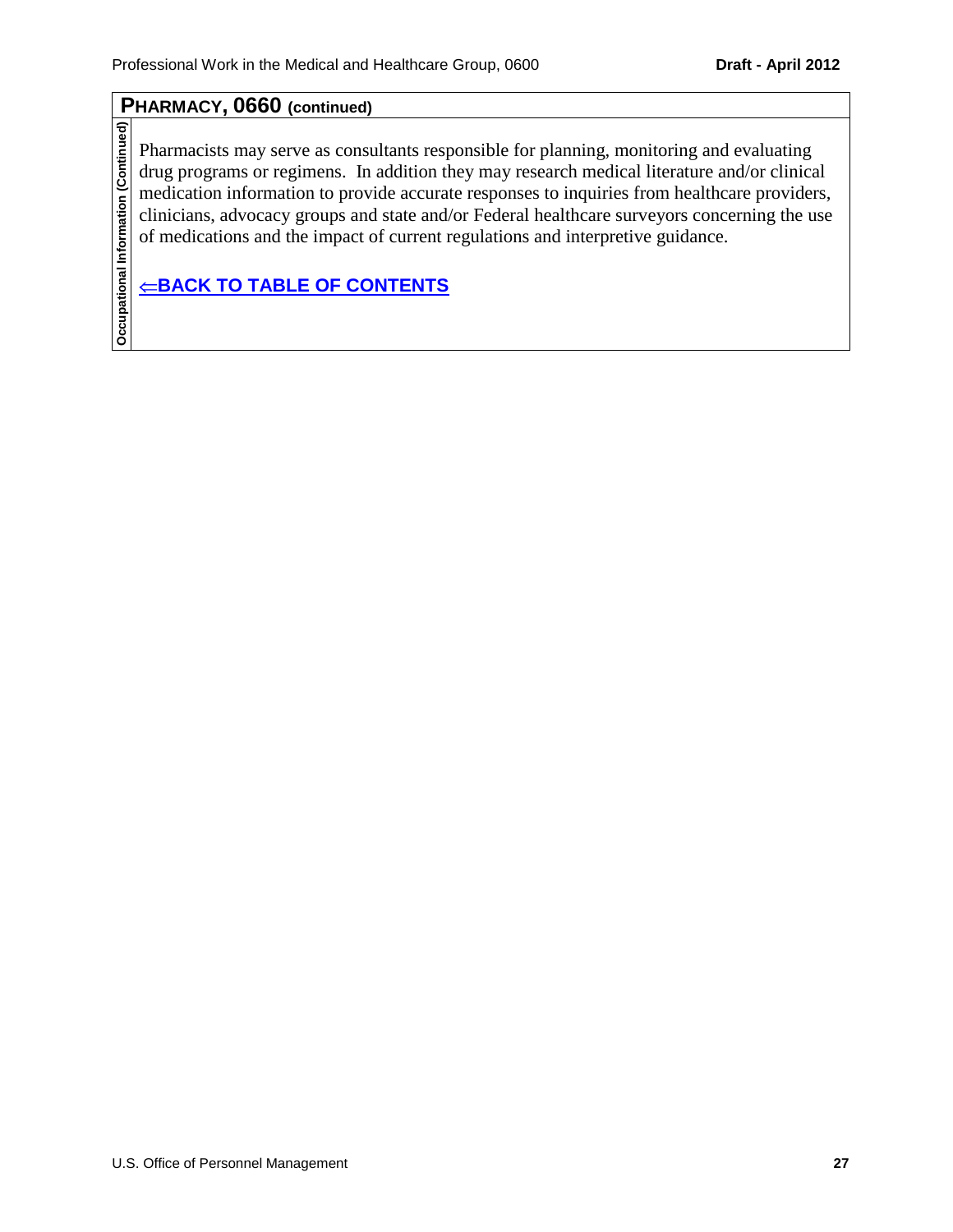<span id="page-27-0"></span>**OPTOMETRY, 0662 [Qualification Standard](http://www.opm.gov/qualifications/standards/indexes/0600-ndx.asp) Series Definition Series Definition** This series covers positions managing, supervising, leading and/or performing professional optometric work involving the application of knowledge and skills in examining and analyzing the eye for diseases and defects and prescribing correctional lenses or exercises. This series requires a **[functional classification code](#page-9-0)**. **Titling** The basic title for this occupation is *Optometrist.* **General Occupational Information** Optometrists, also known as *Doctors of Optometry*, or *ODs*, are concerned with the diagnosis of vision problems, such as nearsightedness and farsightedness. In addition, they test patients' depth and color perception and ability to focus and coordinate the eyes. Optometrists provide visual care through the measurement of the refractive powers of the eye. Special instruments and techniques are used to find and determine defects in vision. If deficiencies are found, optometrists may prescribe eyeglasses, contact lenses, or other types of optical aids, and/or prescribe or provide other treatments (e.g. vision therapy, low-vision Occupational Information **Occupational Information** rehabilitation). Optometrists apply their knowledge and understanding of the physiological causes of visual aberrations, ocular physiology and anatomy, geometric and physiological optics as they relate to refraction and binocular vision, neural anatomy, psychology of vision, and the ocular pathology with reference to both ocular and systemic disease, to diagnose and treat vision problems. Optometrists test for eye diseases (e.g. glaucoma) and diagnose conditions caused by systemic diseases (e.g. diabetes, high blood pressure). When evidence of pathology is present, patients are referred for medical or other treatment. Optometrists administer drugs to patients to aid in the diagnosis of vision problems and to treat eye diseases. They provide preoperative and postoperative care to cataract patients, as well as to patients who have had laser vision correction or other eye surgery.  $⊸$ **[BACK TO TABLE OF CONTENTS](#page-0-0)**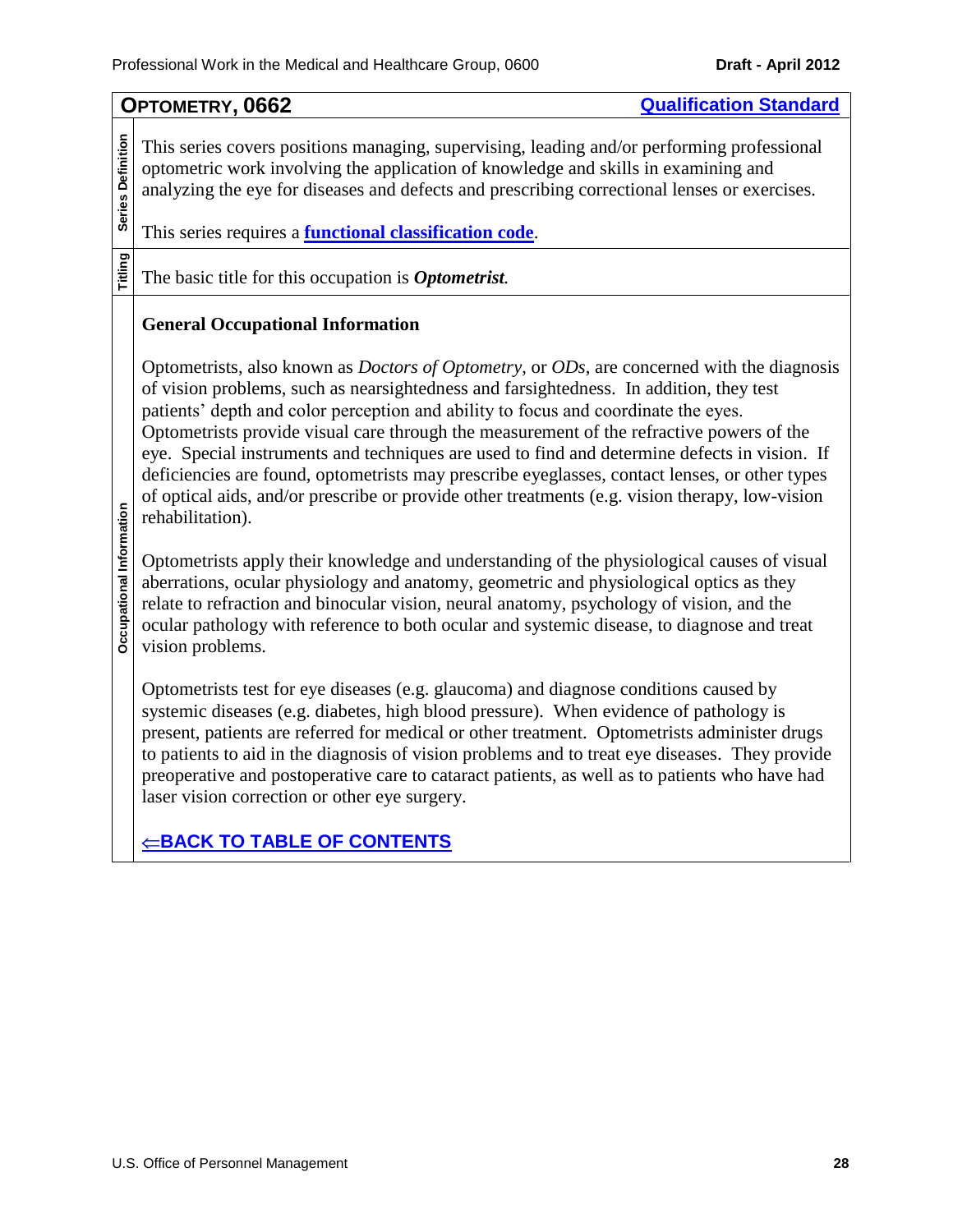<span id="page-28-0"></span>

| SPEECH/LANGUAGE PATHOLOGY AND AUDIOLOGY,<br><b>Qualification Standard</b> |                                                                                                                                                                                                                                                                                                                                                                                                                                                                                                                                                                                                                                                                                                                                                                    |                                                                                                                                                                                                                                                                                                                                                                                                                                                                                                                                                           |  |  |  |  |  |
|---------------------------------------------------------------------------|--------------------------------------------------------------------------------------------------------------------------------------------------------------------------------------------------------------------------------------------------------------------------------------------------------------------------------------------------------------------------------------------------------------------------------------------------------------------------------------------------------------------------------------------------------------------------------------------------------------------------------------------------------------------------------------------------------------------------------------------------------------------|-----------------------------------------------------------------------------------------------------------------------------------------------------------------------------------------------------------------------------------------------------------------------------------------------------------------------------------------------------------------------------------------------------------------------------------------------------------------------------------------------------------------------------------------------------------|--|--|--|--|--|
|                                                                           | 0665                                                                                                                                                                                                                                                                                                                                                                                                                                                                                                                                                                                                                                                                                                                                                               |                                                                                                                                                                                                                                                                                                                                                                                                                                                                                                                                                           |  |  |  |  |  |
| Series Definition                                                         | This series covers positions managing, supervising, leading, and/or performing professional<br>work that involves the study and/or treatment of communication disorders such as language,<br>voice, swallowing, cognition, respiration, speech, or hearing problems. The work requires<br>professional knowledge of:<br>the physiologic and cognitive mechanisms associated with normal communication and<br>swallowing, the nature and causes of related disorders, and the methods of therapeutic<br>treatment; and/or<br>the normal and abnormal hearing and balance functions, causes of disorders, and methods<br>$\bullet$<br>of prevention, identification, rehabilitation, and treatment.<br>This series requires a <b>functional classification code.</b> |                                                                                                                                                                                                                                                                                                                                                                                                                                                                                                                                                           |  |  |  |  |  |
|                                                                           |                                                                                                                                                                                                                                                                                                                                                                                                                                                                                                                                                                                                                                                                                                                                                                    | The basic titles for positions in this occupation are:                                                                                                                                                                                                                                                                                                                                                                                                                                                                                                    |  |  |  |  |  |
| Titling                                                                   | Speech/Language<br>Pathologist-<br>Audiologist-                                                                                                                                                                                                                                                                                                                                                                                                                                                                                                                                                                                                                                                                                                                    | Work that involves assessing, diagnosing, treating and helping to<br>prevent disorders related to speech, language, cognitive-<br>communication, voice, swallowing, and fluency.<br>Work that involves the diagnosis, treatment, and prevention of                                                                                                                                                                                                                                                                                                        |  |  |  |  |  |
|                                                                           |                                                                                                                                                                                                                                                                                                                                                                                                                                                                                                                                                                                                                                                                                                                                                                    | hearing, balance, and related ear problems.                                                                                                                                                                                                                                                                                                                                                                                                                                                                                                               |  |  |  |  |  |
|                                                                           | <b>General Occupational Information</b>                                                                                                                                                                                                                                                                                                                                                                                                                                                                                                                                                                                                                                                                                                                            |                                                                                                                                                                                                                                                                                                                                                                                                                                                                                                                                                           |  |  |  |  |  |
| Occupational Information                                                  | families.                                                                                                                                                                                                                                                                                                                                                                                                                                                                                                                                                                                                                                                                                                                                                          | Speech/Language pathologists and audiologists study, evaluate, and/or treat patients with<br>communication disorders and hearing impairments that affect social contacts, educational<br>development, and employment opportunities. The work involves the identification,<br>prevention, and rehabilitation of hearing loss and communication disorders.<br>They work together and with other educational and healthcare providers. Speech-Language<br>Pathologists and Audiologists may provide related counseling services to patients and their        |  |  |  |  |  |
|                                                                           | intervention.                                                                                                                                                                                                                                                                                                                                                                                                                                                                                                                                                                                                                                                                                                                                                      | Speech/Language pathologists diagnose and treat speech, language, voice, and swallowing<br>disorders that impede the normal process of communication. Some disorders may be<br>developmental and vary from acute and static to chronic and progressive in nature.<br>Conditions may result from a variety of causes, such as, birth defects, illness, surgery,<br>accident, or may be related to mental or emotional problems, learning deficits, or social<br>deprivation. Speech/Language pathologists evaluate remedial measures and select courses of |  |  |  |  |  |

**(continued)**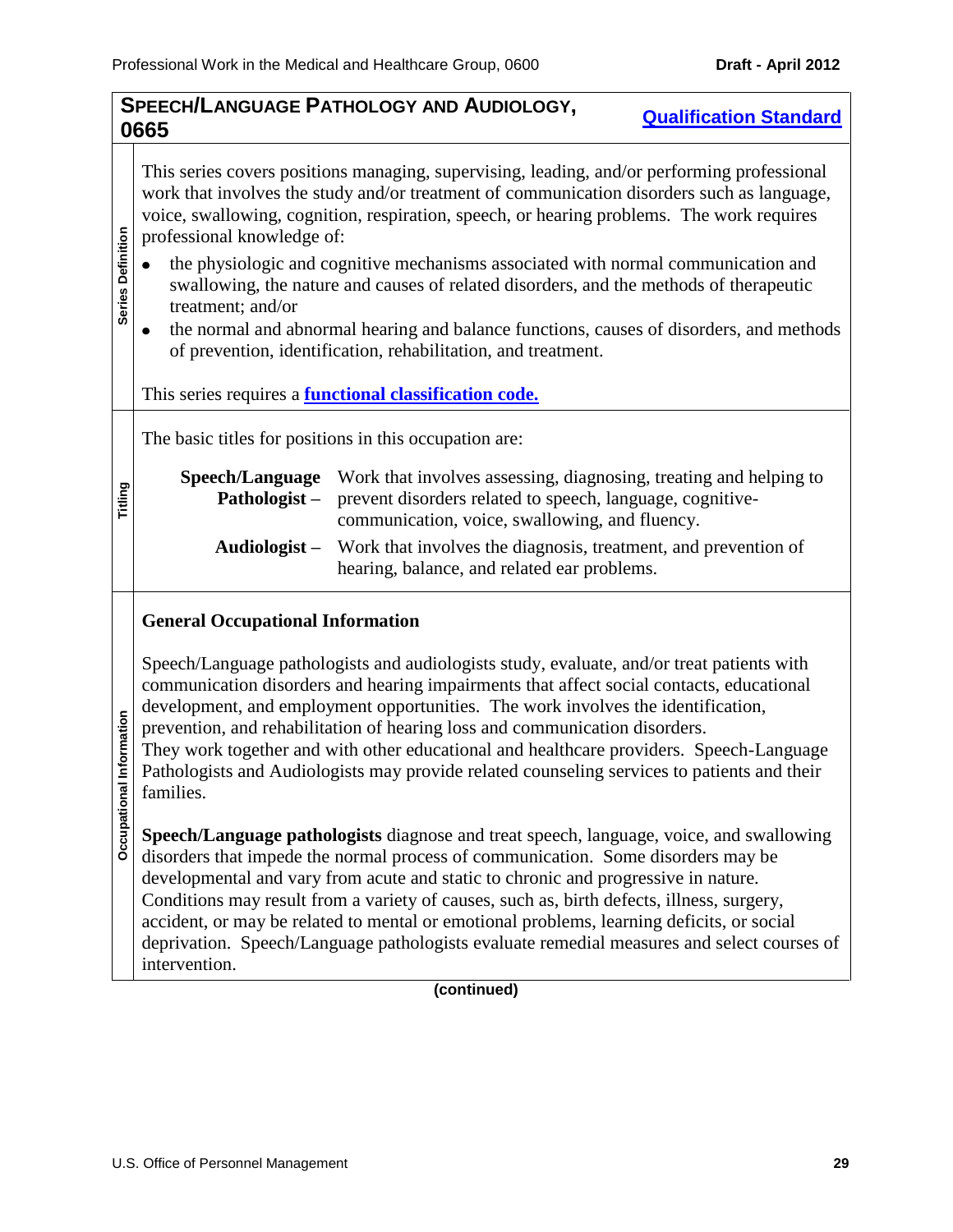## **SPEECH/LANGUAGE PATHOLOGY AND AUDIOLOGY, 0665 (continued)**

Speech/Language pathologists treat various disorders and impairments including:

- fluency (stuttering);  $\bullet$
- articulation (substitution, distortion, or omission of speech sounds);  $\bullet$
- phonology (speech patterns);  $\bullet$
- voice (defects in phonation, voice quality, pitch, and intensity);  $\bullet$
- dialectical variations and accent reduction; and  $\bullet$
- cognitive aspects (attention and memory).  $\bullet$

Speech/Language pathologists use a variety of diagnostic procedures, therapeutic techniques, and instruments to observe and evaluate communication and swallowing functions. They also determine the need for augmentative and assistive devices and instruct patients concerning the use and maintenance of their particular device.

**Audiologists** study, identify, assess, diagnose, and treat hearing, balance, auditory processing, and related ear problems. They use a variety of diagnostic tools and technical devices such as hearing aids, assistive listening devices, and surgical implants (e.g., cochlear implants) to treat hearing loss and problems. Audiologists plan, manage, and implement programs designed to prevent hearing loss, assess occupational risks of hearing loss, and manage hearing conservation programs that protect workers against disabling injuries. They may also perform disability examinations, provide consultations concerning noise exposure, and assess disability resulting from auditory injuries.

 $⊸$ **[BACK TO TABLE OF CONTENTS](#page-0-0)**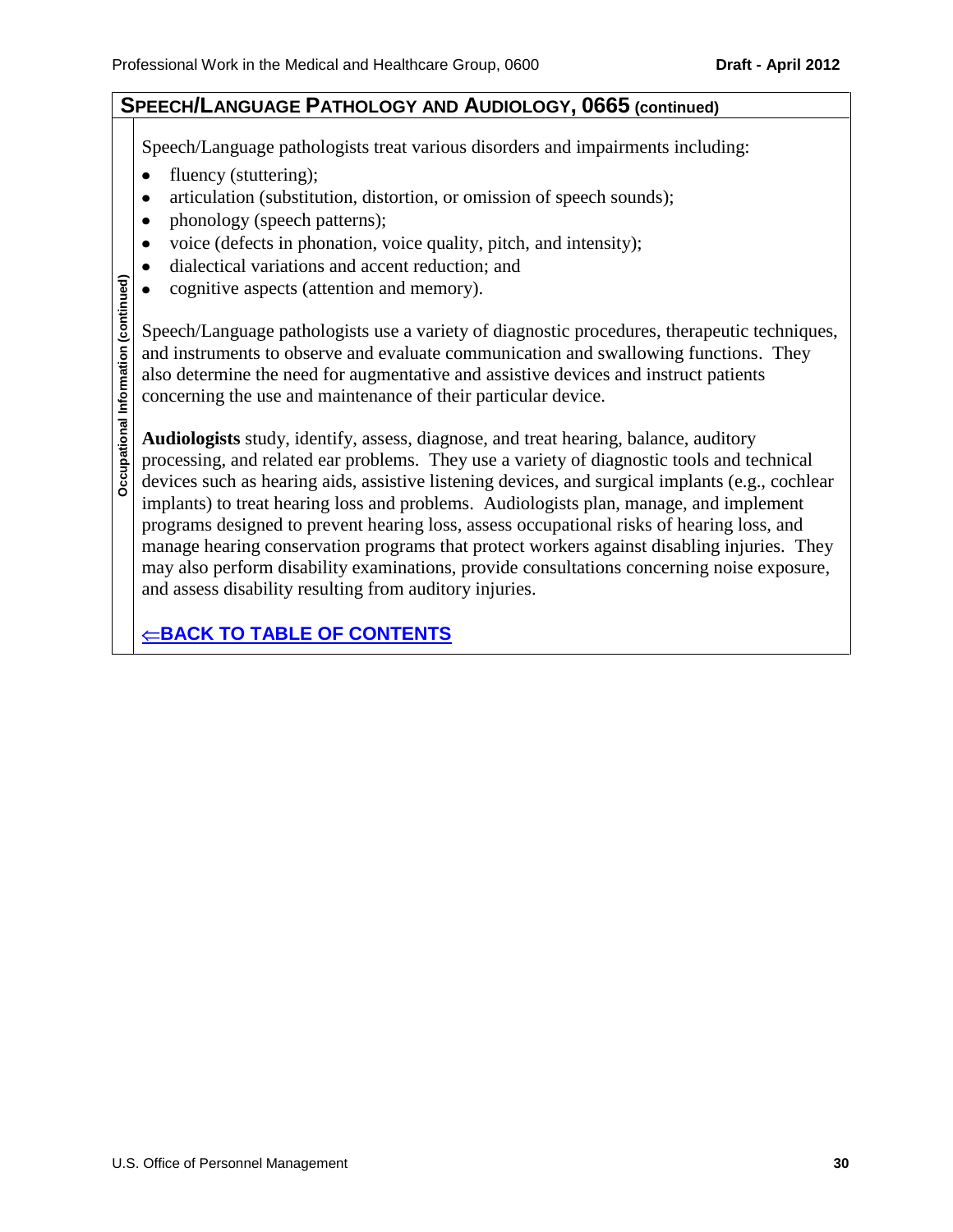<span id="page-30-0"></span>

|                          | <b>Qualification Standard</b><br>PODIATRY, 0668                                                                                                                                                                                                                                                                                                                                                                                                                                                                              |  |  |  |
|--------------------------|------------------------------------------------------------------------------------------------------------------------------------------------------------------------------------------------------------------------------------------------------------------------------------------------------------------------------------------------------------------------------------------------------------------------------------------------------------------------------------------------------------------------------|--|--|--|
| Series Definition        | This series covers positions managing, supervising, leading, and/or performing professional<br>work involving diagnosing and treating disorders, diseases, and injuries of the foot, ankle,<br>and lower leg.<br>This series requires a <b>functional classification code.</b>                                                                                                                                                                                                                                               |  |  |  |
|                          |                                                                                                                                                                                                                                                                                                                                                                                                                                                                                                                              |  |  |  |
| Titling                  | The basic title for this occupation is <i>Podiatrist</i> .                                                                                                                                                                                                                                                                                                                                                                                                                                                                   |  |  |  |
|                          | <b>General Occupational Information</b>                                                                                                                                                                                                                                                                                                                                                                                                                                                                                      |  |  |  |
|                          | Podiatrists diagnose and treat foot, ankle, and lower leg problems, prescribe drugs, order<br>physical therapy, set fractures, and perform surgery. They also provide instruction on proper<br>foot care, patient referral services, and consultation with members of the healthcare team.                                                                                                                                                                                                                                   |  |  |  |
| Occupational Information | Podiatrists use a variety of equipment, including x-ray machines, laboratory tests, drills, and<br>instruments such as nail clippers, files, and scalpels to diagnose and treat foot problems.<br>Podiatrists perform routine physical examinations, take podiatric histories, interpret tests and<br>findings, and perform therapeutic procedures. Podiatrists may also provide services that<br>require knowledge and skill in emergency medicine and podiatric surgery. Some conditions<br>podiatrists may treat include: |  |  |  |
|                          | Achilles tendinitis;<br>Ganglia of the feet;                                                                                                                                                                                                                                                                                                                                                                                                                                                                                 |  |  |  |
|                          | Diabetic neuropathy;                                                                                                                                                                                                                                                                                                                                                                                                                                                                                                         |  |  |  |
|                          | Foot ulcers;                                                                                                                                                                                                                                                                                                                                                                                                                                                                                                                 |  |  |  |
|                          | Gout;<br>٠<br>Rheumatoid arthritis;                                                                                                                                                                                                                                                                                                                                                                                                                                                                                          |  |  |  |
|                          | Stress fractures; and                                                                                                                                                                                                                                                                                                                                                                                                                                                                                                        |  |  |  |
|                          | Bacterial, viral, and fungal infections.                                                                                                                                                                                                                                                                                                                                                                                                                                                                                     |  |  |  |
|                          | Podiatrists consult with and refer patients to other health practitioners when there are signs of<br>serious conditions (e.g. arthritis, diabetes, heart disease).                                                                                                                                                                                                                                                                                                                                                           |  |  |  |
|                          | <u> BACK TO TABLE OF CONTENTS</u>                                                                                                                                                                                                                                                                                                                                                                                                                                                                                            |  |  |  |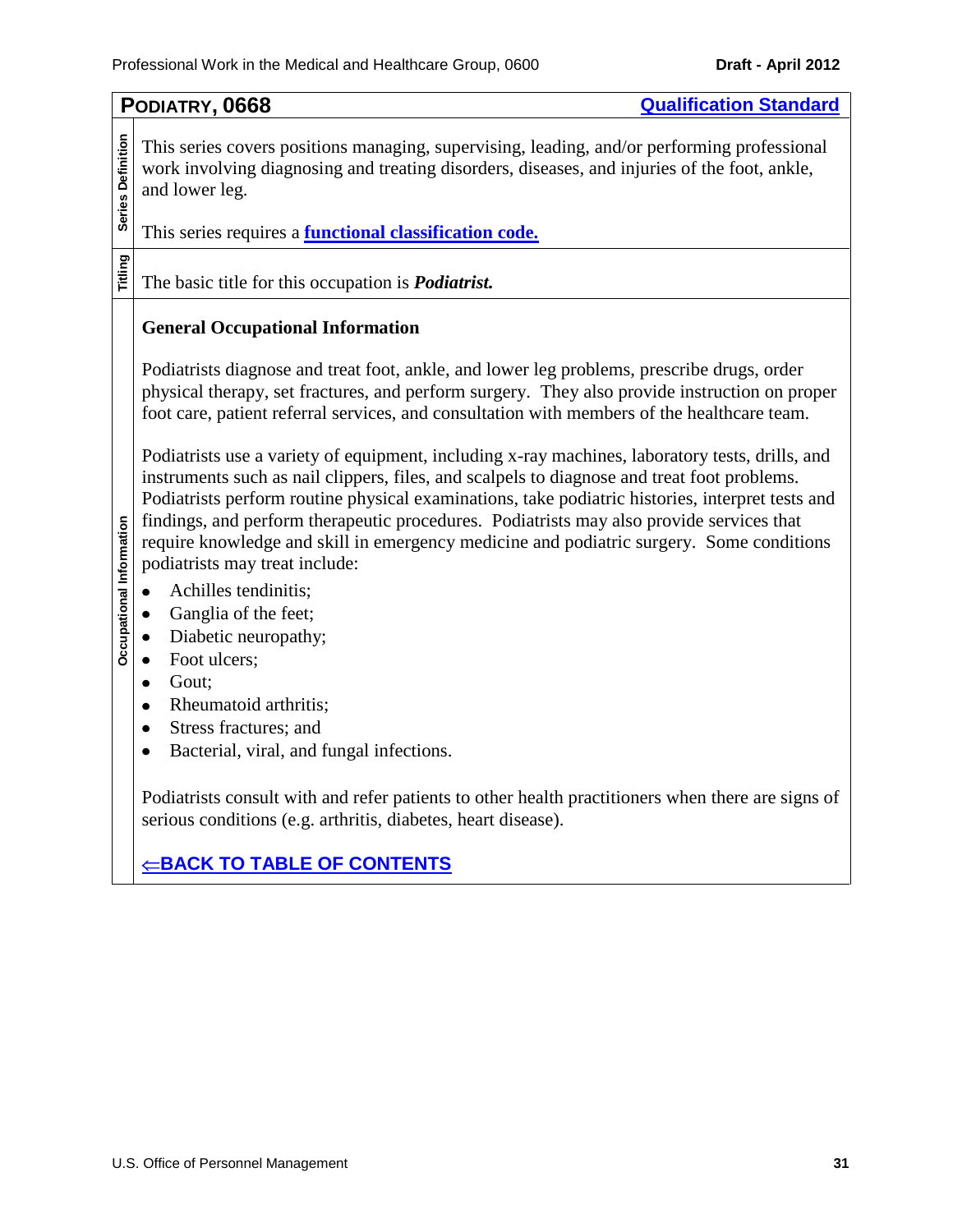<span id="page-31-0"></span>

| Series Definition<br>This series covers positions managing, supervising, leading, and/or performing professional<br>work in the field of dentistry. Dentistry work involves the evaluation, prevention, diagnosis,<br>and treatment of diseases, injuries, and disorders of the oral cavity and maxillofacial area.<br>This series requires a <b>functional classification code</b> .<br>Titling<br>The basic title for this occupation is <b>Dentist</b> .<br><b>General Occupational Information</b><br>Dentists diagnose, prevent, and treat teeth and tissue problems. They remove decay and fill<br>cavities; examine x-rays; straighten, extract, and repair teeth; perform corrective surgery on                                                                                                                                                                                                                                                                                                                                                                                                                                                                                                                                     |
|---------------------------------------------------------------------------------------------------------------------------------------------------------------------------------------------------------------------------------------------------------------------------------------------------------------------------------------------------------------------------------------------------------------------------------------------------------------------------------------------------------------------------------------------------------------------------------------------------------------------------------------------------------------------------------------------------------------------------------------------------------------------------------------------------------------------------------------------------------------------------------------------------------------------------------------------------------------------------------------------------------------------------------------------------------------------------------------------------------------------------------------------------------------------------------------------------------------------------------------------|
|                                                                                                                                                                                                                                                                                                                                                                                                                                                                                                                                                                                                                                                                                                                                                                                                                                                                                                                                                                                                                                                                                                                                                                                                                                             |
|                                                                                                                                                                                                                                                                                                                                                                                                                                                                                                                                                                                                                                                                                                                                                                                                                                                                                                                                                                                                                                                                                                                                                                                                                                             |
|                                                                                                                                                                                                                                                                                                                                                                                                                                                                                                                                                                                                                                                                                                                                                                                                                                                                                                                                                                                                                                                                                                                                                                                                                                             |
| gums and supporting bones to treat gum diseases; and make models and measurements for<br>dentures to replace missing teeth. They also provide instruction on dental care, administer<br>anesthetics, and write prescriptions.                                                                                                                                                                                                                                                                                                                                                                                                                                                                                                                                                                                                                                                                                                                                                                                                                                                                                                                                                                                                               |
| Dentists use a variety of equipment, including x-ray machines, drills, and instruments such as<br>mouth mirrors, probes, forceps, brushes, and scalpels to diagnose and treat teeth and oral<br>problems.                                                                                                                                                                                                                                                                                                                                                                                                                                                                                                                                                                                                                                                                                                                                                                                                                                                                                                                                                                                                                                   |
| Some dentists specialize in an area, such as the following:                                                                                                                                                                                                                                                                                                                                                                                                                                                                                                                                                                                                                                                                                                                                                                                                                                                                                                                                                                                                                                                                                                                                                                                 |
| Occupational Information<br>Orthodontics and Dentofacial Orthopedics: diagnose, prevent, and correct malocclusion<br>and neuromuscular and skeletal abnormalities of the orofacial structures by applying<br>pressure to the teeth with braces or other dental devices;<br>Oral and Maxillofacial Surgery: diagnose and surgically treat diseases, injuries, and<br>defects involving both the hard and soft tissues of the oral and maxillofacial region (i.e.<br>the mouth, jaw, teeth, gums, neck and head);<br><i>Pediatric</i> Dentistry: provide comprehensive preventive and therapeutic oral healthcare<br>for infants and children through adolescence;<br><i>Periodontics</i> prevent, diagnose, and treat diseases of the gums, bones, and surrounding<br>tissues supporting the teeth;<br>Prosthodontics: diagnose, treat, rehabilitate, and focus on the maintenance of oral<br>functions, comfort, appearance, and health of the patient with conditions associated with<br>missing or deficient teeth;<br><i>Endodontics</i> : treat diseases of the dental pulp and periradicular tissues (e.g. performing<br>root canal therapy);<br>Oral and Maxillofacial Pathology: identify and manage diseases affecting the oral and |
| maxillofacial regions;<br>(continued)                                                                                                                                                                                                                                                                                                                                                                                                                                                                                                                                                                                                                                                                                                                                                                                                                                                                                                                                                                                                                                                                                                                                                                                                       |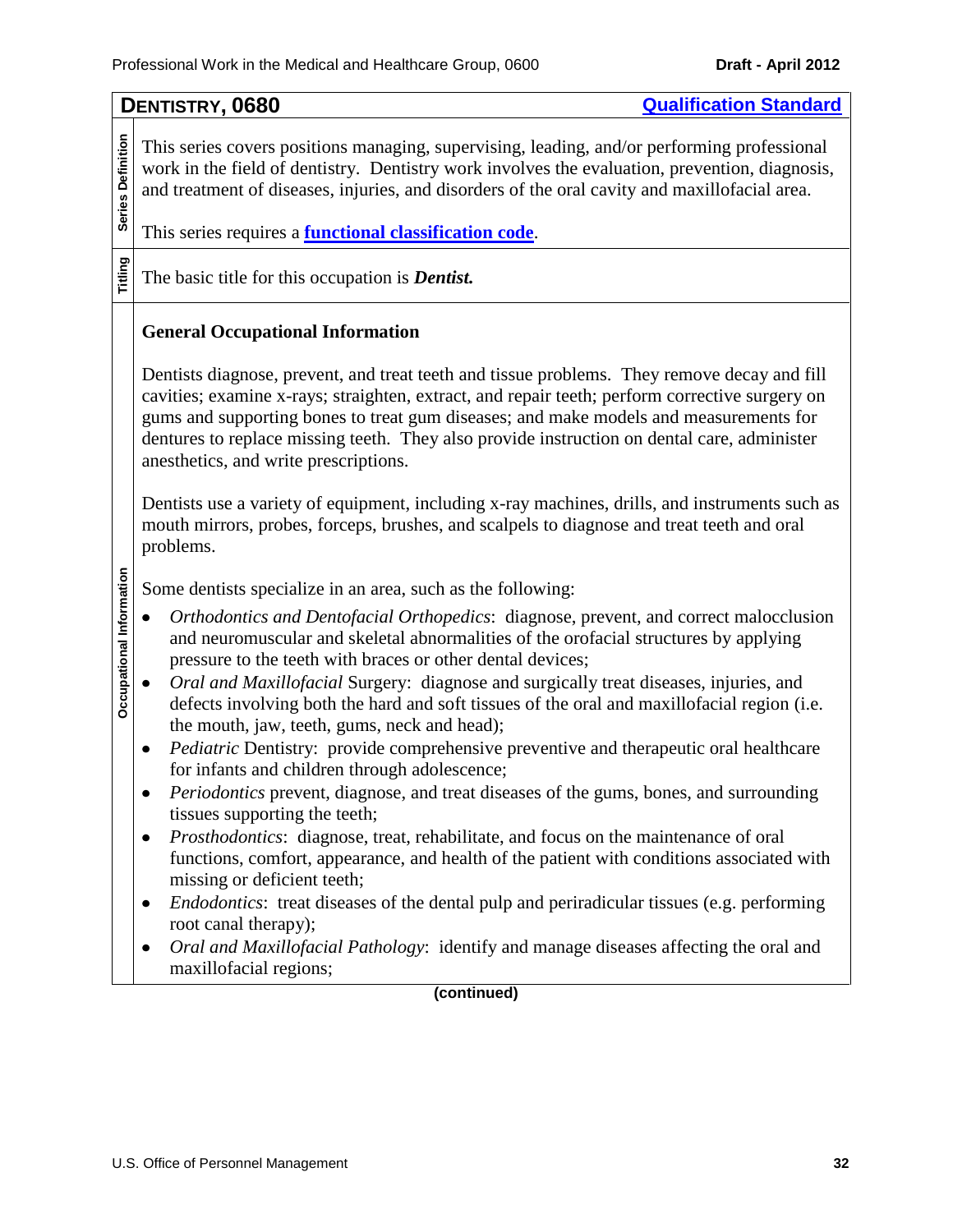## **DENTISTRY, 0680 (continued)**

- Occupational Information (continued) **Occupational Information (continued)**  $\bullet$ *Oral and Maxillofacial Radiology*: produce and interpret images and data used for the diagnosis and management of diseases, disorders, and conditions of the oral and maxillofacial region (i.e. diagnosing diseases in the head and neck through the use of imaging technologies); and
	- *Dental Public Health*: prevent and control dental diseases and promote dental health  $\bullet$ through organized community efforts.

**E[BACK TO TABLE OF CONTENTS](#page-0-0)**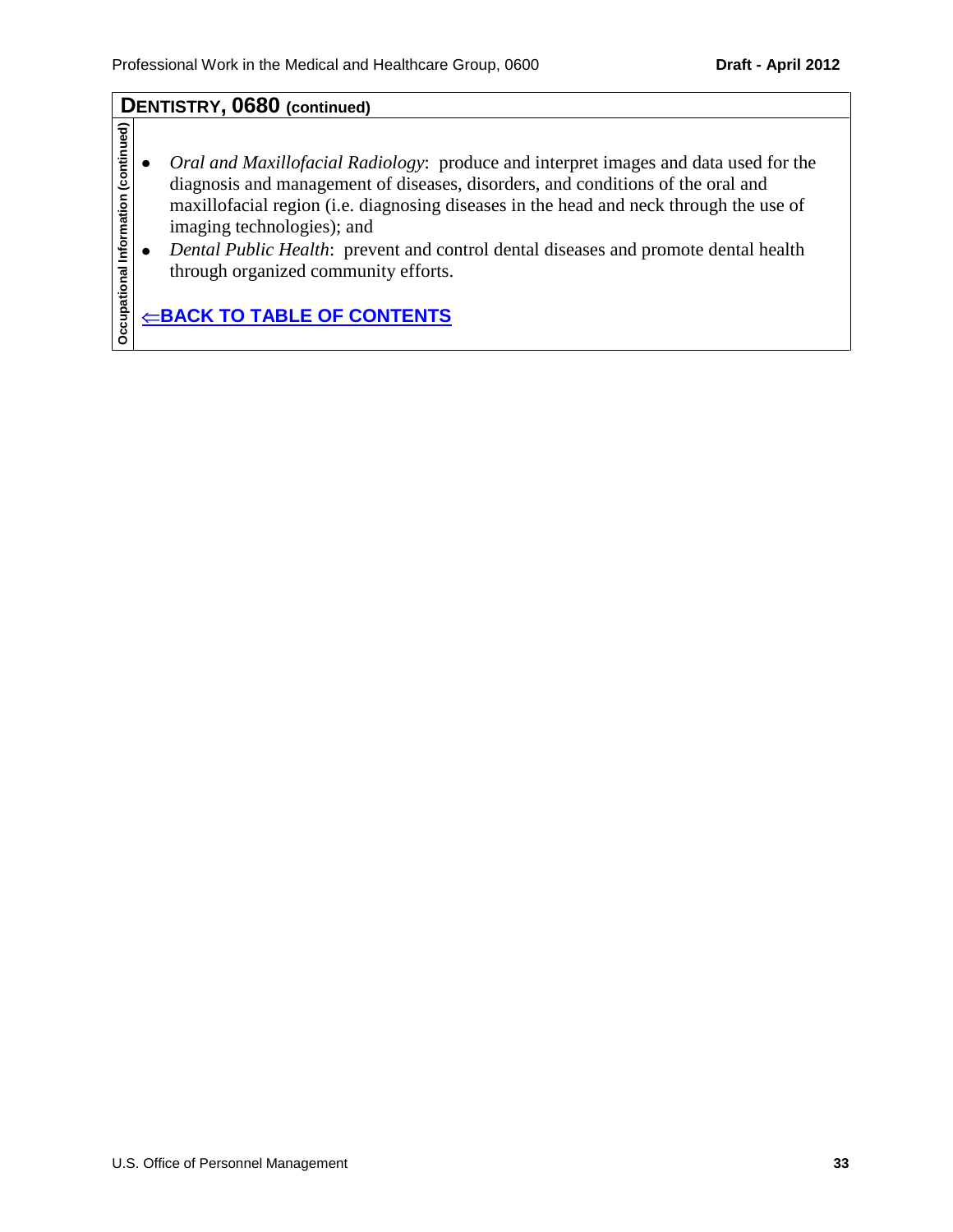<span id="page-33-0"></span>

| This series covers positions managing, supervising, leading, and/or performing professional<br>work involving environmental conditions which adversely affect the health and safety of<br>people in the workplace. The work includes eliminating or controlling occupational and<br>environmental health hazards.<br>This series requires a <b>functional classification code</b> .<br>The basic title for this occupation is <i>Industrial Hygienist</i> .<br><b>General Occupational Information</b><br>Industrial hygiene is a broad field of occupational health and safety, which is concerned with<br>the recognition, evaluation, and management of environmental conditions in the workplace<br>which cause sickness, impaired health, significant discomfort, or inefficiency.<br>Industrial hygienists may:<br>inspect work sites;<br>anticipate potential health hazards and recommend preventive measures;<br>identify existing health hazards and prescribe controls; and<br>evaluate, study, and report findings.<br>Occupational information<br>After predicting or finding a threat to the well-being of people and/or the environment, the<br>industrial hygienist recommends corrective measures.<br>The recognition of occupational health hazards requires knowledge of, and experience with, a<br>wide variety of industrial operations and processes, materials, and equipment. The stressors<br>commonly encountered by workers can be broken into four broad categories:<br>Chemical agents include various liquids, dusts, fumes, mists, vapors, and gases. They<br>may be inhaled, ingested, or brought into contact with skin.<br>Physical agents include extremes of temperature, pressure, noise, lighting, and radiation.<br>Biological agents include pathogenic and nonpathogenic organisms, such as fungi,<br>bacteria, and viruses.<br>Ergonomic factors include body positions related to work, such as, repetitious motion,<br>and comfort conditions related to air temperature, humidity, and lighting.<br>Some industrial hygienists manage contracts for the development of criteria for standards for<br>the control of chemical, biological, and physical hazards to the health of the working<br>population. They work too with a variety of occupational health specialists such as<br>toxicologists, physicians, chemists, epidemiologists, engineers, and other Federal industrial<br>hygienists.<br>(continued) |                   | <b>INDUSTRIAL HYGIENE, 0690</b><br><b>Qualification Standard</b> |  |  |  |
|----------------------------------------------------------------------------------------------------------------------------------------------------------------------------------------------------------------------------------------------------------------------------------------------------------------------------------------------------------------------------------------------------------------------------------------------------------------------------------------------------------------------------------------------------------------------------------------------------------------------------------------------------------------------------------------------------------------------------------------------------------------------------------------------------------------------------------------------------------------------------------------------------------------------------------------------------------------------------------------------------------------------------------------------------------------------------------------------------------------------------------------------------------------------------------------------------------------------------------------------------------------------------------------------------------------------------------------------------------------------------------------------------------------------------------------------------------------------------------------------------------------------------------------------------------------------------------------------------------------------------------------------------------------------------------------------------------------------------------------------------------------------------------------------------------------------------------------------------------------------------------------------------------------------------------------------------------------------------------------------------------------------------------------------------------------------------------------------------------------------------------------------------------------------------------------------------------------------------------------------------------------------------------------------------------------------------------------------------------------------------------------------------------------------------------------------------------------|-------------------|------------------------------------------------------------------|--|--|--|
|                                                                                                                                                                                                                                                                                                                                                                                                                                                                                                                                                                                                                                                                                                                                                                                                                                                                                                                                                                                                                                                                                                                                                                                                                                                                                                                                                                                                                                                                                                                                                                                                                                                                                                                                                                                                                                                                                                                                                                                                                                                                                                                                                                                                                                                                                                                                                                                                                                                                | Series Definition |                                                                  |  |  |  |
|                                                                                                                                                                                                                                                                                                                                                                                                                                                                                                                                                                                                                                                                                                                                                                                                                                                                                                                                                                                                                                                                                                                                                                                                                                                                                                                                                                                                                                                                                                                                                                                                                                                                                                                                                                                                                                                                                                                                                                                                                                                                                                                                                                                                                                                                                                                                                                                                                                                                | Titling           |                                                                  |  |  |  |
|                                                                                                                                                                                                                                                                                                                                                                                                                                                                                                                                                                                                                                                                                                                                                                                                                                                                                                                                                                                                                                                                                                                                                                                                                                                                                                                                                                                                                                                                                                                                                                                                                                                                                                                                                                                                                                                                                                                                                                                                                                                                                                                                                                                                                                                                                                                                                                                                                                                                |                   |                                                                  |  |  |  |
|                                                                                                                                                                                                                                                                                                                                                                                                                                                                                                                                                                                                                                                                                                                                                                                                                                                                                                                                                                                                                                                                                                                                                                                                                                                                                                                                                                                                                                                                                                                                                                                                                                                                                                                                                                                                                                                                                                                                                                                                                                                                                                                                                                                                                                                                                                                                                                                                                                                                |                   |                                                                  |  |  |  |
|                                                                                                                                                                                                                                                                                                                                                                                                                                                                                                                                                                                                                                                                                                                                                                                                                                                                                                                                                                                                                                                                                                                                                                                                                                                                                                                                                                                                                                                                                                                                                                                                                                                                                                                                                                                                                                                                                                                                                                                                                                                                                                                                                                                                                                                                                                                                                                                                                                                                |                   |                                                                  |  |  |  |
|                                                                                                                                                                                                                                                                                                                                                                                                                                                                                                                                                                                                                                                                                                                                                                                                                                                                                                                                                                                                                                                                                                                                                                                                                                                                                                                                                                                                                                                                                                                                                                                                                                                                                                                                                                                                                                                                                                                                                                                                                                                                                                                                                                                                                                                                                                                                                                                                                                                                |                   |                                                                  |  |  |  |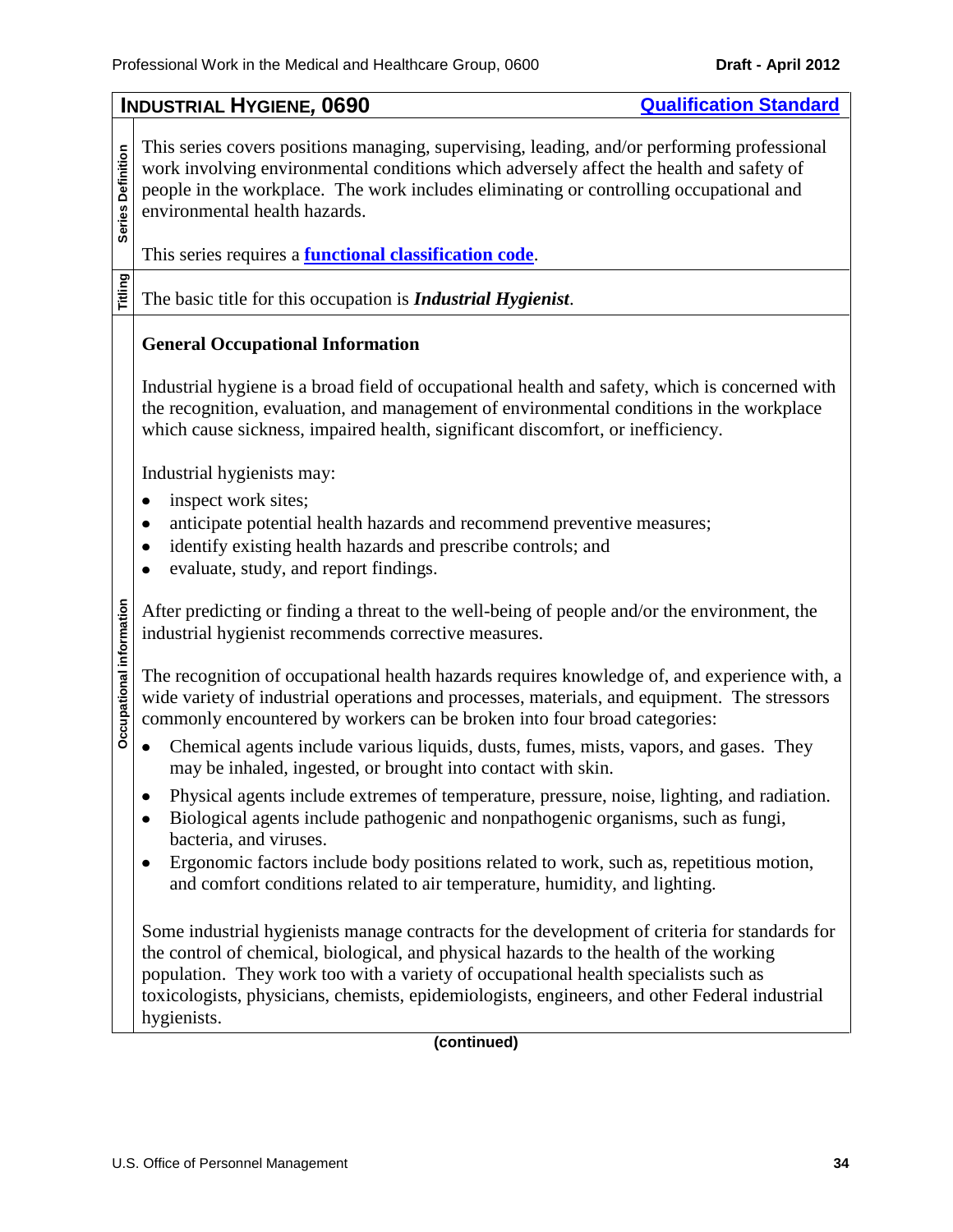## **INDUSTRIAL HYGIENE, 0690 (continued)**

Federal industrial hygienists may inspect private businesses to assess compliance with published health standards, to cite violations, recommend penalties, and ensure that hazardous conditions are properly abated. Others evaluate the potential toxicity of materials in response to requests from employers or employee representatives.

**Occupational information (continued)**  $⊕$ **[BACK TO TABLE OF CONTENTS](#page-0-0)** 

Occupational information (continued)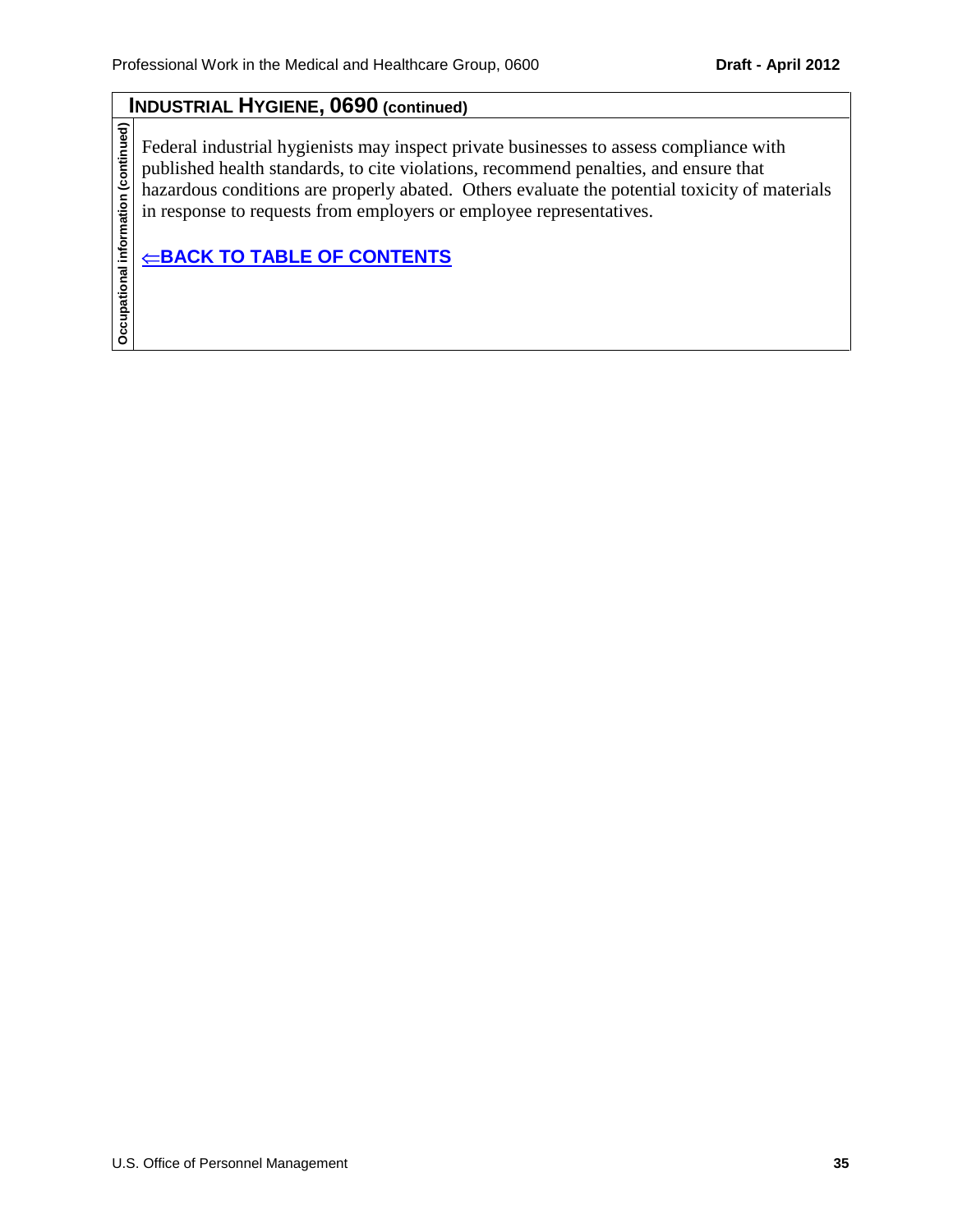<span id="page-35-0"></span>

|                                                                                                                                                                                                                                                                                                                                                                                                                                                                                                                                                                                                                                                                                   | <b>CONSUMER SAFETY, 0696</b><br><b>Qualification Standard</b>                                                                                                                                                                                                                                                                                                                                                                                                                                                                                                                                                                                                                                                                                                                                                                                                                                                                                                                                                                                                                                                                                                                                                                                                                                                                        |  |  |  |
|-----------------------------------------------------------------------------------------------------------------------------------------------------------------------------------------------------------------------------------------------------------------------------------------------------------------------------------------------------------------------------------------------------------------------------------------------------------------------------------------------------------------------------------------------------------------------------------------------------------------------------------------------------------------------------------|--------------------------------------------------------------------------------------------------------------------------------------------------------------------------------------------------------------------------------------------------------------------------------------------------------------------------------------------------------------------------------------------------------------------------------------------------------------------------------------------------------------------------------------------------------------------------------------------------------------------------------------------------------------------------------------------------------------------------------------------------------------------------------------------------------------------------------------------------------------------------------------------------------------------------------------------------------------------------------------------------------------------------------------------------------------------------------------------------------------------------------------------------------------------------------------------------------------------------------------------------------------------------------------------------------------------------------------|--|--|--|
| This series covers positions managing, supervising, leading, and/or performing professional<br>work concerned with enforcing the laws and regulations protecting consumers from foods,<br>Series Definition<br>drugs, cosmetics, fabrics, toys, and household products and equipment that are impure,<br>unwholesome, ineffective, improperly or deceptively labeled or packaged, or in some other<br>way dangerous or defective. Consumer safety officers identify substances and sources of<br>adulteration and contamination and evaluate manufacturing practices, production processes,<br>quality control systems, laboratory analyses, and clinical investigation programs. |                                                                                                                                                                                                                                                                                                                                                                                                                                                                                                                                                                                                                                                                                                                                                                                                                                                                                                                                                                                                                                                                                                                                                                                                                                                                                                                                      |  |  |  |
|                                                                                                                                                                                                                                                                                                                                                                                                                                                                                                                                                                                                                                                                                   | This series requires a <b>functional classification code</b> .                                                                                                                                                                                                                                                                                                                                                                                                                                                                                                                                                                                                                                                                                                                                                                                                                                                                                                                                                                                                                                                                                                                                                                                                                                                                       |  |  |  |
| Titling                                                                                                                                                                                                                                                                                                                                                                                                                                                                                                                                                                                                                                                                           | The basic title for this occupation is <i>Consumer Safety Officer</i> .                                                                                                                                                                                                                                                                                                                                                                                                                                                                                                                                                                                                                                                                                                                                                                                                                                                                                                                                                                                                                                                                                                                                                                                                                                                              |  |  |  |
| Occupational information                                                                                                                                                                                                                                                                                                                                                                                                                                                                                                                                                                                                                                                          | Consumer safety work involves investigating potential product defects and regulatory<br>violations and, if necessary, obtaining voluntary remedial action that is commensurate with<br>the magnitude of the hazard or violation. Consumer safety officers provide recall guidance<br>and advice to healthcare professionals and other representatives, and they monitor<br>compliance with selected voluntary standards. The products that come under their<br>jurisdiction include foods, drugs, therapeutic devices, cosmetics, toys, equipment used by<br>children, flammable fabrics, and hazardous substances (a broad category that includes such<br>things as household cleaning products, pottery, foodware, and household appliances).<br>Regulations and programs relating to these products primarily concern:<br>Ingredients in food and drug products;<br>Sanitation and contamination of products;<br>Labeling and packaging;<br>Safety under normal or prescribed use;<br>Effectiveness of drug products; and<br>Manufacturing practices.<br>The primary means of obtaining information about products is by periodically inspecting<br>establishments that manufacture, process, store, distribute, or sell them. In addition,<br>consumer safety work involves receiving information about products from consumers, |  |  |  |
|                                                                                                                                                                                                                                                                                                                                                                                                                                                                                                                                                                                                                                                                                   | manufacturers, distributors, retail outlets, physicians, hospitals, and advertisements in<br>medical journals and other media. If violations or poor manufacturing practices are<br>encountered, depending on the seriousness of the problem and cooperativeness of the<br>establishment management, a variety of actions may be taken, such as verbal requests for<br>correction, warning letters, recalls, seizures, injunctions, or criminal prosecutions.                                                                                                                                                                                                                                                                                                                                                                                                                                                                                                                                                                                                                                                                                                                                                                                                                                                                        |  |  |  |

## **(continued)**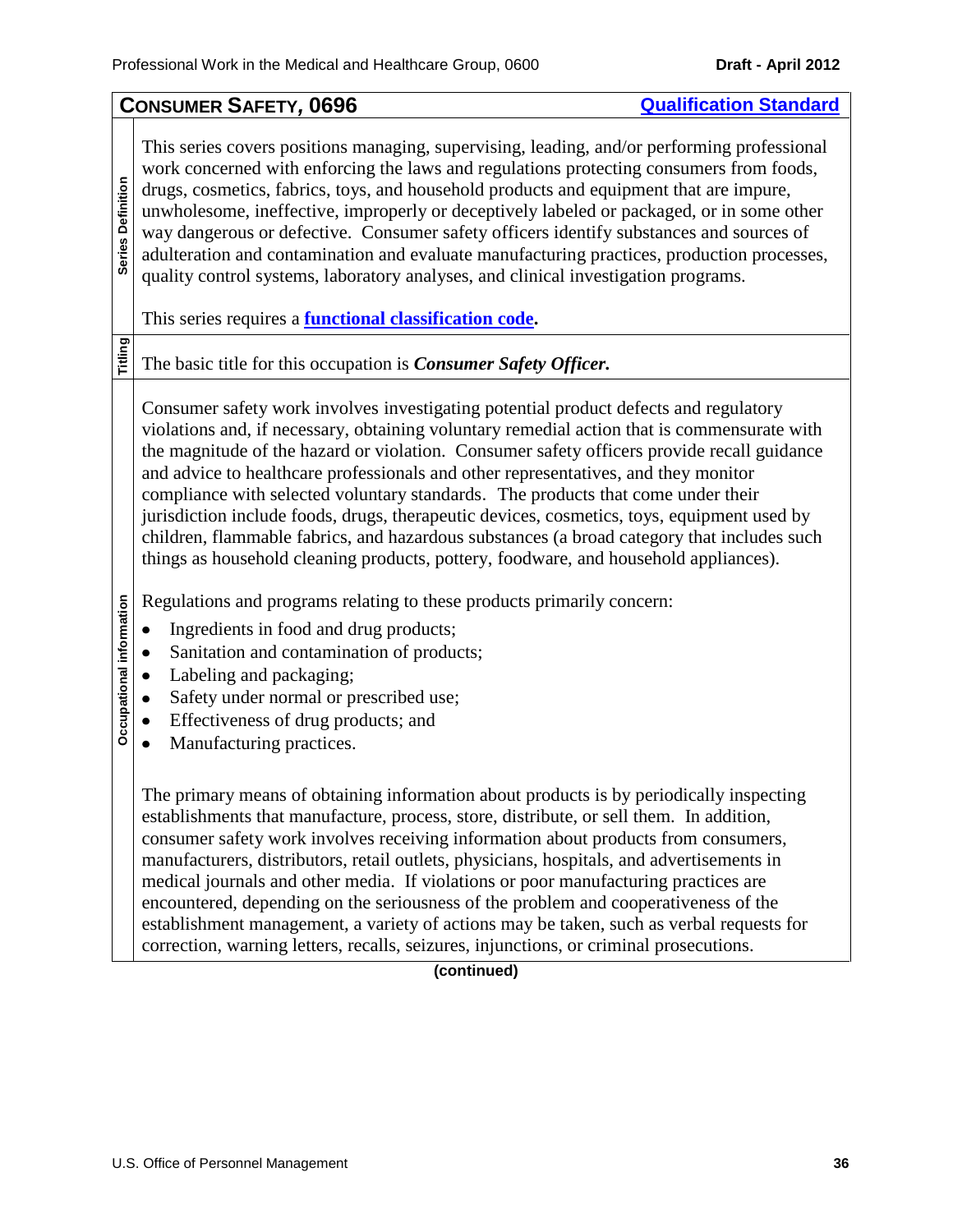# **CONSUMER SAFETY, 0696 (continued)**

Occupational Information (continued) **Occupational Information (continued)** Consumer safety officers evaluate raw materials, manufacturing methods and processes, laboratory analyses, packaging and distribution methods, labeling, storage conditions, and quality control techniques in terms of their effects on safety, purity, and effectiveness of the products and the accuracy and adequacy of labels, instructions, and warning statements. In conducting investigations of consumer illnesses, injuries, or deaths, the primary concern is collecting evidence necessary to determine whether the illness, injury, or death may be attributed to violations of laws enforced by the agency. Consumer safety work may involve presenting in court evidence obtained during an inspection or investigation.

**E[BACK TO TABLE OF CONTENTS](#page-0-0)**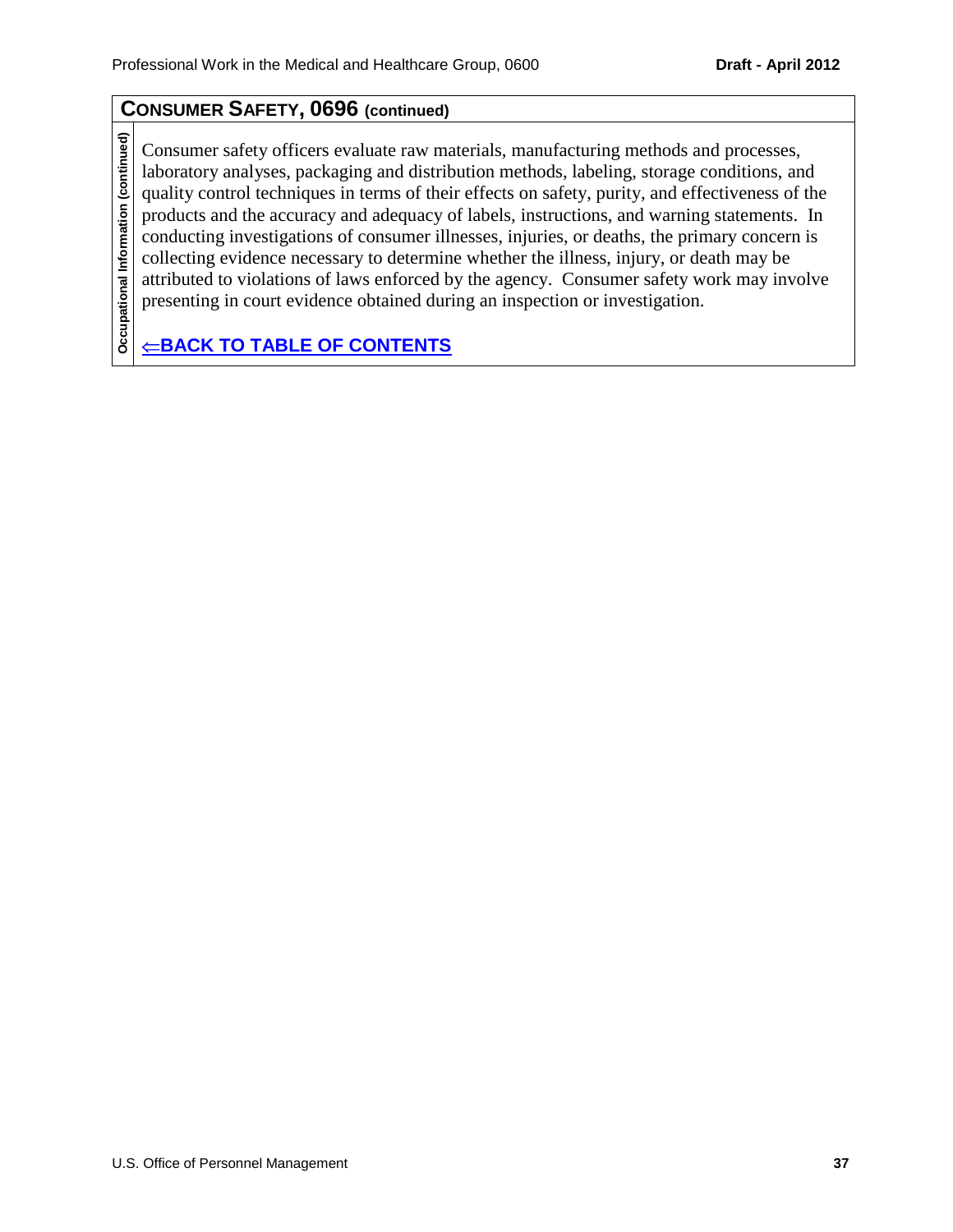# **Impact of Automation**

Automation, computers, information technology (IT), and their widely varied applications are valuable tools of medical and healthcare work. Automation increases the capacity of medical and healthcare workers to design and control a wide variety of devices, systems, and/or processes. Medical and healthcare workers use new and improved automated tools and methods ranging in complexity and breadth from personal computers for business use to applications for complex computational analyses and imagery applications for evaluating, diagnosing, and treatment activities.

Today's world of medical, scientific, and technological discoveries and the use of these discoveries dictate the use of advanced automated systems by medical and healthcare professionals.

The information technology tools involved and the skill required to use them generally replace or supplement work previously done manually or by machines. Although computers are used to facilitate work within this job family, automation does not change the primary purpose of the work or the paramount knowledge required to perform the work. Proper classification of positions is based on the relevant knowledge and skills required to perform the primary duties of the position.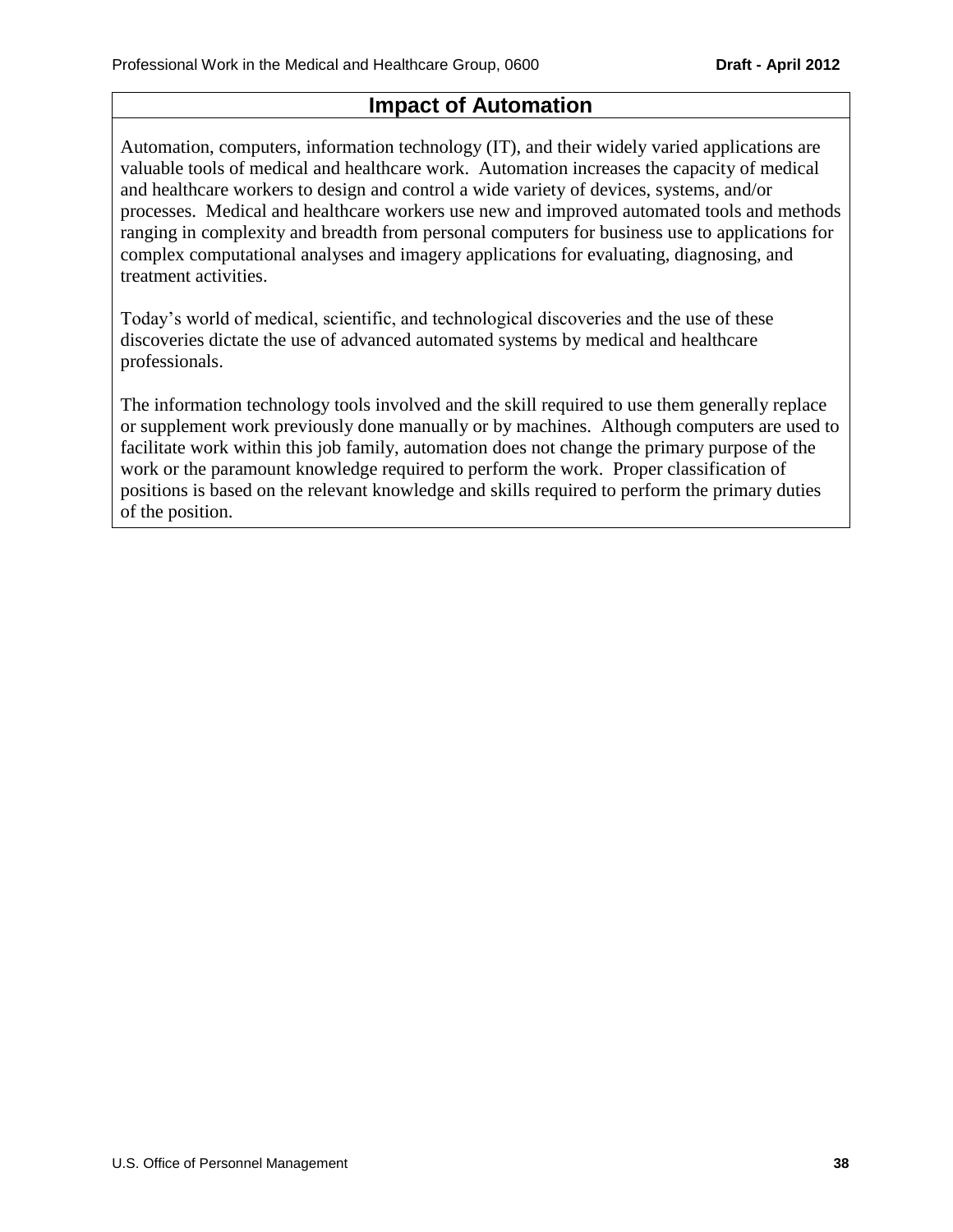# **Additional Occupational Considerations**

Some positions may include professional work requiring some knowledge and skills typically associated with the Medical and Healthcare Group, 0600. In some cases, a closer look may reveal classification to a professional series in this job family may not always be appropriate.

The **[General Series Determination Guidelines](#page-6-0)** section of this JFS offers guidance on selecting the most appropriate series.

The following table provides examples of work performed in the 0600P job family, but not to the extent the paramount knowledge required, the reason for the position's existence, the mission and/or function of the organization, and the recruitment source for the best qualified candidates would warrant classification to a series in this JFS.

| If Work involves                                                                                                                                                                                                                                                                                                                                                                                                                                                                        | <b>See This Standard</b><br>or Series<br><b>Definition:</b>                |
|-----------------------------------------------------------------------------------------------------------------------------------------------------------------------------------------------------------------------------------------------------------------------------------------------------------------------------------------------------------------------------------------------------------------------------------------------------------------------------------------|----------------------------------------------------------------------------|
| Managing, administering, or operating a safety and occupational<br>health program or performance of administrative work concerned<br>with safety and occupational health activities including the<br>development, implementation, and evaluation of related program<br>functions.                                                                                                                                                                                                       | <b>Safety and</b><br><b>Occupational Health</b><br><b>Management, 0018</b> |
| Managing, directing, or assisting in a line capacity in managing or<br>directing one or more programs, including appropriate supporting<br>service organizations, when the paramount qualification requirement<br>of the positions is management and executive knowledge and ability.<br>The work does not require competence in a specialized subject-matter<br>or functional area.                                                                                                    | <b>Program</b><br><b>Management</b> , 0340                                 |
| Serving as analysts and advisors to management on the evaluation of<br>the effectiveness of government programs and operations or the<br>productivity and efficiency of the management of Federal agencies or<br>both.                                                                                                                                                                                                                                                                  | <b>Management and</b><br><b>Program Analysis,</b><br>0343                  |
| Performing scientific and professional work in the field of<br>microbiology.                                                                                                                                                                                                                                                                                                                                                                                                            | <b>Microbiology, 0403</b>                                                  |
| Administering, advising on, supervising, or performing research,<br>analytical, advisory, or other professional and scientific work in the<br>discipline of pharmacology. Such work requires the application of a<br>knowledge of the history, sources, physical and chemical properties;<br>biochemical, toxic, and physiological effects; mechanisms of action;<br>absorption, distribution, metabolism, biotransformation and excretion,<br>and therapeutic and other uses of drugs. | <b>Pharmacology, 0405</b>                                                  |

**(continued)**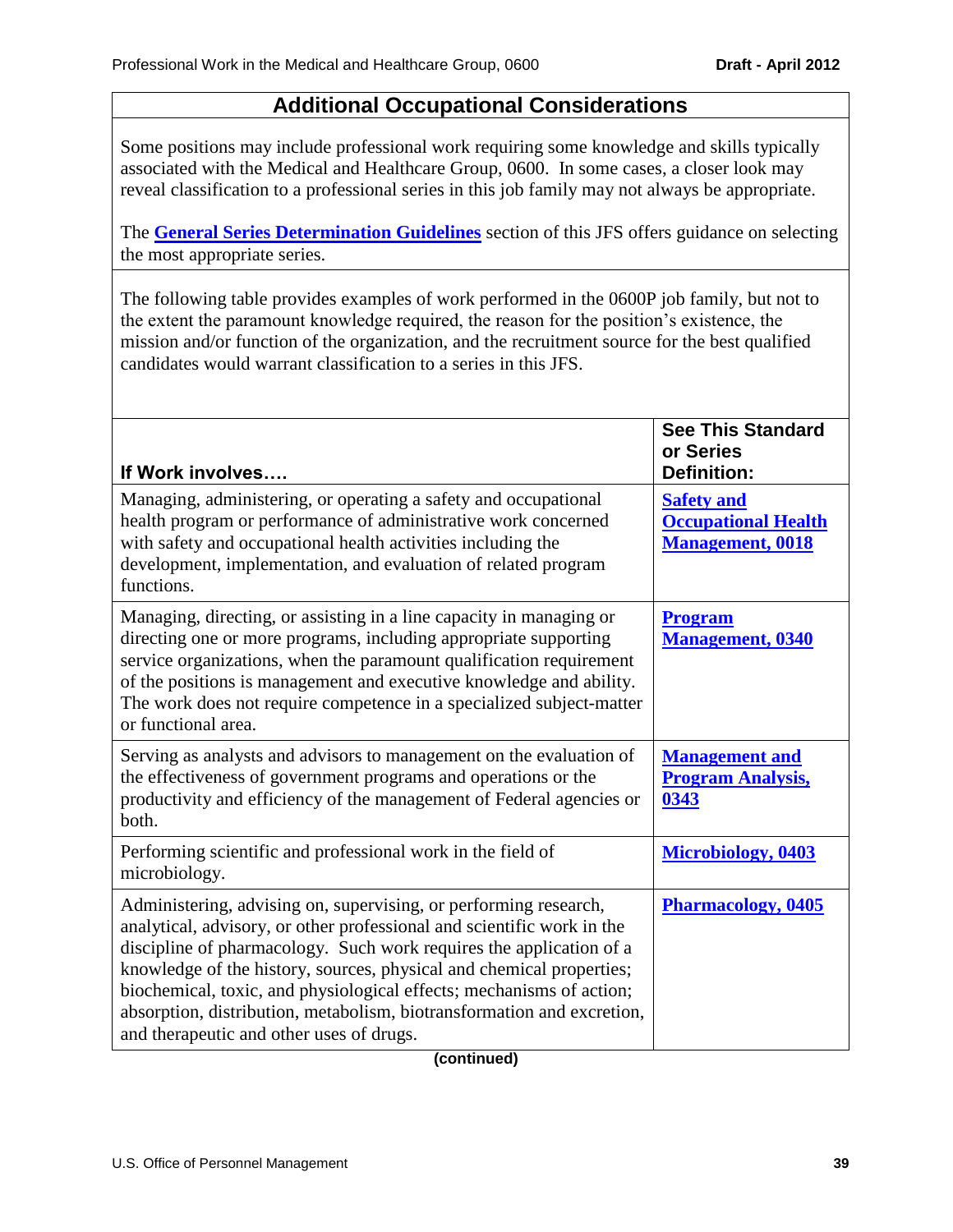| <b>Additional Occupational Considerations (continued)</b>                                                                                                                                                                                                                                                                                                                          |                                                             |
|------------------------------------------------------------------------------------------------------------------------------------------------------------------------------------------------------------------------------------------------------------------------------------------------------------------------------------------------------------------------------------|-------------------------------------------------------------|
| If Work involves                                                                                                                                                                                                                                                                                                                                                                   | <b>See This Standard</b><br>or Series<br><b>Definition:</b> |
| Positions which involve a variety of nursing care and practices which<br>do not require full professional nurse education, but require the<br>knowledge and skills represented by the licensing of practical and<br>vocational nurses by a State, Territory, or the District of Columbia.                                                                                          | <b>Practical</b><br>(Vocational) Nurse,<br>0620             |
| Applying practical knowledge of nursing care procedures and<br>techniques which do not require knowledge and skills represented by<br>the licensure of practical and vocational nurses by a state, territory,<br>or the District of Columbia; or professional nurse education.                                                                                                     | <b>Nursing Assistant,</b><br>0621                           |
| Nonprofessional technical work in clinical (medical) laboratories in<br>performing tests and examinations in one or more areas such as<br>hematology, blood banking, or microbiology.                                                                                                                                                                                              | <b>Medical Technician,</b><br>0645                          |
| Applying a practical knowledge of the techniques of anatomical<br>laboratory practice in one or both areas of the laboratory<br>(histopathology or cytology) and of the chemistry, biology, and<br>anatomy involved.                                                                                                                                                               | <b>Pathology</b><br><b>Technician, 0646</b>                 |
| Technical support work in a pharmacy under the supervision of a<br>registered pharmacist.                                                                                                                                                                                                                                                                                          | <b>Pharmacy</b><br>Technician, 0661                         |
| Investigating, analyzing, and interpreting the composition, molecular<br>structure, and properties of substances, the transformations which<br>they undergo, and the amounts of matter and energy included in these<br>transformations.                                                                                                                                            | <b>Chemistry, 1320</b>                                      |
| Applying professional knowledge of the theories, principles, and<br>techniques of education and training to instructional and educational<br>administration work in education programs operated by Federal<br>agencies.                                                                                                                                                            | <b>Education and</b><br><b>Vocational Training,</b><br>1710 |
| Primarily developing and conducting inspections, investigations, and<br>related sampling and data collections activities in support of the laws<br>and regulations protecting consumers from foods, drugs, therapeutic<br>devices, cosmetics, fabrics, toys, and household products that are<br>impure, unsanitary, unwholesome, ineffective, improperly labeled, or<br>dangerous. | <b>Consumer Safety</b><br><b>Inspection, 1862</b>           |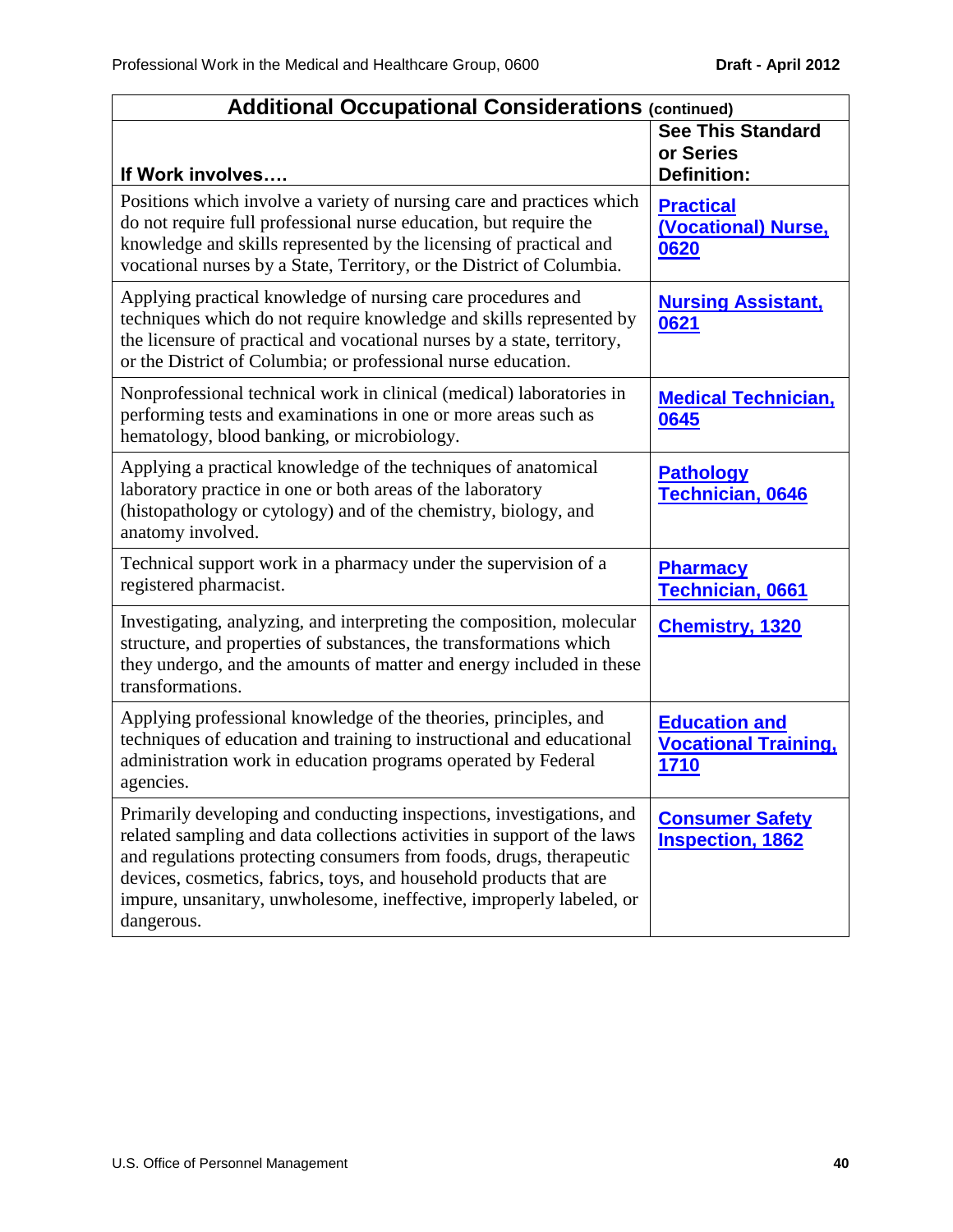# **Crosswalk to the Standard Occupational Classification**

The Office of Management and Budget requires all Federal agencies to use the Standard Occupational Classification (SOC) system for statistical data reporting purposes. The Bureau of Labor Statistics uses SOC codes for National Compensation Survey and other statistical reporting. The Office of Personnel Management (OPM) and other Federal agencies maintain a "crosswalk" between OPM authorized occupational series and the SOC codes to serve this need. These SOC codes and this requirement have no effect on the administration of any Federal human resources management systems. The information in this table is for information purposes only and has no direct impact on the classification of positions covered by this job family standard. The SOC codes shown here generally apply only to nonsupervisory positions in these occupations. As changes occur to the SOC codes, OPM will update this table. More information about the SOC is available at **<http://stats.bls.gov/soc>**.

| <b>Federal Occupational Series and Position Titles</b><br>and Their Related Standard Occupational Classification System Codes |         |                                                                                                             |                                 |                                                                                              |                                                                     |
|-------------------------------------------------------------------------------------------------------------------------------|---------|-------------------------------------------------------------------------------------------------------------|---------------------------------|----------------------------------------------------------------------------------------------|---------------------------------------------------------------------|
| Federal<br>Occupational<br><b>Series</b>                                                                                      |         | <b>Standard Occupational</b><br><b>Classification Code</b><br><b>Based on Occupational</b><br><b>Series</b> | <b>Position</b><br><b>Title</b> | <b>Standard Occupational</b><br><b>Classification Code</b><br><b>Based on Position Title</b> |                                                                     |
| General Medical<br>and Healthcare,<br>0601                                                                                    | 29-1199 | Health<br>Diagnosing<br>and Treating<br>Practitioners,<br>All Other                                         | (No Specified<br>Title)         | 29-1199                                                                                      | Health<br>Diagnosing<br>and Treating<br>Practitioners,<br>All Other |
| Physician, 0602                                                                                                               | 29-1069 | Physicians and<br>Surgeons, All<br>Other                                                                    | Physician                       | 29-1069                                                                                      | Physicians and<br>Surgeons, All<br>Other                            |
| Physician<br>Assistant, 0603                                                                                                  | 29-1071 | Physician<br><b>Assistants</b>                                                                              | Physician<br><b>Assistant</b>   | 29-1071                                                                                      | Physician<br><b>Assistants</b>                                      |
| Nursing, 0610                                                                                                                 | 29-1111 | Registered<br><b>Nurses</b>                                                                                 | <b>Nurse</b>                    | 29-1111                                                                                      | Registered<br><b>Nurses</b>                                         |
| Dietetics and<br>Nutrition, 0630                                                                                              | 29-1031 | Dietitians and<br><b>Nutritionists</b>                                                                      | Dietitian and<br>Nutritionist   | 29-1031                                                                                      | Dietitians and<br><b>Nutritionists</b>                              |
| Occupational<br>Therapy, 0631                                                                                                 | 29-1122 | Occupational<br>Therapists                                                                                  | Occupational<br>Therapist       | 29-1122                                                                                      | Occupational<br>Therapists                                          |
| Physical Therapy,<br>0633                                                                                                     | 29-1123 | Physical<br>Therapists                                                                                      | Physical<br>Therapist           | 29-1123                                                                                      | Physical<br>Therapists                                              |

**(continued)**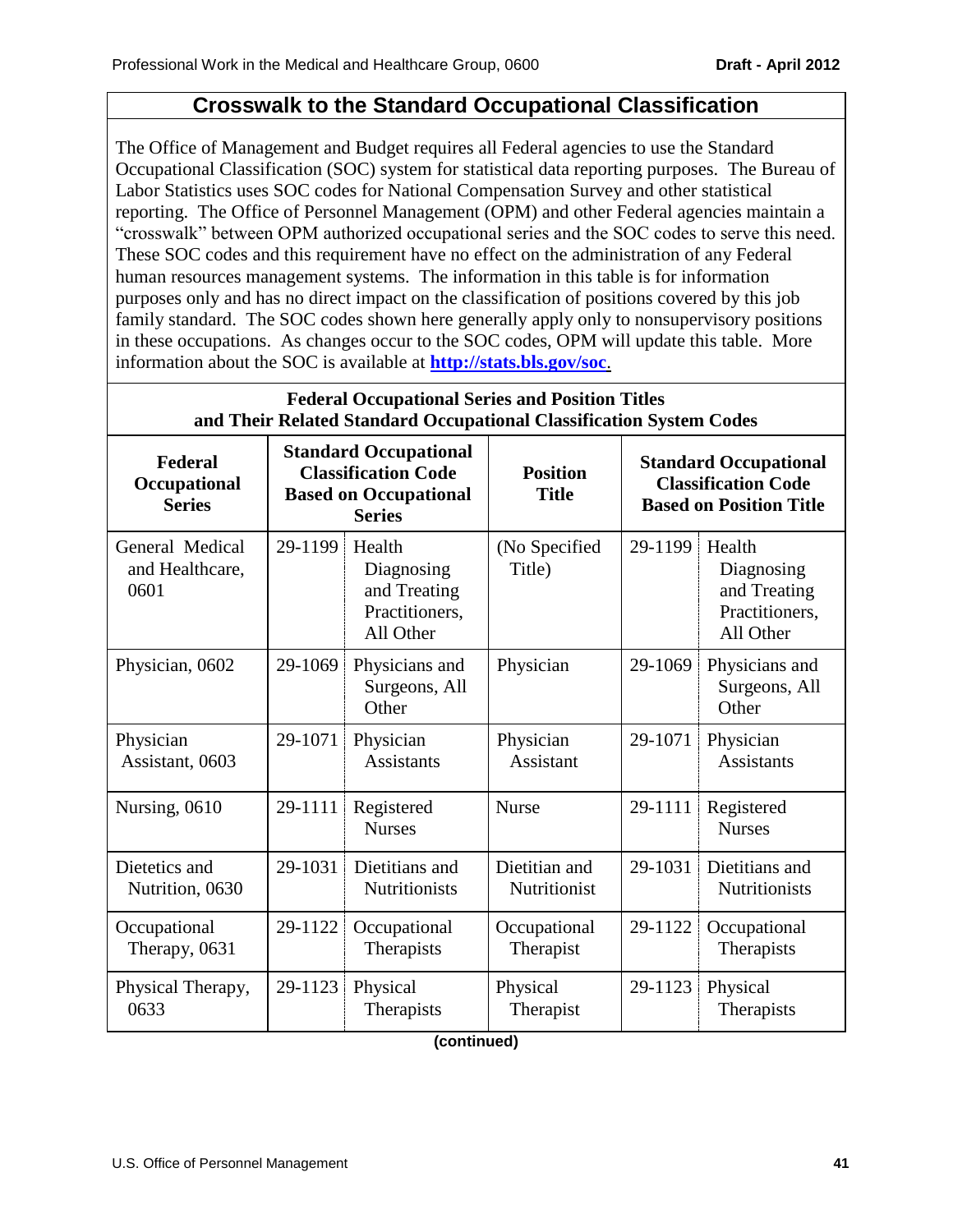| <b>Crosswalk to the Standard Occupational Classification (continued)</b> |                                                                                                                               |                                                                                                             |                                              |                                                                                              |                                                                      |  |
|--------------------------------------------------------------------------|-------------------------------------------------------------------------------------------------------------------------------|-------------------------------------------------------------------------------------------------------------|----------------------------------------------|----------------------------------------------------------------------------------------------|----------------------------------------------------------------------|--|
|                                                                          | <b>Federal Occupational Series and Position Titles</b><br>and Their Related Standard Occupational Classification System Codes |                                                                                                             |                                              |                                                                                              |                                                                      |  |
| Federal<br>Occupational<br><b>Series</b>                                 |                                                                                                                               | <b>Standard Occupational</b><br><b>Classification Code</b><br><b>Based on Occupational</b><br><b>Series</b> | <b>Position</b><br><b>Title</b>              | <b>Standard Occupational</b><br><b>Classification Code</b><br><b>Based on Position Title</b> |                                                                      |  |
| Kinesiotherapy,<br>0635                                                  | 29-1129                                                                                                                       | Therapists,<br>All Other                                                                                    | Kinesio-<br>therapist                        | 29-1129                                                                                      | Therapists, All<br>Other                                             |  |
| Recreation/<br><b>Creative Arts</b><br>Therapy, 0638                     | 29-1125                                                                                                                       | Recreational<br>Therapists                                                                                  | Recreation/<br>Creative<br>Arts<br>Therapist | 29-1125                                                                                      | Recreational<br>Therapists                                           |  |
| Clinical<br>Laboratory<br>Science, 0644                                  | 29-2011                                                                                                                       | Medical and<br>Clinical<br>Laboratory<br>Technologists                                                      | Clinical<br>Laboratory<br>Technologist       | 29-2011                                                                                      | Medical and<br>Clinical<br>Laboratory<br>Technologists               |  |
| Pharmacy, 0660                                                           | 29-1051                                                                                                                       | Pharmacists                                                                                                 | Pharmacist                                   | 29-1051                                                                                      | Pharmacists                                                          |  |
| Optometry, 0662                                                          | 29-1041                                                                                                                       | Optometrists                                                                                                | Optometrist                                  | 29-1041                                                                                      | Optometrists                                                         |  |
| Speech/Language<br>Pathology and<br>Audiology, 0665                      | 29-1120                                                                                                                       | Therapists                                                                                                  | Speech/<br>Language<br>Pathologist           | 29-1127                                                                                      | Speech/<br>Language<br>Pathologists                                  |  |
|                                                                          |                                                                                                                               |                                                                                                             | Audiologist                                  | 29-1121                                                                                      | Audiologists                                                         |  |
| Podiatry, 0668                                                           | 29-1081                                                                                                                       | Podiatrists                                                                                                 | Podiatrist                                   | 29-1081                                                                                      | Podiatrists                                                          |  |
| Dentistry, 0680                                                          | 29-1021                                                                                                                       | Dentists, General                                                                                           | Dentist                                      | 29-1021                                                                                      | Dentists, General                                                    |  |
| Industrial<br>Hygiene, 0690                                              | 29-9011                                                                                                                       | Occupational<br>Health and<br>Safety<br>Specialists                                                         | Industrial<br>Hygienist                      | 29-9011                                                                                      | Occupational<br>Health and<br>Safety<br>Specialists                  |  |
| Consumer Safety,<br>0696                                                 | 29-9099                                                                                                                       | Healthcare<br>Practitioner<br>and Technical<br>Workers, All<br>Other                                        | Consumer<br>Safety<br>Officer                | 29-9099                                                                                      | Healthcare<br>Practitioner and<br>Technical<br>Workers, All<br>Other |  |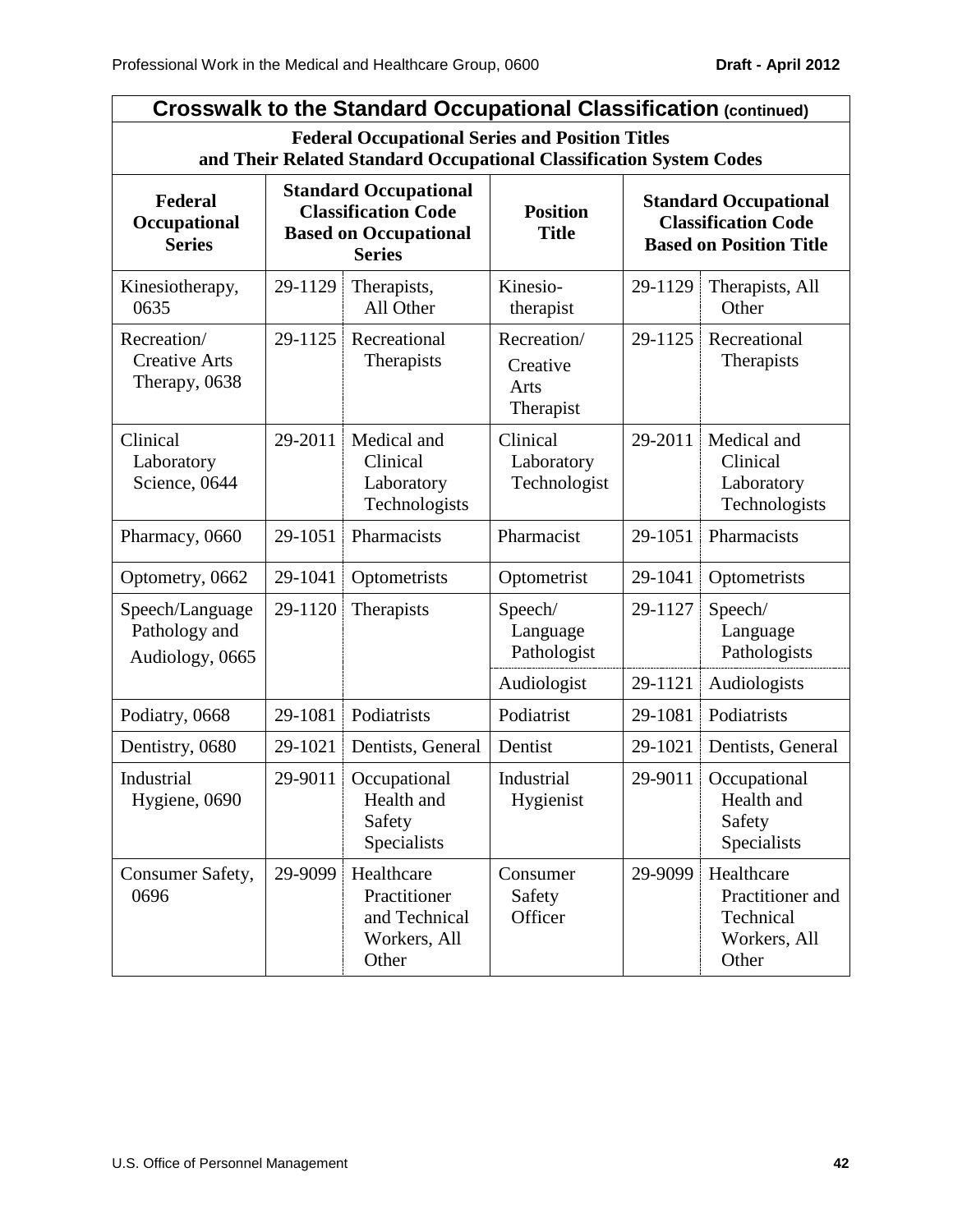# **PART II – GRADING INFORMATION**

Part II provides grading information for use in determining the appropriate grade of nonresearch and nonsupervisory two-grade interval professional positions in the Medical and Healthcare Group, 0600. These grading criteria are applicable to General Schedule positions classified under chapter 51 of title 5, United States Code. They may also be used as appropriate to determine work levels for other Federal position classification systems. You will find more complete instructions for evaluating positions in the following OPM publications: **[Introduction](http://www.opm.gov/fedclass/gsintro.pdf)  [to the Position Classification Standards](http://www.opm.gov/fedclass/gsintro.pdf)** and **[The Classifier's Handbook](http://www.opm.gov/fedclass/clashnbk.pdf)**.

# **How to Use This Grading Information**

Evaluate positions on a factor-by-factor basis using the factor level descriptions (FLDs) provided in this JFS. Compare each factor in the position description to the appropriate FLDs and illustrations. If the factor information in the position description fully matches an FLD for the series and specialty, you may assign the level without reviewing the illustrations. FLDs are progressive or cumulative in nature. For example, each FLD for Factor 1 – Knowledge Required by the Position encompasses the knowledge and skills identified at the previous level. Use only designated point values.

The FLDs in this JFS cover nonsupervisory positions at grades 5 through 15. Evaluate supervisory, leader, research, equipment development, and test and evaluation positions by applying the appropriate **[functional guide](http://www.opm.gov/fedclass/html/gsfunctn.asp)**.

Use the occupation and specialty-specific **[factor illustrations](#page-72-0)** following the FLDs as a frame of reference for applying factor level concepts. Do not rely solely on illustrations in evaluating positions because they reflect a limited range of actual work examples. The level of work described in some illustrations may be higher than the threshold for a particular factor level. If the factor information in the position description fails to fully match a relevant illustration, but does fully match the FLD, you may still assign the level.

For each factor, record the factor level used, the points assigned, and relevant comments on the **[Position Evaluation Summary Worksheet](#page-43-0).** Convert the total points to a grade using the Grade Conversion Table, and record the grade in the Summary section of the Worksheet. The shaded portions of the table reflect the most commonly found grades in this job family.

| <b>Point Range</b> | <b>GS Grade</b> |
|--------------------|-----------------|
| 855-1100           | 5               |
| 1105-1350          | 6               |
| 1355-1600          | $\overline{7}$  |
| 1605-1850          | 8               |
| 1855-2100          | 9               |
| 2105-2350          | 10              |
| 2355-2750          | 11              |
| 2755-3150          | 12              |
| 3155-3600          | 13              |
| 3605-4050          | 14              |
| 4055-up            | 15              |

## **GRADE CONVERSION TABLE**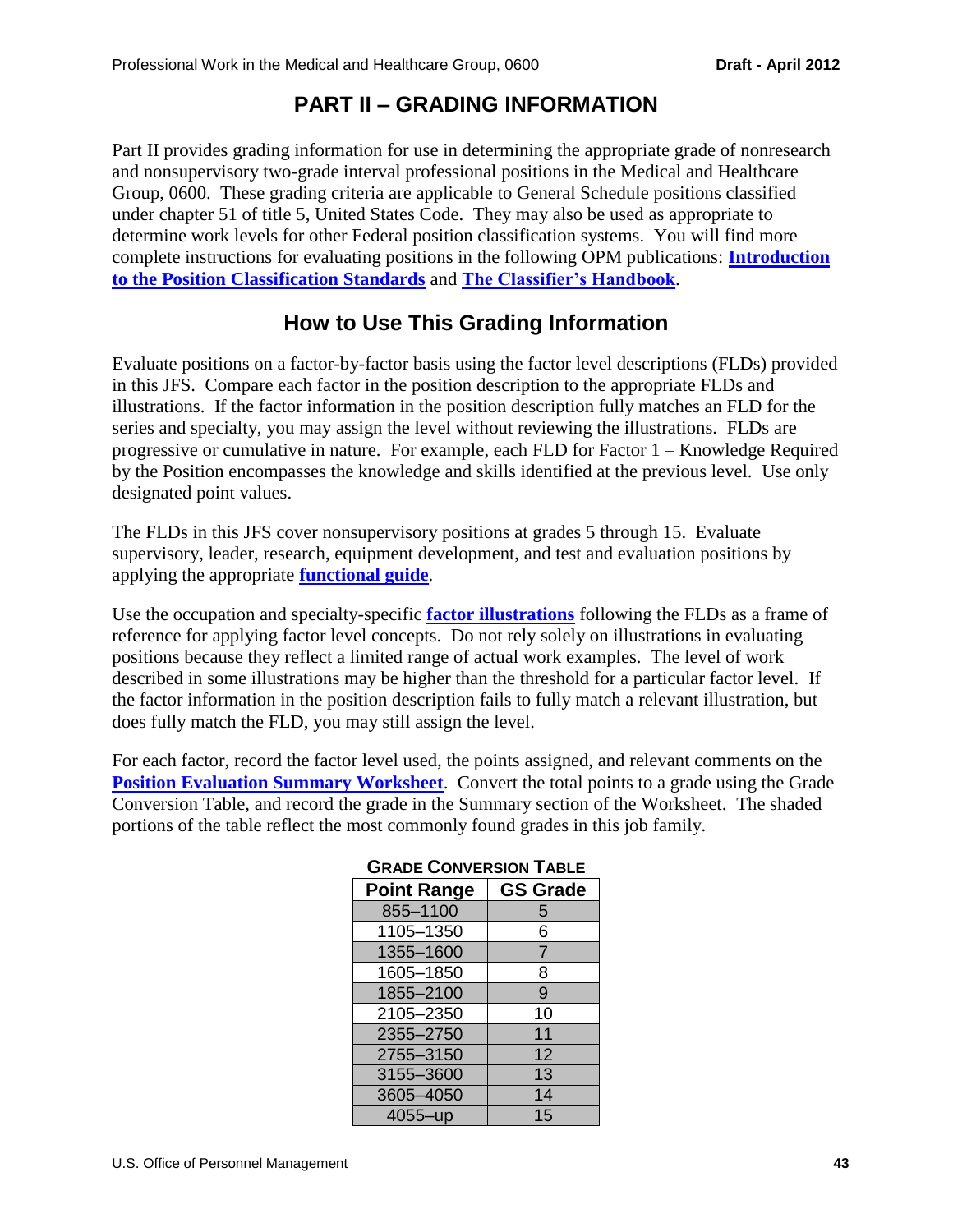# **Position Evaluation Summary Worksheet**

<span id="page-43-0"></span>Organization

Position #

|                                 | <b>Evaluation Factors</b>                                  | <b>Factor Level</b><br><b>Used</b><br>(FL#, etc) | <b>Points</b><br><b>Assigned</b> | <b>Comments</b> |
|---------------------------------|------------------------------------------------------------|--------------------------------------------------|----------------------------------|-----------------|
| 1.                              | Knowledge Required<br>by the Position                      |                                                  |                                  |                 |
| 2.                              | <b>Supervisory Controls</b>                                |                                                  |                                  |                 |
| 3.                              | <b>Guidelines</b>                                          |                                                  |                                  |                 |
| 4.                              | Complexity                                                 |                                                  |                                  |                 |
| 5.                              | Scope and Effect                                           |                                                  |                                  |                 |
| 6/7.                            | <b>Personal Contacts and</b><br><b>Purpose of Contacts</b> |                                                  |                                  |                 |
| 8.                              | <b>Physical Demands</b>                                    |                                                  |                                  |                 |
| 9.                              | <b>Work Environment</b>                                    |                                                  |                                  |                 |
| S<br>U<br>M<br>M<br>A<br>R<br>Υ |                                                            | <b>Total Points</b><br><b>Grade Conversion</b>   |                                  |                 |

Additional Remarks:

Title, Series, and Grade Assigned:

Prepared by: \_\_\_\_\_\_\_\_\_\_\_\_\_\_\_\_\_\_\_\_\_\_\_\_\_\_\_\_\_\_\_\_\_\_ Date: \_\_\_\_\_\_\_\_\_\_\_\_\_\_\_\_\_\_\_

<u> 1989 - Johann Stoff, amerikansk politiker (d. 1989)</u>

Agencies may copy for local use.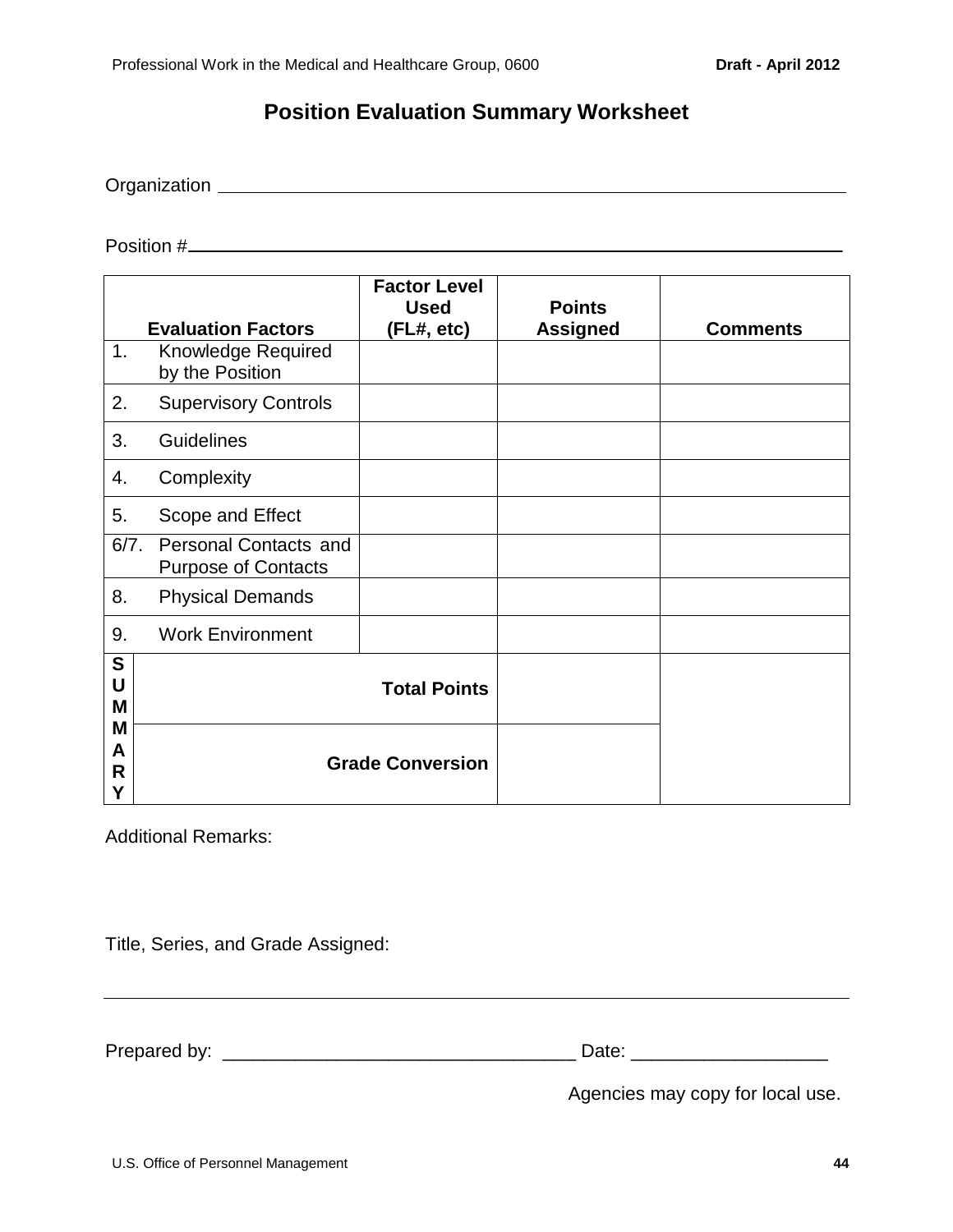# **Factor Level Descriptions (FLDs)**

# **FACTOR 1 – KNOWLEDGE REQUIRED BY THE POSITION**

Factor 1 measures the nature and extent of information or facts an employee must understand to do acceptable work (e.g., steps, procedures, practices, rules, policies, theories, principles, and concepts) and the nature and the extent of the skills necessary to apply the knowledge. You should only select a factor level under this factor when the knowledge described is required and applied.

|               | Level 1-5                                       |                                                                                                                                                                                                                                                                                                                                                             |                                                   | 750 Points |
|---------------|-------------------------------------------------|-------------------------------------------------------------------------------------------------------------------------------------------------------------------------------------------------------------------------------------------------------------------------------------------------------------------------------------------------------------|---------------------------------------------------|------------|
|               | <b>General Medical and</b><br><b>Healthcare</b> | 0601                                                                                                                                                                                                                                                                                                                                                        | Kinesiotherapy                                    | 0635       |
|               | <b>Physician Assistant</b>                      | 0603                                                                                                                                                                                                                                                                                                                                                        | <b>Recreation/Creative</b><br><b>Arts Therapy</b> | 0638       |
| <b>Series</b> | <b>Nursing</b>                                  | 0610                                                                                                                                                                                                                                                                                                                                                        | <b>Clinical Laboratory</b><br><b>Science</b>      | 0644       |
|               | <b>Dietetics and</b><br><b>Nutrition</b>        | 0630                                                                                                                                                                                                                                                                                                                                                        | <b>Industrial Hygiene</b>                         | 0690       |
|               | Occupational<br><b>Therapy</b>                  | 0631                                                                                                                                                                                                                                                                                                                                                        | <b>Consumer Safety</b>                            | 0696       |
|               | <b>Physical Therapy</b>                         | 0633                                                                                                                                                                                                                                                                                                                                                        |                                                   |            |
| ELD           | methods; and<br>$\bullet$                       | Professional knowledge of, and skill in applying, basic medical or healthcare theories,<br>concepts, principles, and methodology to provide patient care services sufficient to –<br>accomplish developmental assignments utilizing basic techniques, procedures and<br>carry out limited tasks that involve the use of specialized complicated techniques. |                                                   |            |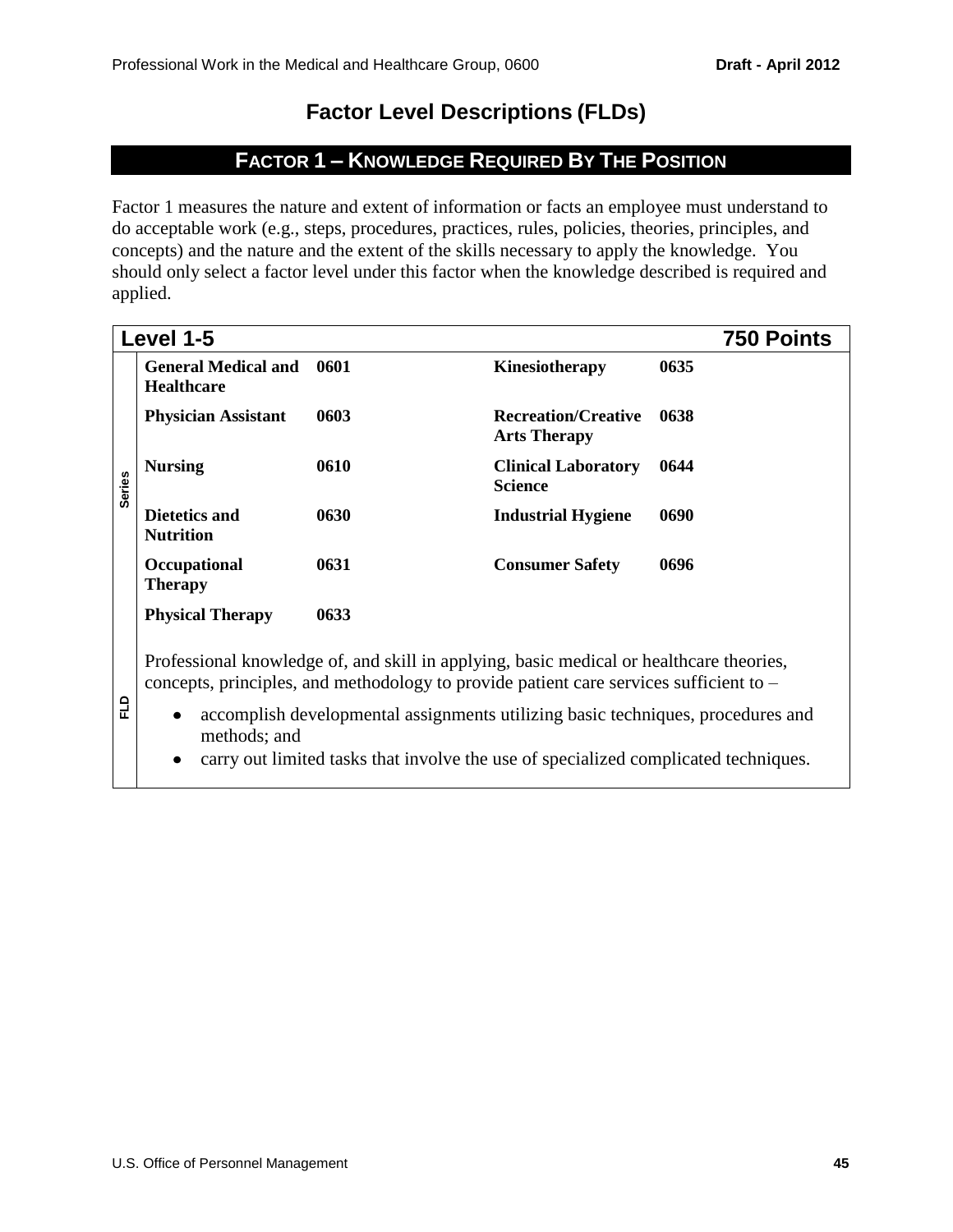|               | Level 1-6                                 |      |                                                                                                                                                                                                                                                                                      | 950 Points |
|---------------|-------------------------------------------|------|--------------------------------------------------------------------------------------------------------------------------------------------------------------------------------------------------------------------------------------------------------------------------------------|------------|
|               | <b>Physician Assistant</b>                | 0603 | Optometrist                                                                                                                                                                                                                                                                          | 0662       |
| <b>Series</b> | <b>Nursing</b>                            | 0610 |                                                                                                                                                                                                                                                                                      |            |
| 읍             | needs.                                    |      | Professional knowledge of, and skill in applying, a wide range of concepts, principles, and<br>methods of the patient care field sufficient to perform difficult but well-precedented<br>assignments assessing the condition of patients, providing care, and advising on healthcare |            |
| <b>Series</b> | Dietetics and<br><b>Nutrition</b>         | 0630 | Speech/Language<br>Pathology and<br><b>Audiology</b>                                                                                                                                                                                                                                 | 0665       |
|               | <b>Pharmacy</b>                           | 0660 |                                                                                                                                                                                                                                                                                      |            |
| FLD           | recurring assignments.                    |      | Professional knowledge of, and skill in applying, established concepts, principles, and<br>methodology of the allied health field sufficient to perform difficult but conventional                                                                                                   |            |
|               | Occupational<br><b>Therapy</b>            | 0631 | Kinesiotherapy                                                                                                                                                                                                                                                                       | 0635       |
| <b>Series</b> | <b>Physical Therapy</b>                   | 0633 | <b>Recreation</b> /<br><b>Creative Arts</b><br><b>Therapy</b>                                                                                                                                                                                                                        | 0638       |
|               | of the therapeutic field sufficient to:   |      | Professional knowledge of, and skill in applying, the concepts, principles, and methodology                                                                                                                                                                                          |            |
| 입             | ٠<br>conditions or reactions of patients. |      | develop complex treatment plans using established procedures; and<br>modify or adapt difficult but conventional intervention plans according to changing                                                                                                                             |            |
|               |                                           |      | (continued)                                                                                                                                                                                                                                                                          |            |

### **(continued)**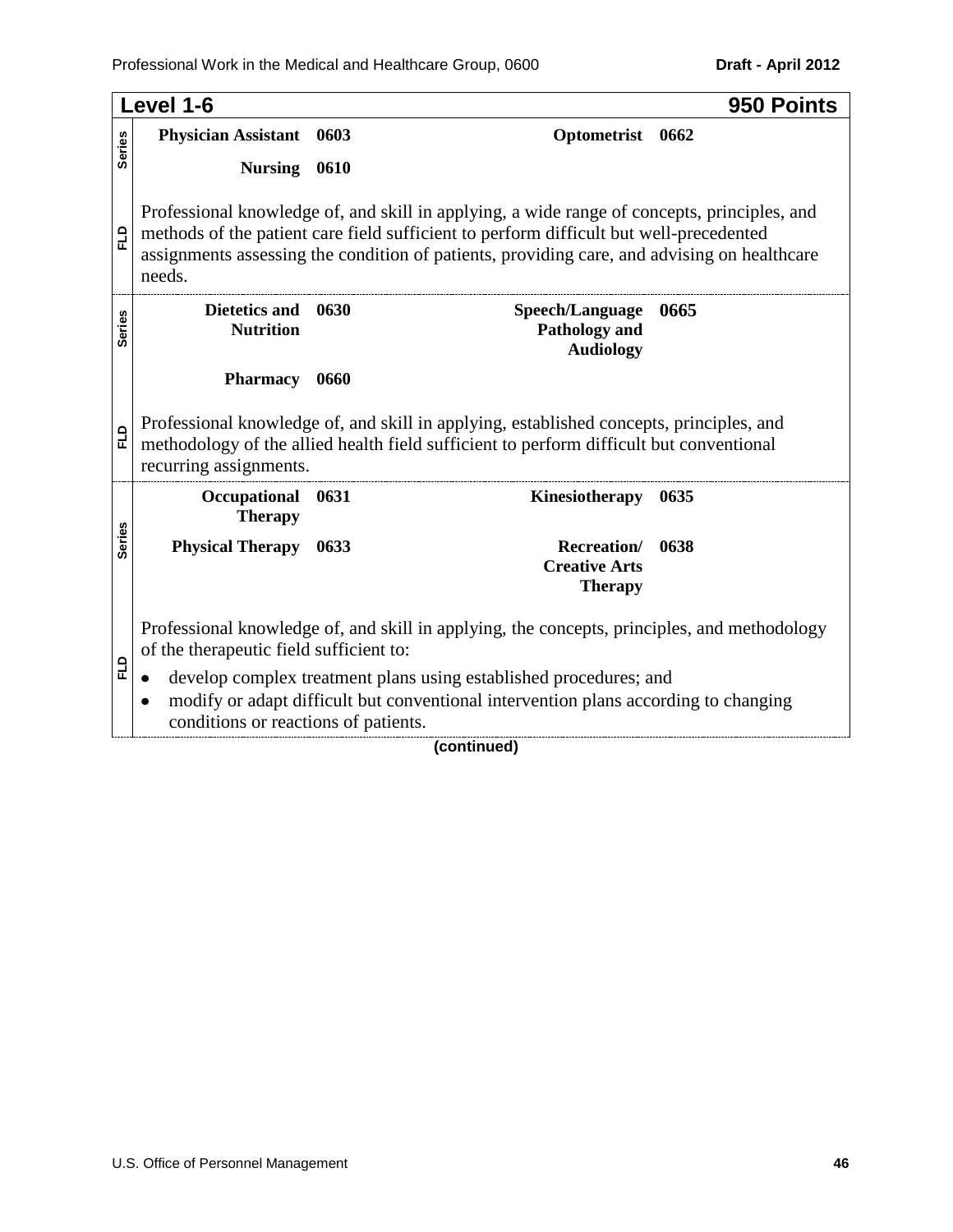|               | Level 1-6 (continued)                                                                                                                                                                                                                                                                                                                                                                                                                                                                                                                                                                                                                                                                                                                                                                                                                                                                            |                                                 |      | 950 Points             |  |
|---------------|--------------------------------------------------------------------------------------------------------------------------------------------------------------------------------------------------------------------------------------------------------------------------------------------------------------------------------------------------------------------------------------------------------------------------------------------------------------------------------------------------------------------------------------------------------------------------------------------------------------------------------------------------------------------------------------------------------------------------------------------------------------------------------------------------------------------------------------------------------------------------------------------------|-------------------------------------------------|------|------------------------|--|
| <b>Series</b> | <b>General Medical and</b><br>0601<br><b>Healthcare</b>                                                                                                                                                                                                                                                                                                                                                                                                                                                                                                                                                                                                                                                                                                                                                                                                                                          | <b>Clinical</b><br>Laboratory<br><b>Science</b> | 0644 | <b>Illustration(s)</b> |  |
| 입             | Professional knowledge of, and skill in applying, established concepts, principles, and<br>methodologies of a medical, healthcare or clinical laboratory scientific discipline sufficient<br>to:<br>perform/monitor the full-range of specialized tests and conventional procedures for<br>which there are standard methods and techniques in one or more areas of the clinical<br>laboratory science;<br>perform difficult but well-precedented assignments assessing the condition of patients,<br>$\bullet$<br>providing care, and advising on healthcare needs;<br>establish quality controls;<br>$\bullet$<br>troubleshoot procedures and equipment;<br>$\bullet$<br>calculate and correlate test results;<br>$\bullet$<br>set up and implement new procedures;<br>٠<br>assess and correlate data; or<br>$\bullet$<br>read, understand, manipulate, analyze, interpret, and convey results. |                                                 |      |                        |  |
| <b>Series</b> | <b>Industrial Hygiene</b> 0690                                                                                                                                                                                                                                                                                                                                                                                                                                                                                                                                                                                                                                                                                                                                                                                                                                                                   | <b>Consumer Safety</b> 0696                     |      |                        |  |
|               | Professional knowledge of, and skill in applying, the concepts, principles, and methodologies<br>of the industrial hygiene or the consumer safety fields to:                                                                                                                                                                                                                                                                                                                                                                                                                                                                                                                                                                                                                                                                                                                                     |                                                 |      |                        |  |
| 읍             | independently perform routine inspections or portions of large and complex inspections<br>$\bullet$<br>of manufacturing practices; or                                                                                                                                                                                                                                                                                                                                                                                                                                                                                                                                                                                                                                                                                                                                                            |                                                 |      |                        |  |
|               | perform assignments related to the identification, evaluation, and control of industrial<br>$\bullet$<br>health hazards.                                                                                                                                                                                                                                                                                                                                                                                                                                                                                                                                                                                                                                                                                                                                                                         |                                                 |      |                        |  |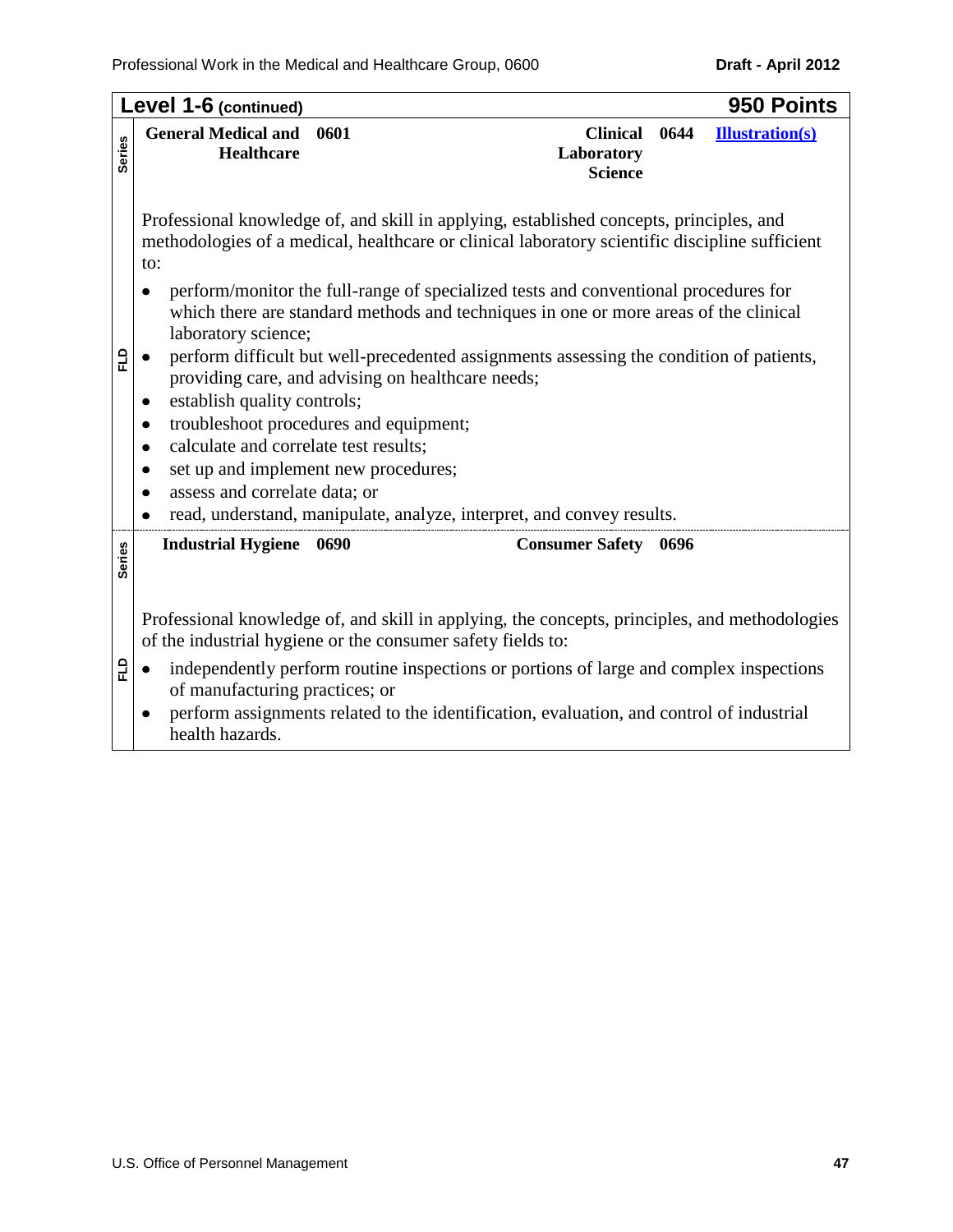|                                                                          | Level 1-7                                                                                                                                                  |      |                        |                                                                                       |      | 1250 Points            |
|--------------------------------------------------------------------------|------------------------------------------------------------------------------------------------------------------------------------------------------------|------|------------------------|---------------------------------------------------------------------------------------|------|------------------------|
|                                                                          | <b>Physician</b>                                                                                                                                           | 0602 |                        | <b>Optometry</b>                                                                      | 0662 | <b>Illustration(s)</b> |
| <b>Series</b>                                                            | <b>Physician Assistant</b>                                                                                                                                 | 0603 | <b>Illustration(s)</b> | Podiatry                                                                              | 0668 |                        |
|                                                                          | <b>Nursing</b>                                                                                                                                             | 0610 | <b>Illustration(s)</b> | <b>Dentistry</b>                                                                      | 0680 |                        |
|                                                                          |                                                                                                                                                            |      |                        |                                                                                       |      |                        |
|                                                                          | Professional knowledge of, and skill in applying, a wide range of direct patient care services                                                             |      |                        |                                                                                       |      |                        |
| 밉                                                                        | sufficient to perform highly specialized assignments of an advanced nature and considerable                                                                |      |                        |                                                                                       |      |                        |
|                                                                          | difficulty, requiring extended specialized training and experience.                                                                                        |      |                        |                                                                                       |      |                        |
|                                                                          | <b>Dietetics and</b>                                                                                                                                       | 0630 | <b>Illustration(s)</b> | Speech/Language                                                                       | 0665 | <b>Illustration(s)</b> |
| <b>Series</b>                                                            | <b>Nutrition</b>                                                                                                                                           |      |                        | <b>Pathology and</b>                                                                  |      |                        |
|                                                                          |                                                                                                                                                            |      |                        | <b>Audiology</b>                                                                      |      |                        |
|                                                                          | Pharmacy 0660                                                                                                                                              |      | <b>Illustration(s)</b> |                                                                                       |      |                        |
|                                                                          |                                                                                                                                                            |      |                        |                                                                                       |      |                        |
|                                                                          | Professional knowledge of, and skill in applying, a wide range of the concepts, principles,<br>and methodologies of the allied health field sufficient to: |      |                        |                                                                                       |      |                        |
| 입                                                                        |                                                                                                                                                            |      |                        | perform assignments of considerable difficulty in a specialty area;                   |      |                        |
|                                                                          |                                                                                                                                                            |      |                        | analyze programs or service operations of considerable breadth and complexity; or     |      |                        |
|                                                                          |                                                                                                                                                            |      |                        | adapt methods, approaches or procedures to enhance patient care.                      |      |                        |
| Occupational<br>0631<br><b>Illustration(s)</b><br>Kinesiotherapy<br>0635 |                                                                                                                                                            |      |                        | <b>Illustration(s)</b>                                                                |      |                        |
|                                                                          | <b>Therapy</b>                                                                                                                                             |      |                        |                                                                                       |      |                        |
| <b>Series</b>                                                            | <b>Physical Therapy</b>                                                                                                                                    | 0633 | <b>Illustration(s)</b> | Recreation/                                                                           | 0638 | <b>Illustration(s)</b> |
|                                                                          |                                                                                                                                                            |      |                        | <b>Creative Arts</b>                                                                  |      |                        |
|                                                                          |                                                                                                                                                            |      |                        | <b>Therapy</b>                                                                        |      |                        |
|                                                                          |                                                                                                                                                            |      |                        |                                                                                       |      |                        |
|                                                                          | Professional knowledge of, and skill in applying, a wide range of concepts, principles, and<br>methodologies of the therapeutic field sufficient to:       |      |                        |                                                                                       |      |                        |
|                                                                          | perform advanced techniques to identify existing or potential problems resulting from<br>$\bullet$                                                         |      |                        |                                                                                       |      |                        |
| 답                                                                        | trauma, disease, or other causes;                                                                                                                          |      |                        |                                                                                       |      |                        |
|                                                                          | ٠                                                                                                                                                          |      |                        | determine complex risk factors and behaviors that may impede optional functioning; or |      |                        |
|                                                                          |                                                                                                                                                            |      |                        | adapt existing treatment methods, procedures, or techniques to resolve difficult or   |      |                        |
|                                                                          | complex problems.                                                                                                                                          |      |                        |                                                                                       |      |                        |

# **(continued)**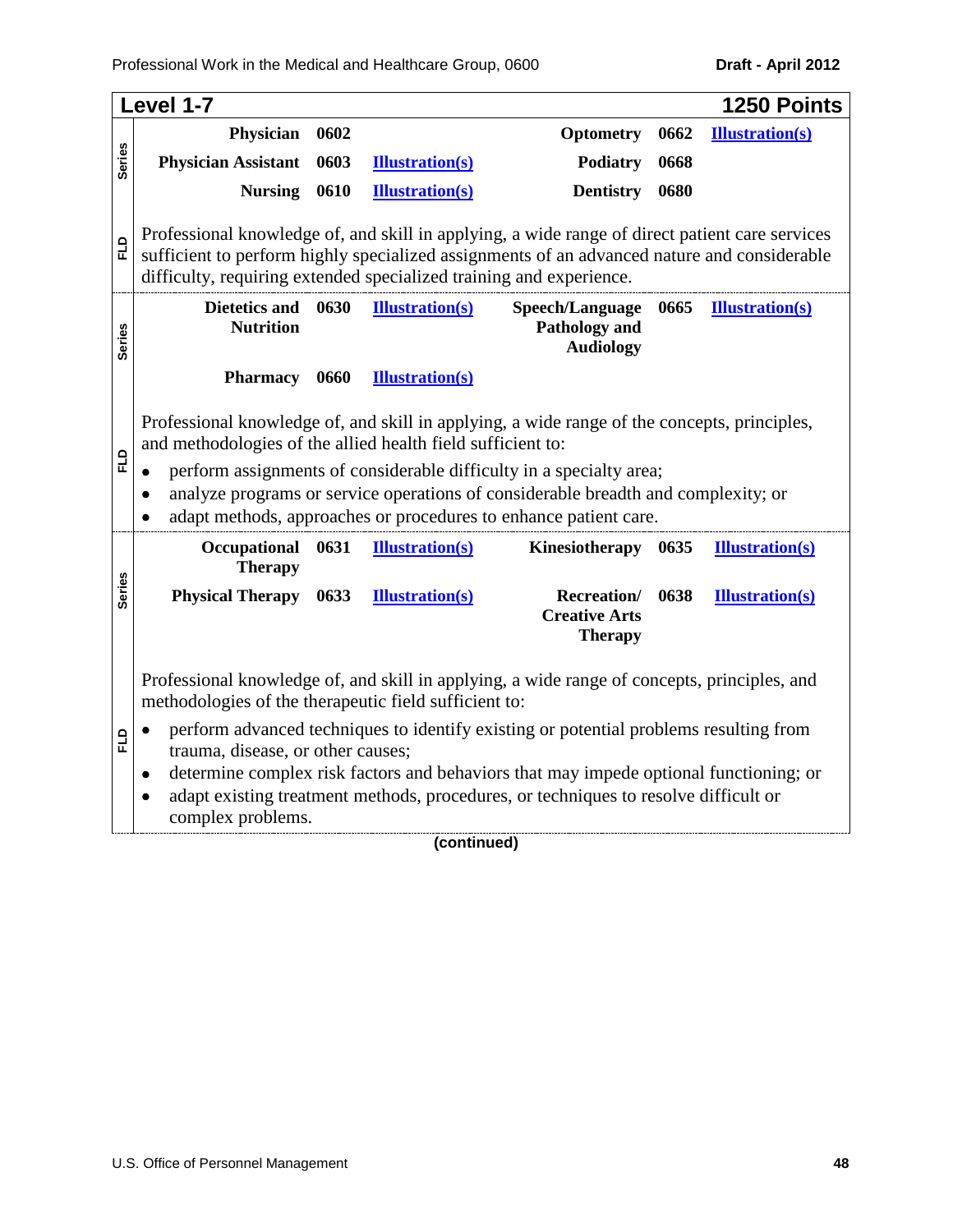|               | Level 1-7(continued)<br>1250 Points                                                                                                                                                                                                                                                                                                                                                                                                                                                                                                                                                                                                                                                                     |
|---------------|---------------------------------------------------------------------------------------------------------------------------------------------------------------------------------------------------------------------------------------------------------------------------------------------------------------------------------------------------------------------------------------------------------------------------------------------------------------------------------------------------------------------------------------------------------------------------------------------------------------------------------------------------------------------------------------------------------|
| <b>Series</b> | 0601<br><b>Clinical</b><br>0644<br><b>General Medical and</b><br>Laboratory<br><b>Healthcare</b><br><b>Science</b>                                                                                                                                                                                                                                                                                                                                                                                                                                                                                                                                                                                      |
|               | Professional knowledge of, and skill in applying, a wide range of concepts, principles, or<br>methodologies of a medical, healthcare, or clinical laboratory scientific discipline sufficient<br>to:<br>conduct a variety of complex specialized tests in an area of the laboratory or specific<br>٠                                                                                                                                                                                                                                                                                                                                                                                                    |
| 됴             | discipline;<br>perform highly specialized assignments of an advanced nature and considerable<br>$\bullet$<br>difficulty, requiring extended specialized training and experience<br>provide advisory, reviewing, inspecting, education and training, or problem-solving<br>٠<br>services on specific problems, projects, programs, or functions<br>revise standard methods to improve or extend test systems;<br>evaluate methods to meet the requirements of particular testing situations;<br>$\bullet$<br>plan, implement, or monitor healthcare or laboratory programs/services; or<br>adapt precedents or existing strategies to meet unusual healthcare or laboratory needs or<br>special demands. |
| <b>Series</b> | <b>Industrial Hygiene</b> 0690<br><b>Illustration(s)</b><br><b>Consumer Safety</b><br>0696                                                                                                                                                                                                                                                                                                                                                                                                                                                                                                                                                                                                              |
|               | Professional knowledge of, and skill in applying, a wide range of concepts, principles, and<br>methodologies of the industrial hygiene or the consumer safety fields sufficient to:                                                                                                                                                                                                                                                                                                                                                                                                                                                                                                                     |
| 입             | perform work related to a wide range of assignments requiring extensive knowledge<br>of a specialty area of industrial hygiene; or                                                                                                                                                                                                                                                                                                                                                                                                                                                                                                                                                                      |
|               | perform thorough inspections or investigations of complex manufacturing processes<br>or operations.                                                                                                                                                                                                                                                                                                                                                                                                                                                                                                                                                                                                     |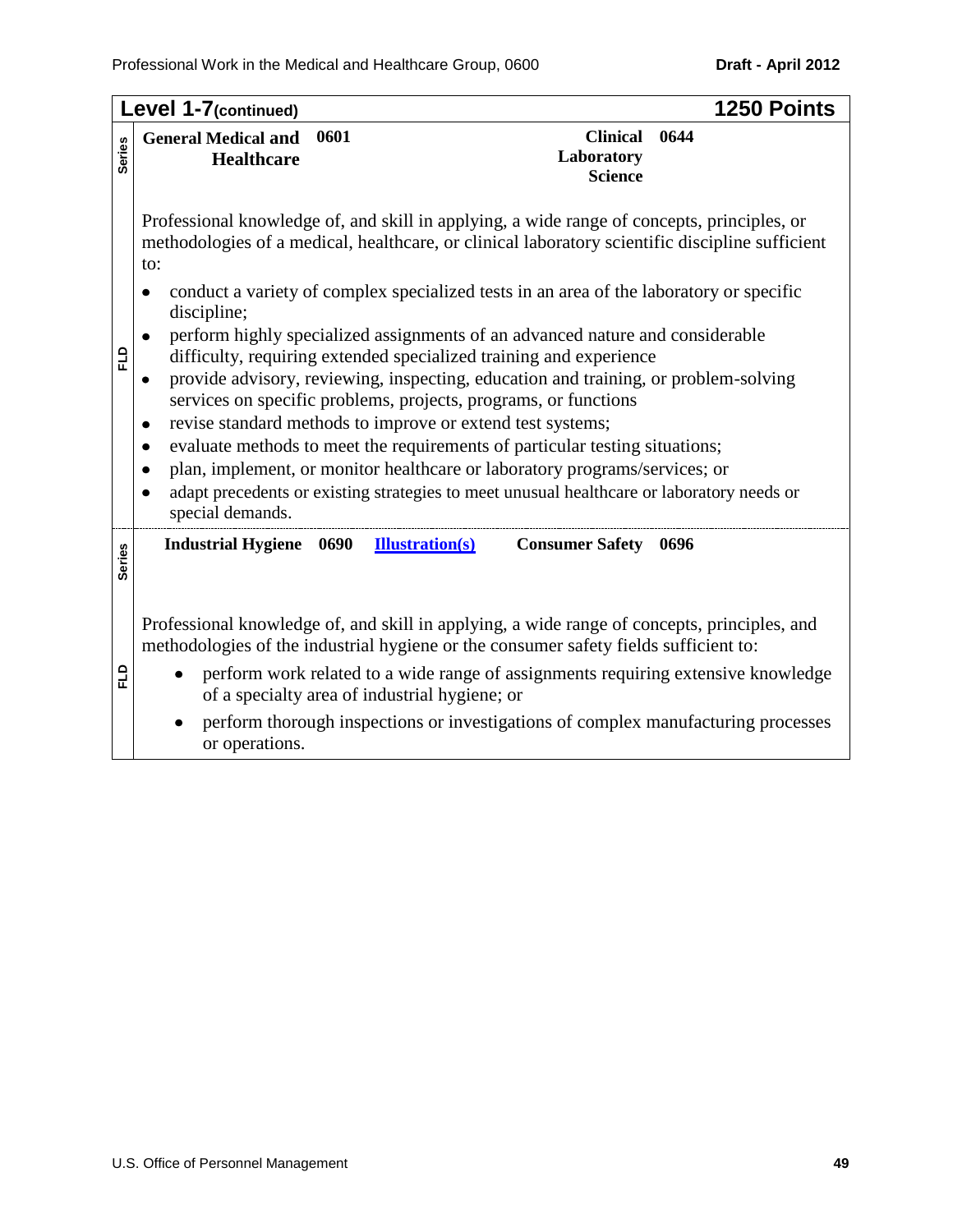|               | Level 1-8<br>1550 Points                                                                                                                                                                                                                                                                                                                                                                                                                          |  |  |  |  |  |
|---------------|---------------------------------------------------------------------------------------------------------------------------------------------------------------------------------------------------------------------------------------------------------------------------------------------------------------------------------------------------------------------------------------------------------------------------------------------------|--|--|--|--|--|
|               | Physician<br>0602<br><b>Dentistry</b><br>0680<br><b>Illustration(s)</b>                                                                                                                                                                                                                                                                                                                                                                           |  |  |  |  |  |
| <b>Series</b> | <b>Podiatry</b><br>0668<br><b>Illustration(s)</b>                                                                                                                                                                                                                                                                                                                                                                                                 |  |  |  |  |  |
| 입             | Mastery of, and skill in applying, expertise in advanced patient care services, theories,<br>concepts, principles, and methods sufficient to:<br>apply experimental theories and new developments to solve complex healthcare problems<br>not susceptible to treatment by accepted methods; or<br>make decisions or recommendations significantly changing existing, or developing new<br>public health policies or programs.                     |  |  |  |  |  |
| <b>Series</b> | <b>Dietetics and</b><br>0630<br><b>Pharmacy</b><br>0660<br><b>Nutrition</b>                                                                                                                                                                                                                                                                                                                                                                       |  |  |  |  |  |
|               | Mastery of, and skill in applying, concepts, principles, and methodologies of the allied health<br>field sufficient to:                                                                                                                                                                                                                                                                                                                           |  |  |  |  |  |
| 입             | serve as a recognized agency expert and program authority;<br>develop new policies and regulations for administering programs or services;<br>apply experimental theories and new developments to the solution of problems that<br>require new approaches and have not been susceptible to treatment by accepted methods;<br>or<br>make decisions or recommendations significantly changing existing, or developing new<br>programs in the field. |  |  |  |  |  |
| <b>Series</b> | <b>General Medical</b><br>0601<br><b>Clinical</b><br>0644<br><b>Sciences</b><br>Laboratory<br><b>Science</b>                                                                                                                                                                                                                                                                                                                                      |  |  |  |  |  |
|               | Mastery of, and skill in applying, concepts, principles, and methodologies of a medical,<br>healthcare, or clinical laboratory scientific discipline sufficient to:                                                                                                                                                                                                                                                                               |  |  |  |  |  |
| 군             | apply new scientific/technological developments and theories to major problems not<br>susceptible to treatment by accepted methods;<br>take actions or make recommendations which have significant impact on existing public                                                                                                                                                                                                                      |  |  |  |  |  |
|               | policies or programs; or<br>function as a recognized technical authority in a particular discipline or function.                                                                                                                                                                                                                                                                                                                                  |  |  |  |  |  |
| <b>Series</b> | <b>Consumer Safety</b> 0696<br><b>Industrial Hygiene</b> 0690<br><b>Illustration(s)</b>                                                                                                                                                                                                                                                                                                                                                           |  |  |  |  |  |
|               | Mastery of, and skill in applying, concepts, principles, and methodology of the industrial<br>hygiene or consumer safety field sufficient to:                                                                                                                                                                                                                                                                                                     |  |  |  |  |  |
| 읍             | apply new legislation, regulations, and scientific developments to solve novel or obscure<br>problems;                                                                                                                                                                                                                                                                                                                                            |  |  |  |  |  |
|               | extend and modify existing approaches, precedents and methods;                                                                                                                                                                                                                                                                                                                                                                                    |  |  |  |  |  |
|               | develop new approaches, methods, policies and procedures; or<br>serve as a recognized technical authority.                                                                                                                                                                                                                                                                                                                                        |  |  |  |  |  |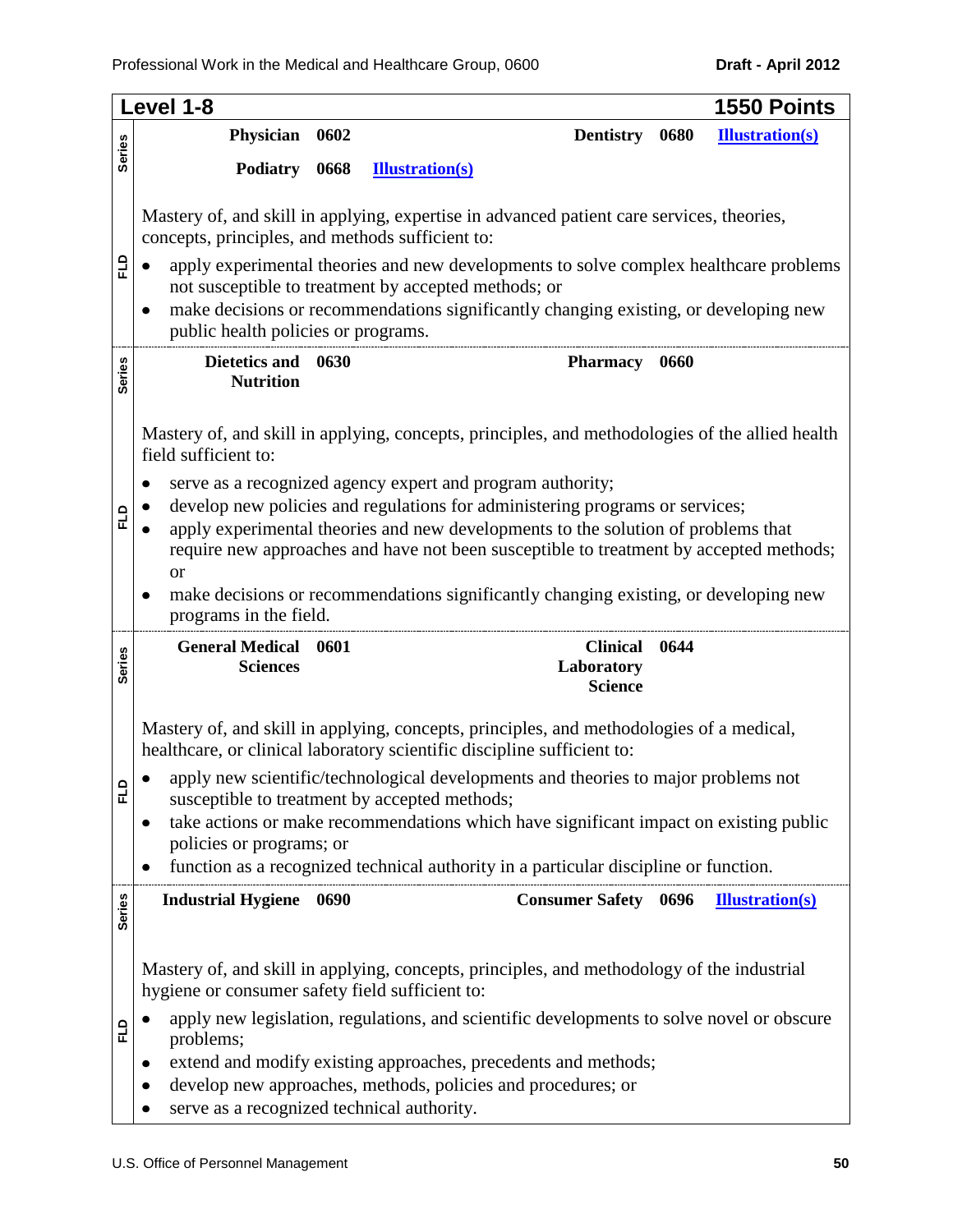|               | Level 1-9                                                                                                                                                                      | <b>1850 Points</b> |  |  |  |  |
|---------------|--------------------------------------------------------------------------------------------------------------------------------------------------------------------------------|--------------------|--|--|--|--|
| <b>Series</b> | <b>General Medical and</b><br>0601<br>Podiatry<br>0668<br><b>Healthcare</b>                                                                                                    |                    |  |  |  |  |
|               | 0602<br><b>Physician</b><br><b>Illustration(s)</b><br><b>Denistry</b><br>0680                                                                                                  |                    |  |  |  |  |
|               | Mastery of, and skill in applying, concepts, principles, and methodologies pertaining to<br>patient care services sufficient to perform at least one of the following:         |                    |  |  |  |  |
| 읍             | develop new theories, concepts, principles, standards, and methods to advance patient<br>care services beyond current parameters;                                              |                    |  |  |  |  |
|               | plan and execute short-range and long-range programs and projects of national<br>٠<br>significance across multiple agencies; or                                                |                    |  |  |  |  |
|               | serve as a nationally recognized expert and consultant on a broad program or subject-<br>$\bullet$<br>matter program that impacts the well-being of the public and the nation. |                    |  |  |  |  |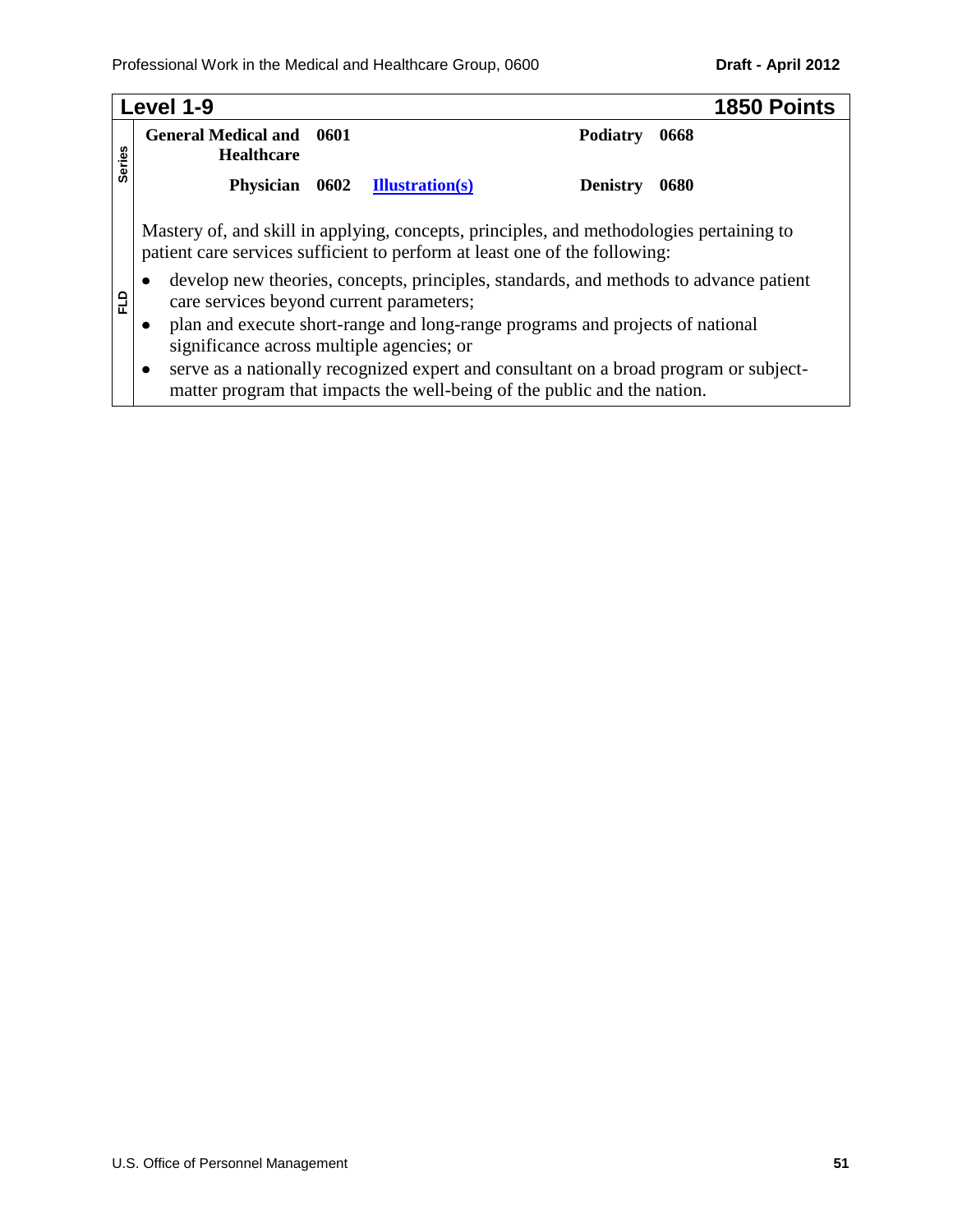### **FACTOR 2 – SUPERVISORY CONTROLS**

This factor covers the nature and extent of direct or indirect controls exercised by the supervisor or a designated individual over the work performed, the employee's responsibility, and the review of completed work. The supervisor determines what information the employee needs to perform the assignments (e.g., instructions, priorities, deadlines, objectives, and boundaries). The primary components of this factor are: **How Work Is Assigned, Employee Responsibility,** and **How Work Is Reviewed***.*

NOTE: These factor level descriptions (FLDs) apply to all 0600P occupational series in the JFS.

**Level 2–2 125 Points**

**How Work Is Assigned** – The supervisor or designee instructs the employee on the objectives of the assignment and its scope, limitations, expected deadlines, and priorities. The supervisor or designee provides specific instructions on work methods and new assignments.

**Employee Responsibility** – The employee:

- works independently but within the framework established by the supervisor or  $\bullet$ designee;
- **FLD** conforms with established practices and prescribed procedures; and  $\bullet$ 
	- refers problems not covered by instructions or guides to the supervisor or designee for  $\bullet$ help or a decision.

**How Work Is Reviewed** – The supervisor or designated employee:

- $\bullet$ reviews completed work closely to verify accuracy and conformance to required procedures and any special instructions;
- reviews findings and conclusions to ensure they are supported by facts; and  $\bullet$
- typically reviews the more difficult and/or unfamiliar work in greater detail. $\bullet$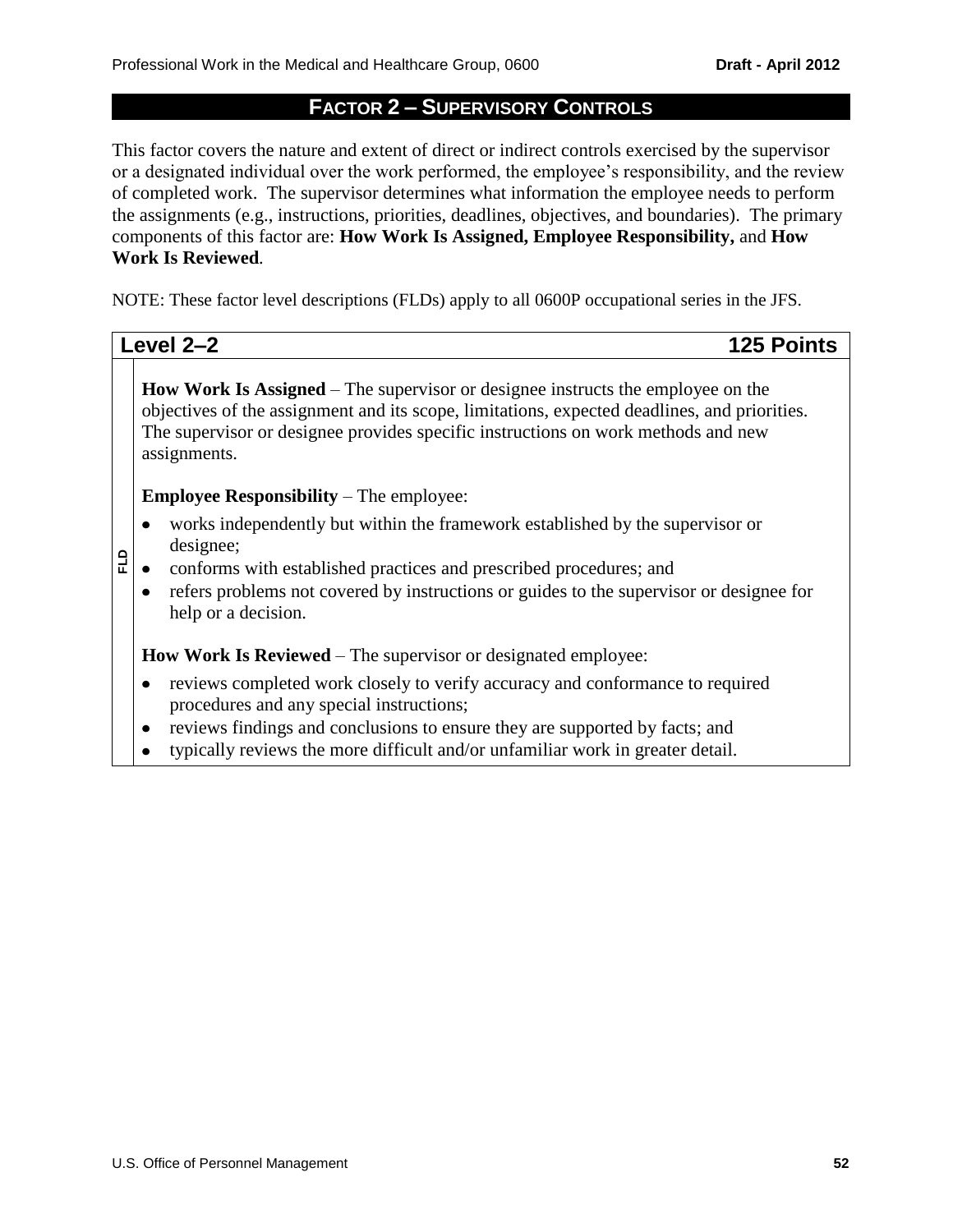**FLD**

**How Work Is Assigned** – The supervisor or designee outlines or discusses possible problem areas and defines objectives, plans, priorities, and deadlines. The supervisor or designee provides assistance on controversial or unusual situations without clear precedents.

**Employee Responsibility** – The employee:

- independently plans and carries out the assignments in conformance with accepted  $\bullet$ policies and practices;
- adheres to instructions, policies, precedents, and guidelines in exercising judgment to  $\bullet$ resolve commonly encountered work problems and deviations; and
- brings controversial information or unusual findings to the supervisor's attention for  $\bullet$ direction.

**How Work Is Reviewed** – The supervisor or designated employee reviews completed work for conformity with policy, technical soundness, adherence to deadlines, and accomplishment of objectives. The supervisor or designee does not usually review methods used to complete the assignment.

**FLD**

**Level 2–4 450 Points**

**How Work Is Assigned** – The supervisor or designee employee outlines overall objectives and available resources. The employee and supervisor, in consultation, discuss the scope of the assignment, approaches, timeframes, and possible execution phases.

**Employee Responsibility** – The employee:

- plans and carries out the assignment;  $\bullet$
- resolves most of the conflicts independently;  $\bullet$
- coordinates the work with others as necessary;
- interprets policy and regulatory requirements in terms of established objectives;  $\bullet$
- keeps the supervisor or designee informed of progress and potentially controversial  $\bullet$ problems, concerns, issues, or other matters;
- develops changes to plans and/or methodology; and
- provides recommendations for improvements in order to meet program objectives.  $\bullet$

**How Work Is Reviewed** – The supervisor or designated employee reviews completed work for soundness of overall approach, effectiveness in meeting requirements or producing expected results, the feasibility of recommendations, and adherence to requirements.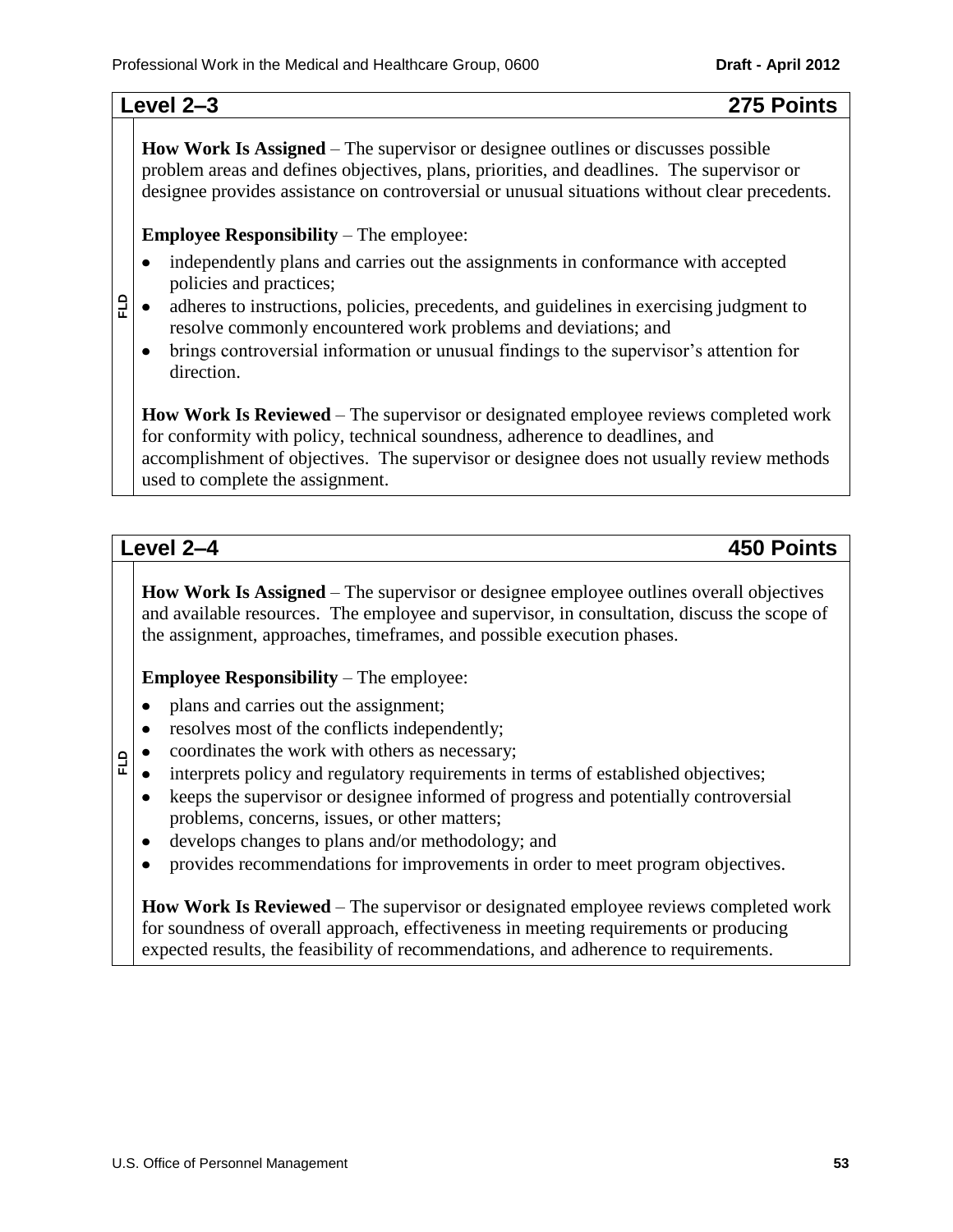**FLD**

**How Work Is Assigned** – The supervisor or designee employee provides administrative and policy direction in terms of broadly defined missions or functions of the agency.

**Employee Responsibility** – The employee:

- $\bullet$ defines objectives;
- interprets policies promulgated by authorities which are senior to the immediate  $\bullet$ supervisor and determines their effect on program needs;
- independently plans, designs, and carries out the work to be done; and  $\bullet$
- serves as a technical authority.  $\bullet$

**How Work Is Reviewed** – The supervisor or designated employee:

- reviews work for potential impact on broad agency policy objectives and program goals  $\bullet$ and for contribution to the advancement of the field;
- considers work as being technically authoritative; and  $\bullet$
- normally accepts work without significant change. $\bullet$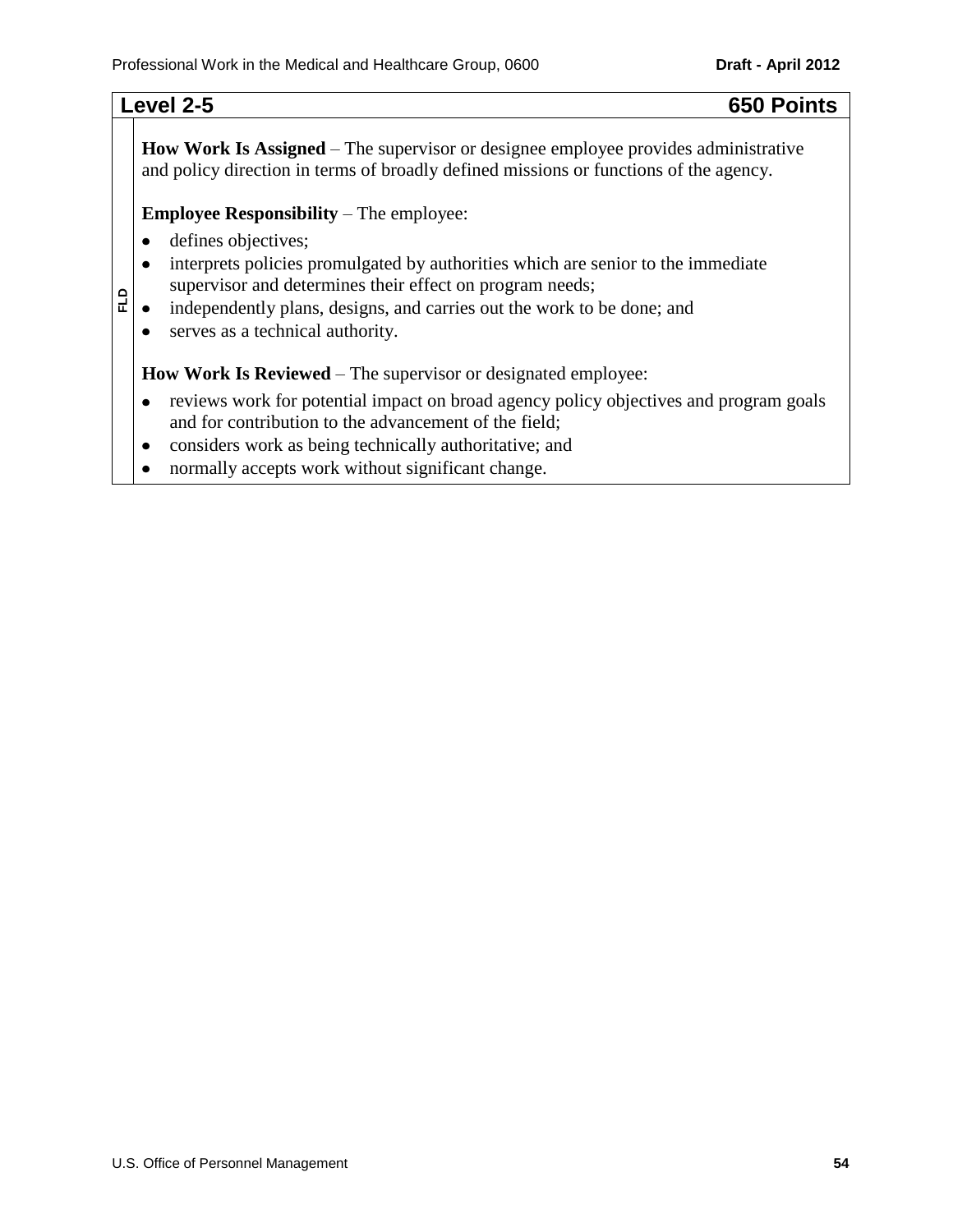# **FACTOR 3 – GUIDELINES**

This factor covers the nature of guidelines and the judgment employees need to apply them. Individual assignments may vary in the specificity, applicability, and availability of guidelines; thus, the judgment employees use similarly varies. The existence of detailed plans and other instructions may make innovation in planning and conducting work unnecessary or undesirable. However, in the absence of guidance provided by prior experience with the task at hand or when objectives are broadly stated, the employee may use considerable judgment in developing an approach or planning the work. The following are examples of guidelines used in professional work in the Medical and Healthcare Group, 0600:

- $\bullet$ Federal and State statutes, regulations, policies, and procedures;
- Accrediting agency standards;  $\bullet$
- Regulatory agency standards;
- County and local government ordinances and codes;
- Agency program manuals, policies, and procedures;
- Medical center directives;
- Coding manuals;
- Accepted professional standards and ethics;
- Freedom of Information Act (FOIA);
- Privacy Act of 1974;
- Contract healthcare regulations;
- Professional and scientific journals, manuals, and textbooks;
- Research and technical reports;
- Agency budgetary policies, practices, and procedures; and  $\bullet$
- Court decisions.

Do not confuse guidelines with the knowledge described under Factor 1 – Knowledge Required by the Position. The primary components of this factor are: **Guidelines Used** and **Judgment Needed**.

NOTE: These factor level descriptions (FLDs) apply to all 0600P occupational series in this JFS.

**FLD**

**Level 3-2 125 Points**

**Guidelines Used** – The employee uses a number of guidelines that are directly applicable to the assignment. Guidelines prescribe established procedures and techniques and provide clear precedents.

### **Judgment Needed** – The employee:

- uses judgment in selecting and applying the most appropriate guidelines and references available;
- determines the appropriateness and applicability of minor deviations within existing guidelines; and
- refers to the supervisor or designee any situations where existing guidelines cannot be  $\bullet$ applied or requiring significant deviations.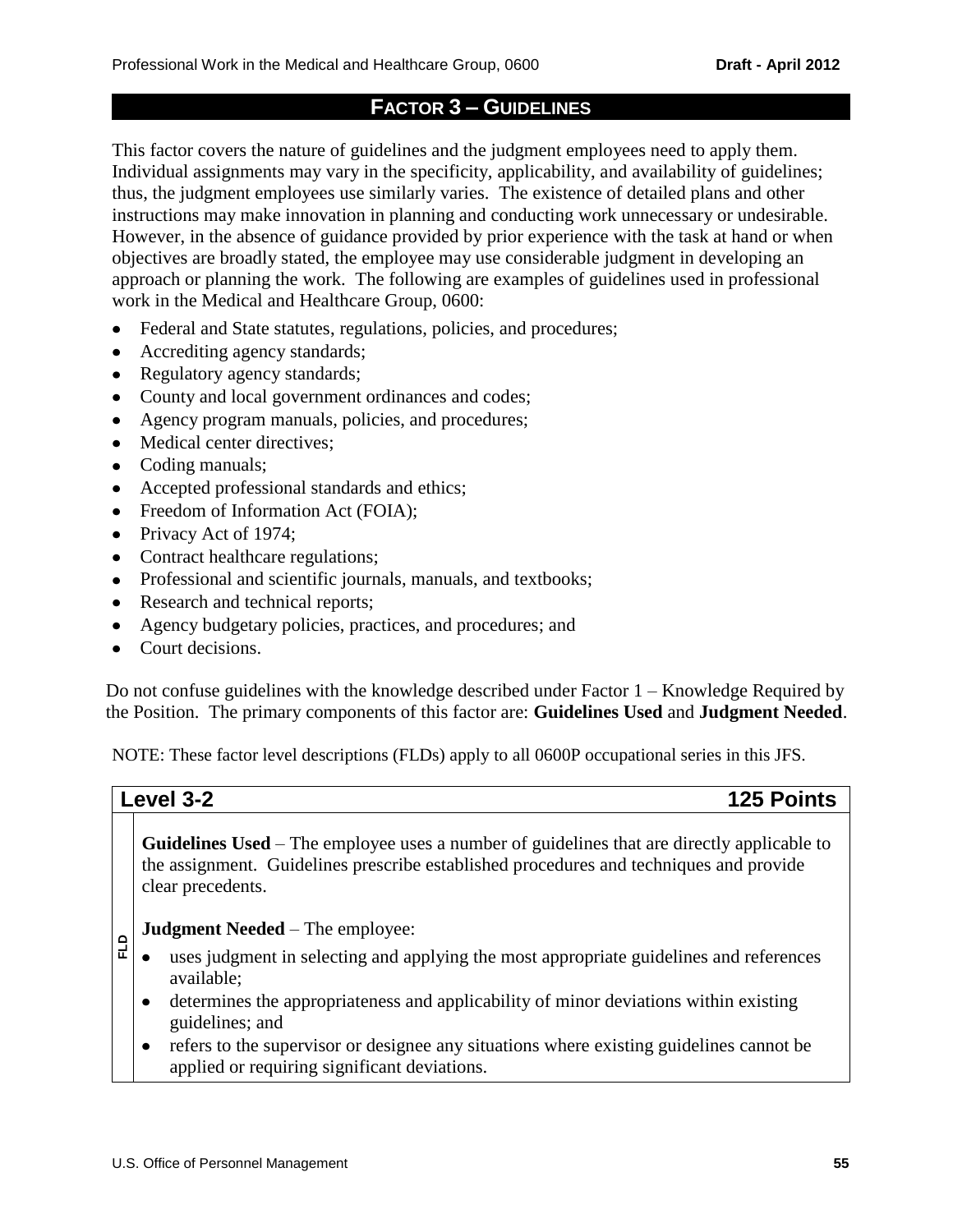# **Level 3-3 275 Points**

**Guidelines Used** – The employee uses a wide variety of reference materials and manuals; however, they are not always directly applicable to the work or have gaps in specificity. Precedents are available outlining the preferred approach to more general problems or issues.

**FLD**

**Judgment Needed** – The employee considers precedents (i.e. legislation and regulations) and uses judgment in selecting, interpreting, modifying, and applying available guidelines for adaptation to specific problems or issues.

**Guidelines Used** – The employee uses guidelines and precedents that are general regarding agency policy statements and objectives. Guidelines specific to assignments are often scarce, not applicable, or have gaps in specificity requiring considerable interpretation and/or adaptation for application to issues and problems.

### **FLD Judgment Needed** – The employee uses judgment, initiative, and resourcefulness in deviating from established methods to:

- modify, adapt, and/or refine broader guidelines to resolve specific complex and/or  $\bullet$ intricate issues and problems;
- research trends and patterns;  $\bullet$
- develop new methods and criteria; or  $\bullet$
- propose new policies and practices.

# **Level 3-5 650 Points**

**Guidelines Used** – The employee uses guidelines such as broad policy statements, basic legislation, recent scientific findings, or reports that are often ambiguous in nature and require extensive interpretation.

**FLD Judgment Needed** – The employee uses judgment and ingenuity and exercises broad latitude to interpret new or revised professional standards and codes, guidelines, policy statements, or regulations.

Top agency management officials and senior staff recognize the employee as a technical expert in the development and interpretation of professional guidelines.

# **Level 3-4 450 Points**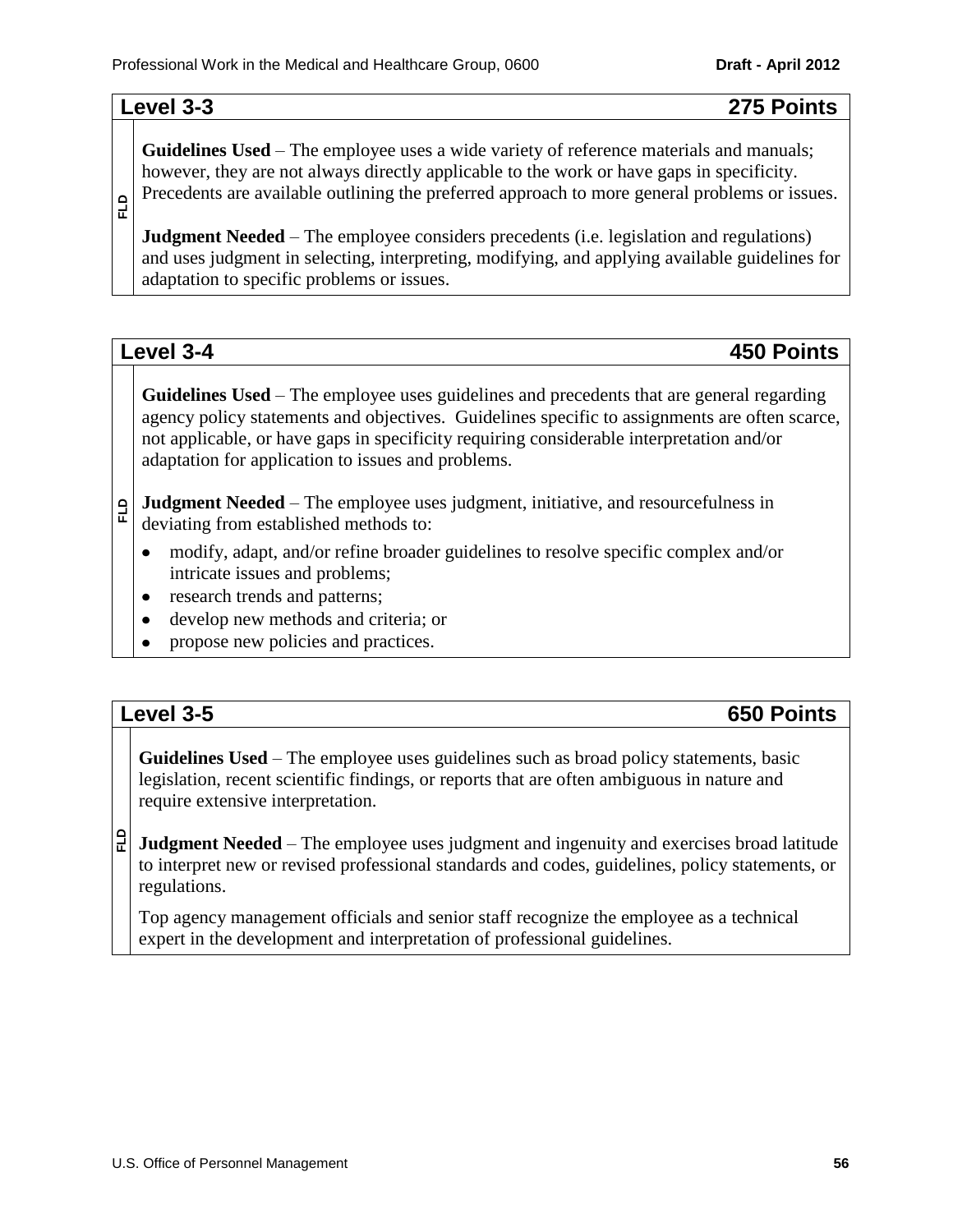# **FACTOR 4 – COMPLEXITY**

This factor covers the nature, number, variety, and intricacy of tasks, steps, processes, or methods in the work performed; the difficulty in identifying what needs to be done; and the difficulty and originality involved in performing the work. The primary components of this factor are: **Nature of Assignment, What Needs To Be Done,** and **Difficulty and Originality Involved**.

|               | Level 4-2                                                                                                                                                                                                                                                      |      |                                                                                                                                                                                | <b>75 Points</b> |  |  |
|---------------|----------------------------------------------------------------------------------------------------------------------------------------------------------------------------------------------------------------------------------------------------------------|------|--------------------------------------------------------------------------------------------------------------------------------------------------------------------------------|------------------|--|--|
|               | <b>General Medical and 0601</b><br><b>Healthcare</b>                                                                                                                                                                                                           |      | Kinesiotherapy                                                                                                                                                                 | 0635             |  |  |
|               | <b>Physician Assistant</b>                                                                                                                                                                                                                                     | 0603 | <b>Recreation</b><br><b>Creative Arts</b><br><b>Therapy</b>                                                                                                                    | 0638             |  |  |
| <b>Series</b> | <b>Nursing</b>                                                                                                                                                                                                                                                 | 0610 | <b>Clinical</b><br>Laboratory<br><b>Science</b>                                                                                                                                | 0644             |  |  |
|               | Dietetics and<br><b>Nutrition</b>                                                                                                                                                                                                                              | 0630 | <b>Pharmacy</b>                                                                                                                                                                | 0660             |  |  |
|               | Occupational<br><b>Therapy</b>                                                                                                                                                                                                                                 | 0631 | <b>Industrial</b><br><b>Hygiene</b>                                                                                                                                            | 0690             |  |  |
|               | <b>Physical Therapy</b>                                                                                                                                                                                                                                        | 0633 | <b>Consumer</b><br><b>Safety</b>                                                                                                                                               | 0696             |  |  |
|               |                                                                                                                                                                                                                                                                |      | Nature of Assignment – The work consists of specific, related tasks which provide<br>experience in the methods, practices, and procedures of the medical and healthcare field. |                  |  |  |
| 읍             | <b>What Needs To Be Done</b> – The employee decides what needs to be done by recognizing<br>differences among a few easily distinguishable situations and then choosing a course of<br>action from various standard steps, processes, methods, and procedures. |      |                                                                                                                                                                                |                  |  |  |
|               | <b>Difficulty and Originality Involved</b> – The employee recognizes the differences among a<br>few easily distinguishable situations.                                                                                                                         |      |                                                                                                                                                                                |                  |  |  |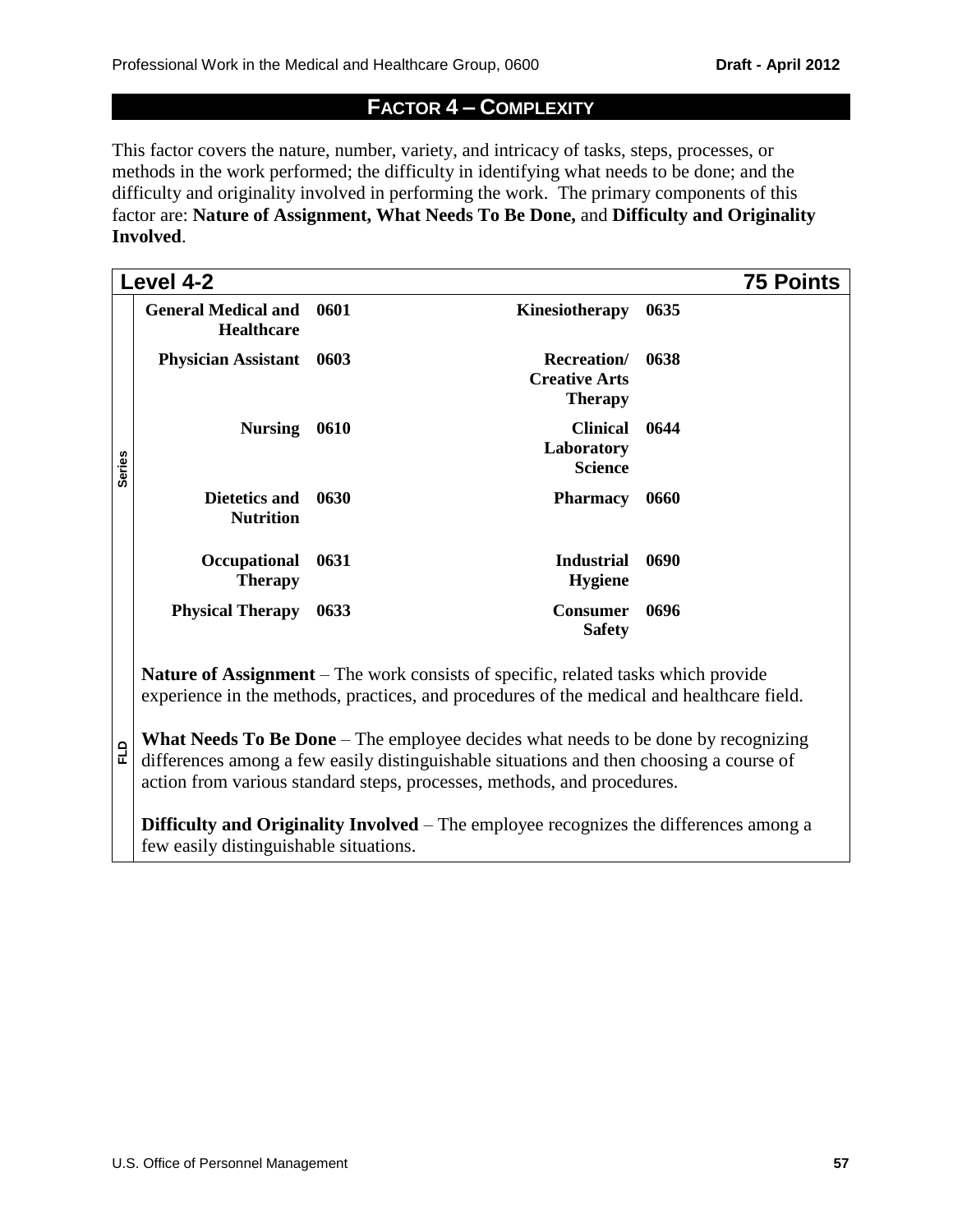|               | Level 4-3                                       |      |                                                                                            |      | <b>150 Points</b>      |
|---------------|-------------------------------------------------|------|--------------------------------------------------------------------------------------------|------|------------------------|
|               | <b>General Medical and</b><br><b>Healthcare</b> | 0601 | <b>Recreation</b> /<br><b>Creative Arts</b><br><b>Therapy</b>                              | 0638 |                        |
|               | <b>Physician Assistant</b>                      | 0603 | <b>Clinical</b><br>Laboratory<br><b>Science</b>                                            | 0644 | <b>Illustration(s)</b> |
|               | <b>Nursing</b>                                  | 0610 | <b>Pharmacy</b>                                                                            | 0660 |                        |
| <b>Series</b> | Dietetics and<br><b>Nutrition</b>               | 0630 | <b>Optometry</b>                                                                           | 0662 |                        |
|               | Occupational                                    | 0631 | Speech/                                                                                    | 0665 |                        |
|               | <b>Therapy</b>                                  |      | Language<br>Pathology and<br><b>Audiology</b>                                              |      |                        |
|               | <b>Physical Therapy</b>                         | 0633 | <b>Industrial</b><br><b>Hygiene</b>                                                        | 0690 |                        |
|               | Kinesiotherapy                                  | 0635 | <b>Consumer</b><br><b>Safety</b>                                                           | 0696 |                        |
|               | different and unrelated processes and methods.  |      | <b>Nature of Assignment</b> – The work consists of various duties that involve a series of |      |                        |

### **What Needs To Be Done** – The employee:

**FLD**

- analyzes and evaluates patient care treatment issues from many acceptable alternatives to  $\bullet$ diagnose and treat patients; or
- considers issues, conditions, and/or problems in support of patient care services.  $\bullet$

**Difficulty and Originality Involved** – The employee identifies, interprets, and analyzes diverse situations and factors in order to discern interrelationships among different approaches and methods to explain and justify determinations, recommendations and implemented actions.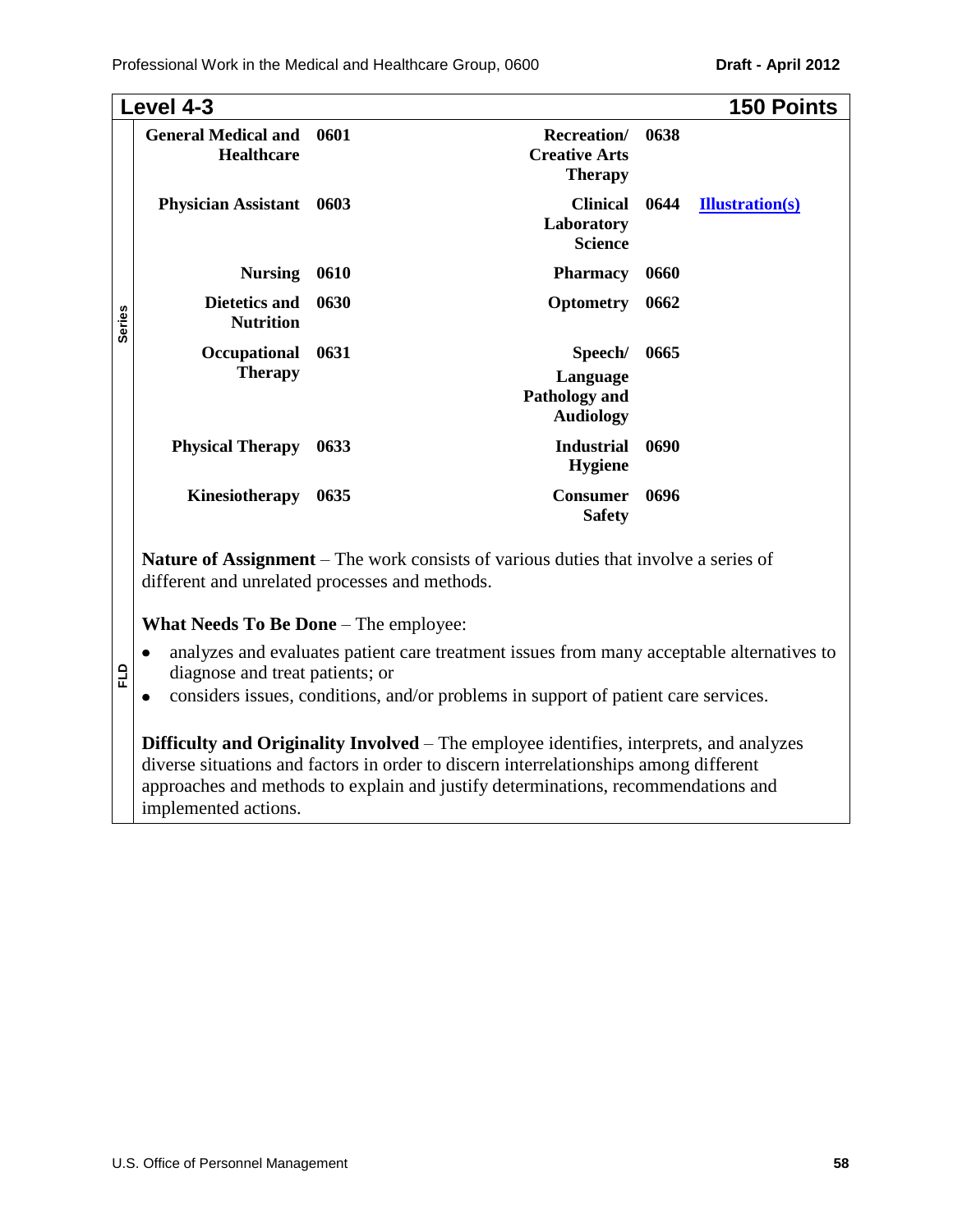|               | Level 4-4                                                                                                                                                                                                                             |      |                        |                                                                 |      | 225 Points             |
|---------------|---------------------------------------------------------------------------------------------------------------------------------------------------------------------------------------------------------------------------------------|------|------------------------|-----------------------------------------------------------------|------|------------------------|
|               | <b>General Medical and</b><br>Healthcare                                                                                                                                                                                              | 0601 |                        | <b>Clinical</b><br>Laboratory<br><b>Science</b>                 | 0644 |                        |
|               | Physician                                                                                                                                                                                                                             | 0602 |                        | <b>Pharmacy</b>                                                 | 0660 | <b>Illustration(s)</b> |
|               | <b>Physician Assistant</b>                                                                                                                                                                                                            | 0603 | <b>Illustration(s)</b> | Optometry                                                       | 0662 |                        |
|               | <b>Nursing</b>                                                                                                                                                                                                                        | 0610 | <b>Illustration(s)</b> | Speech/<br>Language<br><b>Pathology and</b><br><b>Audiology</b> | 0665 | <b>Illustration(s)</b> |
| <b>Series</b> | <b>Dietetics and</b><br><b>Nutrition</b>                                                                                                                                                                                              | 0630 | <b>Illustration(s)</b> | <b>Podiatry</b>                                                 | 0668 |                        |
|               | Occupational<br><b>Therapy</b>                                                                                                                                                                                                        | 0631 | <b>Illustration(s)</b> | <b>Dentistry</b>                                                | 0680 |                        |
|               | <b>Physical Therapy</b>                                                                                                                                                                                                               | 0633 | <b>Illustration(s)</b> | <b>Industrial</b><br><b>Hygiene</b>                             | 0690 | <b>Illustration(s)</b> |
|               | Kinesiotherapy                                                                                                                                                                                                                        | 0635 | <b>Illustration(s)</b> | <b>Consumer</b><br><b>Safety</b>                                | 0696 |                        |
|               | <b>Recreation/ Creative</b><br><b>Arts Therapy</b>                                                                                                                                                                                    | 0638 | <b>Illustration(s)</b> |                                                                 |      |                        |
|               | <b>Nature of Assignment</b> – The work consists of a variety of assignments involving many<br>different, unrelated processes and methods pertinent to the medical and healthcare field.                                               |      |                        |                                                                 |      |                        |
|               |                                                                                                                                                                                                                                       |      |                        |                                                                 |      |                        |
|               | <b>What Needs To Be Done</b> – The employee decides what needs to be done by:<br>researching, analyzing, testing, and evaluating information, unusual circumstances,<br>$\bullet$<br>unconventional issues, conditions, and problems; |      |                        |                                                                 |      |                        |

- considering different, incomplete, and often conflicting information and alternatives; and  $\bullet$
- **FLD** determining efficient, effective, and feasible solutions to problems when the solutions  $\bullet$ may have serious implications.

**Difficulty and Originality Involved** – The employee uses judgment and originality in:

- planning and prioritizing the sequence, direction, and progress of the work;  $\bullet$
- devising solutions and actions to resolve issues, conditions, and problems;  $\bullet$
- justifying actions, determinations, and recommendations; and/or  $\bullet$
- modifying existing patient treatment applications, processes, precedents, and techniques. $\bullet$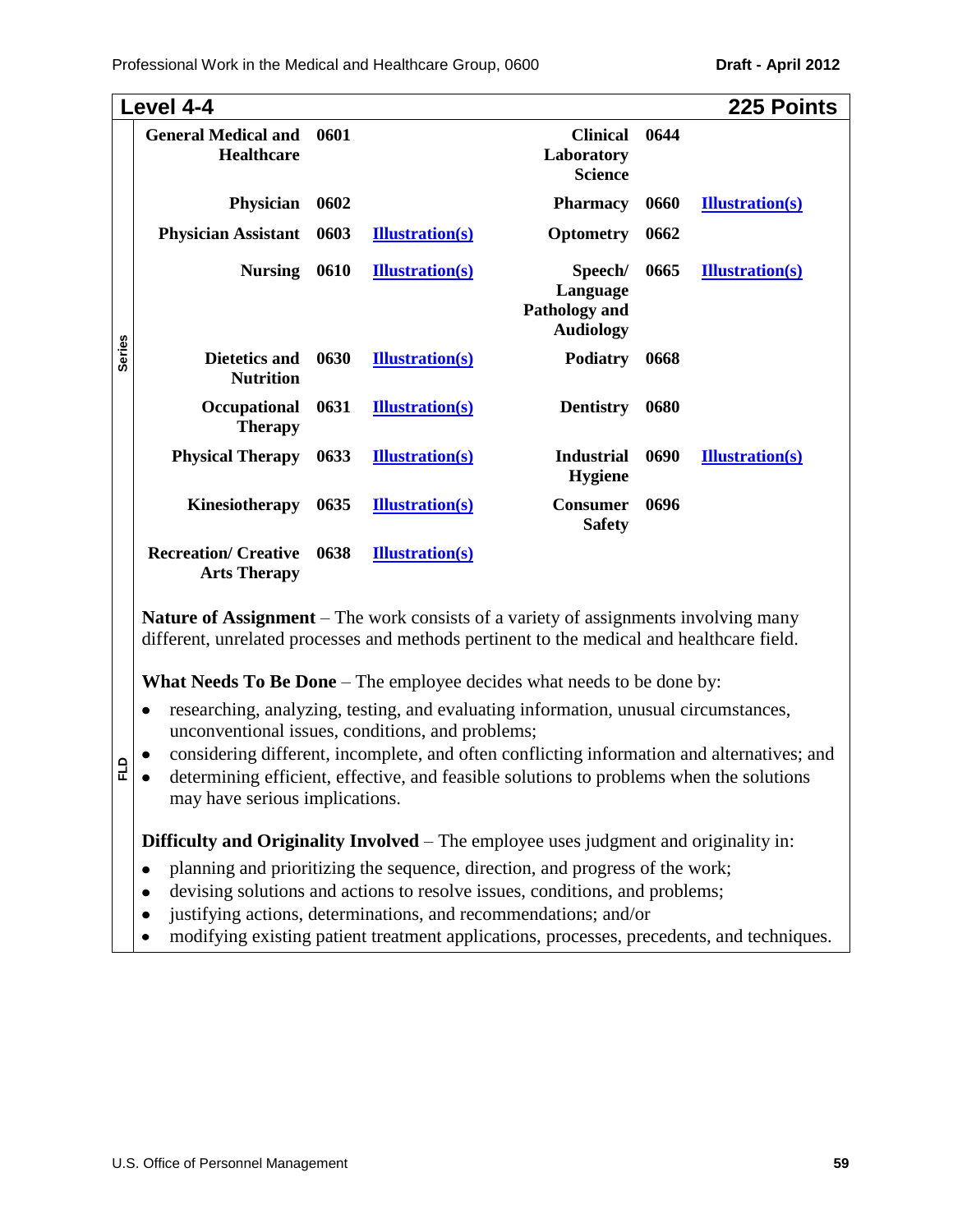|               | Level 4-5                                       |        |                                                                                            |      | 325 Points             |
|---------------|-------------------------------------------------|--------|--------------------------------------------------------------------------------------------|------|------------------------|
|               | <b>General Medical and</b><br><b>Healthcare</b> | 0601   | <b>Optometry</b>                                                                           | 0662 | <b>Illustration(s)</b> |
|               | <b>Physician</b>                                | - 0602 | Speech/<br>Language<br><b>Pathology and</b><br><b>Audiology</b>                            | 0665 |                        |
| <b>Series</b> | <b>Physician Assistant</b>                      | 0603   | <b>Podiatry</b>                                                                            | 0668 | <b>Illustration(s)</b> |
|               | <b>Nursing</b>                                  | 0610   | <b>Dentistry</b>                                                                           | 0680 | <b>Illustration(s)</b> |
|               | <b>Dietetics and</b><br><b>Nutrition</b>        | 0630   | <b>Industrial</b><br><b>Hygiene</b>                                                        | 0690 |                        |
|               | <b>Clinical Laboratory</b><br><b>Science</b>    | 0644   | <b>Consumer</b><br><b>Safety</b>                                                           | 0696 | <b>Illustration(s)</b> |
|               | <b>Pharmacy</b>                                 | 0660   |                                                                                            |      |                        |
|               |                                                 |        | Noture of Assignment The work consists of a veriety of duties requiring the emplication of |      |                        |

**Nature of Assignment** – The work consists of a variety of duties requiring the application of many different, unrelated processes and methods to a broad range of activities or to the indepth analysis of issues.

**What Needs To Be Done** – The employee makes decisions that involve major uncertainties with regard to the most effective approach or methodology to apply, which typically result from:

- the abstract nature of the concepts or the existence of serious conflicts among scientific  $\bullet$ requirements, program direction, and administrative requirements;
- rapid or continuing changes in program or work requirements; or
- technological developments.  $\bullet$

or the employee:

**FLD**

- analyzes and resolves novel and obscure problems, complicating factors, and requirements; and
- makes decisions based on intricate and unrelated items of information and assumptions  $\bullet$ from inconclusive or variable data.

**Difficulty and Originality Involved –** The employee:

- develops new standards, methods, and techniques or extends existing methodology;  $\bullet$
- evaluates the impact of technological developments; and/or  $\bullet$
- anticipates future trends and requirements. $\bullet$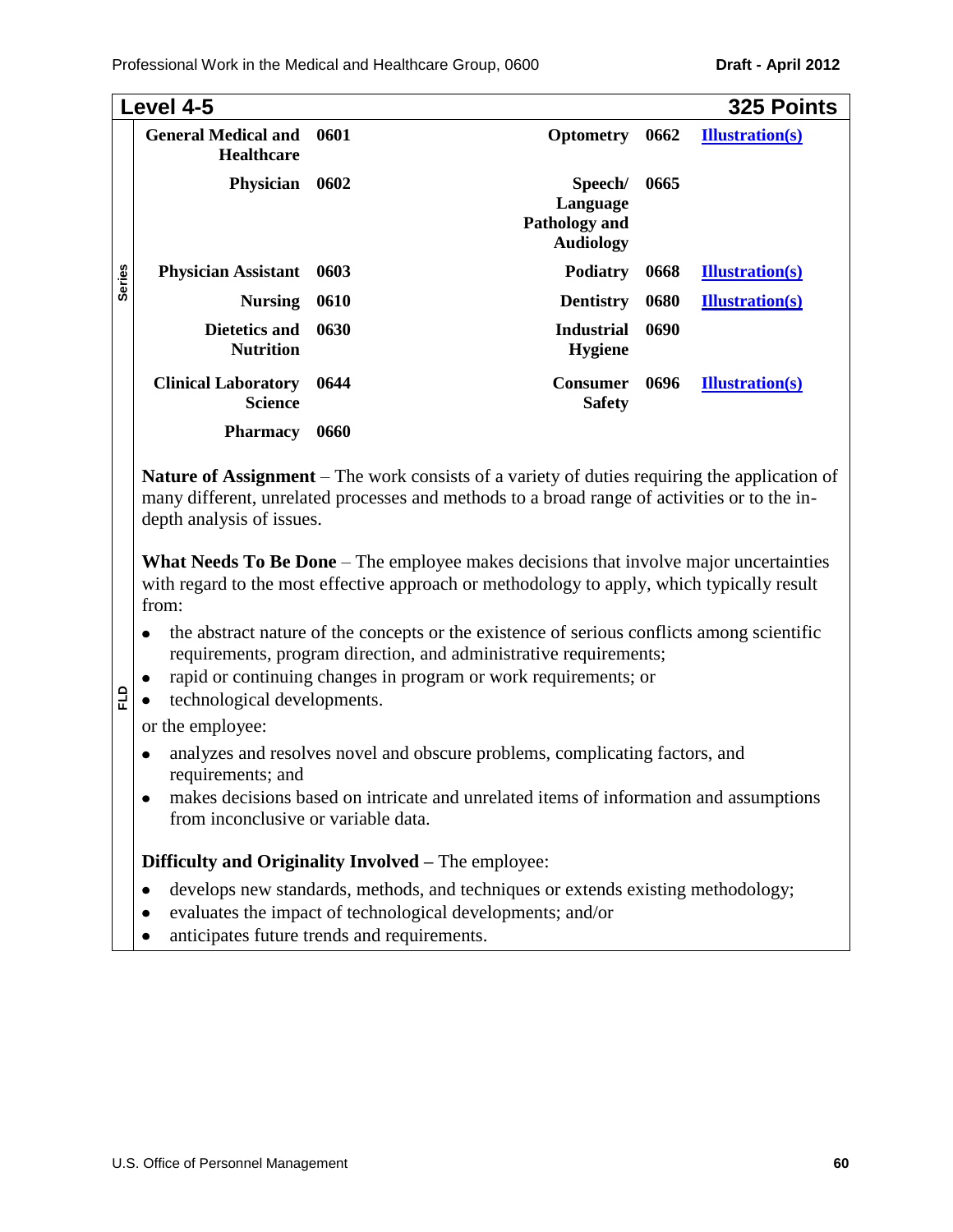|               | Level 4-6                                     | <b>450 Points</b>                                                                                                                                                                                                                                         |
|---------------|-----------------------------------------------|-----------------------------------------------------------------------------------------------------------------------------------------------------------------------------------------------------------------------------------------------------------|
| <b>Series</b> | <b>General Medical 0601</b><br>and Healthcare | <b>Podiatry</b><br>0668                                                                                                                                                                                                                                   |
|               | Physician 0602 Illustration(s)                |                                                                                                                                                                                                                                                           |
|               |                                               | <b>Nature of Assignment</b> – The work consists of a broad range of functions characterized by<br>exceptional breadth, requiring intensity of effort, and consisting of multiple phases.                                                                  |
| 읍             |                                               | What Needs To Be Done – The employee decides what needs to be done by conducting<br>extensive investigation and analysis of largely undefined factors and conditions to determine<br>the nature and scope of healthcare problems and to devise solutions. |
|               | resolution.                                   | <b>Difficulty and Originality Involved</b> – The employee makes continuing efforts to develop<br>new concepts, theories, or programs and/or to solve problems that have previously resisted                                                               |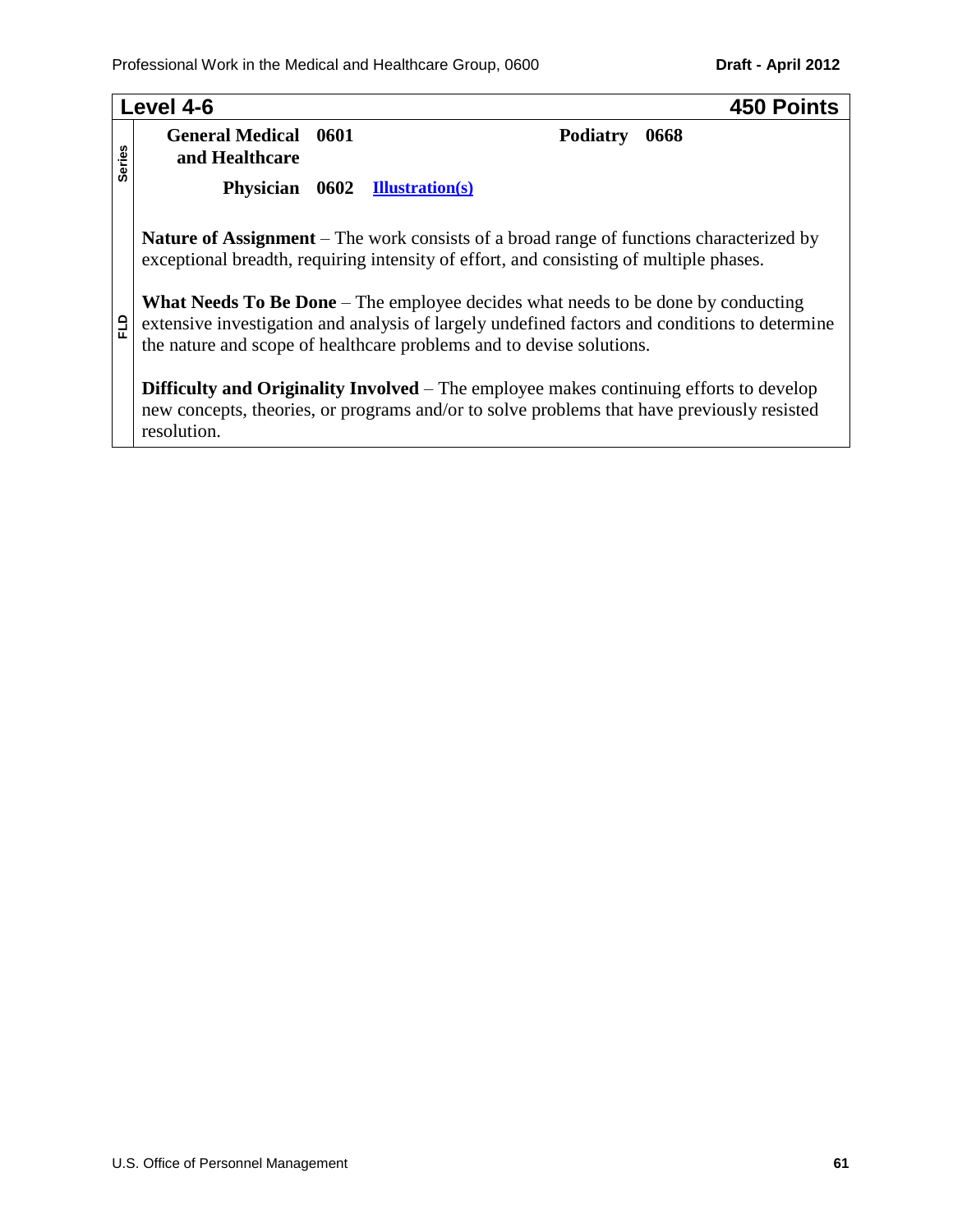# **FACTOR 5 – SCOPE AND EFFECT**

This factor covers the relationships between the nature of work (i.e., the purpose, breadth, and depth of the assignment) and the effect of work products or services both within and outside the organization. Effect measures whether the work output facilitates the work of others, provides timely services of a personal nature, or impacts the adequacy of research conclusions. The concept of effect alone does not provide sufficient information to properly understand and evaluate the impact of the position. The scope of the work completes the picture allowing consistent evaluations. Consider only the effect of properly performed work. The primary components of this factor are: **Scope of the Work** and **Effect of the Work**.

|                                                                                                                           | Level 5-1                                       |      |                                                                                                                                                                                                                                                                                                                        | <b>25 Points</b> |
|---------------------------------------------------------------------------------------------------------------------------|-------------------------------------------------|------|------------------------------------------------------------------------------------------------------------------------------------------------------------------------------------------------------------------------------------------------------------------------------------------------------------------------|------------------|
|                                                                                                                           | <b>General Medical and</b><br><b>Healthcare</b> | 0601 | Kinesiotherapy                                                                                                                                                                                                                                                                                                         | 0635             |
|                                                                                                                           | <b>Physician Assistant</b>                      | 0603 | Recreation/<br><b>Creative Arts</b><br><b>Therapy</b>                                                                                                                                                                                                                                                                  | 0638             |
| <b>Series</b>                                                                                                             | <b>Nursing</b>                                  | 0610 | <b>Clinical</b><br>Laboratory<br><b>Science</b>                                                                                                                                                                                                                                                                        | 0644             |
|                                                                                                                           | Dietetics and<br><b>Nutrition</b>               | 0630 | <b>Industrial</b><br><b>Hygiene</b>                                                                                                                                                                                                                                                                                    | 0690             |
|                                                                                                                           | Occupational<br><b>Therapy</b>                  | 0631 | <b>Consumer</b><br><b>Safety</b>                                                                                                                                                                                                                                                                                       | 0696             |
|                                                                                                                           | <b>Physical Therapy</b>                         | 0633 |                                                                                                                                                                                                                                                                                                                        |                  |
|                                                                                                                           | <b>Scope of the Work – Work involves:</b>       |      |                                                                                                                                                                                                                                                                                                                        |                  |
| 읍                                                                                                                         | ٠<br>$\bullet$                                  |      | providing care to patients according to established and specific procedures;<br>performing specific duties under established rules, regulations, and procedures; or<br>providing assistance to higher-level workers by performing routine work or portions of a<br>complete segment of an assignment of broader scope. |                  |
| <b>Effect of the Work</b> – Work results have little impact beyond the timely provision of<br>limited services to others. |                                                 |      |                                                                                                                                                                                                                                                                                                                        |                  |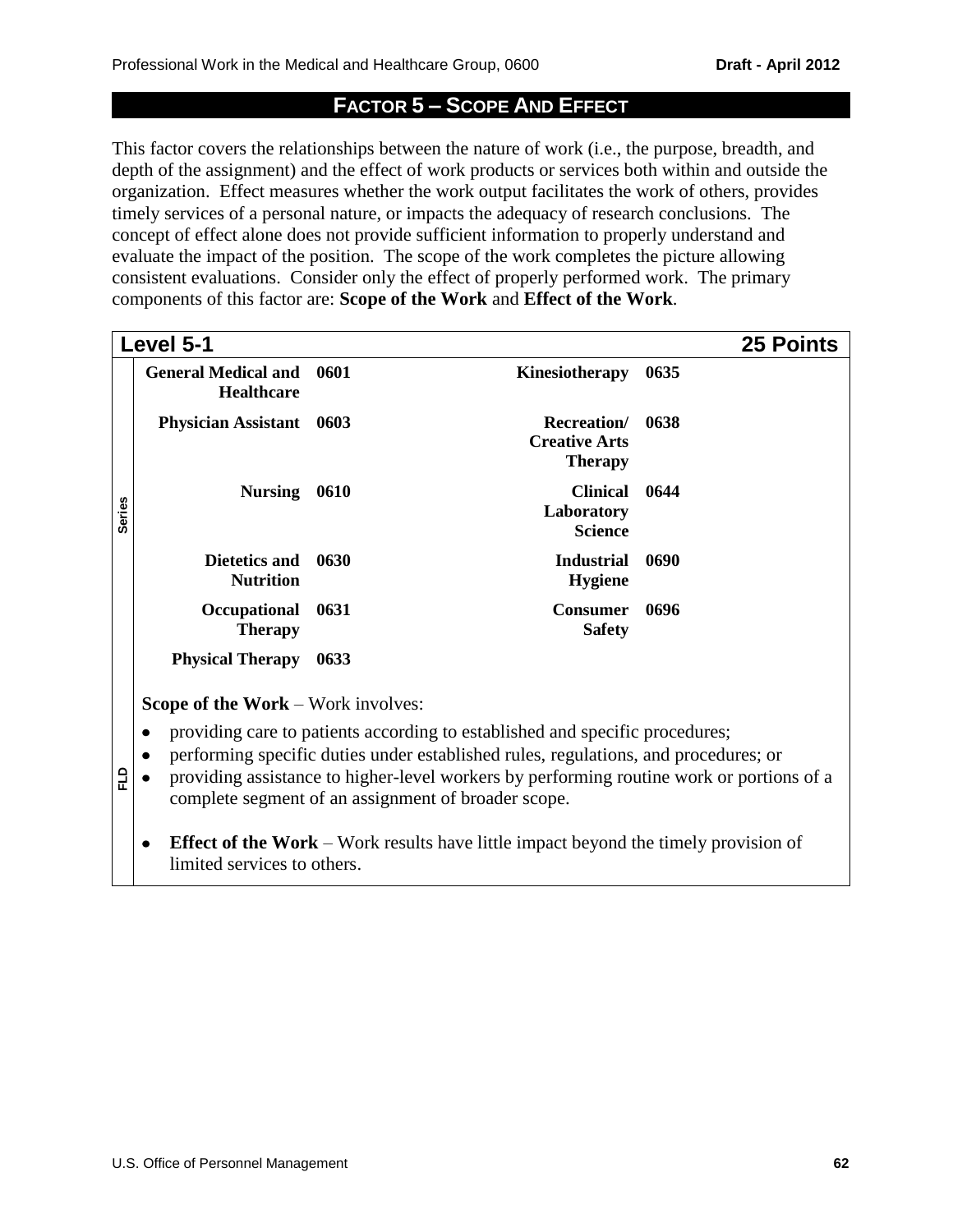|               | Level 5-2                                         |      |                                                                                                                                                                                                                                                                                                                                                                                                                                                  | <b>75 Points</b> |
|---------------|---------------------------------------------------|------|--------------------------------------------------------------------------------------------------------------------------------------------------------------------------------------------------------------------------------------------------------------------------------------------------------------------------------------------------------------------------------------------------------------------------------------------------|------------------|
|               | <b>General Medical and</b><br><b>Healthcare</b>   | 0601 | Kinesiotherapy                                                                                                                                                                                                                                                                                                                                                                                                                                   | 0635             |
|               | <b>Physician Assistant</b>                        | 0603 | <b>Recreation/Creative</b><br><b>Arts Therapy</b>                                                                                                                                                                                                                                                                                                                                                                                                | 0638             |
|               | <b>Nursing</b>                                    | 0610 | <b>Clinical</b>                                                                                                                                                                                                                                                                                                                                                                                                                                  | 0644             |
|               |                                                   |      | Laboratory                                                                                                                                                                                                                                                                                                                                                                                                                                       |                  |
| <b>Series</b> |                                                   |      | <b>Science</b>                                                                                                                                                                                                                                                                                                                                                                                                                                   |                  |
|               | Dietetics and<br><b>Nutrition</b>                 | 0630 | <b>Pharmacy</b>                                                                                                                                                                                                                                                                                                                                                                                                                                  | 0660             |
|               | Occupational<br><b>Therapy</b>                    | 0631 | <b>Industrial Hygiene</b>                                                                                                                                                                                                                                                                                                                                                                                                                        | 0690             |
|               | <b>Physical Therapy</b>                           | 0633 | <b>Consumer Safety</b>                                                                                                                                                                                                                                                                                                                                                                                                                           | 0696             |
|               | <b>Scope of the Work – Work involves:</b>         |      |                                                                                                                                                                                                                                                                                                                                                                                                                                                  |                  |
| 읍             | ٠<br>٠                                            |      | providing care to patients according to established and specific procedures;<br>performing specific duties under established rules, regulations, and procedures; or<br>providing assistance to higher-level workers by performing routine work or portions of a<br>complete segment of an assignment of broader scope.                                                                                                                           |                  |
|               | <b>Effect of the Work - Work results affects:</b> |      |                                                                                                                                                                                                                                                                                                                                                                                                                                                  |                  |
|               |                                                   |      | the comfort and attitudes of patients, making them more receptive to treatment; or<br>$\mathbf{1}^{\mathsf{r}}$ , $\mathbf{1}^{\mathsf{r}}$ , $\mathbf{1}^{\mathsf{r}}$ , $\mathbf{1}^{\mathsf{r}}$ , $\mathbf{1}^{\mathsf{r}}$ , $\mathbf{1}^{\mathsf{r}}$ , $\mathbf{1}^{\mathsf{r}}$ , $\mathbf{1}^{\mathsf{r}}$ , $\mathbf{1}^{\mathsf{r}}$ , $\mathbf{1}^{\mathsf{r}}$ , $\mathbf{1}^{\mathsf{r}}$ , $\mathbf{1}^{\mathsf{r}}$ , $\mathbf{$ |                  |

the timeliness, reliability, acceptability, and accurate completion of further processes or  $\bullet$ services performed by higher-graded coworkers.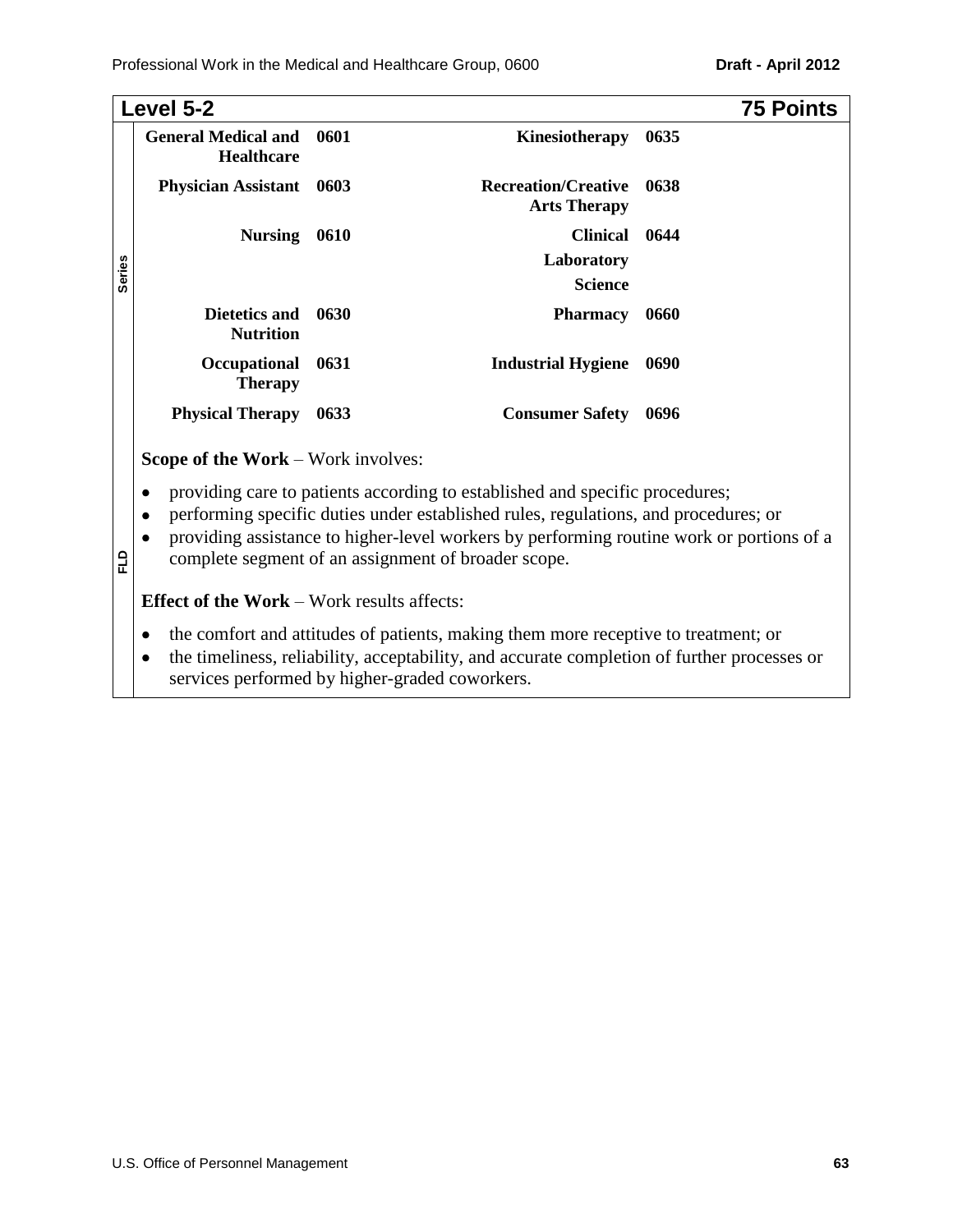Professional Work in the Medical and Healthcare Group, 0600 **Draft - April 2012** 

|               | Level 5-3                                                                                                                                           |      |                        |                                                                 |      | <b>150 Points</b>      |
|---------------|-----------------------------------------------------------------------------------------------------------------------------------------------------|------|------------------------|-----------------------------------------------------------------|------|------------------------|
|               | <b>General Medical and</b><br><b>Healthcare</b>                                                                                                     | 0601 |                        | <b>Clinical</b><br>Laboratory<br><b>Science</b>                 | 0644 | <b>Illustration(s)</b> |
|               | <b>Physician Assistant</b>                                                                                                                          | 0603 |                        | <b>Pharmacy</b>                                                 | 0660 |                        |
|               | <b>Nursing</b>                                                                                                                                      | 0610 |                        | <b>Optometry</b>                                                | 0662 |                        |
| <b>Series</b> | <b>Dietetics and</b><br><b>Nutrition</b>                                                                                                            | 0630 | <b>Illustration(s)</b> | Speech/<br>Language<br><b>Pathology and</b><br><b>Audiology</b> | 0665 |                        |
|               | Occupational<br><b>Therapy</b>                                                                                                                      | 0631 | <b>Illustration(s)</b> | <b>Podiatry</b>                                                 | 0668 |                        |
|               | <b>Physical Therapy</b>                                                                                                                             | 0633 | <b>Illustration(s)</b> | <b>Dentistry</b>                                                | 0680 |                        |
|               | Kinesiotherapy                                                                                                                                      | 0635 | <b>Illustration(s)</b> | <b>Industrial</b><br><b>Hygiene</b>                             | 0690 |                        |
|               | <b>Recreation/Creative</b><br><b>Arts Therapy</b>                                                                                                   | 0638 | <b>Illustration(s)</b> | <b>Consumer</b><br><b>Safety</b>                                | 0696 |                        |
|               | <b>Scope of the Work –</b> Work involves applying established criteria to resolve conventional<br>healthcare or health-related issues and problems. |      |                        |                                                                 |      |                        |

**FLD**

**Effect of the Work** – Work results affect the:

- design, operation, or safety of facilities, systems, or equipment; or
- social, physical, and economic well-being of patients, employees, and others.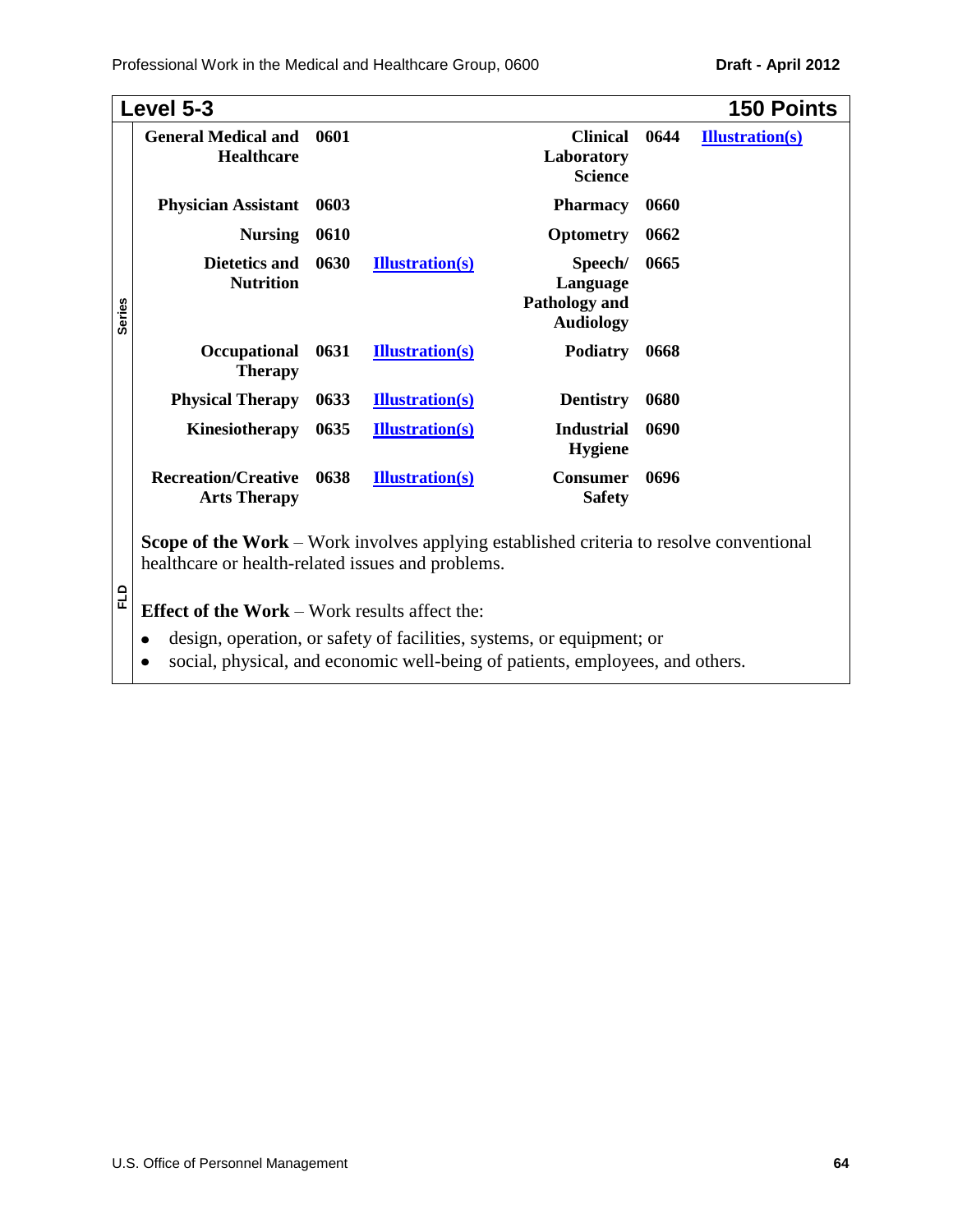Professional Work in the Medical and Healthcare Group, 0600 **Draft - April 2012** 

|               | Level 5-4                                       |      |                        |                                                          |      | <b>225 Points</b>      |
|---------------|-------------------------------------------------|------|------------------------|----------------------------------------------------------|------|------------------------|
|               | <b>General Medical and</b><br><b>Healthcare</b> | 0601 |                        | <b>Pharmacy</b>                                          | 0660 | <b>Illustration(s)</b> |
|               | Physician                                       | 0602 |                        | <b>Optometry</b>                                         | 0662 | <b>Illustration(s)</b> |
| <b>Series</b> | Physician Assistant 0603                        |      | <b>Illustration(s)</b> | Speech/<br>Language<br>Pathology and<br><b>Audiology</b> | 0665 | <b>Illustration(s)</b> |
|               | Nursing 0610                                    |      | <b>Illustration(s)</b> | <b>Podiatry</b>                                          | 0668 |                        |
|               | Dietetics and<br><b>Nutrition</b>               | 0630 |                        | <b>Dentistry</b>                                         | 0680 | <b>Illustration(s)</b> |
|               | Occupational<br><b>Therapy</b>                  | 0631 |                        | <b>Industrial</b><br><b>Hygiene</b>                      | 0690 | <b>Illustration(s)</b> |
|               | <b>Clinical Laboratory</b><br>Science           | 0644 |                        | <b>Consumer</b><br><b>Safety</b>                         | 0696 | <b>Illustration(s)</b> |

- concepts, theories, and principles;
- investigating, evaluating, advising on, and resolving unusual problems, issues, and  $\bullet$ conditions;
- adapting precedents to unusual health conditions and issues;
- developing criteria, procedures, or guidelines for a particular discipline or specialized  $\bullet$ area; or
- providing consultant or advisory services on a broad range of problems, conditions,  $\bullet$ programs, and functions to others in the healthcare field.

# **Effect of the Work** – Work results affect:

**FLD**

- efficiency, feasibility, security, integrity, accuracy, adequacy, and safety of a wide range  $\bullet$ of agency health and safety programs or the operations of other agencies; or
- the ability of the agency to meet its goals and the needs of its patients/consumers. $\bullet$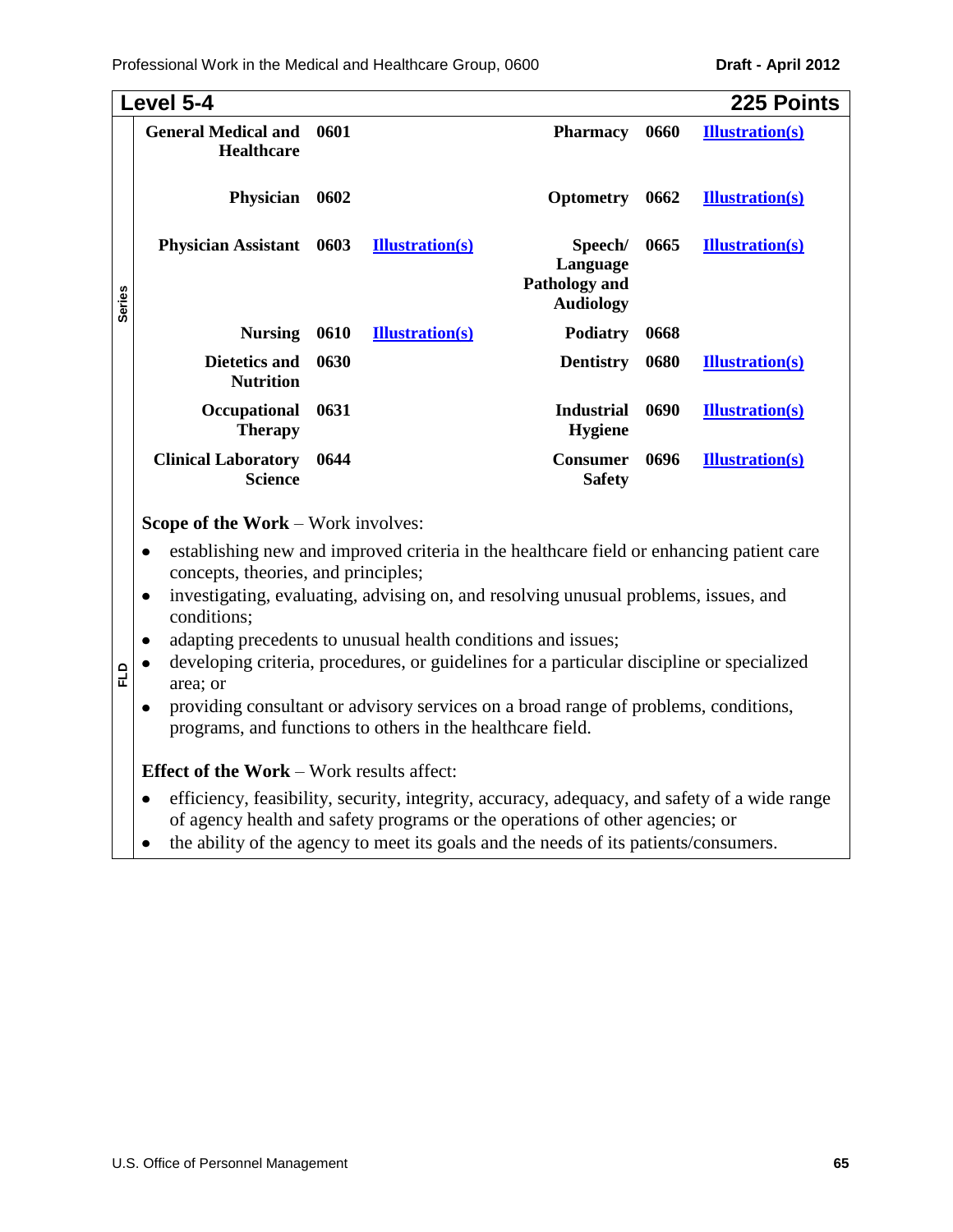## Professional Work in the Medical and Healthcare Group, 0600 **Draft - April 2012**

|               | Level 5-5                                                           |      |                                                                                                                                                                                                                   |      | 325 Points             |
|---------------|---------------------------------------------------------------------|------|-------------------------------------------------------------------------------------------------------------------------------------------------------------------------------------------------------------------|------|------------------------|
|               | <b>General Medical and</b><br><b>Healthcare</b>                     | 0601 | <b>Podiatry</b>                                                                                                                                                                                                   | 0668 | <b>Illustration(s)</b> |
|               | Physician                                                           | 0602 | <b>Dentistry</b>                                                                                                                                                                                                  | 0680 |                        |
|               | Dietetics and<br><b>Nutrition</b>                                   | 0630 | <b>Industrial</b><br><b>Hygiene</b>                                                                                                                                                                               | 0690 |                        |
| <b>Series</b> | <b>Clinical Laboratory</b><br><b>Science</b>                        | 0644 | <b>Consumer</b><br><b>Safety</b>                                                                                                                                                                                  | 0696 |                        |
|               | <b>Pharmacy</b>                                                     | 0660 |                                                                                                                                                                                                                   |      |                        |
|               | <b>Scope of the Work – Work involves:</b><br>$\bullet$<br>$\bullet$ |      | isolating and defining unprecedented issues and unknown conditions;<br>formulating and exploring new theories and phenomena;<br>developing, testing, and advising on new approaches, theories, or methods; and/or |      |                        |
| 답             |                                                                     |      | providing expert advice and guidance to officials, administrators, and healthcare providers<br>on a wide range of medical and healthcare concerns.                                                                |      |                        |
|               | <b>Effect of the Work – Work results affect the:</b>                |      |                                                                                                                                                                                                                   |      |                        |
|               | ٠<br>well-being of substantial numbers of people.                   |      | development, quality, and success of major aspects of agency programs or missions;<br>work of other experts and high-level officials within and outside the agency; or                                            |      |                        |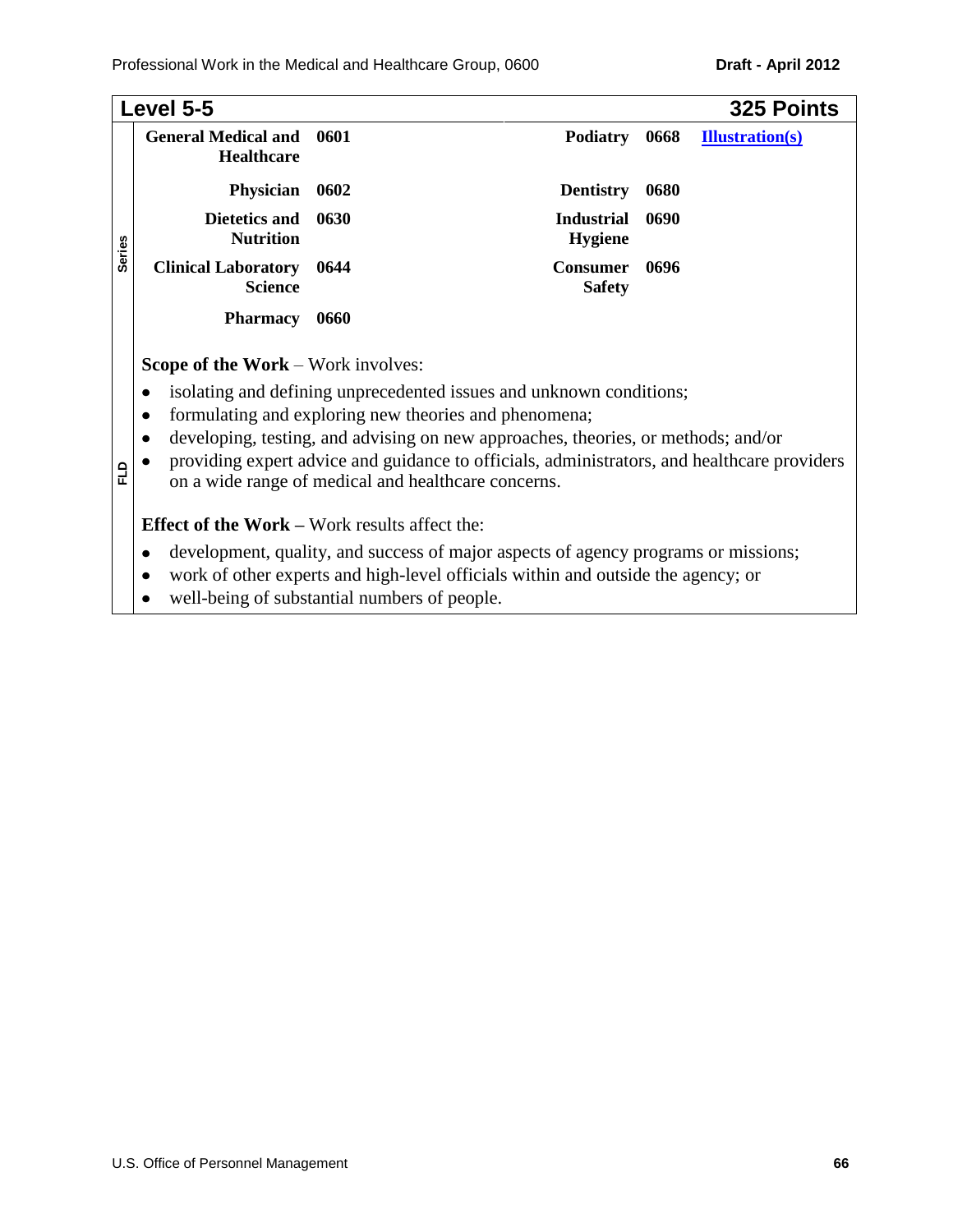|               | Level 5-6                                                                                     | 450 Points                                                                                                                                                                    |  |  |  |  |
|---------------|-----------------------------------------------------------------------------------------------|-------------------------------------------------------------------------------------------------------------------------------------------------------------------------------|--|--|--|--|
| <b>Series</b> | <b>General Medical and 0601</b><br><b>Healthcare</b>                                          | Podiatry<br>0668                                                                                                                                                              |  |  |  |  |
|               | Physician 0602                                                                                | <b>Illustration(s)</b>                                                                                                                                                        |  |  |  |  |
|               | <b>Effect of the Work – Work results affect the:</b>                                          | <b>Scope of the Work</b> – Work involves planning, developing, advising on, and implementing<br>vital medical and healthcare programs essential to the mission of the agency. |  |  |  |  |
| 입             |                                                                                               | quality and success of key programs essential to the agency's mission;                                                                                                        |  |  |  |  |
|               | protection and quality of life and/or health of a large number of people on a continuous<br>٠ |                                                                                                                                                                               |  |  |  |  |
|               | basis; or<br>$\bullet$                                                                        | continual advancement of the medical and healthcare fields in the Federal sector, private                                                                                     |  |  |  |  |
|               | sector, research, and academia.                                                               |                                                                                                                                                                               |  |  |  |  |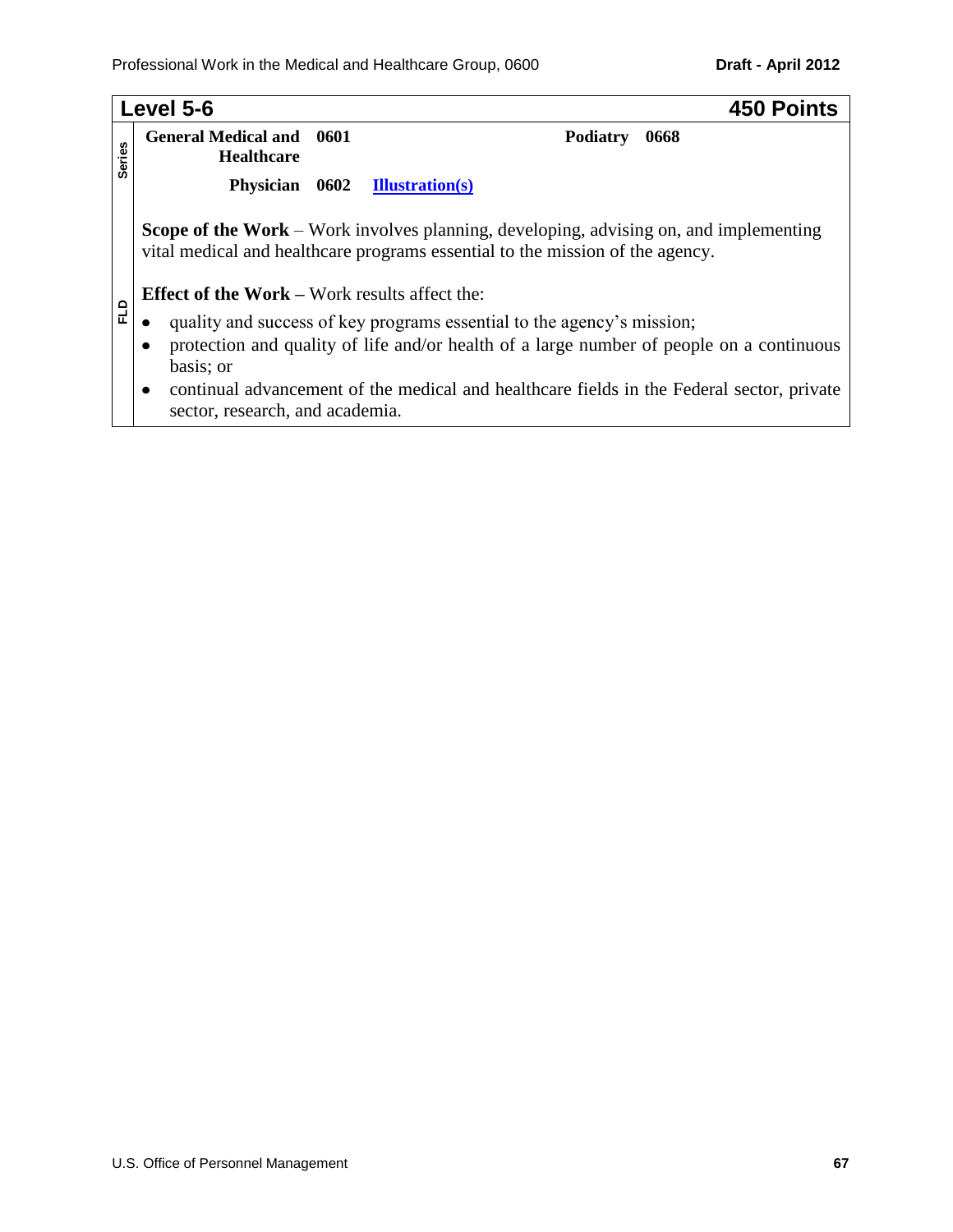# **FACTOR 6 – PERSONAL CONTACTS AND FACTOR 7 – PURPOSE OF CONTACTS**

These factors include face-to-face and remote dialogue (e.g., telephone, e-mail, and video conference) with persons not in the supervisory chain. (Personal contacts with supervisors are under Factor 2 – Supervisory Controls.) The levels of these factors consider the work required to make the initial contact, the difficulty of communicating with those contacted, the setting in which the contact takes place, and the nature of the discourse. The setting describes how well the employee and those contacted recognize their relative roles and authorities. The nature of the discourse defines the reason for the communication and the context or environment in which the communication takes place. For example, the reason for communicating may be to exchange factual information or to negotiate. The communication may take place in an environment of significant controversy and/or with people of differing viewpoints, goals, and objectives.

Only credit points under Factors 6 and 7 for contacts essential for successfully performing the work and with a demonstrable impact on its difficulty and responsibility. Factors 6 and 7 are interdependent, so use the same personal contacts to evaluate both factors.

Determine the appropriate level for Personal Contacts and the corresponding level for Purpose of Contacts. Obtain the point value for these factors from the intersection of the two levels as shown on the **[Point Assignment Chart](#page-69-0)** at the end of this section.

| <b>PERSONAL CONTACTS</b> |                                                                                                                                                                                                                                                                                                                                                                                                                                                                                |  |  |  |
|--------------------------|--------------------------------------------------------------------------------------------------------------------------------------------------------------------------------------------------------------------------------------------------------------------------------------------------------------------------------------------------------------------------------------------------------------------------------------------------------------------------------|--|--|--|
| Level 1                  | Other professionals, technicians, and support personnel in the immediate office or<br>related units within the agency. Limited contact with the general public and<br>employees outside the office.                                                                                                                                                                                                                                                                            |  |  |  |
| Level 2                  | Employees in the same agency and/or the general public in a moderately structured<br>setting. Contacts may include professionals and specialists from other occupations<br>or functions (e.g., scientists, engineers, legal professionals, contractors, and client<br>organization representatives). Contacts within the agency may be with people at<br>various levels, such as headquarters or field offices.                                                                |  |  |  |
| Level 3                  | Individuals or groups from outside the agency, including consultants, contractors or<br>representatives of the media or professional associations, in moderately<br>unstructured settings. This level may also include contacts with agency officials<br>who are several managerial levels removed from the employee when contacts occur<br>on an ad hoc basis. The employee must recognize or learn the role and authority of<br>each party during the course of the meeting. |  |  |  |

Note: These factor level descriptions (FLDs) apply to all 0600P occupational series in this JFS.

### **(continued)**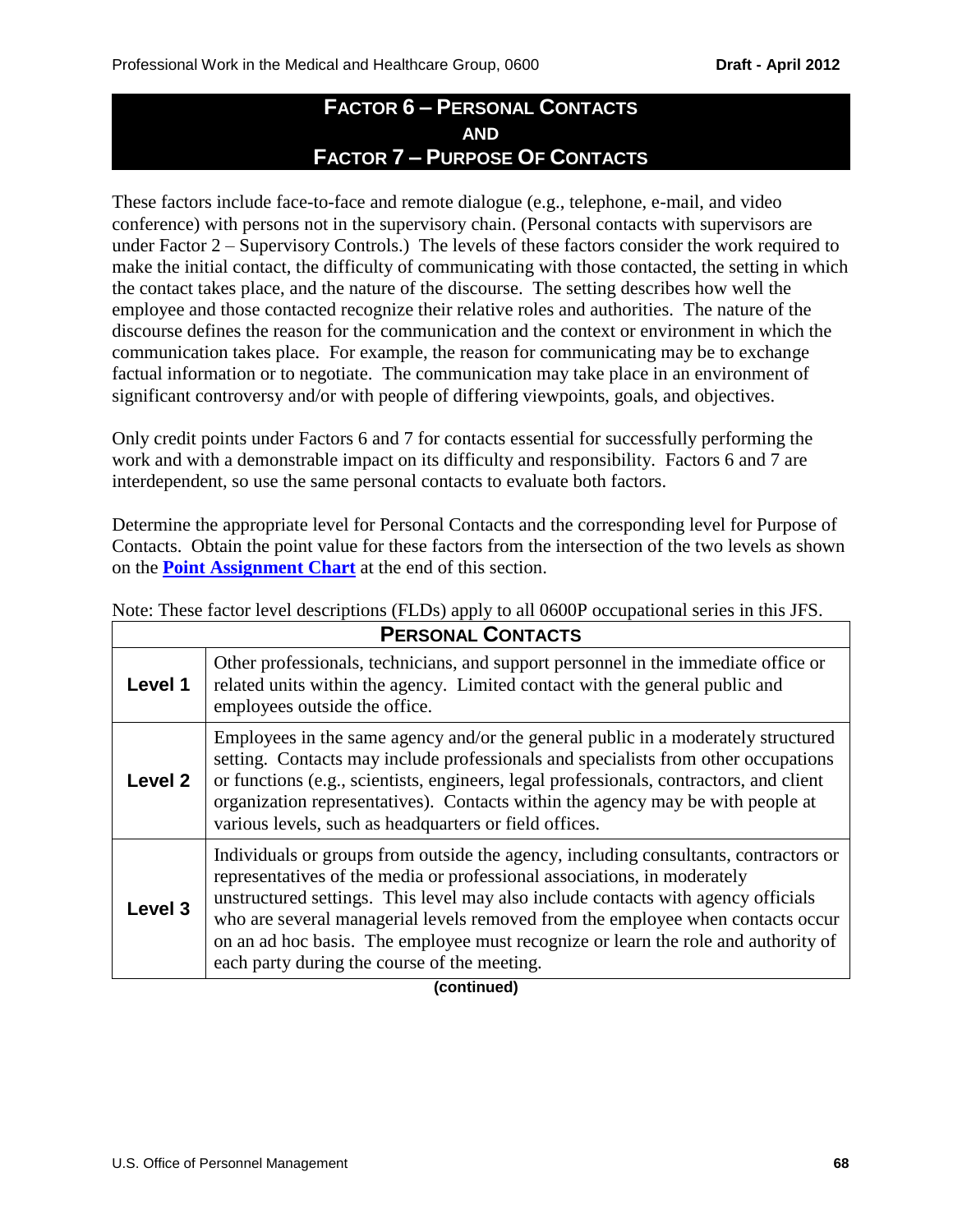| <b>PERSONAL CONTACTS (continued)</b> |                                                                                                                                                                             |  |  |  |
|--------------------------------------|-----------------------------------------------------------------------------------------------------------------------------------------------------------------------------|--|--|--|
|                                      | High-ranking officials from outside the employing agency at national or<br>international levels in highly unstructured settings. Typical contacts at this level<br>include: |  |  |  |
| Level 4                              | members of Congress;<br>Presidential advisors and cabinet-level appointees of major departments and<br>agencies;<br>State governors and mayors of large cities;             |  |  |  |
|                                      | presidents of large national or international firms;<br>national news media; or                                                                                             |  |  |  |
|                                      | leaders of national stakeholder and/or interest groups.                                                                                                                     |  |  |  |

| <b>PURPOSE OF CONTACTS</b> |                                                                                                                                                                                                                                                                                                                                                                                                                                                                                                                                                                                   |  |  |  |  |
|----------------------------|-----------------------------------------------------------------------------------------------------------------------------------------------------------------------------------------------------------------------------------------------------------------------------------------------------------------------------------------------------------------------------------------------------------------------------------------------------------------------------------------------------------------------------------------------------------------------------------|--|--|--|--|
| <b>Level A</b>             | To obtain, clarify, or exchange information or facts needed to complete an<br>assignment.                                                                                                                                                                                                                                                                                                                                                                                                                                                                                         |  |  |  |  |
| <b>Level B</b>             | To plan, coordinate, or advise on work efforts or to resolve issues or operating<br>problems. Contacts involve influencing or persuading people who have a<br>cooperative attitude and mutual goals. Discussions typically involve identifying<br>options for resolving problems.                                                                                                                                                                                                                                                                                                 |  |  |  |  |
| <b>Level C</b>             | To influence and persuade persons or groups to comply with established policies or<br>to accept established methods using persuasion or negotiation, or by establishing<br>rapport to gain information. Contacts may require skill in dealing with fearful,<br>skeptical, or uncooperative people to obtain the desired results.                                                                                                                                                                                                                                                  |  |  |  |  |
| <b>Level D</b>             | To justify, defend, negotiate, or settle matters involving significant or controversial<br>issues and/or programs. Work usually involves active participation in conferences,<br>meetings, hearings, or presentations involving broad problems or issues of<br>considerable consequence or importance. Persons contacted typically have diverse<br>viewpoints, goals, or objectives requiring the employee to achieve a common<br>understanding of the problems and a satisfactory solution by convincing them,<br>arriving at a compromise, or developing suitable alternatives. |  |  |  |  |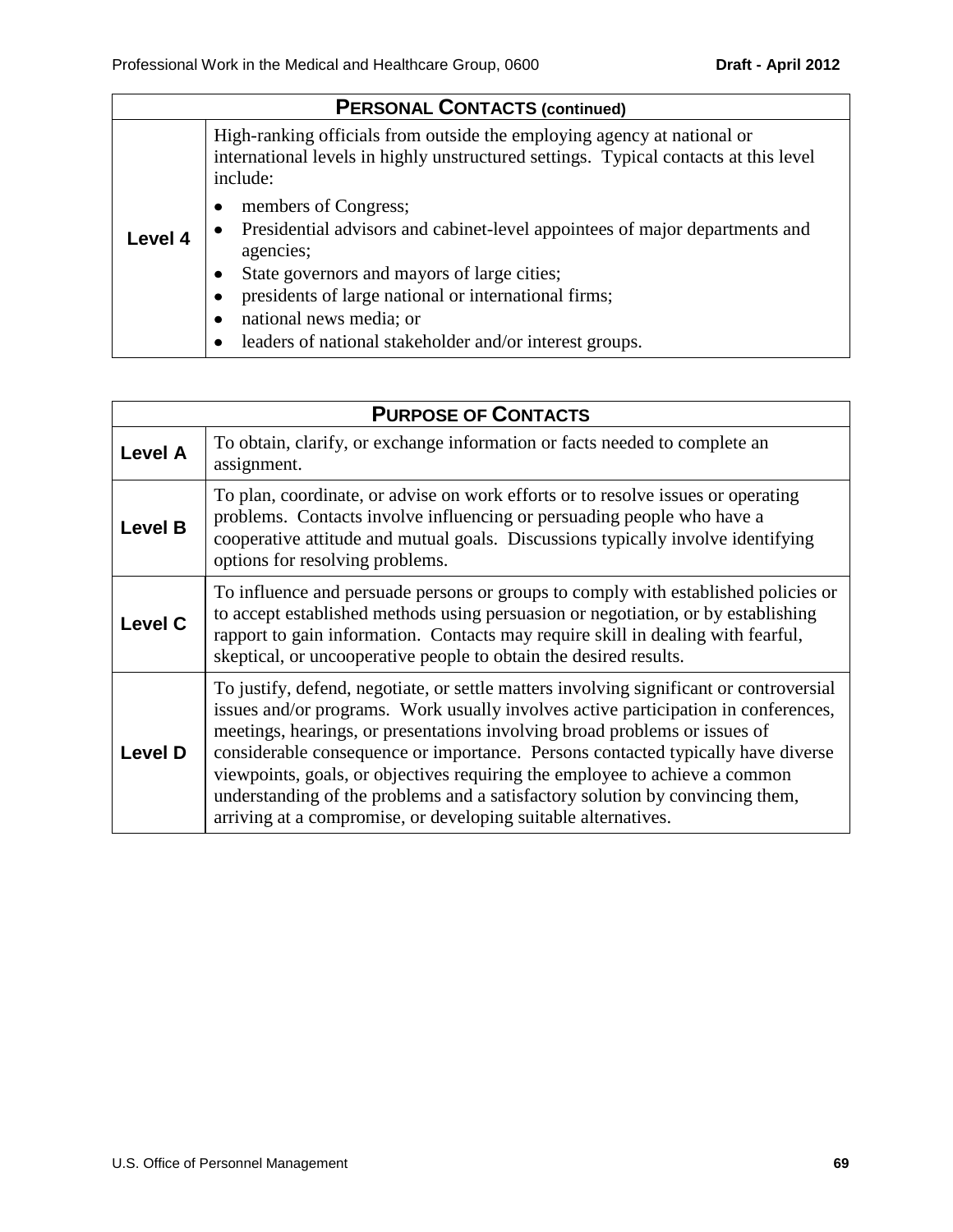<span id="page-69-0"></span>

| <b>Point Assignment Chart</b> |              |                            |     |        |      |  |
|-------------------------------|--------------|----------------------------|-----|--------|------|--|
|                               |              | <b>Purpose of Contacts</b> |     |        |      |  |
|                               | Level        |                            | В   | С      | D    |  |
|                               | 1            | 30                         | 60  | $130*$ | 230* |  |
| <b>Personal</b>               | $\mathbf{2}$ | 45                         | 75  | 145    | 245  |  |
| <b>Contacts</b>               | 3            | 80                         | 110 | 180    | 280  |  |
|                               |              | 130*                       | 160 | 230    | 330  |  |

**[BACK TO TABLE OF CONTENTS](#page-0-0) \*THIS COMBINATION IS UNLIKELY**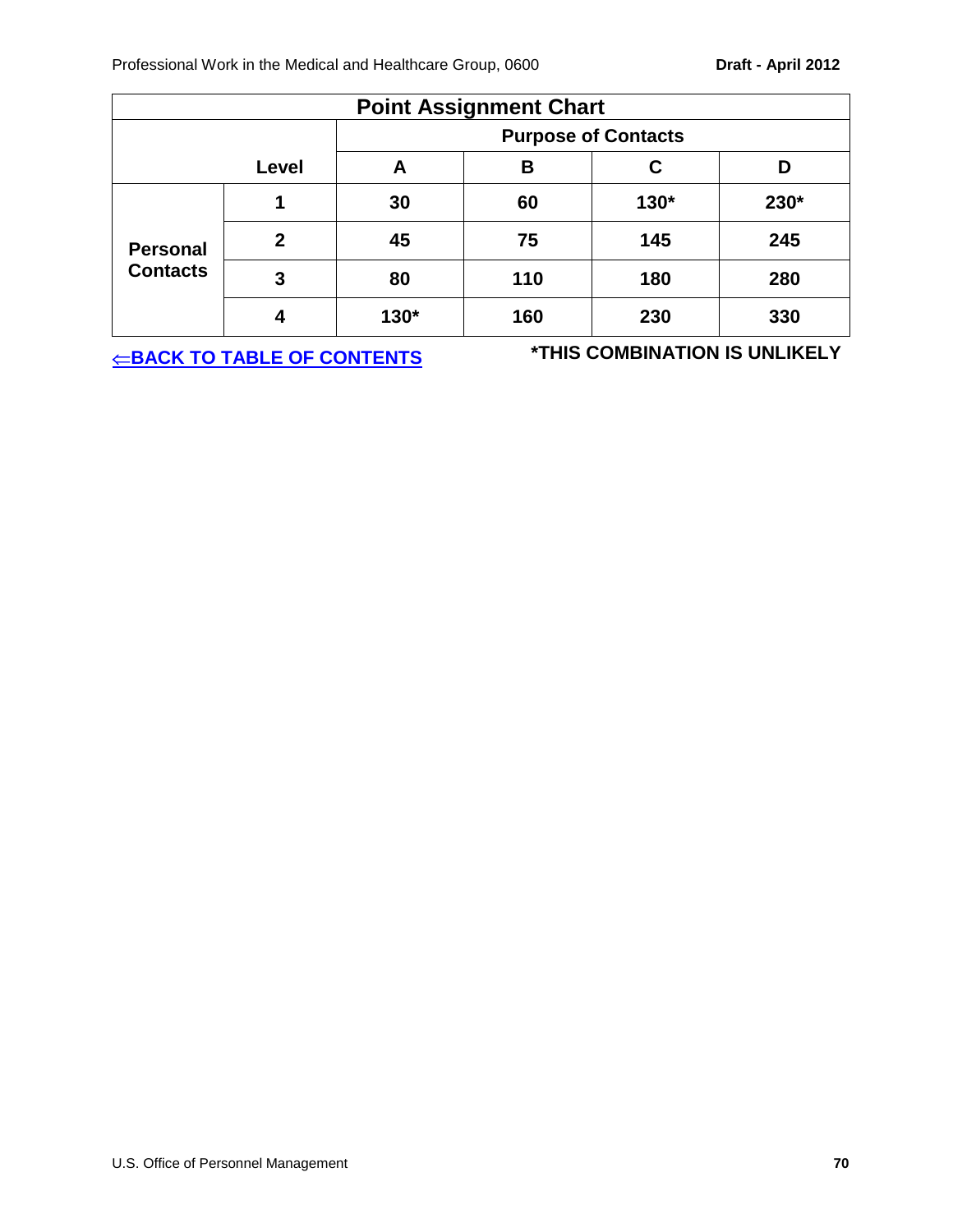## **FACTOR 8 – PHYSICAL DEMANDS**

This factor covers the requirements and physical demands placed on the employee by the work assignment. This includes physical characteristics and abilities (e.g., agility or dexterity requirements) and the physical exertion involved in the work (e.g., climbing, lifting, pushing, balancing, stooping, kneeling, crouching, crawling, or reaching). The frequency or intensity of physical exertion must also be considered.

**NOTE:** Laws and regulations governing pay for irregular or intermittent duty involving unusual physical hardship or hazard are in *section 5545(d), of title 5, United States Code, and Subpart I of part 550 of title 5, Code of Federal Regulations.* 

Note: These factor level descriptions (FLDs) apply to all 0600P occupational series in this JFS. **Level 8-1 5 Points**

| The work primarily is sedentary. Some work may require periods of walking, standing, and<br>$\exists$   bending in offices, laboratories, hospitals, treatment facilities, and other work areas. |
|--------------------------------------------------------------------------------------------------------------------------------------------------------------------------------------------------|
| Employees frequently carry light items such as books, instruments, and other similar                                                                                                             |
| materials. The work does not require any special physical effort.                                                                                                                                |

# **Level 8-2 20 Points**

The work requires some physical exertion such as long periods of standing, or recurring and considerable crouching, bending, standing, stooping, stretching, or walking such as in

**FLD** performing regular and periodic medical activities, inspections, or to observe healthcare operations in treatment facilities. Work also includes frequent lifting of moderately heavy items weighing less than 23 kilograms (i.e., under 50 pounds) such as record boxes, equipment, or assisting in self-care transfer activities.

# **Level 8-3 50 Points**

**FLD**

Work requires frequent, considerable, and strenuous physical exertion such as:

- frequent lifting of heavy objects over 23 kilograms (i.e., over 50 pounds);  $\bullet$
- long periods of standing and walking; and/or  $\bullet$
- defending oneself or others against physical attack. $\bullet$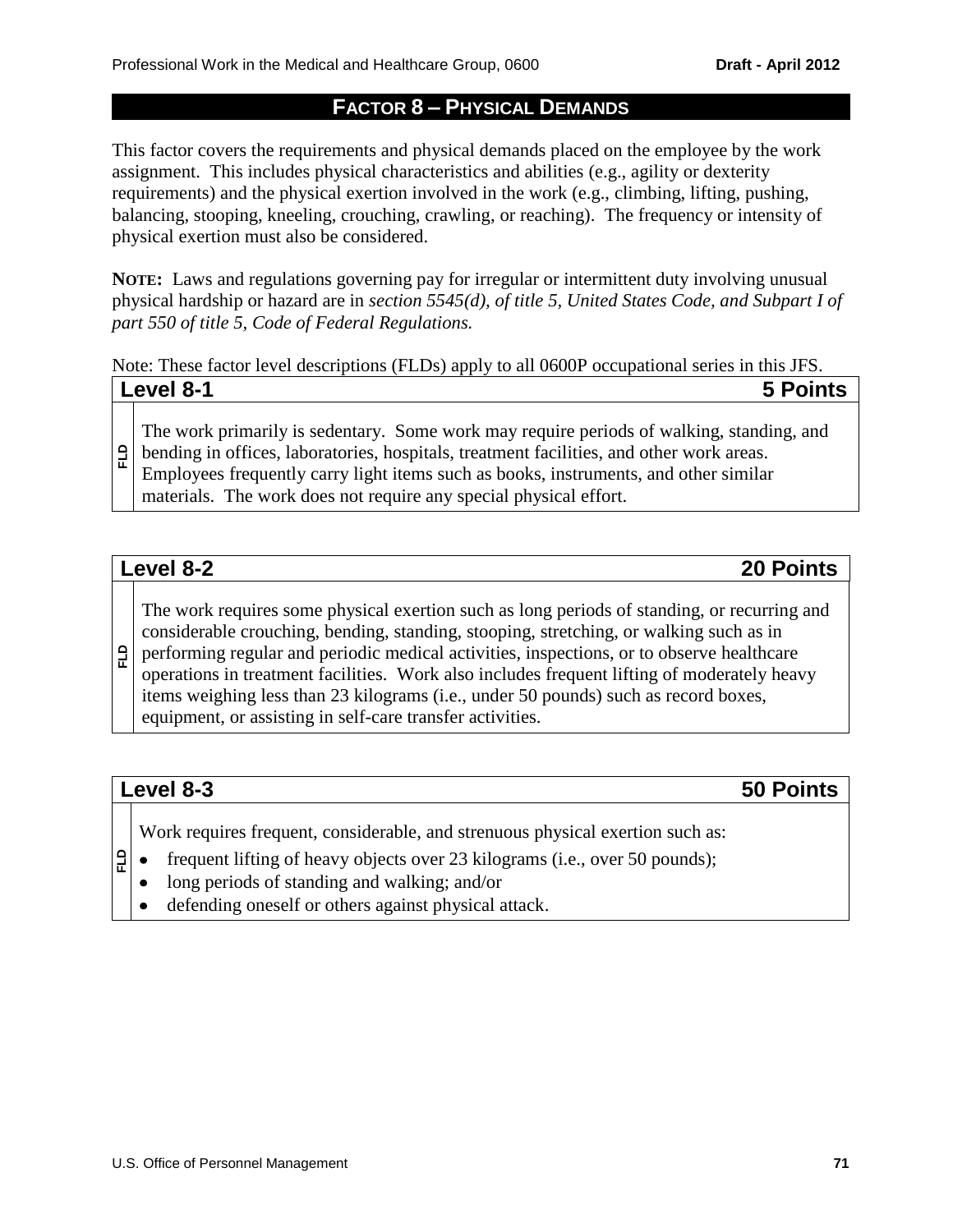# **FACTOR 9 – WORK ENVIRONMENT**

This factor considers the discomfort and risk of danger in the employee's physical surroundings and the safety precautions required. Although safety regulations and techniques can reduce or eliminate some discomfort and dangers, they typically place additional demands upon the employee.

**NOTE**: Laws and regulations governing pay for irregular or intermittent duty involving unusual physical hardship or hazard are in *section 5545(d), of title 5, United States Code, and Subpart I of part 550 of title 5, Code of Federal Regulations.* 

Note: These factor level descriptions (FLDs) apply to all 0600P occupational series in this JFS. **Level 9-1 5 Points**

The work is usually performed in an office setting. The work area:

- normally involves everyday risks or discomforts requiring normal safety precautions  $\bullet$ typical of offices or meeting and training rooms; or
- may involve occasional exposure to conditions in facilities or hospital settings requiring  $\bullet$ safety precautions.

# **Level 9-2 20 Points**

**FLD**

**FLD**

The work involves regular and reoccurring exposure to moderate risks, discomforts, and unpleasantness such as:

- $\bullet$ contagious diseases;
- infectious materials, or toxic or irritating chemicals;  $\bullet$
- carcinogenic materials;  $\bullet$
- noxious fumes;
- flammable liquids;  $\bullet$
- radiation; and/or  $\bullet$
- potentially pathogenic bacteria.  $\bullet$

Special safety precautions such as protective clothing and equipment are necessary.

| Level 9-3<br>50 Points                                                                                                                                                                                                                                        |
|---------------------------------------------------------------------------------------------------------------------------------------------------------------------------------------------------------------------------------------------------------------|
| The work involves high risks from exposure to potentially dangerous situations or unusual<br>environmental stress such as working with lethal viruses under uncontrolled conditions. The<br>employee must apply a wide range of safety and other precautions. |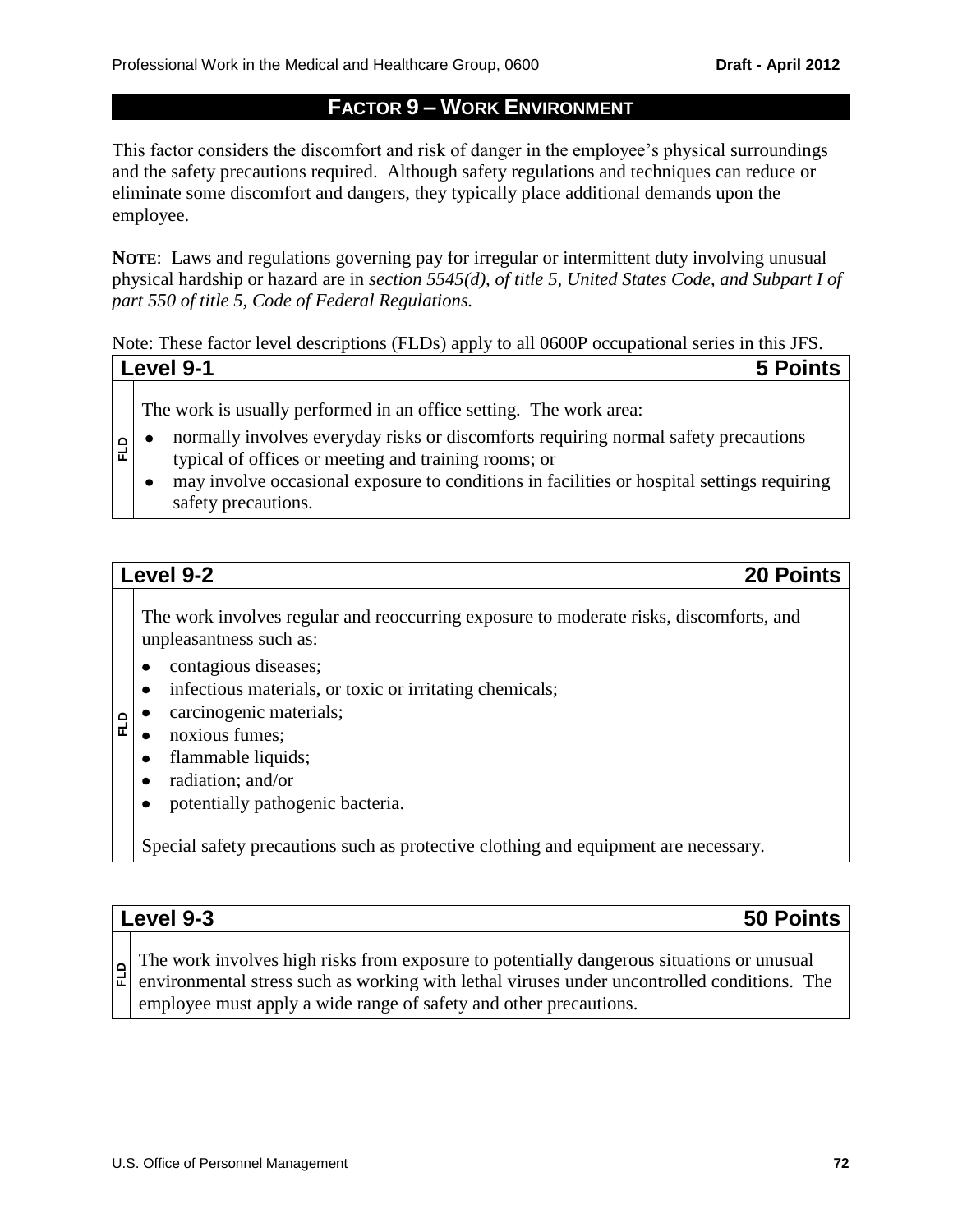# **Factor Illustrations**

Illustrations are provided in this part as a tool to give insight into the meaning of the Factor Level Descriptions (FLDs) for Factors 1, 4, and 5. Consider each illustration in its entirety and in conjunction with the FLDs. Do not rely solely on these illustrations in evaluating positions.

For additional information about the proper use of illustrations, see the **[How to Use This](#page-42-0)  [Grading Information](#page-42-0)** section of this JFS.

# **FACTOR 1 ILLUSTRATIONS**

## **LEVEL 1-6: CLINICAL LABORATORY TECHNOLOGIST, 0644 (ILLUSTRATION 1)**

Professional knowledge of, and skill in applying, the principles, concepts, and practices of medical technology; and knowledge of:

- malfunctioning indicators of complicated instruments;
- mathematical and statistical processes;
- related disciplines; and
- medicolegal and accrediting/regulatory agency requirements sufficient to:
- perform a full range of emergency tests, including complex and non-routine analyses;
- run quality controls;
- calculate and convert analytical data to test results;
- integrate and correlate test results with other laboratory data to draw conclusions; and
- ensure that work is consistent with standards.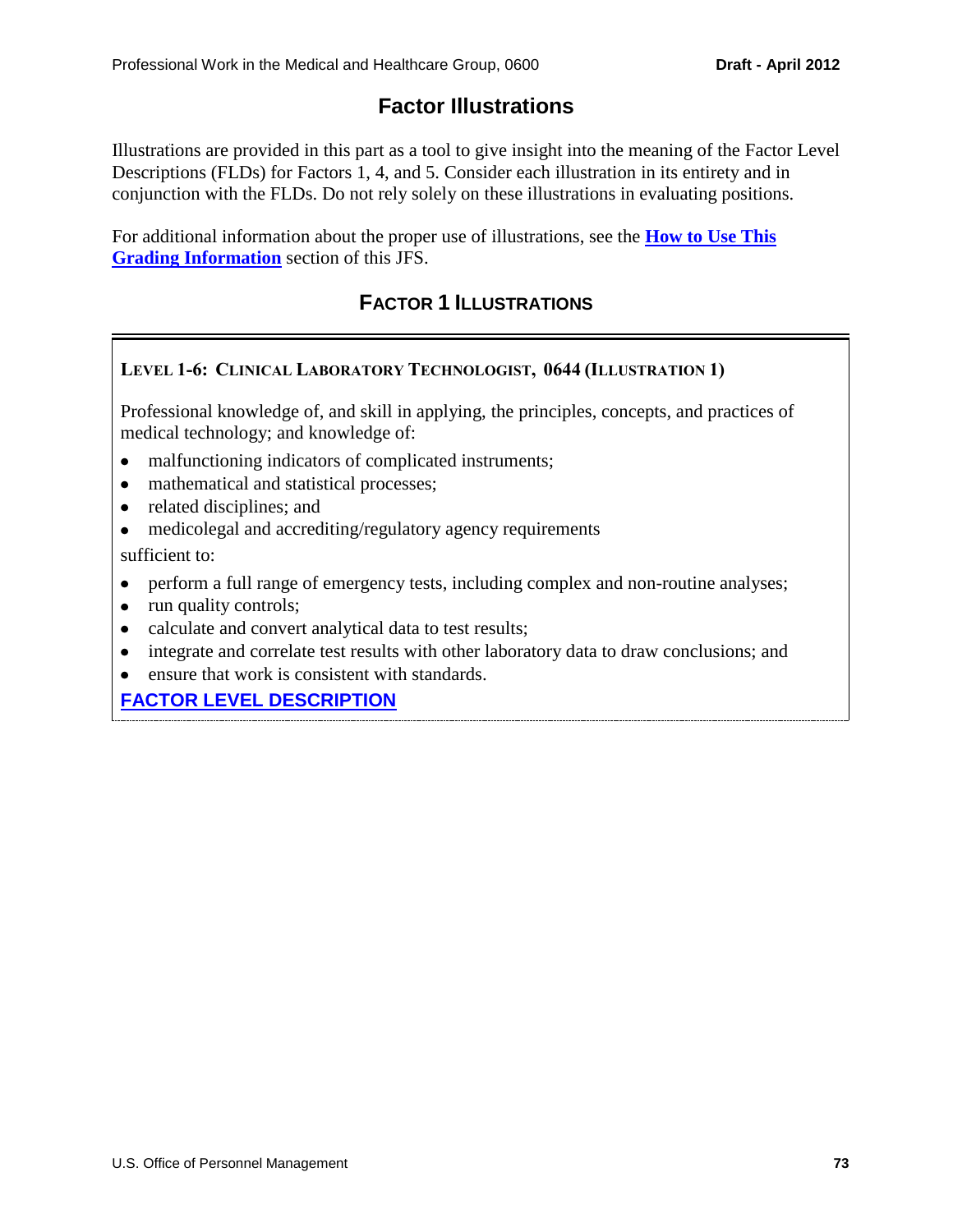## **LEVEL 1-6: CLINICAL LABORATORY TECHNOLOGIST, 0644 (ILLUSTRATION 2)**

Professional knowledge of, and skill in applying, the principles, concepts, and methodologies of medical technology, specifically those unique to hematology; and knowledge of:

- hematological test systems;
- complex equipment and instruments;
- related disciplines;
- medicolegal requirements;
- instructional techniques; and
- computers systems

sufficient to:

- perform the full range of specialized and routine diagnostic tests;
- verify test results;
- make minor modifications to logic schema to determine corrective actions for problems;
- calibrate, operate, and maintain instruments and equipment;
- evaluate test results in relation to other patient and drug parameters and other laboratory data; and
- assure conformity with medicolegal requirements.

**[FACTOR LEVEL DESCRIPTION](#page-46-0)**

### **LEVEL 1-7: PHYSICIAN ASSISTANT, 0603 (ILLUSTRATION 1)**

Professional knowledge of, and skill in applying, the concepts, principles, and practices of medical care sufficient to:

- conduct physical examinations and differentiate between normal and abnormal findings;
- take complete health and illness history;
- order appropriate diagnostic and development screening tests;
- determine appropriate treatment regimen;  $\bullet$
- analyze and interpret routine laboratory results;  $\bullet$
- prescribe and dispense non-controlled drugs according to existing military protocol;  $\bullet$
- manage chronic health problems;  $\bullet$
- provide follow-up care to patient to determine the patient's compliance to therapy and  $\bullet$ response to treatment;
- use specialized medical equipment and techniques;
- counsel and educate patients; and
- make updates to patient's medical records.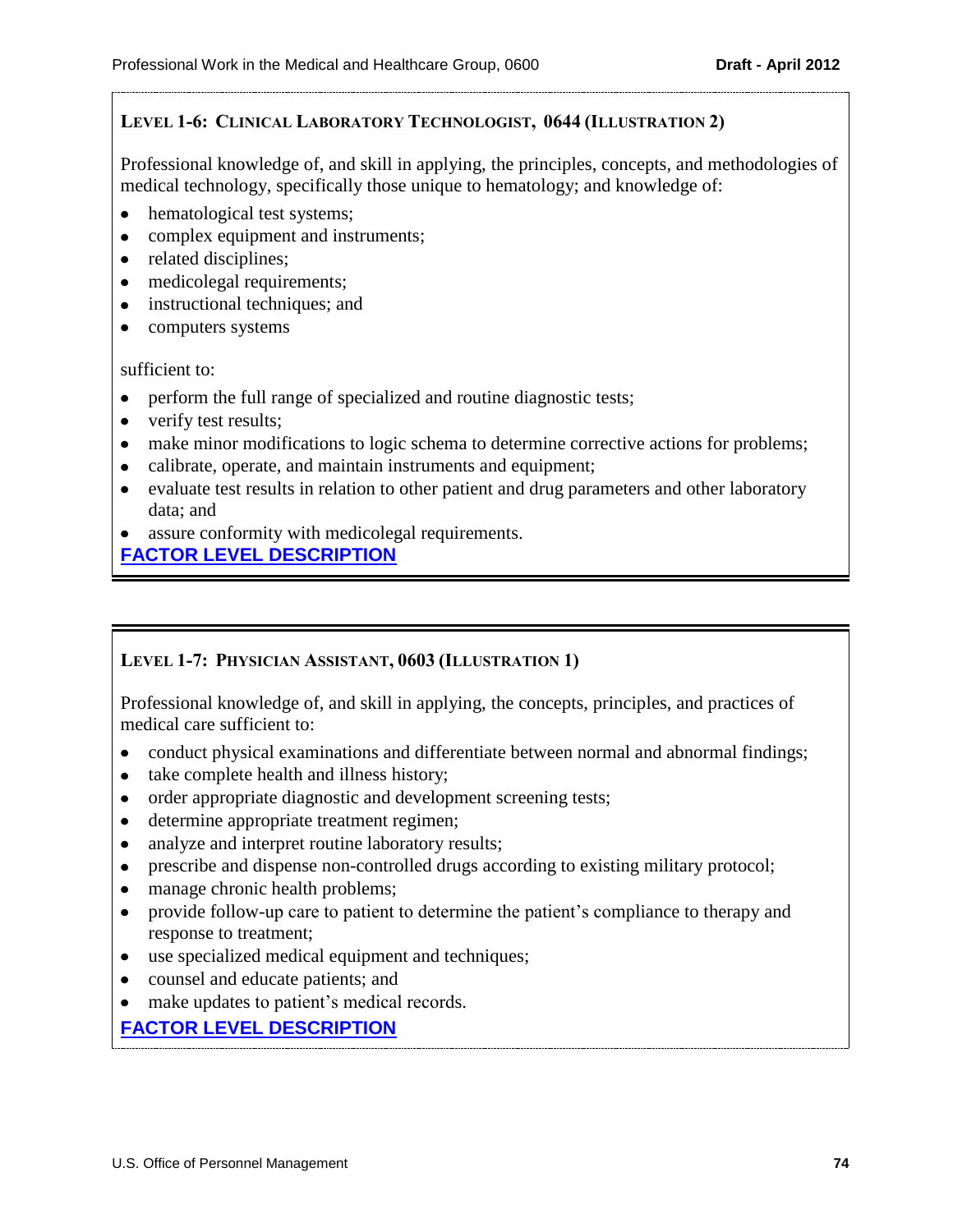## **LEVEL 1-7: PHYSICIAN ASSISTANT, 0603 (ILLUSTRATION 2)**

Professional knowledge of, and skill in applying, the concepts, principles, and practices of medical care; and medical/surgical practices sufficient to:

- perform primary and surgical diagnostic and therapeutic procedures for injuries and illnesses as well as more specialized interventions and specific procedures;
- $\bullet$ direct and/or initiate therapeutic or life-saving interventions;
- perform physical evaluations and take medical histories to make assessments to identify  $\bullet$ medical/surgical problems;
- recognize medical/surgical emergencies and take interventional steps to maintain the health and well-being of the patient;
- perform diagnostic evaluations;
- prescribe approved medications;  $\bullet$
- develop appropriate treatment regimens;
- order diagnostic procedures to make general assessments of medical/surgical patients;
- write physicians' orders and record information in patient's chart;
- write work/activity restrictions; and
- provide surgical assistance to the primary surgeon for simple and complex operative procedures as well as invasive clinical procedures.

# **[FACTOR LEVEL DESCRIPTION](#page-47-0)**

## **LEVEL 1-7: NURSE, 0610**

Professional knowledge of, and skill in applying, the principles, concepts, practices, and procedures of specialized nursing care to patients sufficient to:

- provide medical care and treatment for seriously ill or injured patients and interpret plan of  $\bullet$ care to patient and family members;
- $\bullet$ provide comprehensive nursing care based on orders of the physician and specific nursing needs of the patient;
- provide services such as effective pulmonary ventilation; and
- evaluate patient's condition and behavior arising from the use of new therapy or drugs by  $\bullet$ making and recording detailed comprehensive and accurate observations of patient's physiological and emotional responses.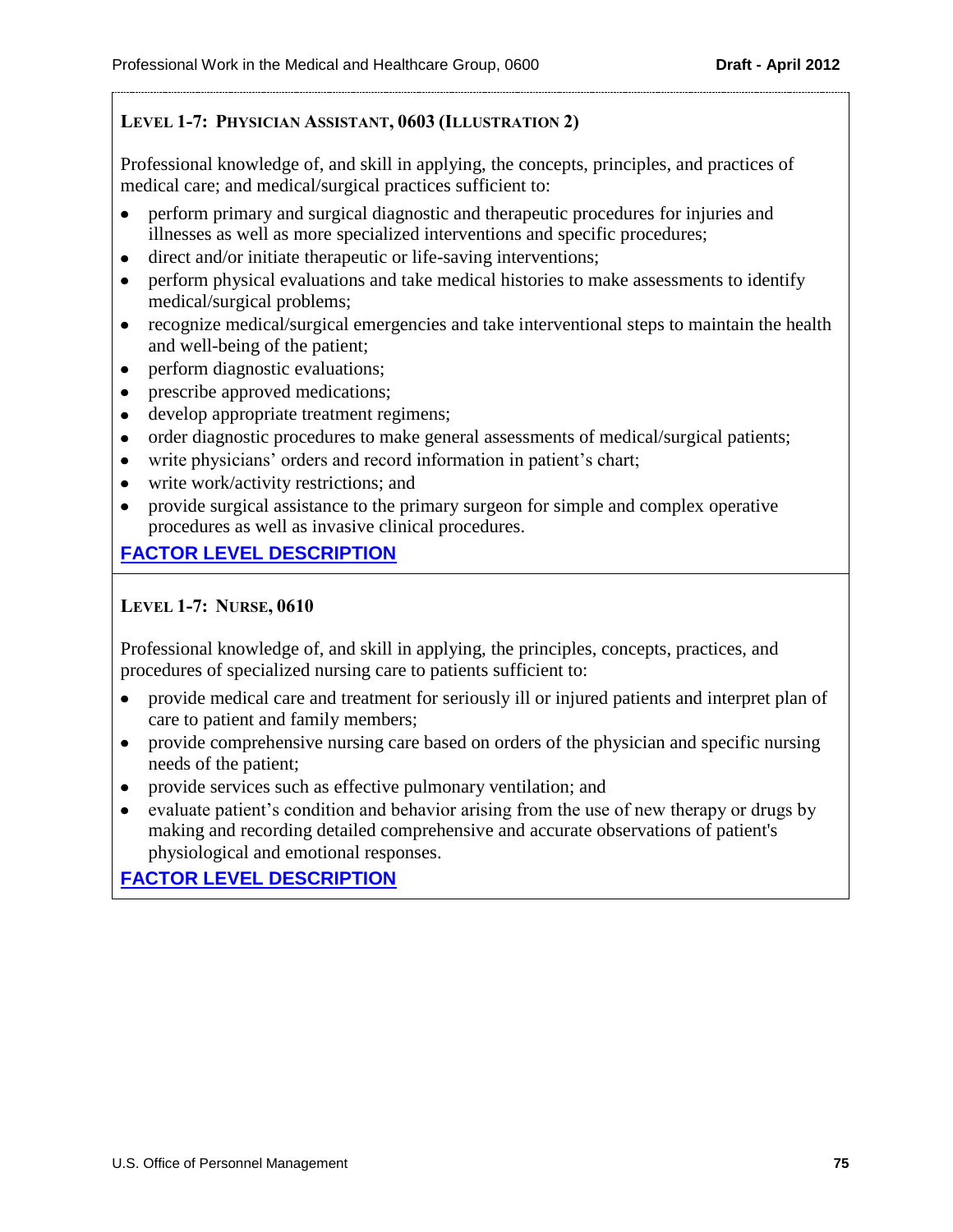## **LEVEL 1-7: NURSE PRACTITIONER, 0610**

Professional knowledge of, and skill in applying, the principles, concepts, practices, and procedures of community health nursing sufficient to:

- provide leadership in comprehensive nursing, preventative, and therapeutic healthcare  $\bullet$ service to patients and family members in a community based primary care facility as the primary health resource at the facility;
- obtain a health and developmental history from the patient or parent;  $\bullet$
- perform or request special screening, developmental tests and laboratory tests, and interpret  $\bullet$ the tests;
- discriminate between normal and abnormal findings to recognize early stages of serious physical, emotional, or mental problems;
- make decisions concerning medical care needs of patients with physicians as well as  $\bullet$ decisions regarding nursing care needs;
- identify and manage specific illnesses;
- provide surveillance of adherence to medical and nursing regimens to stabilize chronically  $\bullet$ ill persons;
- adjust regimens within established protocols recognizing when to refer the patient to a physician or other healthcare team member;
- evaluate the nursing and medical aspects of care plans periodically, recognizing the need for reassessment by a physician or other healthcare professional;
- evaluate total healthcare needs of patients and develop plans to meet these needs;  $\bullet$
- provide preventive care to healthy individuals including guidance in nutrition, common  $\bullet$ illnesses, child growth and development; and
- teach patients and family member's ways to maintain or improve their health status.  $\bullet$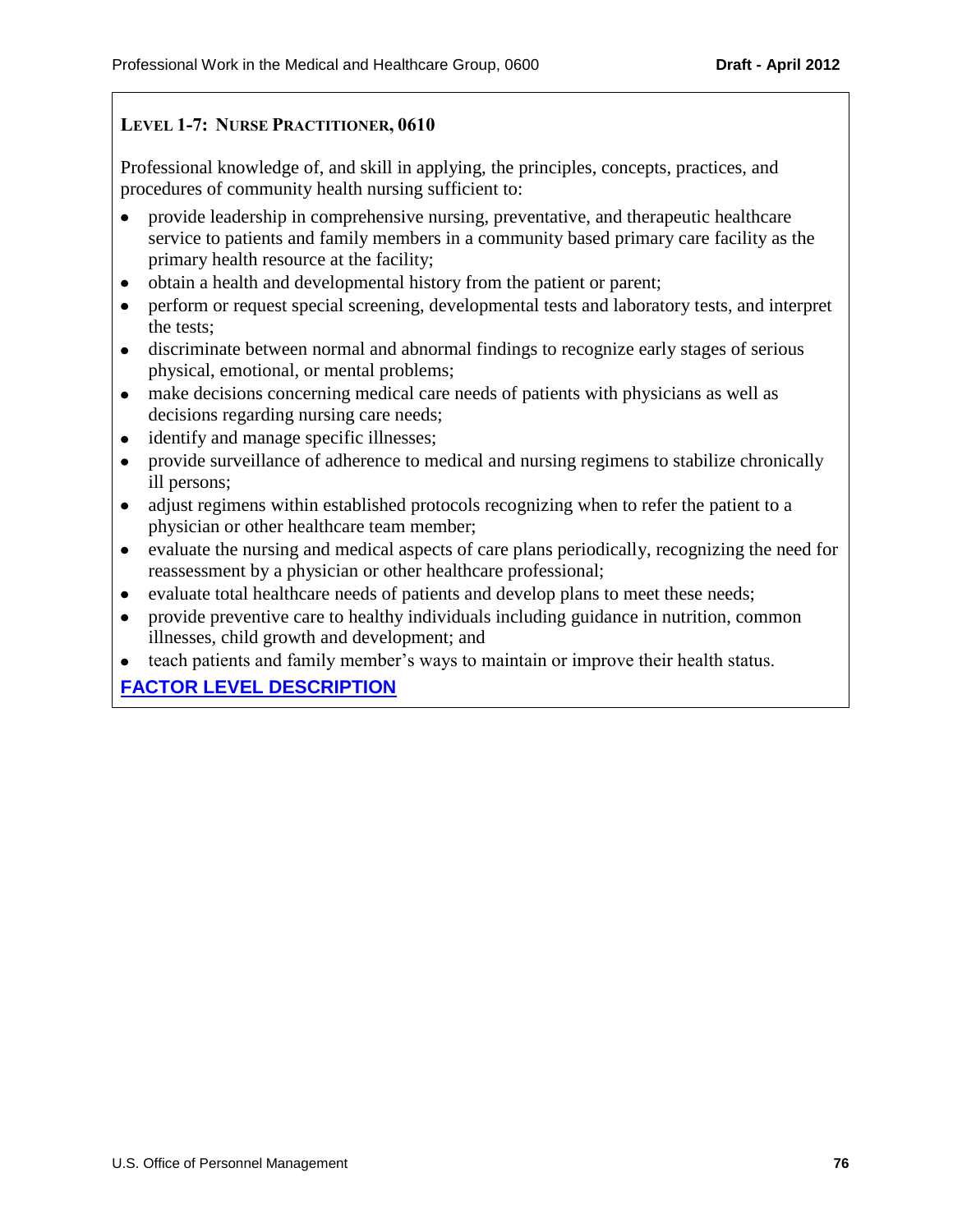# **LEVEL 1-7: DIETITIAN, 0630**

Professional knowledge of, and skill in applying, a wide range of concepts, principles, and practices of clinical nutritional and dietetics in a specialty area, such as cardiology, sufficient to:

- plan, develop, and implement specialized nutritional care plans for patients;
- $\bullet$ integrate individual methods of nutritional care with the interdisciplinary treatment plan;
- design and develop dietary guides, teaching tools, and visual aides to facilitate patients'  $\bullet$ understanding of the principles of their diets;
- review serum chemistries to assess nutritional laboratory parameters;
- recommend dietary changes to physicians;  $\bullet$
- initiate laboratory tests to more accurately assess patient's nutritional needs;  $\bullet$
- $\bullet$ plan and conduct educational sessions for physicians, dietitians, medical students, and other healthcare team members regarding the nutritional management of patients;
- $\bullet$ serve as a resource person on nutritional requirements, current nutritional concepts, and research findings related to the specialty disease;
- assess effectiveness of nutritional care plans and compliance by patient/caregiver;  $\bullet$
- $\bullet$ perform nutritional assessments, clinical deficiencies, history of dietary intake, and evaluation of drug nutrient interaction; and
- synthesize data collected to determine nutritional consequences on the immune system to evaluate patient's projected response to treatment.

# **[FACTOR LEVEL DESCRIPTION](#page-47-2)**

# **LEVEL 1-7: NUTRITIONIST, 0630**

Professional knowledge of, and skill in applying, a wide range of principles, concepts, and practices of therapeutic nutrition; and knowledge of food service management sufficient to:

- provide consulting services to a wide variety of patients with different ethnic backgrounds and other healthcare professionals within the geographic areas served;
- establish short- and long -term program goals;  $\bullet$
- develop specialized nutritional plans for groups ranging from children to the elderly;  $\bullet$
- adapt therapeutic nutrition plans to meet cultural needs of the patients;  $\bullet$
- $\bullet$ evaluate dietary habits, food purchasing practices, and food resources of different ethnic groups; and
- coordinate the nutritional program with other health agencies, programs, and services to assure optimal nutritional care.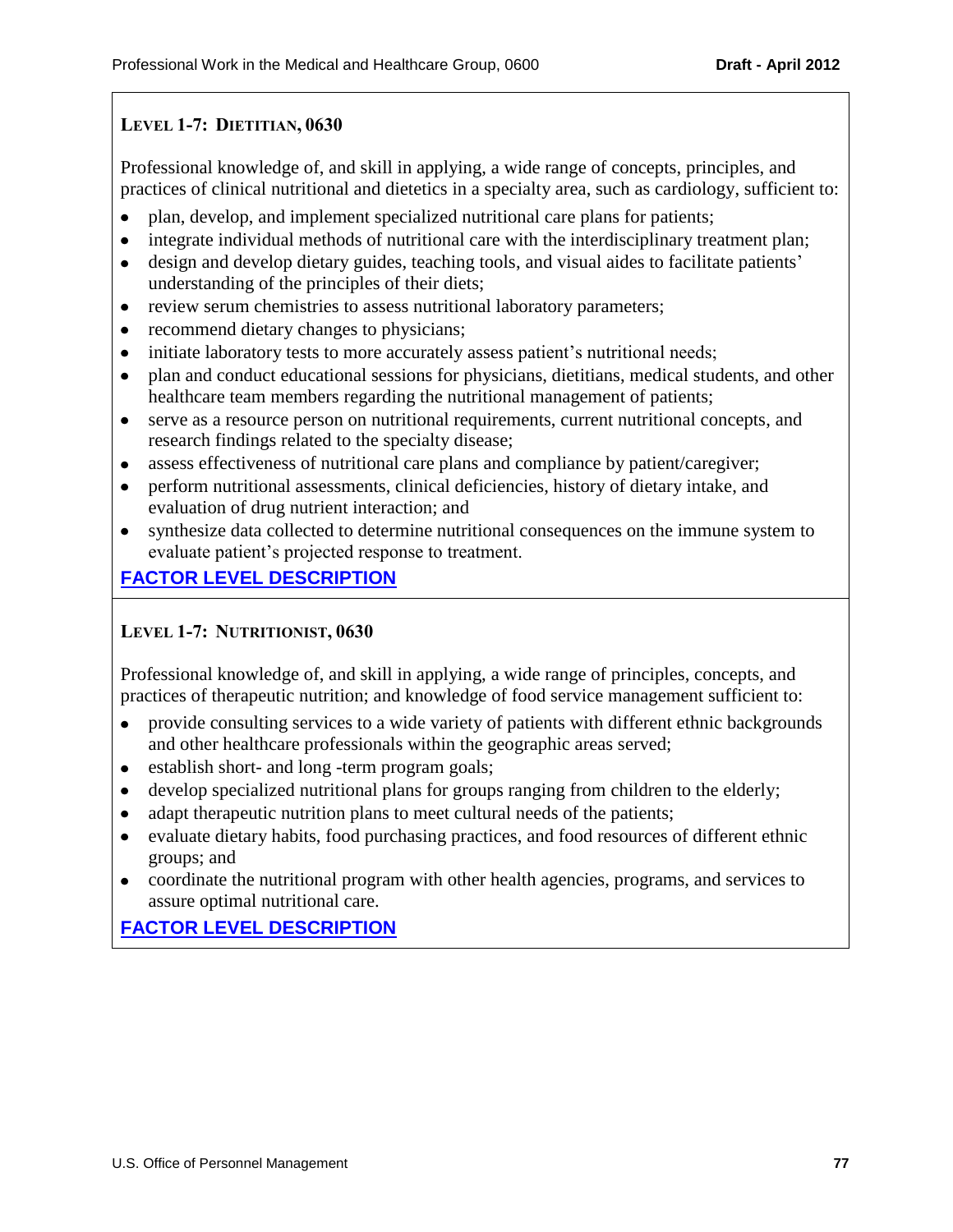## **LEVEL 1-7: OCCUPATIONAL THERAPY, 0631 (ILLUSTRATION 1)**

Professional knowledge of, and skill in applying, a wide range of advanced principles, concepts, and practices of occupational therapy sufficient to:

- evaluate and treat pediatric patients from birth to 21 years of age with developmental, physical, and/or learning disabilities;
- $\bullet$ administer complex assessments to clients to determine current levels of functioning;
- perform diagnostic evaluations using multiple standardized and non-standardized evaluation  $\bullet$ tools, review of medical and school records, and clinical observations;
- interpret evaluation test results to determine strengths and weaknesses of patients' developmental, physical, and psychosocial skills;
- develop short- and long-term goals;
- determine therapeutic and/or medical needs of clients with mild to severe handicapping conditions;
- develop intervention plans and consult with classroom teachers on instructional modifications;
- design treatment programs using traditional and nontraditional treatment modalities; and
- fabricate or modify equipment.

# **[FACTOR LEVEL DESCRIPTION](#page-47-3)**

## **LEVEL 1-7: OCCUPATIONAL THERAPY, 0631 (ILLUSTRATION 2)**

Professional knowledge of, and skill in applying, a wide range of advanced principles, concepts, and practices of occupational therapy sufficient to:

- evaluate and treat difficult or complex individual problems with neuro-rehabilitation adolescence to geriatric population;
- $\bullet$ develop treatment plans for a wide variety of disabilities such as cerebral vascular accidents; spinal cord injuries; neurological disabilities; traumatic head injuries; low vision impairments; perceptual motor dysfunction; and other neurological, orthopedic, general medicine, and surgical conditions;
- discern types of problems and degree of deficit in activities of daily living, cognitive/perceptual ability, social skills, and emotional/behavioral skills;
- develop individualized short- and long-term rehabilitation treatment plans;
- evaluate patient's progress or regression and modify the rehabilitation plan;
- incorporate current research information into the rehabilitation plan;
- determine the need for adaptive equipment and upper extremity orthotics;
- instruct patient and family members on home programs; and
- provide patient education on diagnostic process and treatment.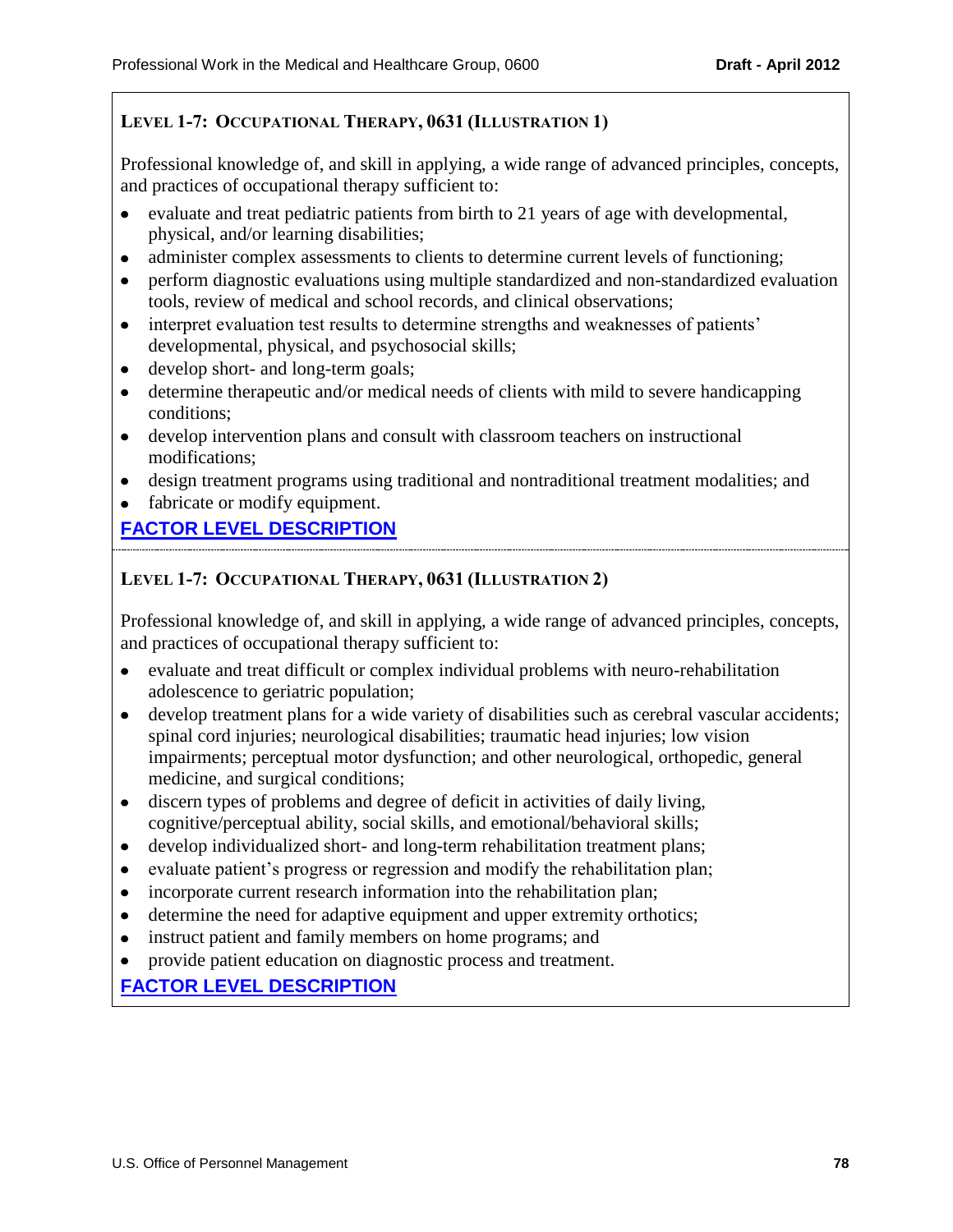## **LEVEL 1-7: PHYSICAL THERAPIST, 0633**

Professional knowledge of, and skill in applying, a wide range of principles, concepts, and practices of physical therapy sufficient to:

- plan and carry out the full range of specialized and complex treatments for patients who are acutely ill or have a combination of severe mental or physical disabilities with secondary complications;
- establish new treatment plans when established procedures are not applicable or must be substantially adapted;
- devise or adapt equipment to carry out treatment with severely disabled patients; and
- employ unusual motivational techniques to obtain the participation of the patients during treatment.

# **[FACTOR LEVEL DESCRIPTION](#page-47-4)**

## **LEVEL 1-7: KINESIOTHERAPY, 0635**

Professional knowledge of, and skill in applying, a wide range of concepts, principles, and practices of kinesiotherapy sufficient to:

- $\bullet$ apply advanced techniques, approaches, and procedures to facilitate the treatment of patients with complex medical/physical deficiencies;
- develop comprehensive treatment programs for disabilities associated with aging,  $\bullet$ emotional, neurological, orthopedic, and other medical conditions;
- serve as a member of an interdisciplinary team;  $\bullet$
- $\bullet$ counsel and educate patients, families, and significant others concerning the patient's treatment program disease process, rehabilitation potential, availability of community resources, care, safety/maintenance/use of adaptive devices, and behavior management to improve understanding, motivation, and active participation in the rehabilitation process; and
- review scientific literature and technical publications to keep current with latest technology and incorporate into treatment.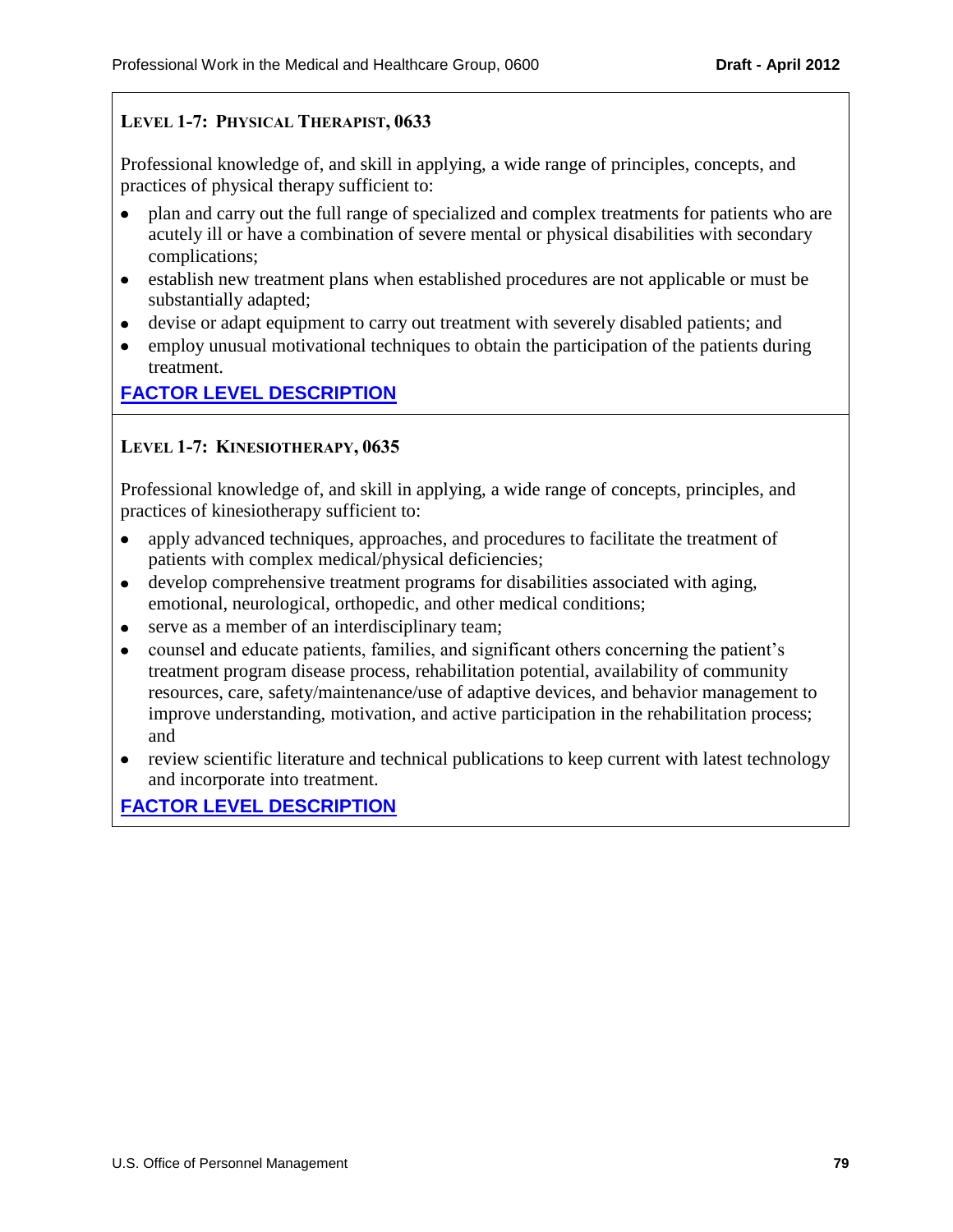## **LEVEL 1-7: CREATIVE ARTS THERAPIST, 0638**

Professional knowledge of, and skill in applying, the concepts, principles, and practices of arts therapy; and knowledge of:

- psychodynamics;
- psychopathology; and
- human development

sufficient to:

- select and apply the appropriate form of art therapy;
- adapt treatment approaches for patients with organically-based developmental delays,  $\bullet$ learning disabilities, emotional disturbances, or a combination of these;
- use art as an evaluative tool with individual psychiatric patients and their families;
- conduct individual and family art assessments;  $\bullet$
- perform in-depth assessment and treatment of adolescents;
- treat multiaxial and complex medical and psychiatric illness;
- develop art therapy treatment plans and goals for each patient; and
- maintain weekly therapy progress notes.

# **[FACTOR LEVEL DESCRIPTION](#page-47-6)**

## **LEVEL 1-7: RECREATION THERAPIST, 0638**

Professional knowledge of a wide range of the concepts, principles, procedures, and techniques of recreation therapy sufficient to:

- $\bullet$ accomplish the maximum rehabilitation of difficult patients in mixed diagnostic categories with complex medical, physical, behavioral, and mental deficiencies;
- develop an initial clinical assessment of each patient;
- interpret physician prescriptions to independently formulate a treatment plan that meets  $\bullet$ prescribed goals;
- develop a treatment plan that attains goals without exacerbating other conditions/problems;
- participate on interdisciplinary teams; and
- modify techniques and develop new approaches to ensure the realization of patient treatment goals.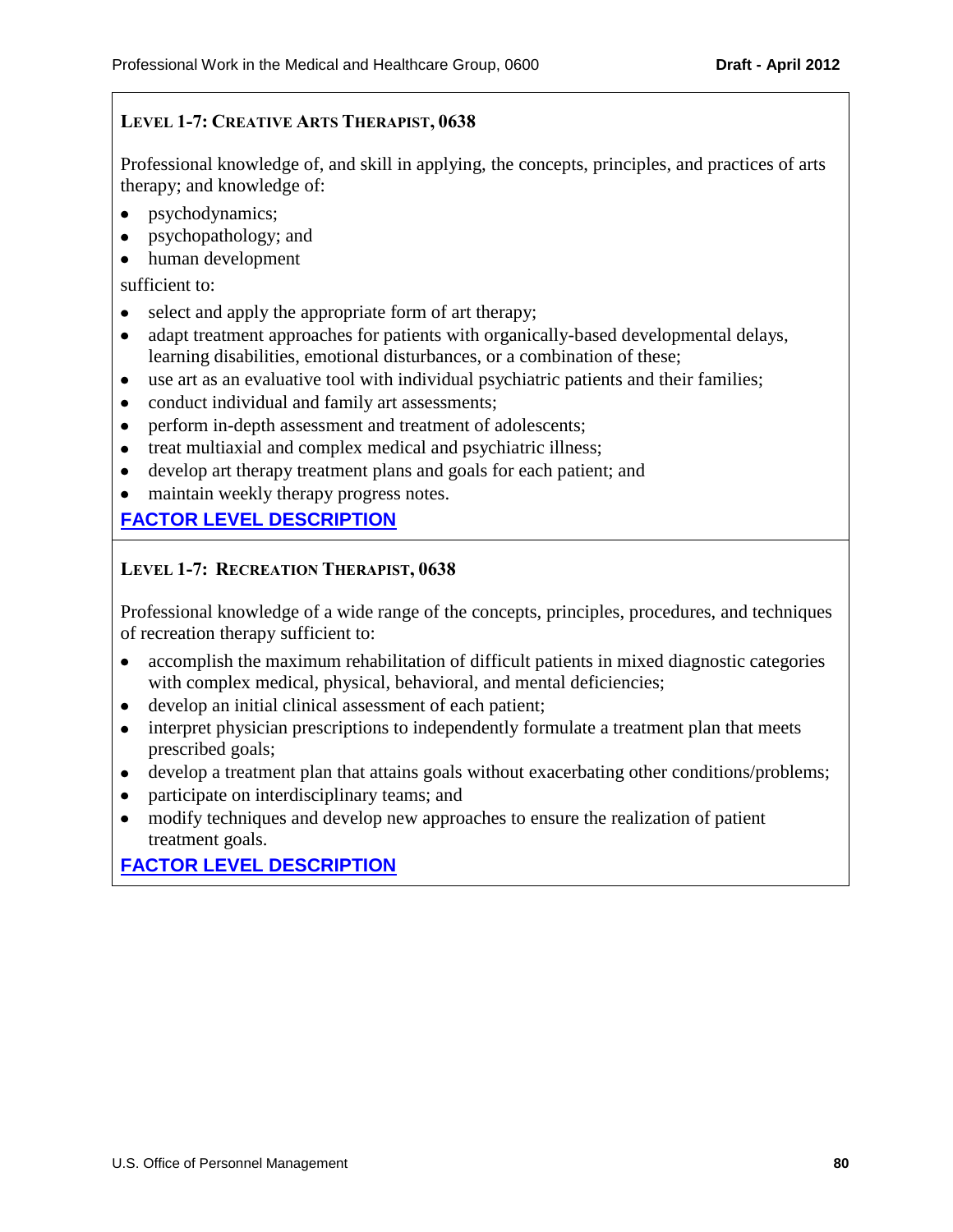## **LEVEL 1-7: PHARMACIST, 0660 (ILLUSTRATION 1)**

Professional knowledge of, and skill in applying, the concepts, principles, and practices of pharmacy science sufficient to:

- compound and dispense prescriptions;
- develop and prepare sterile products such as total parenteral nutrition and IV admixtures;
- screen prescriptions for proper interpretation; appropriate dosages; and possible therapeutic, chemical, or physical incompatibility;
- advise patients and nursing staff on dosage regimen, side effects, and storage requirements;
- prepare cancer chemotherapeutic agents;
- participate in special programs as a consultant such as metabolic support (parenteral  $\bullet$ nutrition), drug evaluation and clinical studies; and
- serve as an advisor on therapeutic problems.

## **[FACTOR LEVEL DESCRIPTION](#page-47-7)**

## **LEVEL 1-7: PHARMACIST, 0660 (ILLUSTRATION 2)**

Professional knowledge of, and skill in applying, the concepts, principles, and practices of pharmacy science sufficient to:

- monitor and modify drug therapy when it differs from established clinical parameters or protocols;
- evaluate drug therapy for proper therapeutic endpoint;
- prepare complex combination chemotherapy regimens for clinical protocols;  $\bullet$
- interact with patients to obtain drug history, monitor patients' responses, educate and  $\bullet$ counsel, and explain information on current drug therapy and potential side effects;
- participate in daily rounds to monitor and review drug therapy;  $\bullet$
- review and evaluate drug literature;
- serve as liaison with physicians, nurses, and other staff on drug-related problems;
- monitor adverse drug reactions;
- design and conduct interdisciplinary educational programs in drug therapy; and
- develop and provide education materials to patients.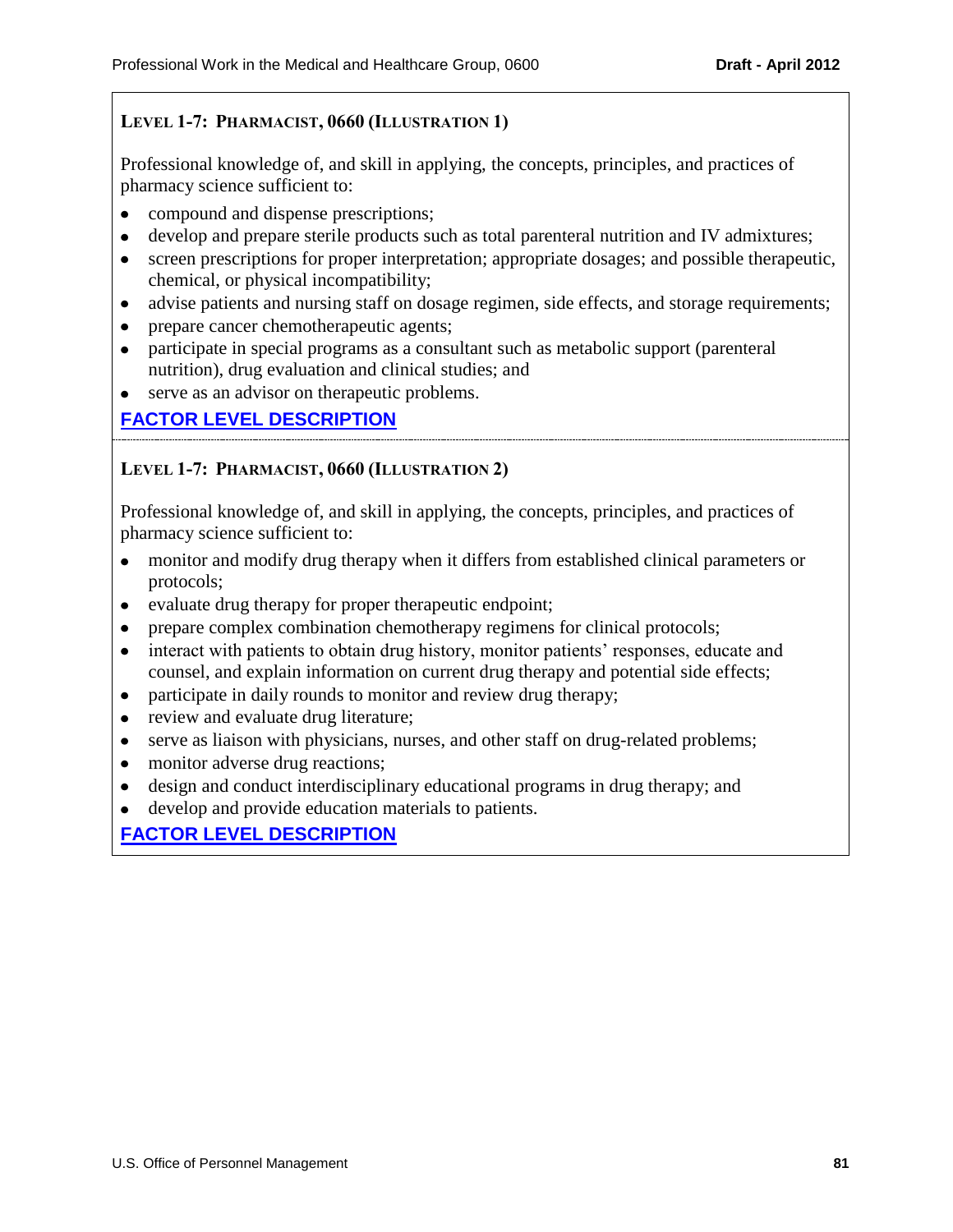## **LEVEL 1-7: OPTOMETRIST, 0662**

Professional knowledge of, and skill in applying, advanced concepts, principles, and practices of optometry sufficient to:

- serve as an authoritative information source on the practice of optometry;
- serve as an occupational vision consultant;
- perform external and internal dilated and non-dilated ocular examinations;
- conduct objective and subjective optometric procedures;
- perform tonometry and biomicroscopy and ensure that patients who manifest evidence of  $\bullet$ ocular and/or systemic diseases are referred to private physicians;
- correlate findings and test results and prescribe appropriate correction;
- prescribe vision training or orthoptics as indicated;  $\bullet$
- fabricate, verify, and dispense protective eyewear;
- interview workers who wear contact lenses and evaluate job hazards relative to visual enhancement provided by contact lenses;
- advise occupational health physicians when visual disabilities require restricted work assignment for employees; and
- remain abreast of latest developments in the field of occupational vision.

# **[FACTOR LEVEL DESCRIPTION](#page-47-8)**

## **LEVEL 1-7: SPEECH/LANGUAGE PATHOLOGIST, 0665**

Professional knowledge of, and skill in applying, a wide range of theories, concepts, principles, and practices of human communication to treat specific disorders of speech, language, and voice and their causes sufficient to:

- evaluate the cause of communication disorders and swallowing problems in pediatric and adult patients;
- determine the cause of pathology of disorders and recommend preventive and remedial measures;
- perform the full range of diagnostic tests for patients with severe communication disorders and swallowing problems;
- counsel patients regarding the effect of medical and/or surgical procedures on receptive and expressive communication;
- counsel family members regarding the communication problems and resultant special emotional needs of the patient;
- plan and implement an effective course of therapy for difficult and complex cases;
- fix surgical prosthetic devices; and
- provide instruction on the use and maintenance of prosthetic and therapeutic devices.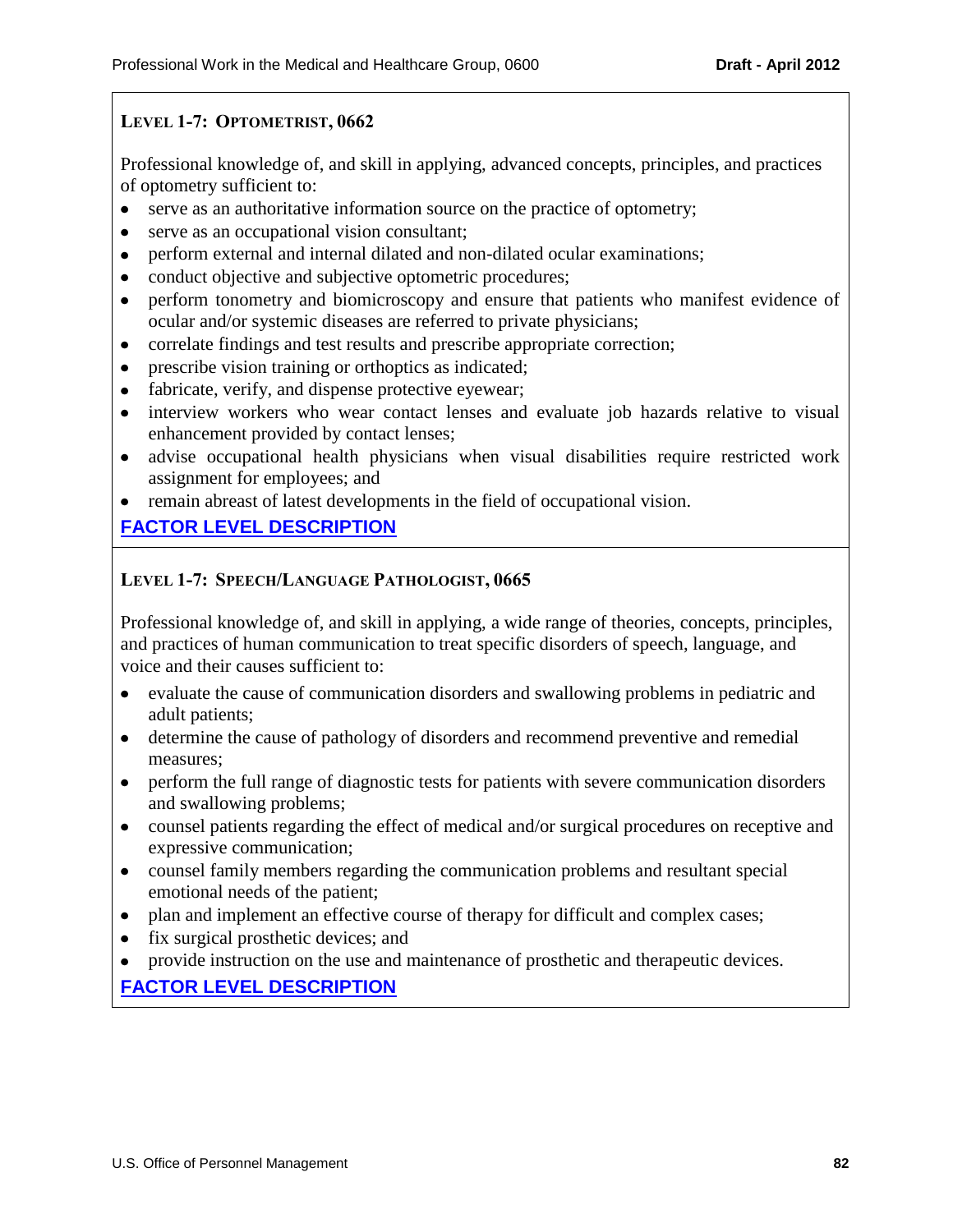## **LEVEL 1-7: AUDIOLOGIST, 0665**

Professional knowledge of, and skill in applying, a wide range of theories, concepts, principles, and practices of human communication to treat specific auditory disorders and their causes sufficient to:

- select and administer the full range of consultative and diagnostic procedures to neonates, infants, children, adolescents, adults, and geriatric patients at the medical treatment facility and interpret the results;
- diagnose and develop treatment for cases that are complex in terms of the severity of the  $\bullet$ hearing impairment and the presence of multiple disabilities; and
- provide consultative assistance to other facilities in the area of diagnostic site of lesion testing and rehabilitative audiology, to include therapeutic intervention, assistive listening devices, and technologically advanced amplification systems.

## **[FACTOR LEVEL DESCRIPTION](#page-47-9)**

### **LEVEL 1-7: INDUSTRIAL HYGIENIST, 0690**

Professional knowledge of, and skill in applying, a wide range of principles, concepts, and practices of industrial hygiene to carry out health hazard evaluations of a wide variety of industrial worksites sufficient to:

- plan, coordinate, and conduct detailed surveys and investigations related to the recognition, evaluation, and formulation of controls for occupational health hazards; and
- conduct or serve as team leader for surveys of worksites throughout a medical region or a  $\bullet$ large complex facility to identify and evaluate the potential for excessive exposure to toxic materials and harmful physical agents found in the workplace.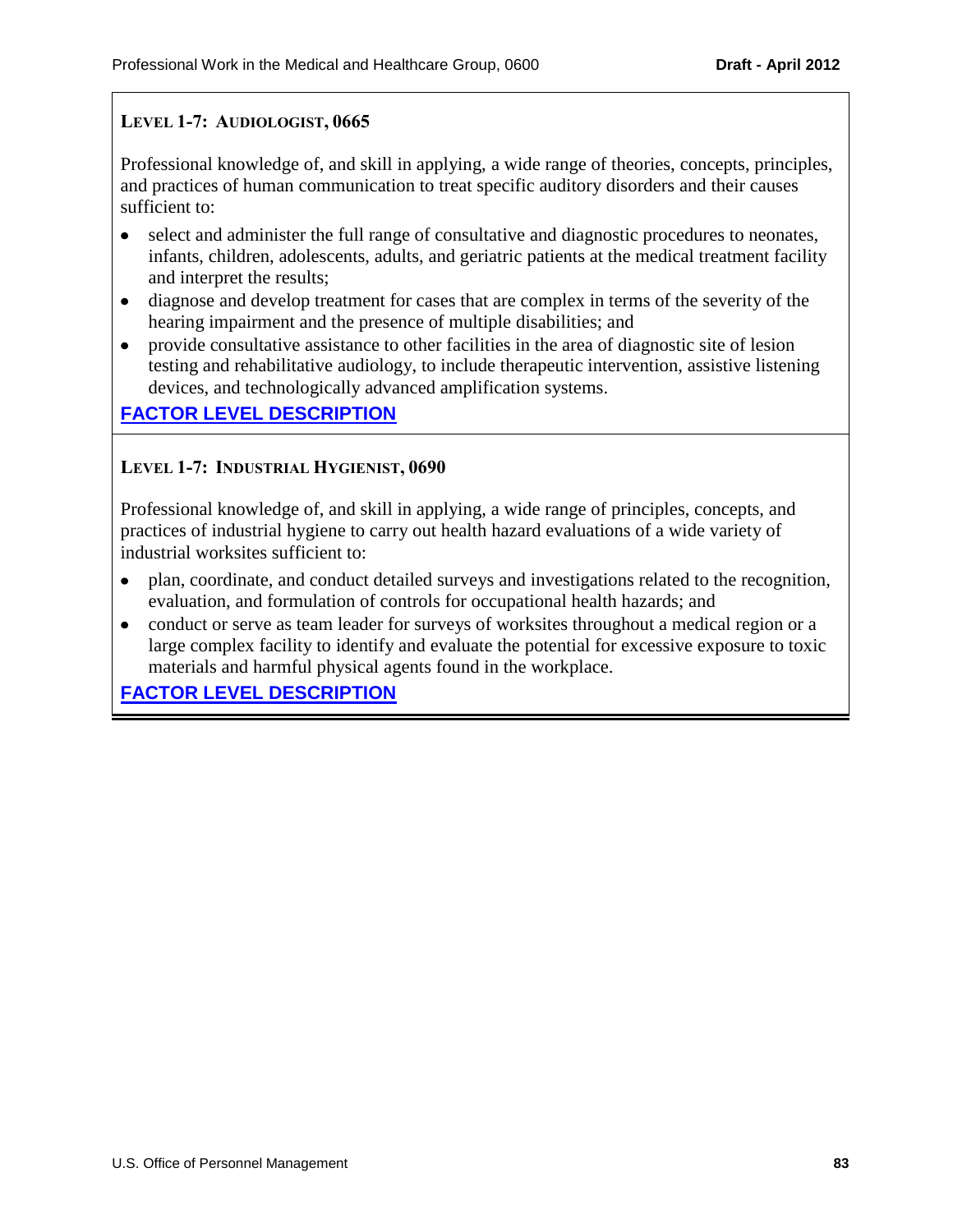### **LEVEL 1-8: PODIATRIST, 0668**

Mastery of, and skill in applying, the theories and practices of podiatry and a comprehensive knowledge of anatomy, physiology, microbiology, pathology, and pharmacology sufficient to:

- diagnose and treat foot disorders to include the most difficult cases arising from nonsystemic origin;
- perform major and complex foot surgery in the operating room under local and general anesthesia;
- review medical history and drug therapies necessary to prescribe appropriate medications used in conjunction with postoperative problems and rehabilitation; and
- provide clinical oversight of a foot at risk clinic that involves evaluation, medical and surgical intervention, and hospital admissions when indicated for complex cases.

## **[FACTOR LEVEL DESCRIPTION](#page-49-0)**

## **LEVEL 1-8: DENTIST, 0680**

Mastery of the theories, principles, and practices of dentistry sufficient to:

- diagnosis difficult cases not susceptible to acceptable methods;
- treat diseases, abnormalities, injuries, defects of teeth and investing tissues, and dental health problems;
- expose and interpret radiographs of the teeth, oral cavity, and supporting structures to diagnose the type and extent of treatment required;
- perform restoration of teeth with simple and complex cavities with standard and prescribed dental materials in routine and difficult cases;
- administer local anesthesia as required for treatment and diagnoses of dental diseases;  $\bullet$
- extract single or multiple teeth;  $\bullet$
- remove unerupted and impacted teeth and residual root tips;  $\bullet$
- perform prosthodontic care on patients requiring routine and complicated replacement of  $\bullet$ missing teeth and/or crowns;
- diagnose and perform root canal therapy on anterior and posterior teeth for children and  $\bullet$ adults; and
- perform dental treatment on children and adults requiring special management (i.e.,  $\bullet$ medically compromised and elderly patients).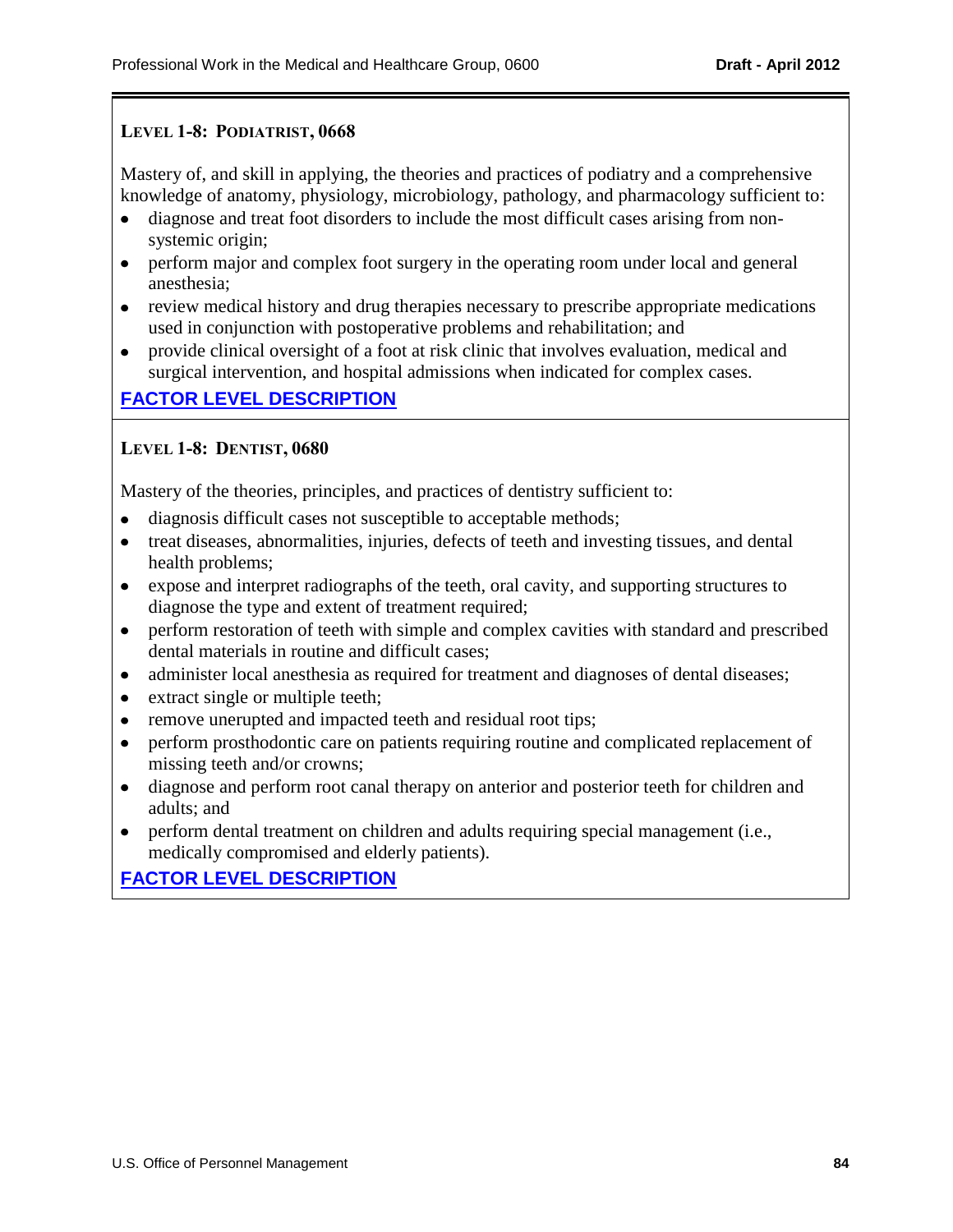## **LEVEL 1-8: CONSUMER SAFETY, 0696**

Mastery of, and skill in applying, the theories and practices of a scientific field such as chemistry, biology, pharmacology, or food technology; and a comprehensive knowledge of:

- the principles and practices of assigned areas such as food or biotechnology;  $\bullet$
- the Food, Drug, and Cosmetic Act;
- governing rules and regulations and court precedents applicable to the assigned area; and  $\bullet$
- written and verbal communication techniques

sufficient to:

- serve as a technical authority in a particular assigned area;
- $\bullet$ provide authoritative advice and assistance on extensive, complex, and complicated manufacturing processes and operations and inspectional problems relative to the safety and effectiveness of products;
- $\bullet$ recognize discrepancies or inconsistencies in reported information;
- provide written analyses of data and in-depth fault analysis evaluations and product failures;
- interpret and apply laws, policies, and regulations;  $\bullet$
- develop evidence when situations encountered may result in regulatory action;  $\bullet$
- perform tasks related to the regulation of a specific industry;  $\bullet$
- develop analyses that are used for presentations and in negotiations;  $\bullet$
- conduct negotiations with industry representations and other government agencies; and
- develop training programs.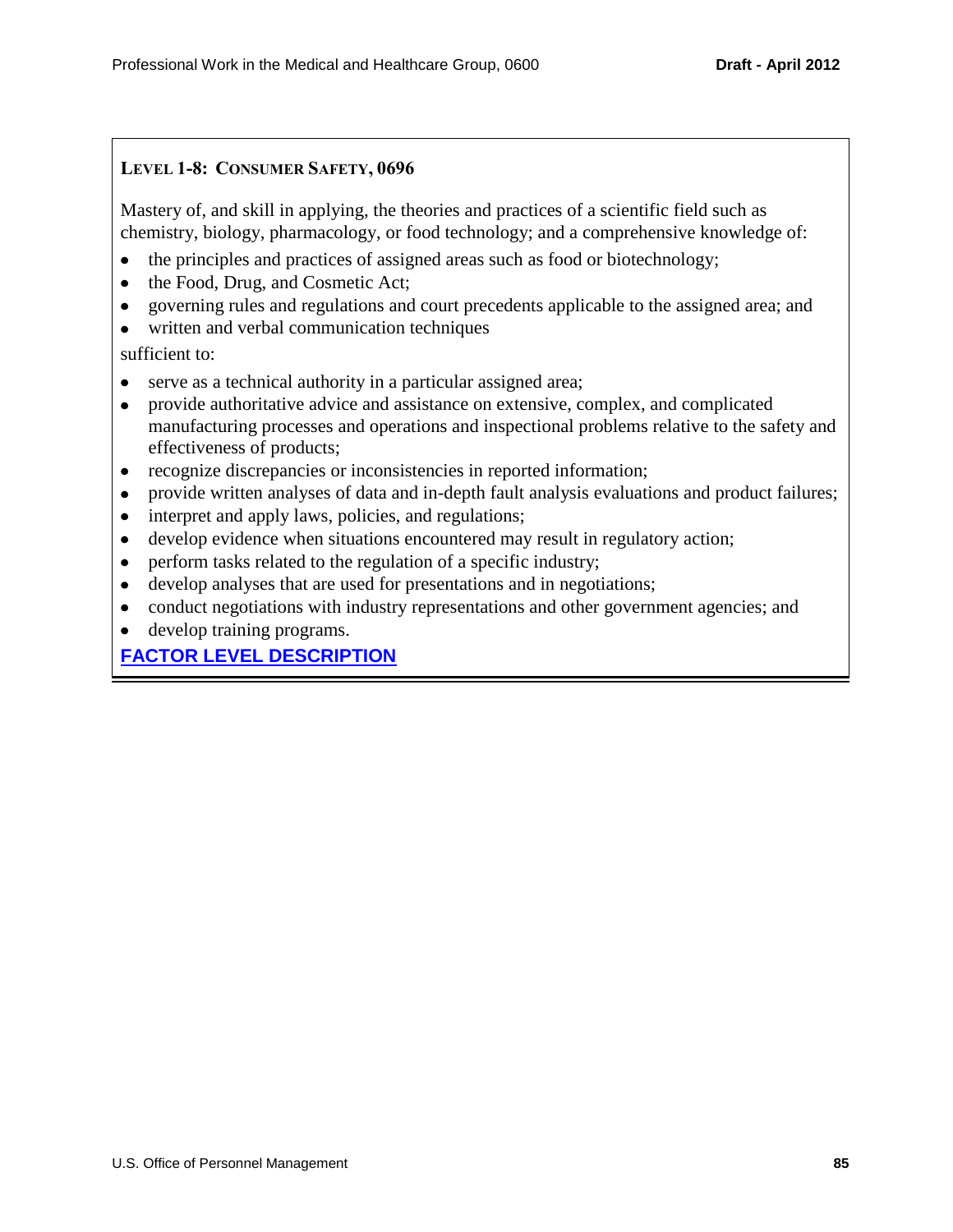## **LEVEL 1-9: PHYSICIAN, 0602 (ILLUSTRATION 1)**

Mastery of, and skill in applying, theories, principles, concepts, and practices of medicine sufficient to:

- serve as an expert in medical evaluations, treatment, and follow-up of patients with suspected illnesses;
- apply new scientific and/or technological procedures in the evaluation of complex patient  $\bullet$ diagnosis;
- serve as a recognized authority for the medical program;
- develop guidelines for interns, residents, and other hospital staff to follow when carrying out patient care services; and
- assess program effectiveness for the delivery of patient care services.

## **[FACTOR LEVEL DESCRIPTION](#page-50-0)**

### **LEVEL 1-9: PHYSICIAN, 0602 (ILLUSTRATION 2)**

Mastery of, and skill in applying, theories, principles, concepts, and practices of a specialty medical area sufficient to:

- provide advisory and consultative services to other board members regarding conflicting medical evidence;
- elicit and interpret complex medical aspects of disability claim cases;
- provide authoritative knowledge of a specialty area for advising board members; and
- establish program precedents resulting in standards, policies, and guides in disability evaluation matters.

## **[FACTOR LEVEL DESCRIPTION](#page-50-0)**

### **LEVEL 1-9: PHYSICIAN, 0602 (ILLUSTRATION 3)**

Mastery of, and skill in applying, theories, principles, concepts, and practices of medicine, specifically occupational medicine sufficient to:

- plan, execute, and administer an occupational medicine program;
- provide medical direction for the program;
- determine program scope, policies, objectives, and specific goals;
- provide direction and guidance to staff;
- serve as physician advisor of the program;
- develop and manage the program budget; and
- confer with personal physicians on employee health matters related to job performance.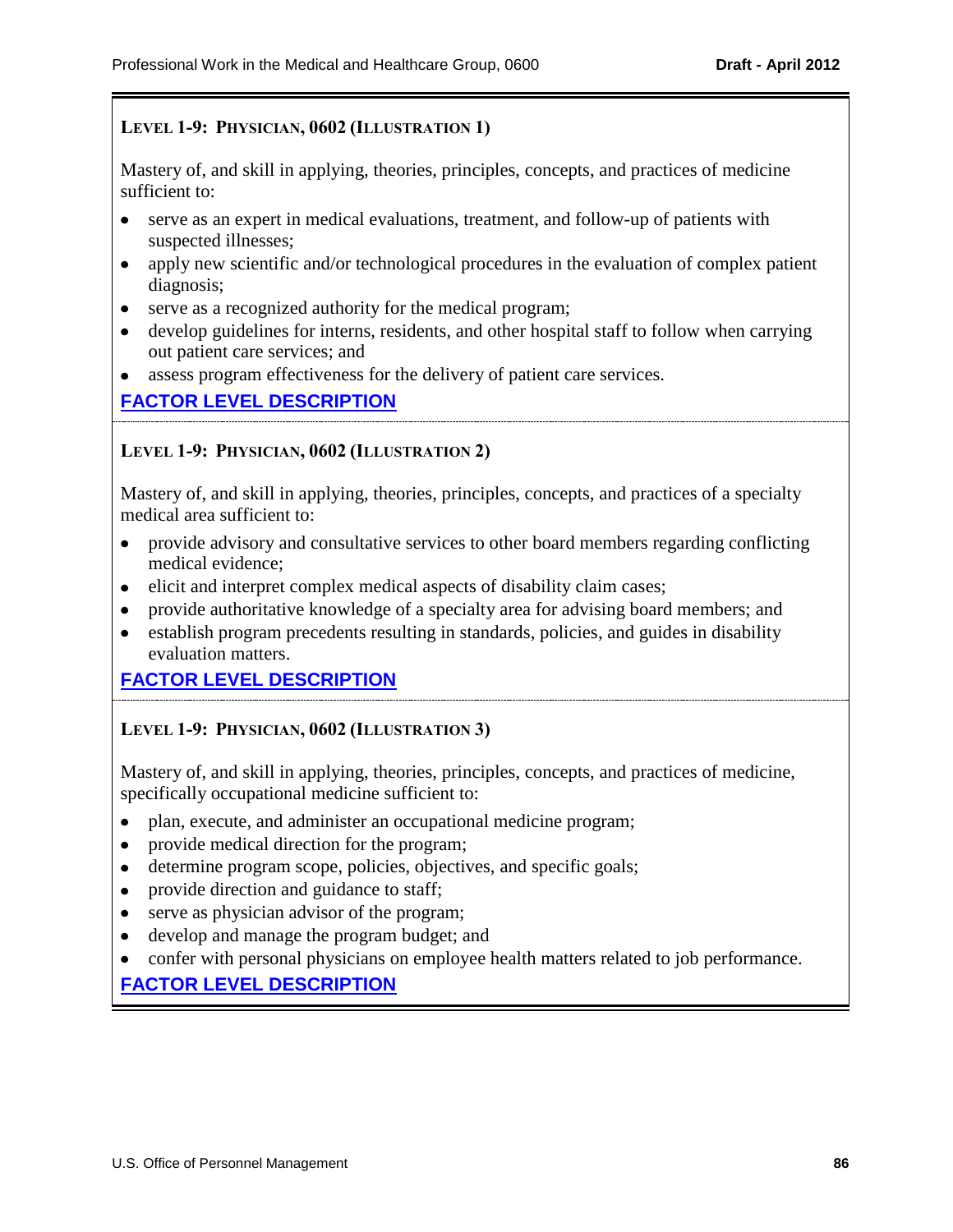# **FACTOR 4 ILLUSTRATIONS**

## **LEVEL 4-3: CLINICAL LABORATORY TECHNOLOGIST, 0644 (ILLUSTRATION 1)**

**Nature of Assignment** – Work consists of performing the full range of emergency procedures in the areas of chemistry, urinalysis, hematology, serology, bacteriology, and immunohematology.

#### **What Needs To Be Done** – The employee:

- analyzes the suitability of the specimen;  $\bullet$
- identifies the requirements of the requested test, the purpose of the analysis, and the types and frequency of the control procedures; and
- correlates the test results with other laboratory and/or patient data and other similar factors.

**Difficulty and Originality Involved** – The employee exercises versatility, judgment, and perception to:

- apply standard techniques and practices;
- select alternative procedures to correct errors;
- identify and interpret diverse factors, situations, and conditions;
- understand interrelationships among different strategies, standards, and activities; and
- explain and justify determinations.

## **[FACTOR LEVEL DESCRIPTION](#page-57-0)**

### **LEVEL 4-3: CLINICAL LABORATORY TECHNOLOGIST, 0644 (ILLUSTRATION 2)**

**Nature of Assignment** – Work consists of performing a variety of procedures evaluating and interpreting test results in the hematology section of a clinical laboratory.

### **What Needs To Be Done** – The employee:

- analyzes complex and infrequently requested tests;
- evaluates abnormal results;
- uses and maintains laboratory equipment; and
- develops and monitors quality controls.

### **Difficulty and Originality Involved** – The employee exercises versatility, judgment, and perception to:

- identify and interpret diverse factors, situations, and conditions;
- understand interdependency of different tests; and
- explain and justify determinations of test results based on laboratory data.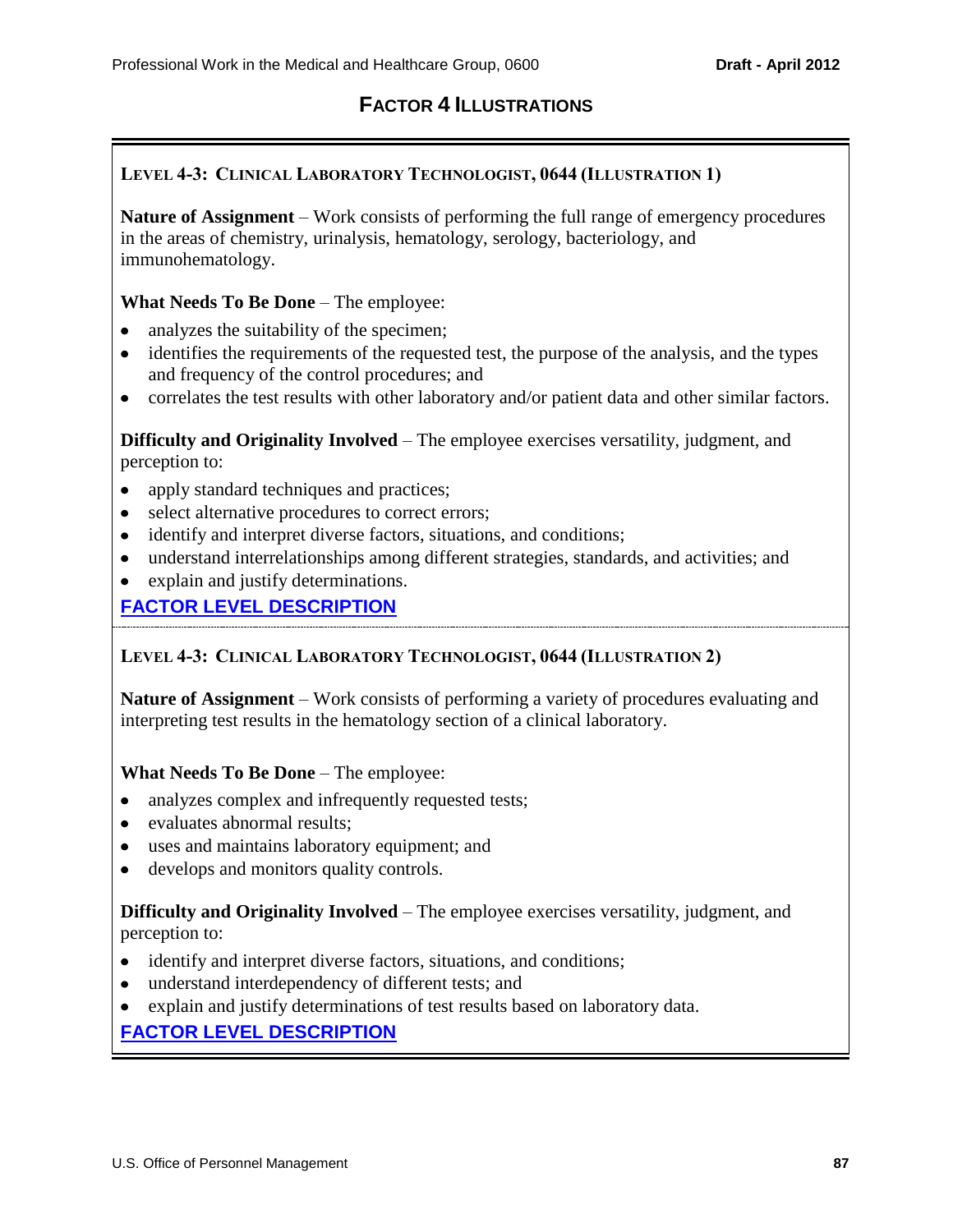#### **LEVEL 4-4: PHYSICIAN ASSISTANT, 0603**

**Nature of Assignment** – Work consists of providing diagnostic, preventative, and therapeutic health services to patients and family members in a primary care facility under the guidance of a physician.

#### **What Needs To Be Done** – The employee:

- obtains health and developmental history from patient or parent;
- conducts physical examinations;
- records findings and makes critical evaluations;
- requests special screenings and developmental and laboratory tests;
- interprets test results;  $\bullet$
- provides full range of emergency services or crisis intervention;  $\bullet$
- reassesses treatment plans as needed;  $\bullet$
- provides medical care and preventative services to healthy individuals including guidance in  $\bullet$ nutrition, common illnesses, child growth, and development;
- makes decisions concerning medical care needs of patients with physicians;  $\bullet$
- works collaboratively with physician in management of some complex cases;  $\bullet$
- prescribes and dispenses (non-controlled) medications according to approved medication  $\bullet$ lists and existing protocols and instructions;
- provides direct medical care in the presence of illness or disability in order to maintain life,  $\bullet$ provide comfort, reduce distress, and enhance coping ability;
- provides surveillance over medical practices applied to stabilize chronically ill persons;  $\bullet$
- adjusts treatments within established standing order recognizing when to refer the patient to  $\bullet$ the physician or other health team members;
- $\bullet$ instructs and counsels patients to obtain confidence and understanding of and compliance with treatment plans and long-term health maintenance;
- identifies and evaluates medical psychological problems, making referrals when necessary;  $\bullet$
- provides patient education; and  $\bullet$
- notate patient medical data into medical records.

#### **Difficulty and Originality Involved** – Exercises judgment and ingenuity to:

- identify abnormalities discovered in physical examinations;
- obtain and record medical histories;
- request and review diagnostic studies and developmental screening tests;
- initiate treatment and make referrals; and
- understand the values and customs of the ethnic group and the effect of cultural differences on healthcare delivery.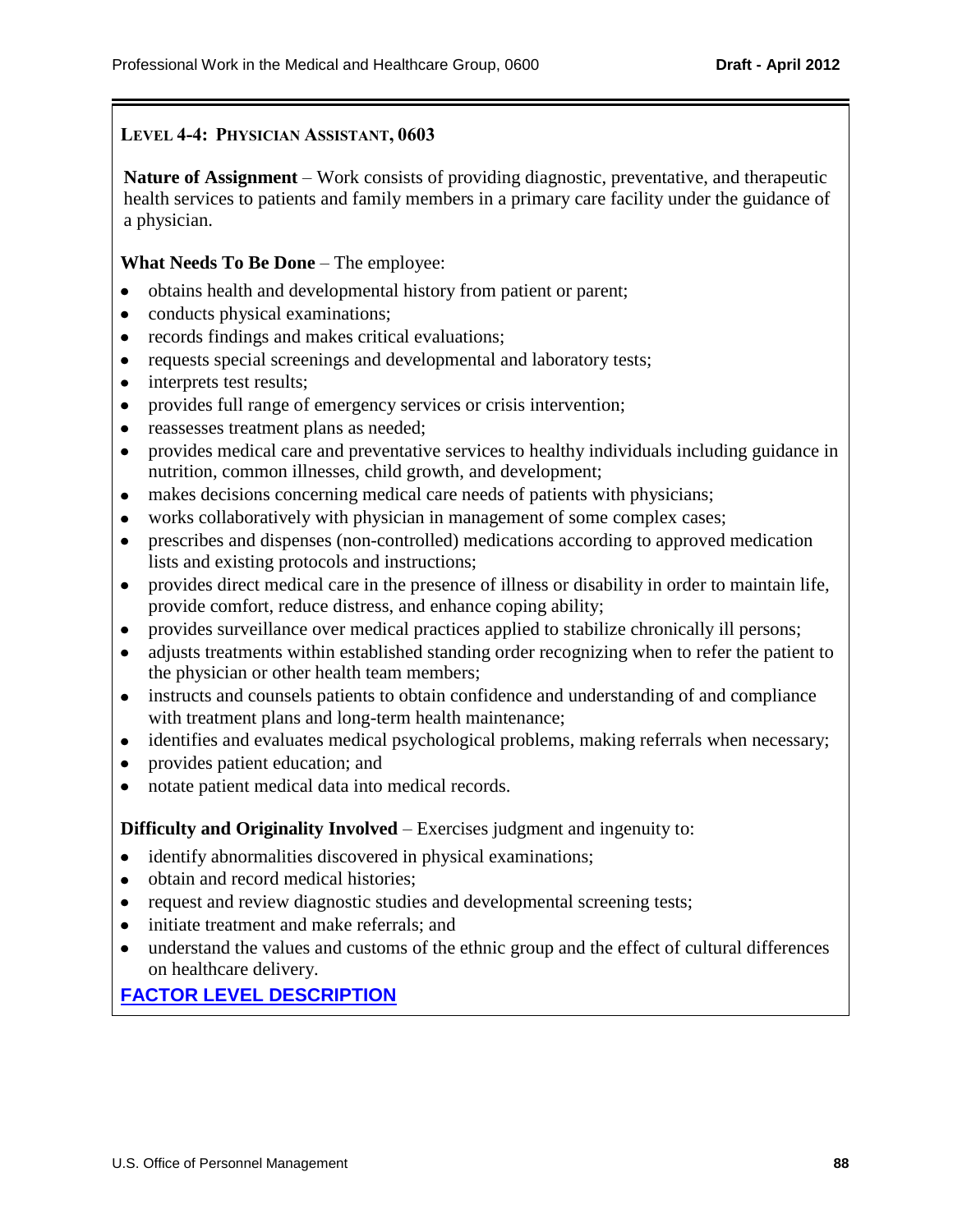## **LEVEL 4-4: NURSE PRACTITIONER, 0610**

**Nature of Assignment** – Work consists of providing a complete range of nursing services in a community including the assessment of patients through counseling, teaching, and treating minor illnesses.

#### **What Needs To Be Done –** The employee:

- serves as the provider of healthcare in the community by providing comprehensive nursing, preventative, and therapeutic healthcare service to patients and family members;
- assesses, plans, evaluates, and modifies the treatment of patients and families;
- counsels, teaches, and coordinates services; and  $\bullet$
- makes diagnoses and initiates therapies.  $\bullet$

**Difficulty and Originality Involved** – Exercises judgment and ingenuity to:

- apply and adapt standard techniques and practices to new situations;
- interpret and ensure compliance with patient care standards; and/or
- refine methods and procedures to follow when delivering patient care services.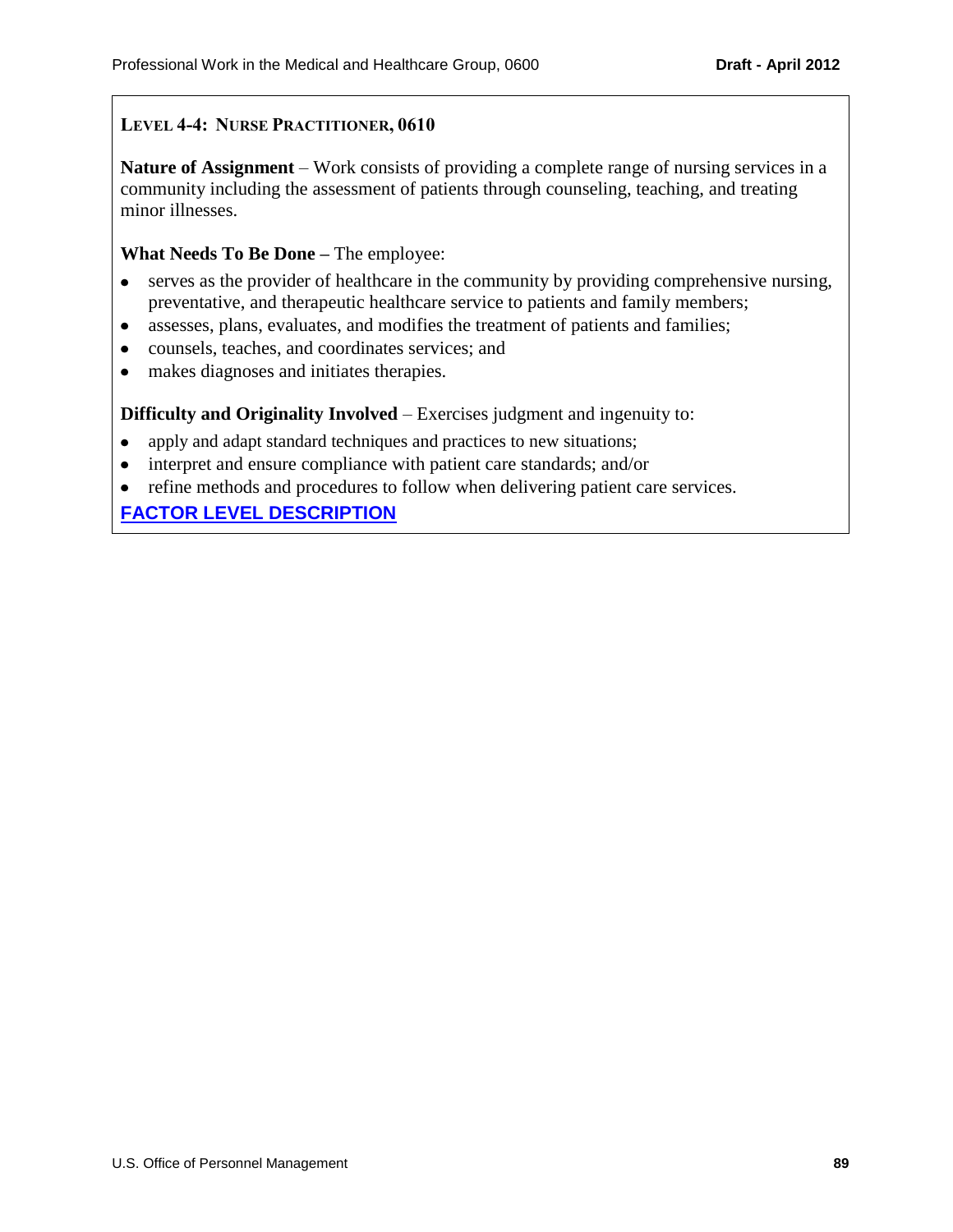## **LEVEL 4-4: DIETITIAN, 0630**

**Nature of Assignment** – Work consists of assessing cardiology patients to establish medical nutritional care plans and provide nutritional care, counseling, and education.

#### **What Needs To Be Done** – The employee:

- plans, coordinates, directs, and participates in all nutritional care activities for patients in cardiology-related programs;
- plans, develops, and implements individualized nutritional care plans including nutrition  $\bullet$ education for patients and caregivers;
- develops and tailors nutritional therapy to each patient's disease, interdisciplinary care plan,  $\bullet$ dietary needs, ethnic background, and socioeconomic conditions;
- designs and develops dietary guides, teaching tools, and visual aids to facilitate patients'  $\bullet$ understanding of the principles of their diets;
- $\bullet$ assesses medical nutritional needs through physician ordered laboratory tests and develops individual, specialized care plans;
- assesses patients' nutritional status, the need for oral nutritional supplements, and total  $\bullet$ enteral nutrition therapy products, and writes prescriptions;
- counsels patients and/or caregiver;  $\bullet$
- plans, develops, and organizes nutrition education programs for cardiac patients and  $\bullet$ caregivers; and
- plans and conducts educational sessions for physicians, dietitians, and other staff.

### **Difficulty and Originality Involved** – Exercises considerable judgment to:

- develop, update, and refine the medical nutritional treatment plan for cardiac patients and training materials for a variety of complicated disease states; and
- translate scientific information into comprehensible nutritional instruction, education, and guidance to patients, their families, and allied health professionals.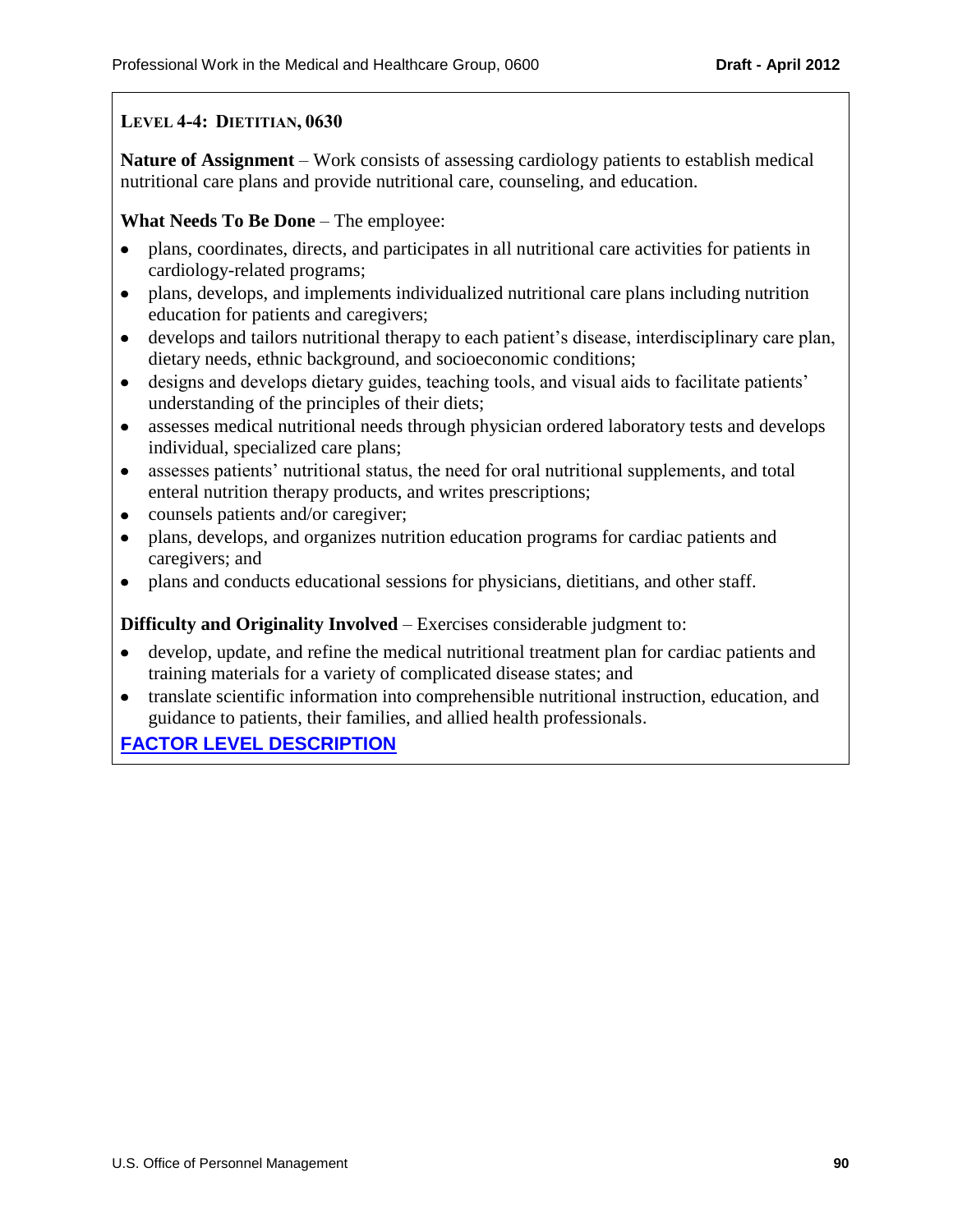## **LEVEL 4-4: OCCUPATIONAL THERAPIST, 0631**

**Nature of Assignment** – Work consists of developing plans, identifying needs, coordinating with other groups, and providing highly specialized evaluation and treatment for complex and difficult cases involving children with multiple medical and educational problems, such as cerebral palsy, spina bifida, prematurity, and autism.

#### **What Needs To Be Done** – The employee:

- selects, administers, adapts, scores, and interprets examinations of children to determine their level of delay in gross motor skills and in activities of daily living;
- determines the appropriate intervention;
- carries out the intervention; and
- communicates appropriately with the family of the child and with other caregivers and professionals.

**Difficulty and Originality Involved** – Exercises considerable judgment to determine the appropriate intervention for each child/family and in developing new and innovative approaches to evaluation and treatment.

# **[FACTOR LEVEL DESCRIPTION](#page-58-3)**

### **LEVEL 4-4: PHYSICAL THERAPIST, 0633**

**Nature of Assignment** – Work consists of providing physical therapy services to a wide variety of patients from different age groups and disability groups referred by a physician, dentist, or podiatrist.

### **What Needs To Be Done** – The employee:

- designs a program of therapy to reach treatment objectives;
- uses a series of complex evaluation tests and rating scales to determine patient's level of function;
- develops a treatment plan and objectives to be met;
- coordinates and employs simultaneously several treatment approaches to accomplish complex treatment objectives;
- advises patients on the necessity of special orthotic/assistive devices when appropriate;
- participates in interdisciplinary clinics; and
- selects the most appropriate techniques.

#### **Difficulty and Originality Involved** – Exercises considerable judgment to:

- adapt and modify treatment plans for patients with severe and/or multiple disabilities;
- making independent decisions in the absence of established guidelines; and
- develop innovative solutions to unconventional problems.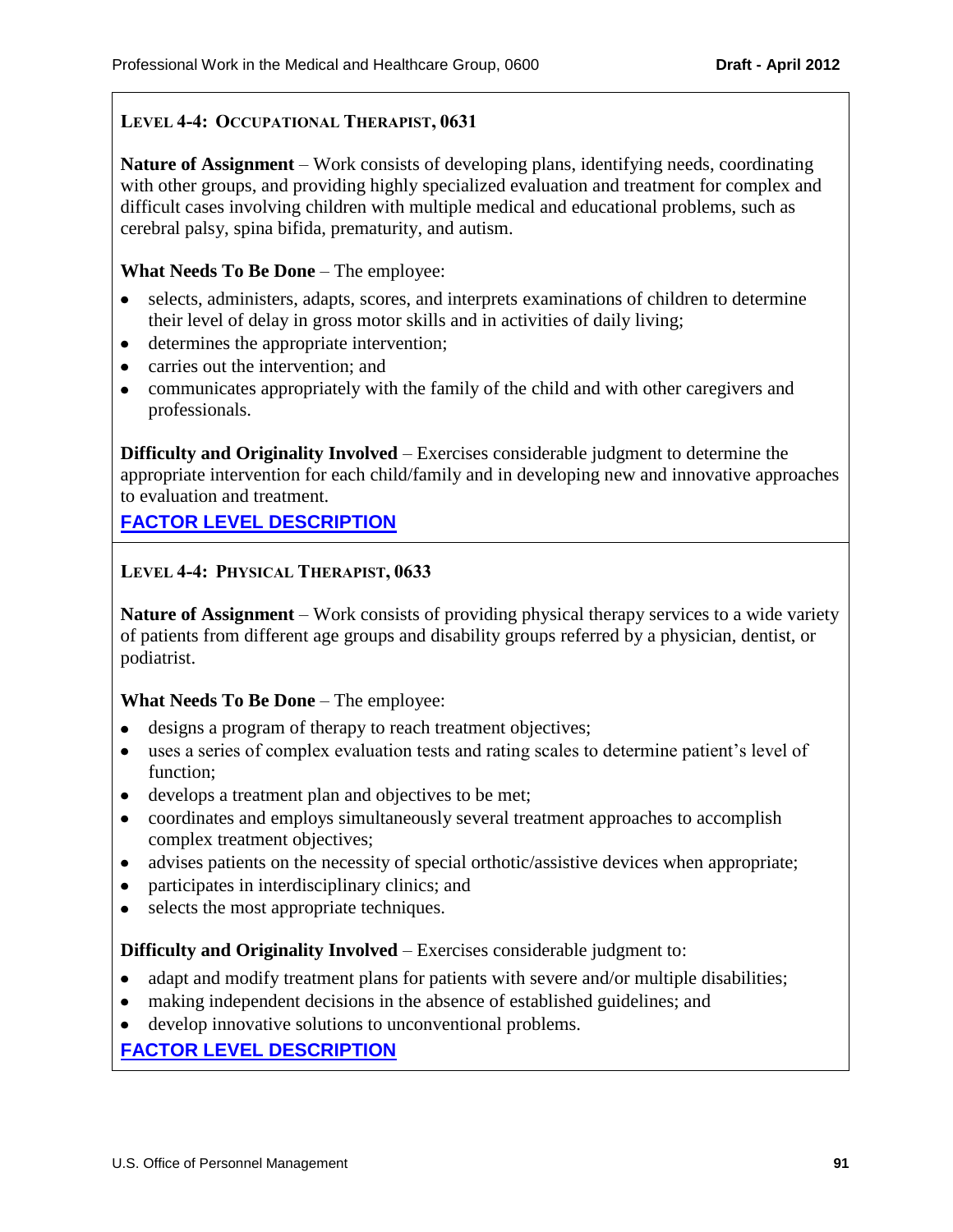## **LEVEL 4-4: KINESIOTHERAPIST, 0635**

**Nature of Assignment** – Work consists of planning and administering a treatment program for patients with complex and multiple health problems.

**What Needs To Be Done** – The employee determines potential for attaining goals and establishing a program to facilitate the patient's progress toward goals to include:

- assessing status;
- recognizing co-morbidity, contraindications, and needed precautions;
- identifying intervention;
- establishing a treatment program;
- applying kinesiotherapy principles appropriate for the program; and
- re-assessing patient's level of functioning and subsequent treatment modifications.

**Difficulty and Originality Involved** – Exercises considerable judgment to develop a treatment program when patients have complex, multiple medical problems requiring refinement of established treatment procedures or innovative approaches compounded by shorter hospital stays and rapid discharges to home and community.

# **[FACTOR LEVEL DESCRIPTION](#page-58-5)**

### **LEVEL 4-4: CREATIVE ARTS THERAPIST, 0638**

**Nature of Assignment** – Work consists of developing an art therapy program for the treatment of adolescent psychiatric patients.

### **What Needs To Be Done** – The employee:

- develops treatment plans;
- adapts or modifies treatment procedures;
- develops new techniques and approaches to achieve objectives in severe and complex mental cases;
- monitors effectiveness of services and modifies treatment when necessary; and
- participates on interdisciplinary teams.

**Difficulty and Originality Involved** – Exercises considerable judgment to:

- provide analysis of complicated psychiatric cases with multiple problems, such as, seizure disorders, learning disabilities, and dysfunctional family systems; and
- design and implement multidimensional treatment approaches.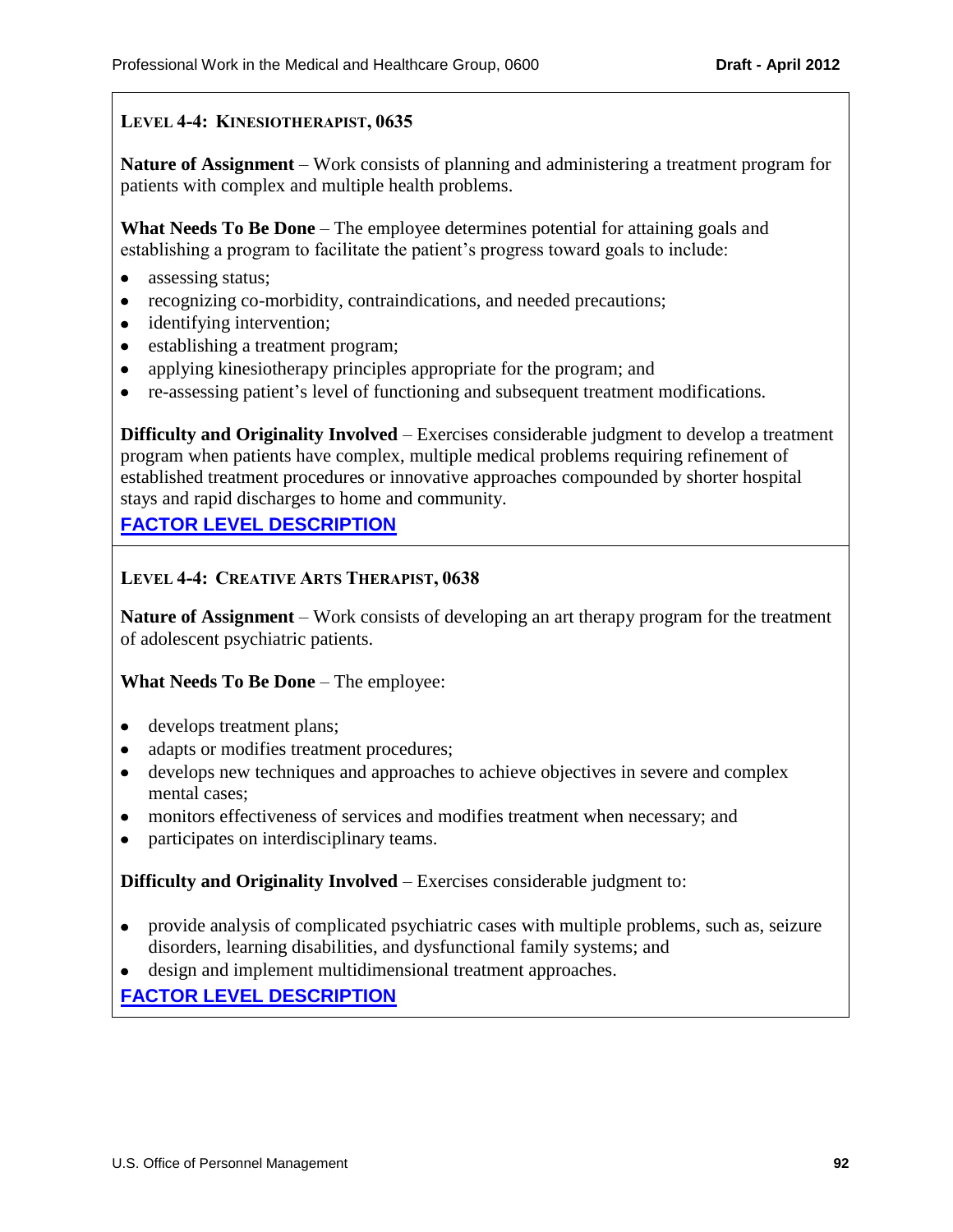## **LEVEL 4-4: RECREATION THERAPIST, 0638**

**Nature of Assignment** – Work consists of planning a treatment program for critically disabled patients with complex and multiple medical problems.

#### **What Needs To Be Done** – The employee:

- develops, organizes, and administers recreation programs to provide therapeutic treatment;
- develops psychosocial interventions for coping with frustration, stress, anger, and hostility;
- functions as a member of an interdisciplinary team to coordinate patient treatment to  $\bullet$ achieve maximum rehabilitation potential; and
- participates in unit rounds with physicians and other members of the treatment team.

**Difficulty and Originality Involved** – Exercises considerable judgment to:

- modify techniques;
- create new ways to maximize the rehabilitation process; and
- develop new approaches to achieve treatment goals.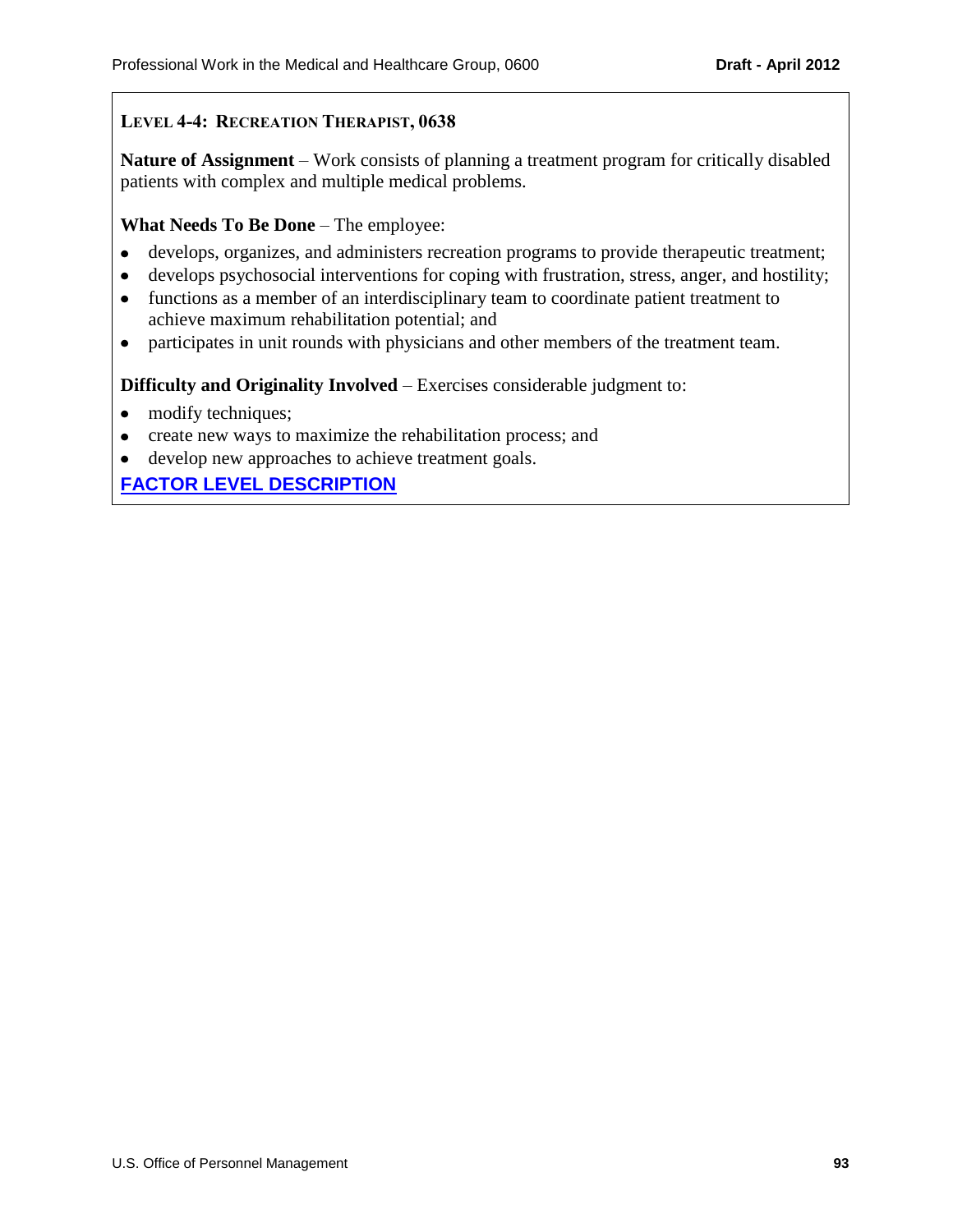## **LEVEL 4-4: PHARMACIST, 0660**

**Nature of Assignment** – Work consists of selecting, compounding, dispensing, and preserving drugs and participating in training programs.

### **What Needs To Be Done** – The employee:

- compounds and dispenses prescriptions including bulk compounding of pharmaceuticals;  $\bullet$
- develops and prepares sterile products such as total parenteral nutrition, IV admixtures,  $\bullet$ allergy extracts, ophthalmic solutions, and investigational drugs;
- screens prescriptions for proper interpretation; appropriate dosages; and possible  $\bullet$ therapeutic, chemical or physical incompatibility;
- advises patients and nursing staff on dosage regimen, side effects, storage requirements, and  $\bullet$ any special instructions;
- prepares cancer chemotherapeutic agents;
- serves as advisor on therapeutic problems;
- prepares and participates in training programs for pharmacy technicians and other hospital staff personnel; and
- $\bullet$ participates as a consultant in special programs such as metabolic support (parenteral nutrition), drug evaluation, and clinical studies.

**Difficulty and Originality Involved** – Exercises considerable judgment to:

- perform pharmaceutical work that involves the consideration of such factors as:
	- therapeutic, physical, and chemical incompatibilities in evaluating dosages;
	- permissible concentrations of drugs;
	- chemical reactions resulting in insolubility, inactivation, or precipitations;
- develop variations in standard formulas to meet the needs of individuals patients; and
- serve as an advisor to the medical staff on known and potential effects on the use of new  $\bullet$ drugs or drugs in an investigational status.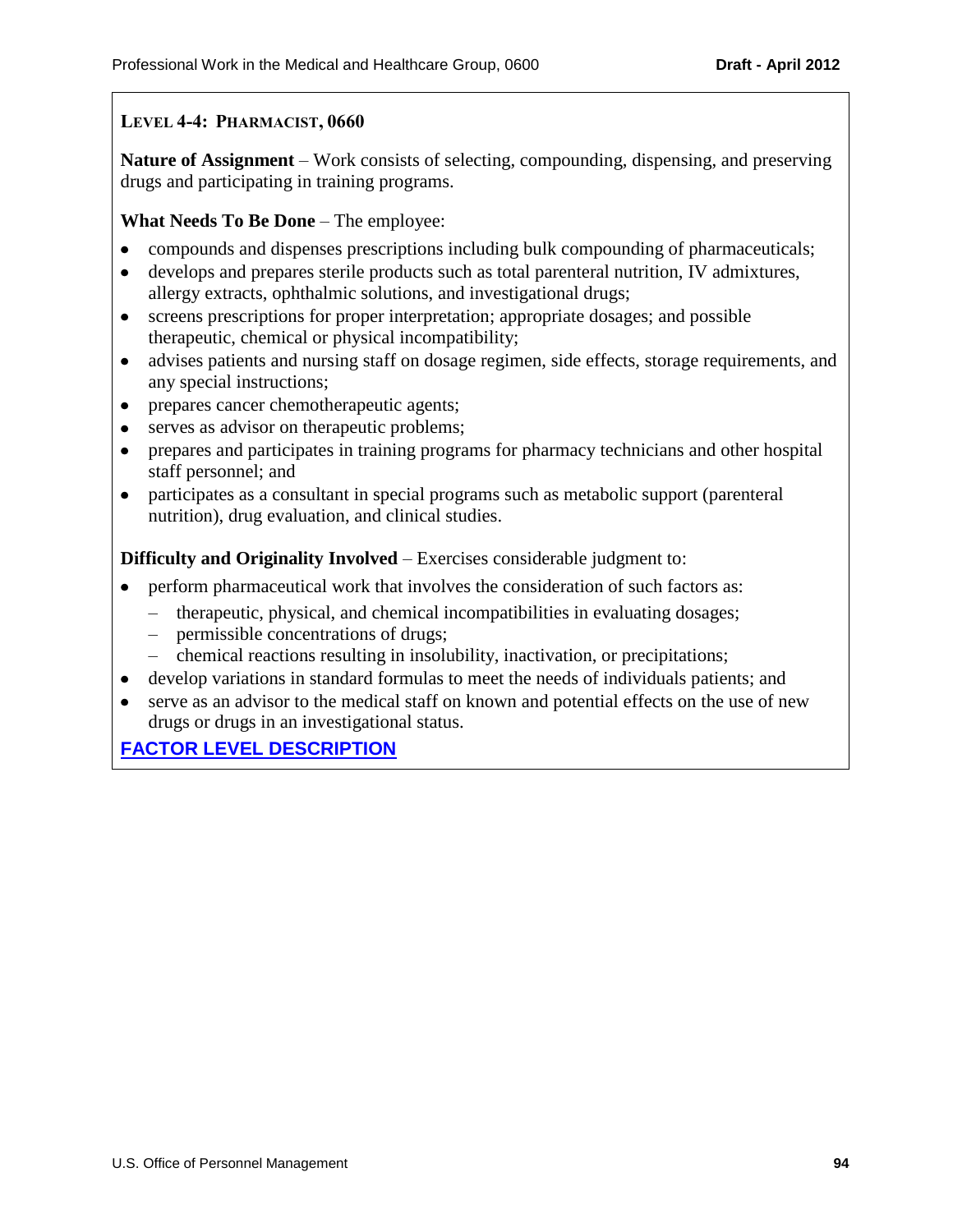## **LEVEL 4-4: SPEECH/LANGUAGE PATHOLOGIST, 0665**

**Nature of Assignment** – Work consists of planning, coordinating, and providing the full range of speech/language pathology services to treat patients of all ages with speech, language, and voice disorders.

#### **What Needs To Be Done** – The employee:

- evaluates and treats patients;
- determines which patients require services depending on the nature, severity, and  $\bullet$ complexity of their disorder; and
- determines by the nature of the disorders which patients need referral to other specialists, such as to a prosthetist for the fabrication of devices designed to improve intelligibility of speech.

**Difficulty and Originality Involved** – Exercises considerable judgment and creativity to develop innovative assessment techniques and solutions for complex and severe types of communication disorders.

## **[FACTOR LEVEL DESCRIPTION](#page-58-8)**

### **LEVEL 4-4: AUDIOLOGIST, 0665**

**Nature of Assignment** – Work consists of evaluating and providing treatment for a variety of hearing and vestibular disorders which may be severe alone or complicated by other physical and/or mental disabilities.

**What Needs To Be Done** – The employee performs, evaluates, and interprets diagnostic tests that are significantly inconsistent or conflicting and which require careful selection and interpretation or further diagnostic measures to evaluate auditory or vestibular disorders in adult and geriatric patients.

**Difficulty and Originality Involved** – Exercises considerable judgment to identify, assess, diagnose, and develop rehabilitation plans for hearing loss and vestibular disorders in adult and geriatric cases that are complex in terms of severity of communicative impairment and presence of complicating physical and emotional factors.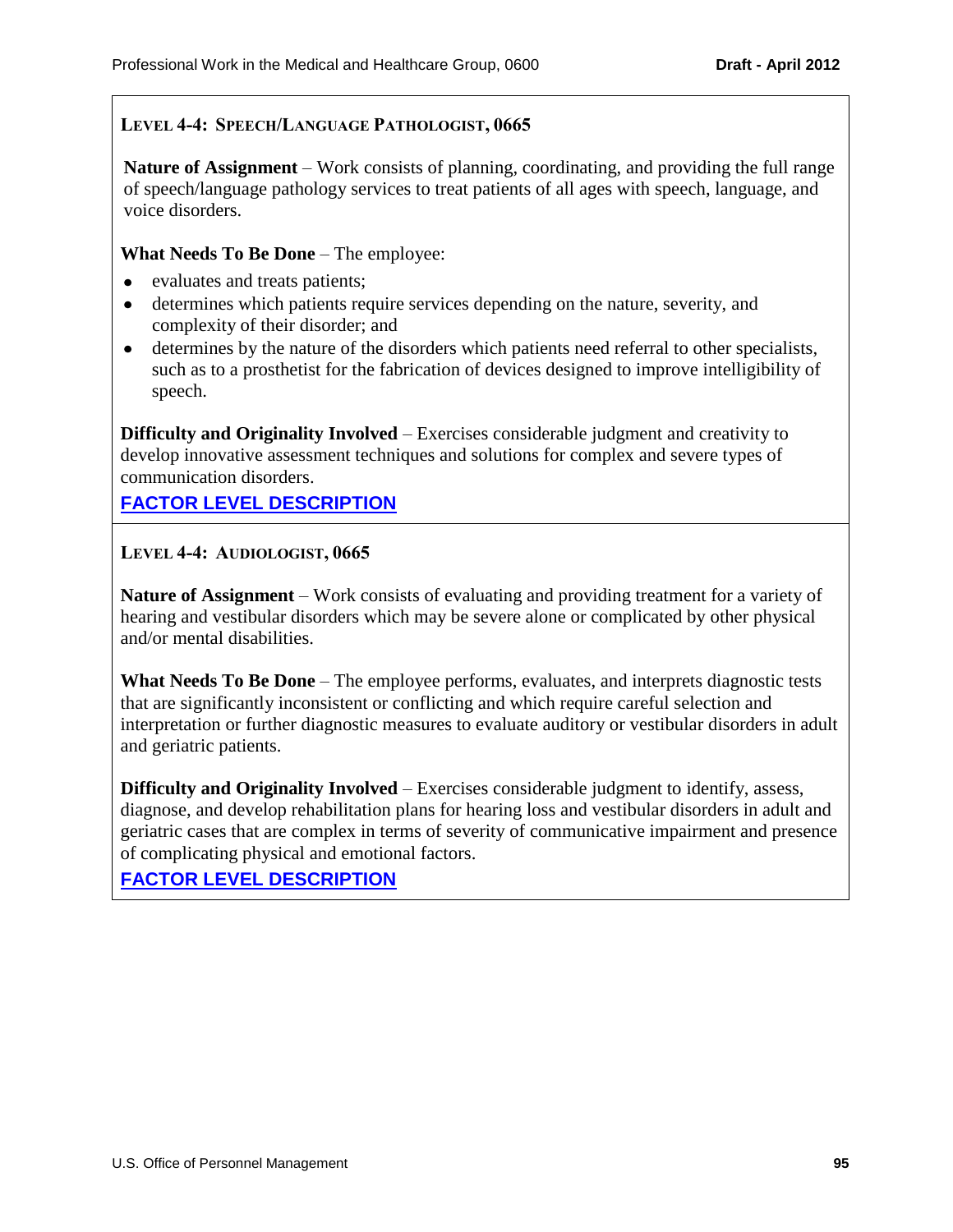## **LEVEL 4-4: INDUSTRIAL HYGIENIST, 0690**

**Nature of Assignment** – Work consists of conducting evaluations and surveys that cover a wide range of agency operations at facilities located in various parts of the region. The work activities and work environment involve a variety of exposure to physical, chemical, and/or radiological health hazards.

#### **What Needs To Be Done** – The employee:

- plans and conducts complete evaluations of work operations involving potentially hazardous environmental conditions;
- analyzes findings; and
- recommends corrective measures and controls.

**Difficulty and Originality Involved** – Exercises considerable judgment and creativity to:

- conduct surveys where industrial processes are frequently changing and with new materials for which composition and/or toxicological information may be sketchy; and
- adapt and modify established methods of control to meet the requirements of the particular situation.

# **[FACTOR LEVEL DESCRIPTION](#page-58-9)**

### **LEVEL 4-5: OPTOMETRIST, 0662**

**Nature of Assignment** – Work consists of providing:

- optometric services to civilian and military personnel; and
- comprehensive occupational vision consultant services.

### **What Needs To Be Done** – The employee:

- performs external and internal dilated and non-dilated ocular examinations;
- performs objective and subjective optometric procedures; and
- detects ocular or systemic diseases and refers patients requiring other medical treatment to a physician.

## **Difficulty and Originality Involved** – Exercises considerable judgment to:

- determine the suitability and applicability of new ophthalmic materials, devices, and processes to the sight conservation program; and
- $\bullet$ assist in statistical and investigative studies related to the development of corrective and protective optical devices.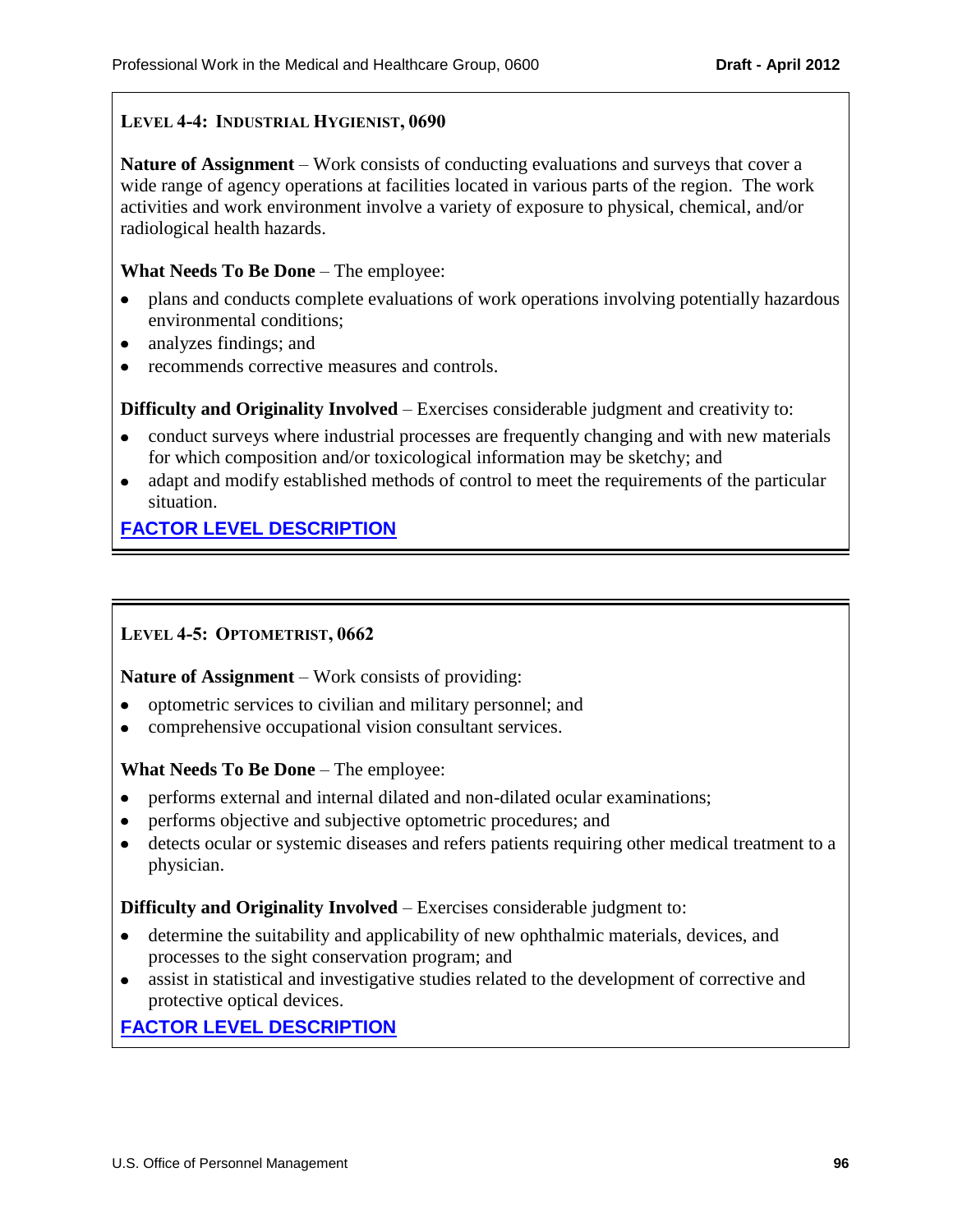## **LEVEL 4-5: PODIATRIST, 0668**

**Nature of Assignment** – Work consists of many different and unrelated processes such as performing complex as well as routine surgical procedures and managing high risk clinics.

**What Needs To Be Done** – The employee:

- performs complex procedures such as pedal amputations or debridement of gangrenous and  $\bullet$ necrotic tissue;
- treats podiatric deformities;
- manages and treats complex problems caused by multiple systemic illnesses;  $\bullet$
- diagnoses and treats foot disorders;  $\bullet$
- performs injection therapy;
- provides conservative care for a variety of foot and ankle problems; and
- interprets x-rays for bone and joint pathology, deformities, trauma, and associated soft tissue structural changes.

**Difficulty and Originality Involved** – Exercises considerable judgment to develop full treatment regimens and surgical procedures that incorporate innovative techniques and unusual skill.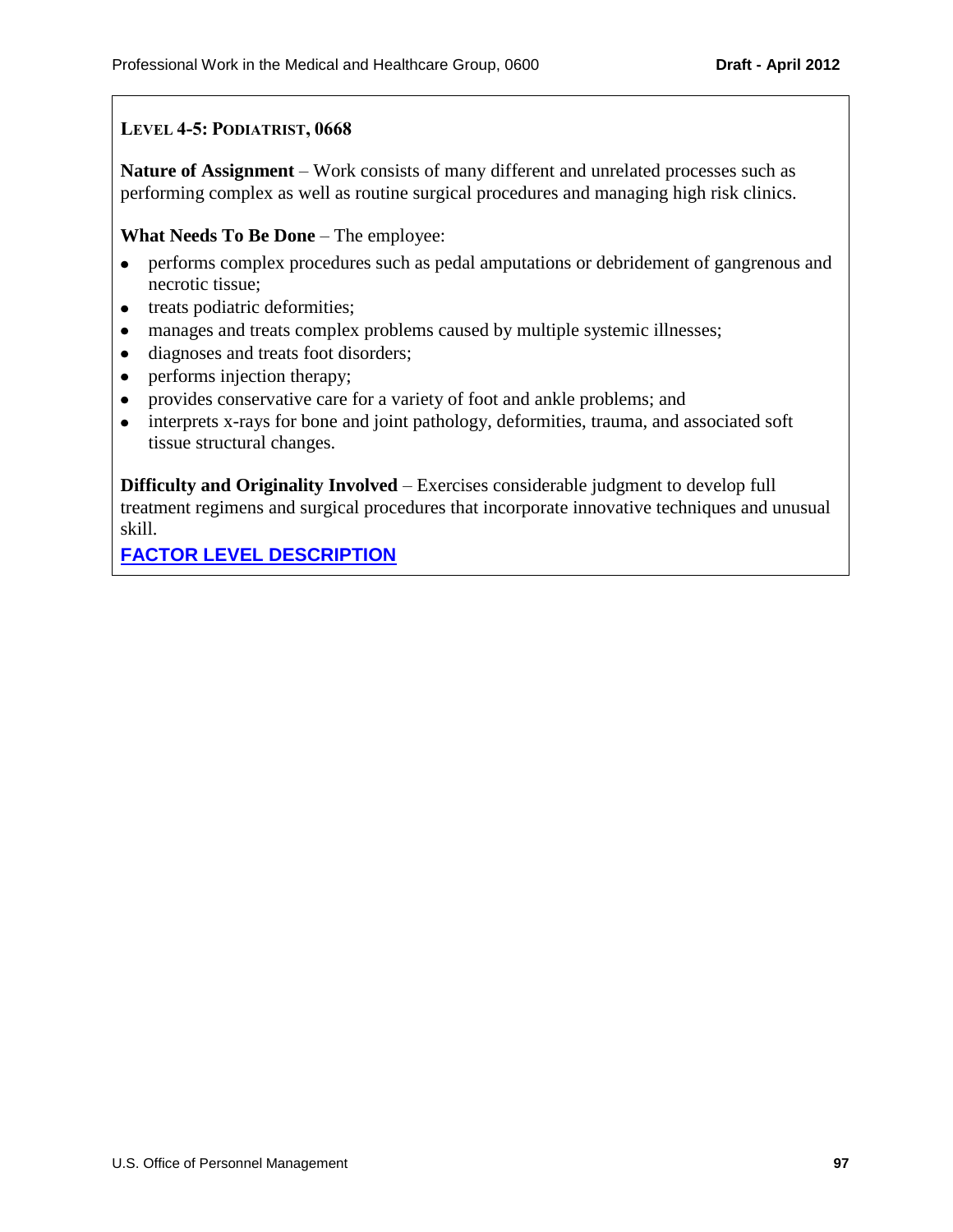## **LEVEL 4-5: DENTIST, 0680**

#### **Nature of Assignment** – Work consists of:

- diagnosing and treating difficult and unusual cases in a specialty area of dentistry; and
- providing advisory services to other dental experts.

#### **What Needs To Be Done** – The employee:

- develops treatment plans for difficult cases;
- applies latest technological developments; and
- develops innovative techniques.

**Difficulty and Originality Involved** – Exercises considerable judgment and creativity to develop new approaches and techniques to unusual problems and difficult cases.

**[FACTOR LEVEL DESCRIPTION](#page-59-2)**

#### **LEVEL 4-5: CONSUMER SAFETY, 0696**

**Nature of Assignment** – Work consists of a broad range of activities related to the agency's overall consumer safety programs.

#### **What Needs To Be Done** – The employee:

- prepares support for legal contests, the outcome of which will have significant impact on major firms regulated by the agency;
- advises industry and agency management on the interpretation, intent, or impact of new  $\bullet$ programs, legislation, court decisions, and scientific findings; and
- $\bullet$  develops legal cases that are complicated by (1) varied, inconsistent, or insufficient evidence and information; (2) extreme public interest; (3) financially powerful industries; or (4) new or previously unknown hazards.

**Difficulty and Originality Involved** – Exercises considerable judgment to:

- perform compliance work requiring an extensive knowledge of pertinent laws and  $\bullet$ regulations, precedent cases, procedures for taking legal action, and the nature and extent of the evidence required to support legal actions;
- make judgmental decisions regarding legal actions and advisory opinions utilizing a thorough understanding of agency policies and priorities;
- provide expert advice regarding interpretations of laws, regulations, and programs to  $\bullet$ agency installations nationwide; and
- review reports of inspections, investigations, and laboratory analyses for violations and determines the sufficiency of the evidence to recommend appropriate legal actions.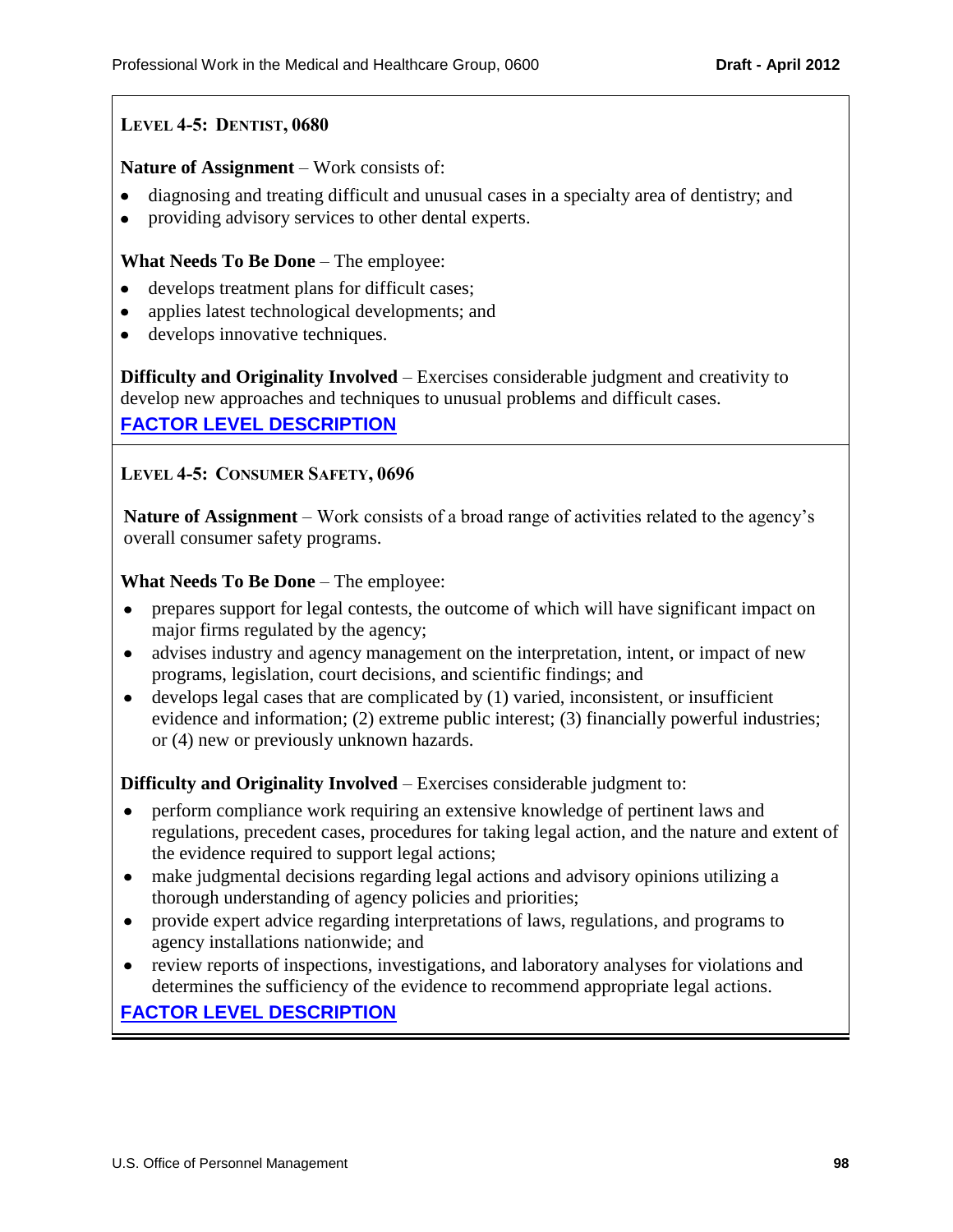### **LEVEL 4-6: PHYSICIAN, 0602 (ILLUSTRATION 1)**

#### **Nature of Assignment** – Work consists of:

- providing advisory and consultative services to other medical review board members in evaluating and correlating conflicting medical evidence for the purpose of arriving at a sound medical conclusion on novel and exceptionally difficult cases;
- developing new disability medical standards and policies; and  $\bullet$
- providing authoritative medical competency in evaluating and correlating medical evidence  $\bullet$ with regard to the impact of disease or injury on disability.

#### **What Needs To Be Done** – The employee:

- identifies medical policy issues requiring revisions and clarification and devises activities necessary to resolve problems;
- conducts independent research of medical issues to ensure that medical policy reflects current science;
- convenes and chairs panels of physicians to research medical issues in the disability program;
- provides technical materials necessary for revision or clarification of medical policy issues;
- makes medical determinations within area of medical expertise for disability benefits claims  $\bullet$ and prepares necessary documentation; and
- provides expert guidance on agency policies and procedures to other physicians and  $\bullet$ consultants.

#### **Difficulty and Originality Involved** – Exercises considerable judgment in:

- adjudicating complex disability claims;
- establishing concepts, theories, and multi-dimensional approaches to resolve unyielding problems for which traditional methods are neither applicable nor easily adaptable; and
- establishing medical standards for disability claims that reflect current medical science.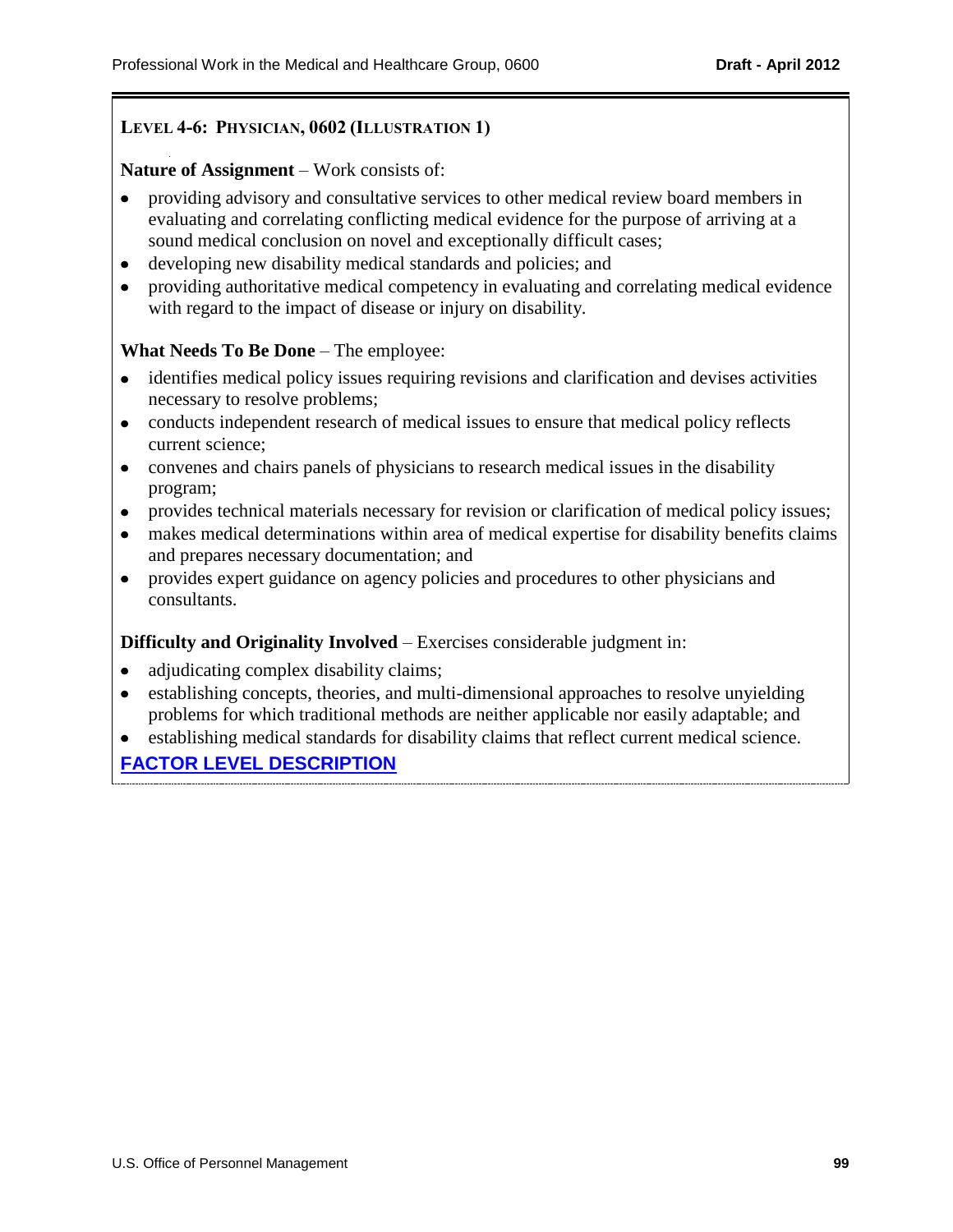## **LEVEL 4-6: PHYSICIAN, 0602 (ILLUSTRATION 2)**

**Nature of Assignment** – Work consists of planning and administering programs that deal with broad, complex occupational health problems and varying degrees of health hazards.

#### **What Needs To Be Done** – The employee:

- provides a wide range of intensive health educational and promotional activities;
- provides technical expertise in occupational health and preventive medicine to other clinicians and healthcare providers;
- plans and administers occupational health programs; and
- formulates policy and procedural guidance for operating occupational health programs.

**Difficulty and Originality Involved** – Exercises considerable judgment in making medical, policy, and procedural decisions related to the development and administration of an occupational health and preventive medicine program.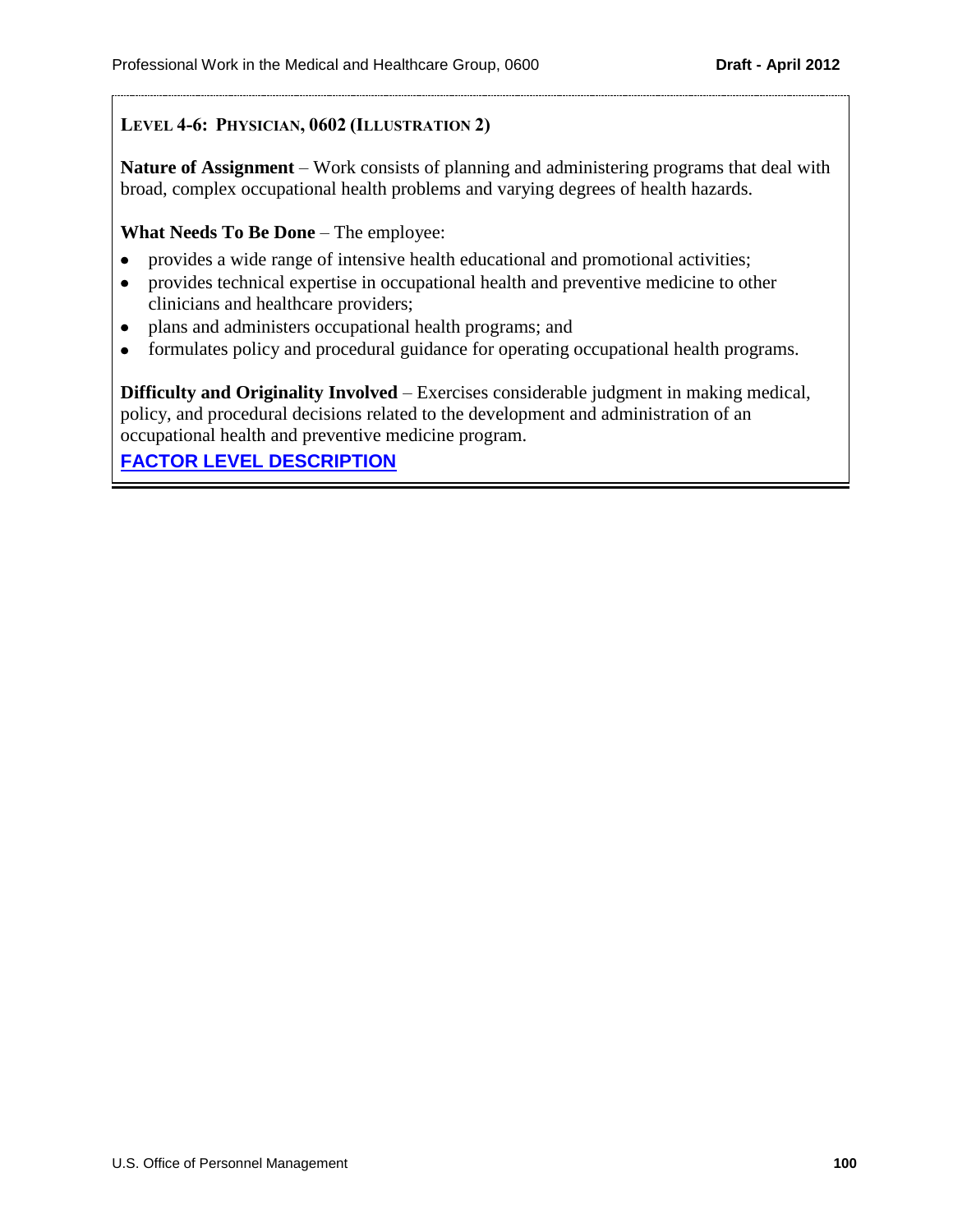# **FACTOR 5 ILLUSTRATIONS**

## **LEVEL 5-3: DIETITIAN, 0630 (ILLUSTRATION 1)**

**Scope of the Work** – Work involves:

- developing and explaining diet plans to patients; and
- training patients and medical center staff about nutrition concerns.

**Effect of the Work** – Work results affect the:

- recovery and continued well-being of patients; and
- work of other members of the healthcare team.

# **[FACTOR LEVEL DESCRIPTION](#page-63-0)**

#### **LEVEL 5-3: DIETITIAN, 0630 (ILLUSTRATION 2)**

**Scope of the Work** – Work involves evaluating nutrition risks and establishing criteria for, and assessing the effectiveness of, the nutrition component of the medical treatment program.

**Effect of the Work** – Work results affect the nutritional care and, consequently, the total treatment plan of patients by:

- improving the nutritional status of patients;
- enhancing the effectiveness of medication through nutritional strategies;
- hastening rehabilitation for those patients for whom rehabilitation is an option; and
- increasing patient comfort and well-being.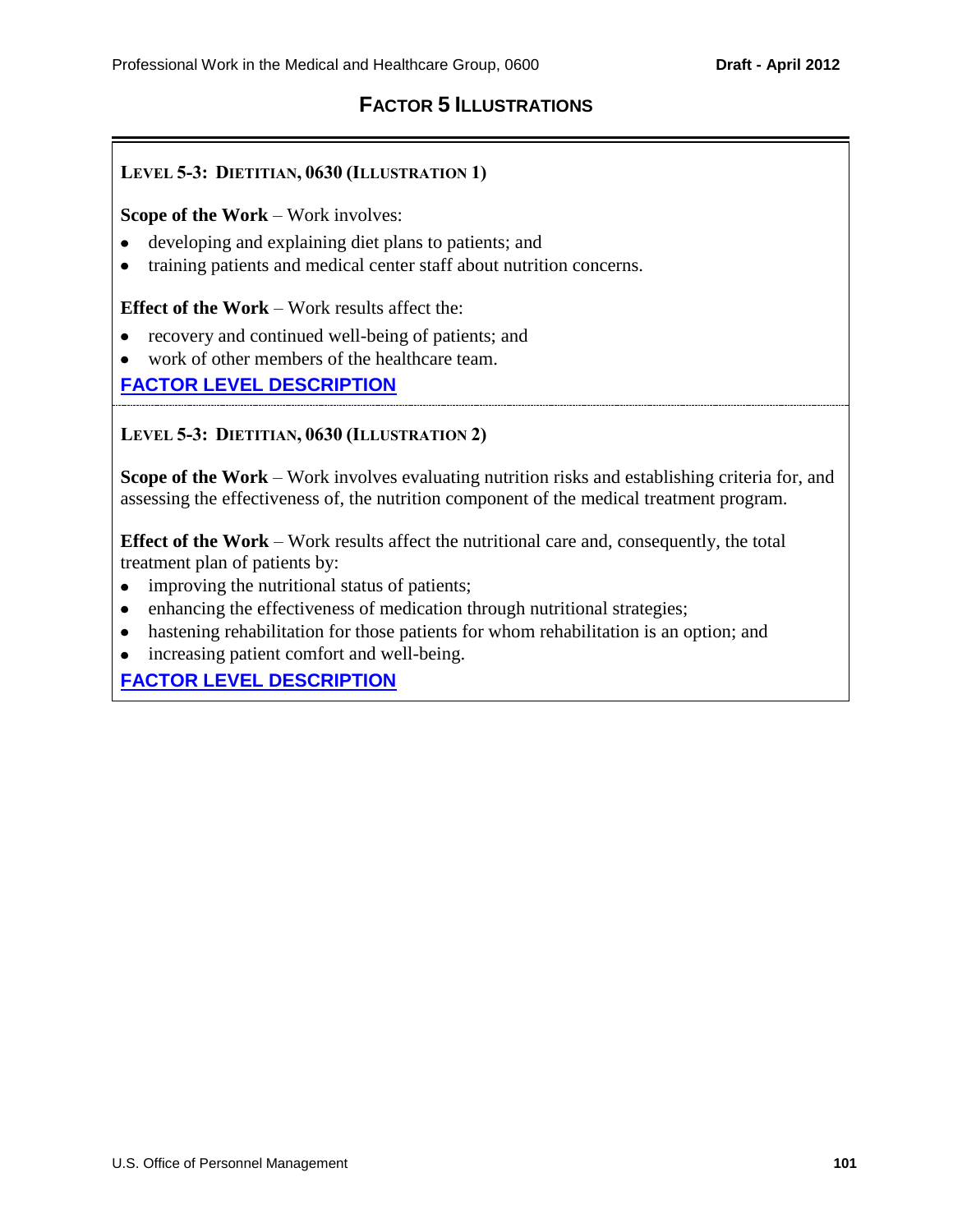## **LEVEL 5-3: NUTRITIONIST, 0630 (ILLUSTRATION 1)**

**Scope of the Work** – Work involves developing technical program regulations and training materials to support legislative initiatives for food assistance programs.

#### **Effect of the Work** – Work results affect the:

- nutritional or food service management services provided by various agencies in their food assistance programs;
- efforts of State agencies and industries that provide food assistance programs; and
- availability and quality of nutritional guidelines, references, and training materials.

## **[FACTOR LEVEL DESCRIPTION](#page-63-0)**

#### **LEVEL 5-3: NUTRITIONIST, 0630 (ILLUSTRATION 2)**

**Scope of the Work** – Work involves delivering nutritional services to communities as part of a comprehensive healthcare program.

**Effect of the Work** – Work results affect the:

- promotion of health and the prevention of disease for all ages of the population served;  $\bullet$
- public awareness of other nutritional services available through community health and educational agencies; and
- improvements in nutritional services or programs provided to the local community by those agencies.

# **[FACTOR LEVEL DESCRIPTION](#page-63-0)**

### **LEVEL 5-3: OCCUPATIONAL THERAPIST, 0631**

#### **Scope of the Work** – Work involves:

- designing and establishing occupational therapy program guidelines, manuals, and training programs;
- devising innovative patient, clinic, and research protocols;
- supporting the health services delivery system to develop methods of delivering early  $\bullet$ intervention services that are community-based, developmentally appropriate, and meet the aggregate needs of the population of disabled children and their families; and
- screening and evaluating children for eligibility to participate in early intervention program services.

### **Effect of the Work** – Work affects the:

- motor functions and activities of daily living skills of each patient;
- ability of the family and other care-givers to respond to the needs of the patient; and
- development of a comprehensive community-based early intervention program.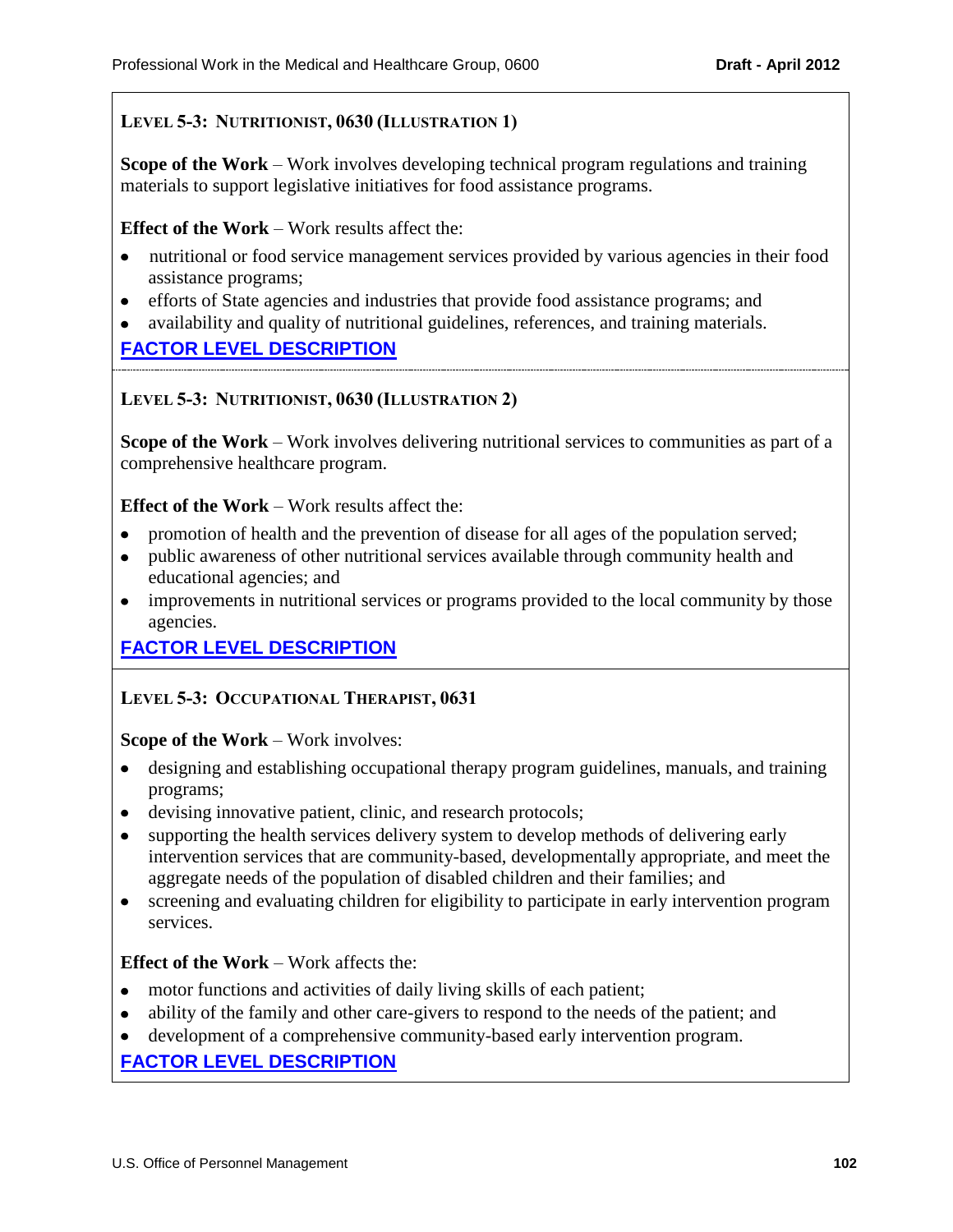## **LEVEL 5-3: PHYSICAL THERAPIST, 0633**

**Scope of the Work** – Work involves restoring maximum health, functional independence, and productivity to patients with various physical disabilities resulting from injury, disease, and the aging process.

**Effect of the Work** – Work affects the:

- return of patients to a functional level in their daily living activities; and
- effectiveness of the patient treatment regime.

**[FACTOR LEVEL DESCRIPTION](#page-63-2)**

### **LEVEL 5-3: KINESIOTHERAPIST, 0635**

**Scope of the Work** – Work involves maintaining and improving patient physical, emotional, and/or functional capability.

**Effect of the Work** – Work affects the quality of life of patients in areas such as:

- strength, range of motion, and coordination;
- mental acuity, self-worth, and self-image;
- healthy living habits; and
- muscle balance.

## **[FACTOR LEVEL DESCRIPTION](#page-63-3)**

### **LEVEL 5-3: RECREATION THERAPIST, 0638**

**Scope of the Work – Work involves:** 

- assisting patients to develop their potential for independence and functional well-being;
- guiding the development of social, emotional, cognitive, and leisure skills; and
- promoting the use of recreational therapy among other mental health professionals and within the community.

#### **Effect of the Work – Work affects patients:**

- self-esteem and concentration;
- appropriate socialization;
- leisure functioning in their environment; and
- frustration and anger controls through physical activity.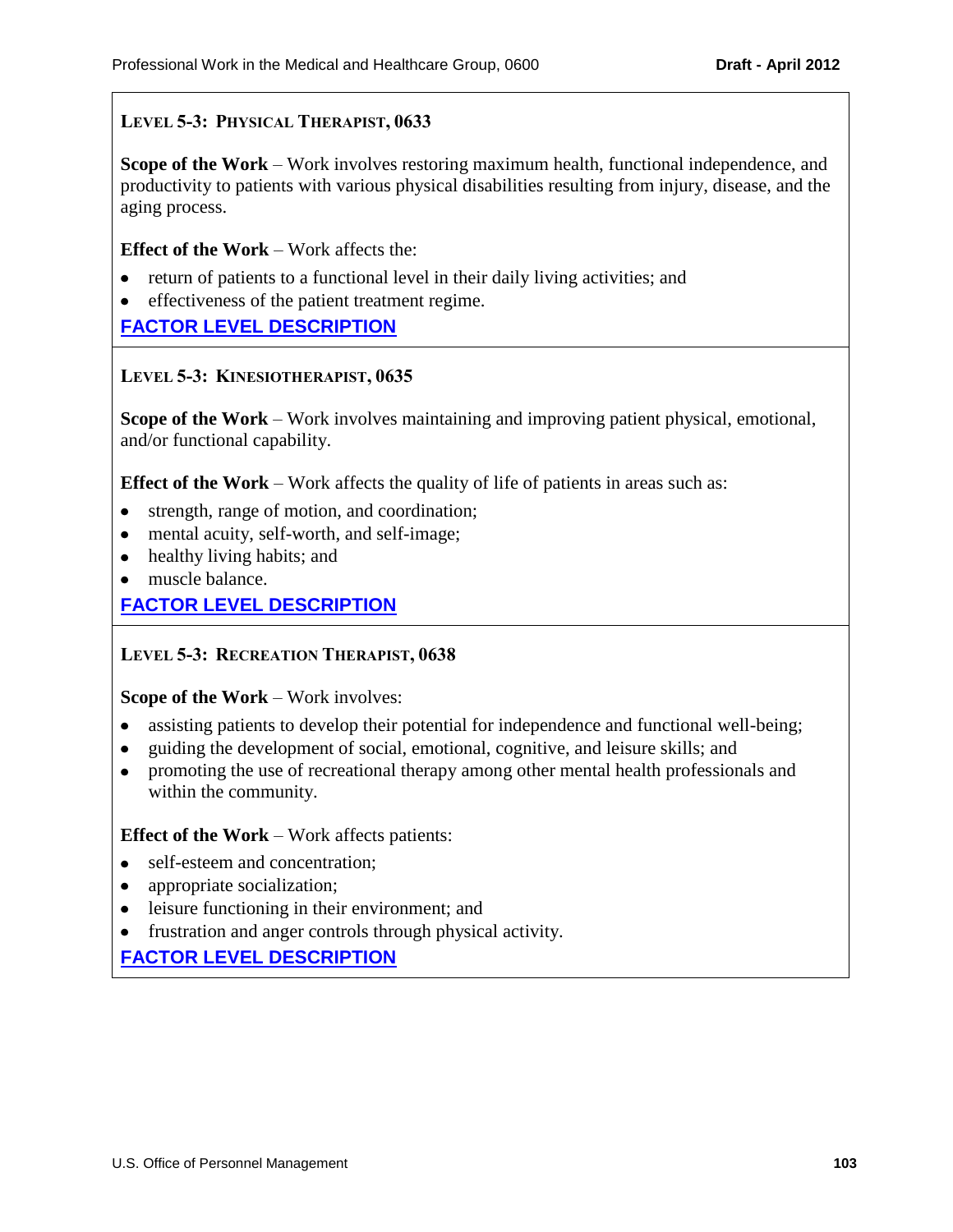## **LEVEL 5-3: CREATIVE ARTS THERAPIST, 0638**

**Scope of the Work – Work involves:** 

- treating adolescent psychiatric patients through art therapy;
- promoting the understanding of art therapy by other mental health professionals; and
- training other art therapists.

**Effect of the Work** – Work affects the functioning of patients in their environment and the integration of art therapy mental health services.

**[FACTOR LEVEL DESCRIPTION](#page-63-4)**

### **LEVEL 5-3: CLINICAL LABORATORY TECHNOLOGIST, 0644 (ILLUSTRATION 1)**

**Scope of the Work** – Work involves performing the full range of emergency procedures, including non-routine and specialized tests, offered by the laboratory.

**Effect of the Work** – Work directly affects the efficient operation of the emergency procedures section and the adequacy of test services provided to the medical staff.

**[FACTOR LEVEL DESCRIPTION](#page-63-5)**

**LEVEL 5-3: CLINICAL LABORATORY TECHNOLOGIST, 0644 (ILLUSTRATION 2)**

**Scope of the Work** – Work involves:

- performing a variety of hematologic tests to provide accurate test results to physicians; and
- presenting a complete education/training course that meets defined learning objectives.

**Effect of the Work** – Work directly affects the efficiency and effectiveness of laboratory operations and the ability of the laboratory to meet the needs of patients as determined by the medical staff; and it affects the operation of the school for medical technicians.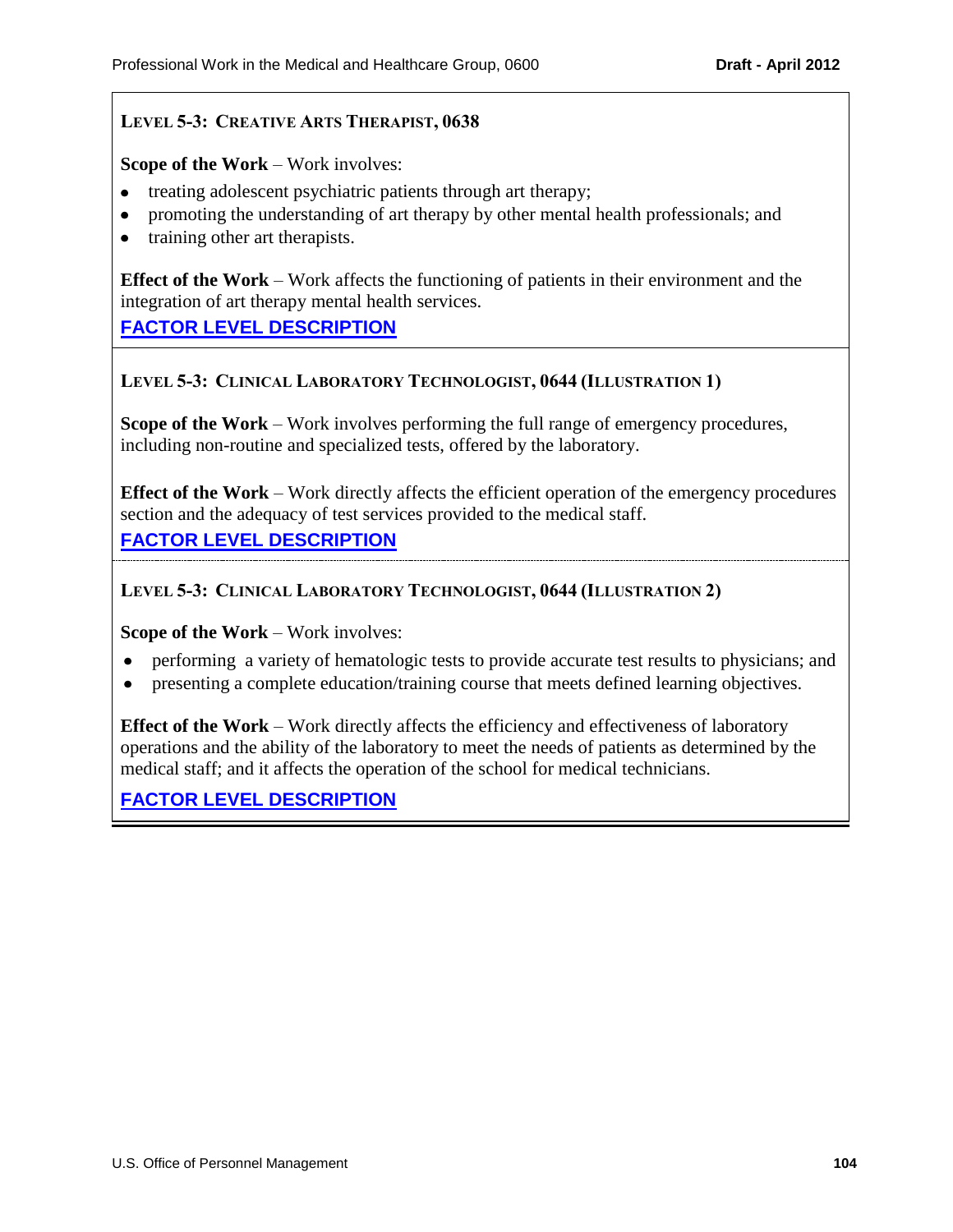#### **LEVEL 5-4: PHYSICIAN ASSISTANT, 0603**

**Scope of the Work** – Work involves investigating, evaluating, advising on, and resolving unusual health conditions and issues.

**Effect of the Work** – Work affects the overall physical well-being and needs of patients. **[FACTOR LEVEL DESCRIPTION](#page-64-0)**

**LEVEL 5-4: NURSE, 0610**

**Scope of the Work** – Work involves providing nursing care for patients with injuries or illnesses that require adaptation of nursing procedures that become model techniques for nursing staff.

**Effect of the Work** –Work affects the physical well-being of patients and new techniques become guides for treating patients.

**[FACTOR LEVEL DESCRIPTION](#page-64-1)**

**LEVEL 5-4: NURSE PRACTITIONER, 0610**

**Scope of the Work** – Work involves advising on, reviewing, evaluating and coordinating preventive, and therapeutic healthcare services to patients and families.

**Effect of the Work** – Work affects the services other nurses within a facility provide to patients.

**[FACTOR LEVEL DESCRIPTION](#page-64-1)**

**LEVEL 5-4: PHARMACIST, 0660 (ILLUSTRATION 1)**

**Scope of the Work** – Work involves selecting, compounding, dispensing, and preserving drugs and providing authoritative advice on complex problems such as drug interactions.

**Effect of the Work** – Work affects the delivery of pharmaceuticals and pharmacy services to eligible beneficiaries and hospital staff.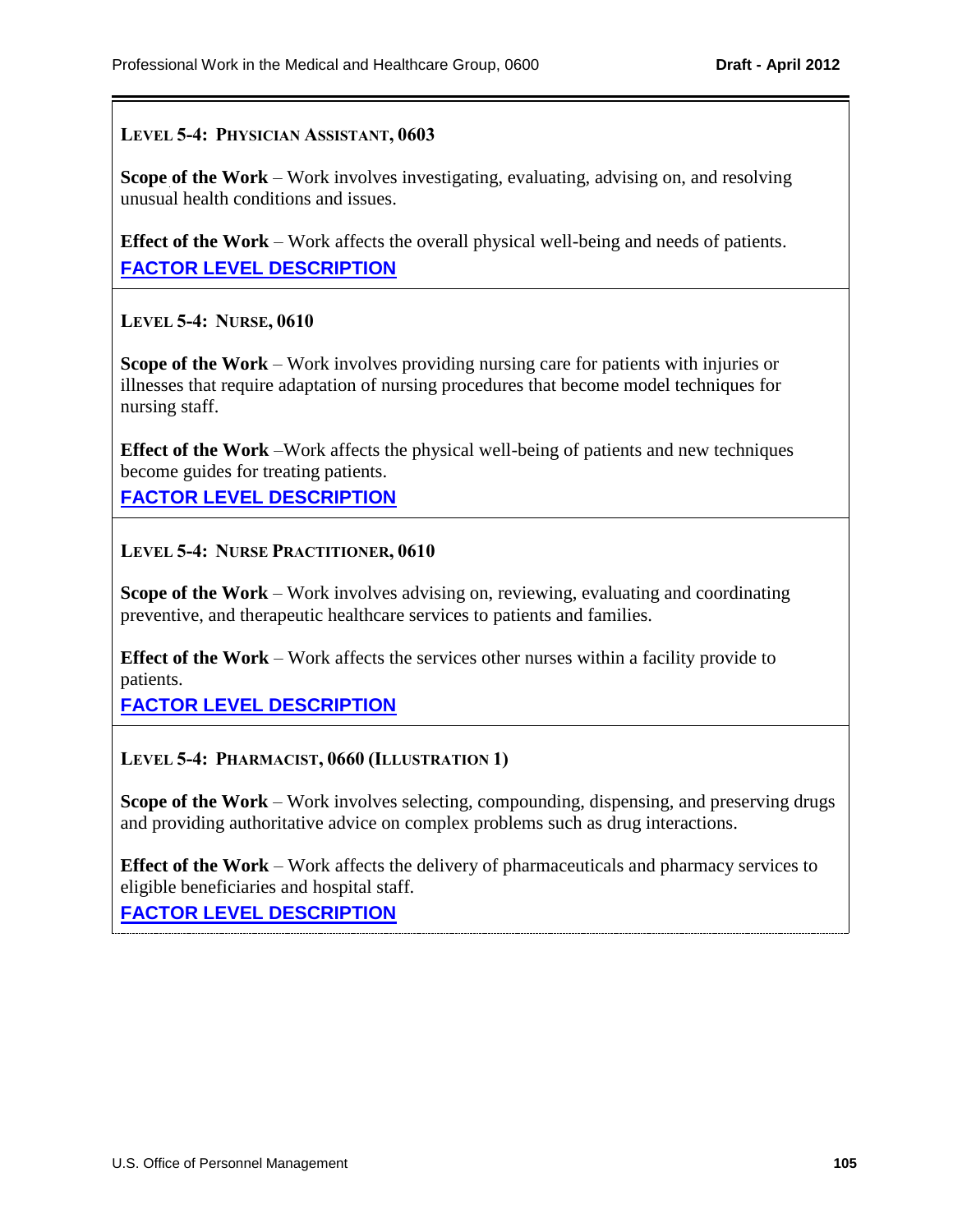## **LEVEL 5-4: PHARMACIST, 0660 (ILLUSTRATION 2)**

**Scope of the Work** – Work involves participating in the development of protocols and the acquisition, distribution, and monitoring of all investigational agents.

#### **Effect of the Work** – Work affects:

- the work of other health professionals;
- the accomplishment of program goals;
- patient safety; and  $\bullet$
- adequacy of regulations regarding investigational agents.

### **[FACTOR LEVEL DESCRIPTION](#page-64-2)**

#### **LEVEL 5-4: OPTOMETRIST, 0662**

**Scope of the Work –** Work involves establishing criteria for the diagnosis and the treatment of vision disorders.

#### **Effect of the Work -** Work affects:

- the work of other healthcare professionals;
- the accomplishment of program goals; and
- the health and well-being of patients.

### **[FACTOR LEVEL DESCRIPTION](#page-64-3)**

### **LEVEL 5-4: AUDIOLOGIST, 0665**

**Scope of the Work** – Work involves providing audiologic diagnostic, remedial, and management services for patients.

**Effect of the Work –** Work results affect the:

- operational readiness by ensuring that military personnel ashore and afloat are not affected negatively by the presence of communication impairments or balance disorders; and
- optimization of auditory performance and quality of life.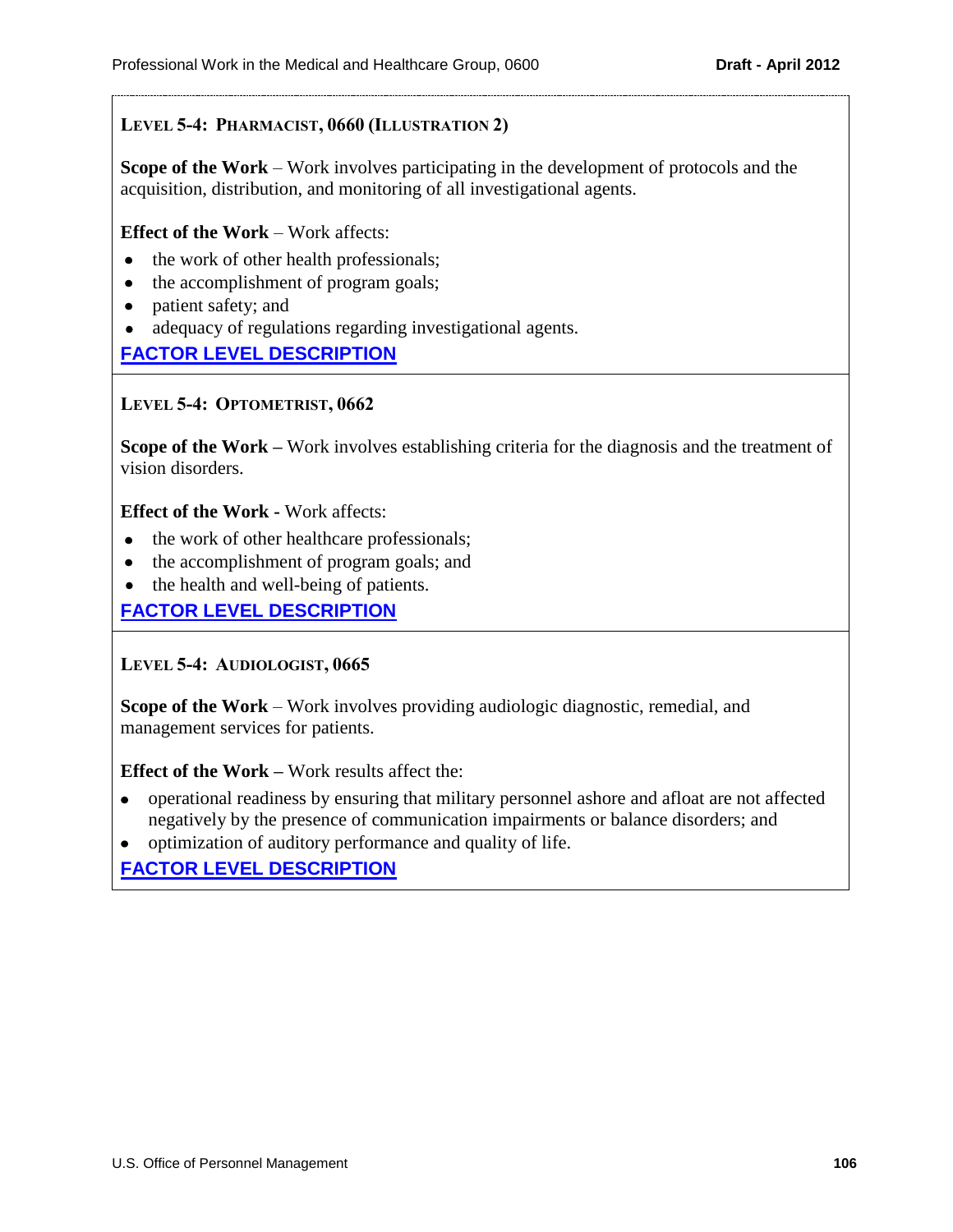## **LEVEL 5-4: DENTIST, 0680**

**Scope of the Work -** Work involves performing a range of difficult professional dental tasks in any of the following areas: oral and maxillofacial surgery, periodontics, endodontics, pedodontics/orthodontics, prosthodontics, restorative dentistry, oral pathology/oral medicine, and preventive dentistry.

**Effect of the Work –** Work results affect the:

- proper coordination of the treatment of patients;
- work of other experts; and
- timeliness and accuracy of dental records, consultations, and any other medical records pertaining to the dental patient.

## **[FACTOR LEVEL DESCRIPTION](#page-64-5)**

### **LEVEL 5-4: INDUSTRIAL HYGIENIST, 0690 (ILLUSTRATION 1)**

#### **Scope of the Work** – Work involves:

- planning and conducting inspections that include major industries;  $\bullet$
- analyzing and investigating a variety of health hazards in industries using complex work processes or chemicals, and
- presenting other unusual problems or conditions that require extensive investigation or are not adequately covered by standards.

**Effect of the Work** – Work results affect, or set, precedents concerning:

- groups of workers who are in hazardous or potentially hazardous environments; and
- employers who are potentially subject to costly litigation and substantial abatement citations.

## **[FACTOR LEVEL DESCRIPTION](#page-64-6)**

### **LEVEL 5-4: INDUSTRIAL HYGIENIST, 0690 (ILLUSTRATION 2)**

**Scope of the Work** – Work involves providing expert advice and technical direction to activities concerned with the identification, evaluation, and control of environmental hazards found in the healthcare environment from exposure to chemical, physical, ergonomic, and biological hazards.

**Effect of the Work** – Work results affect the:

- industrial hygiene and environmental health program in healthcare facilities;
- health and well-being of employees, visitors, and patients throughout the healthcare environment; and
- reduction and elimination of health hazards.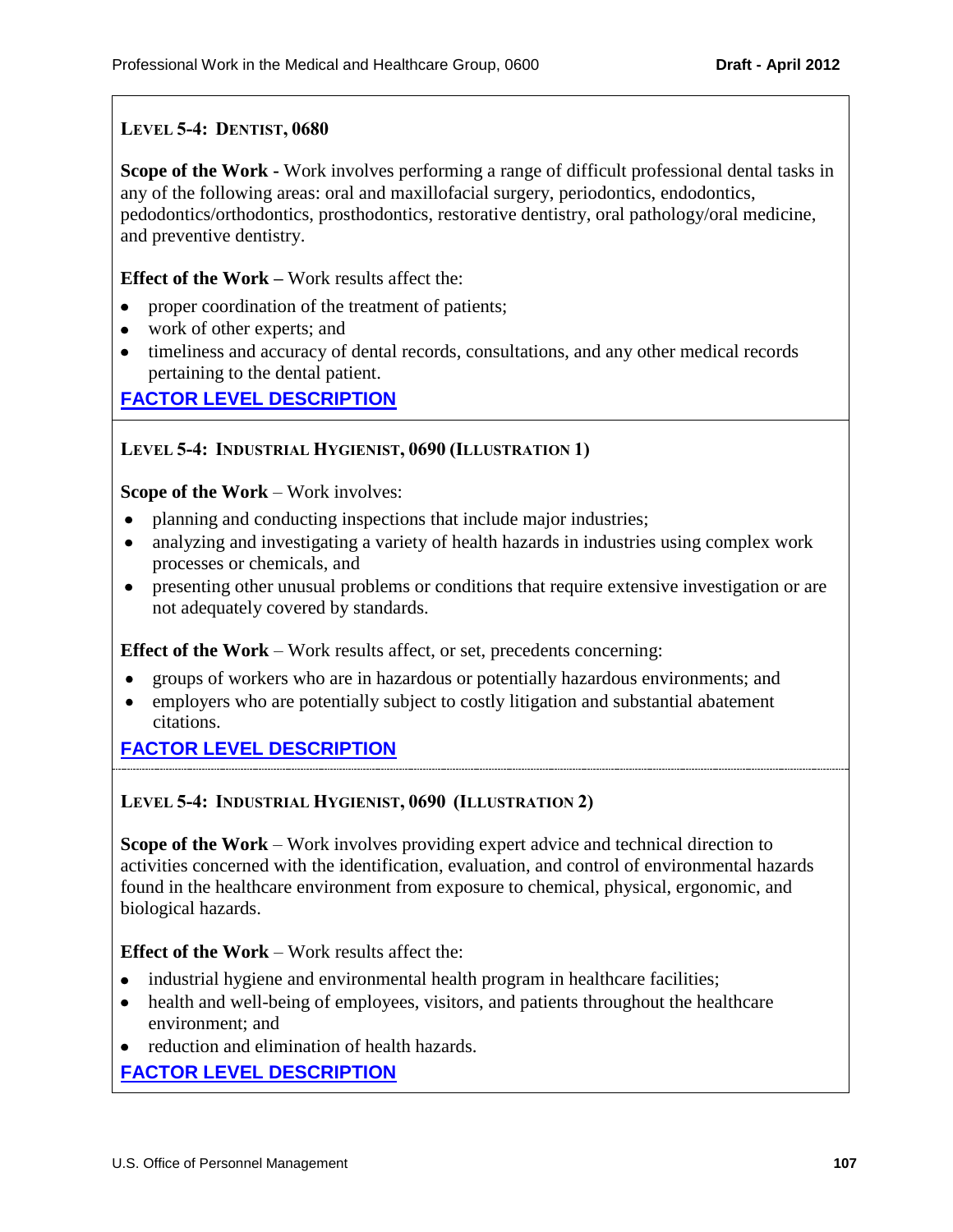## **LEVEL 5-4: CONSUMER SAFETY, 0696**

**Scope of the Work -** Work involves conducting administrative and regulatory activities relating to the promotion and advertising of products, labeling products properly, and reviewing misleading claims and representations of promotional materials.

#### **Effect of the Work –** Work results affect the:

- major activities of consumer product concerns;
- health and well-being of the consumers; and
- effectiveness of programs.

## **[FACTOR LEVEL DESCRIPTION](#page-64-7)**

#### **LEVEL 5-5: PODIATRIST, 0668**

**Scope of the Work -** Work involves providing expert podiatric surgical and medical care including prevention, health maintenance, early diagnosis, and follow-up services to patients.

**Effect of the Work** – Work affects:

- patients' appropriate referral to other facilities for care and diagnostic procedures;
- clinical reports and research;
- work of other allied healthcare professionals; and
- clinical and hospital programs.